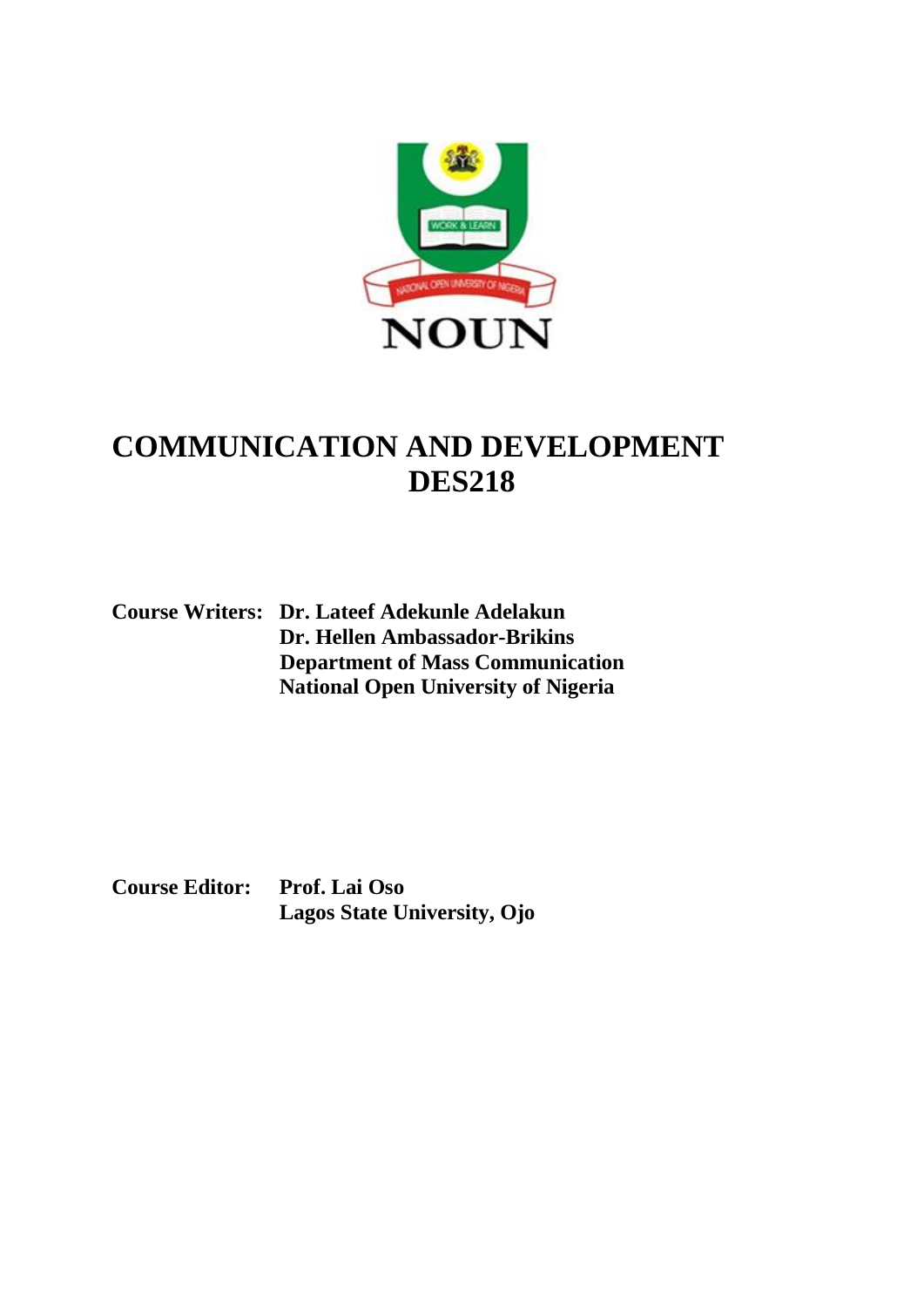© 2019 by NOUN Press National Open University of Nigeria, Headquarters, University Village, Plot 91, Cadastral Zone, Nnamdi Azikiwe Expressway, Jabi, Abuja.

Lagos Office 14/16 Ahmadu Bello Way, Victoria Island, Lagos.

e-mail: [centralinfo@nou.edu.ng](mailto:centralinfo@nou.edu.ng) URL: [www.nou.edu.ng](http://www.nou.edu.ng/)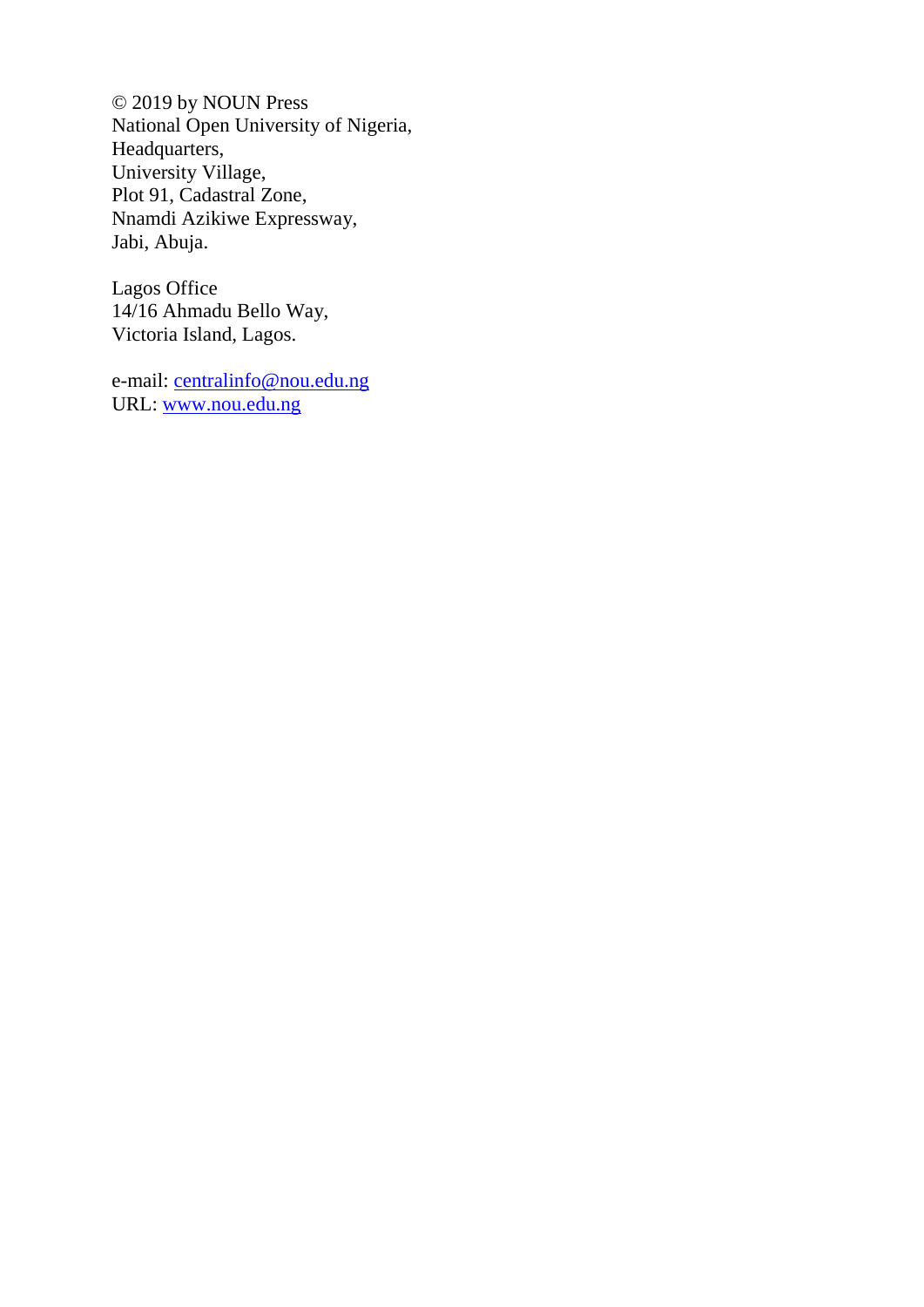### **DES218: COMMUNICATION AND DEVELOPMENT**

#### **MODULE 1: UNDERSTANDING COMMUNICATION AND DEVELOPMENT**

Unit 1: Concepts of development and communication

- Unit 2: Importance of Communication in Development
- Unit 3: Paradigms Shift in Communication for Development

Unit 4: The Essence of Research in Communication Development

## **MODULE 2: AREAS OF CONCERN IN COMMUNICATION FOR DEVELOPMENT**

- Unit 1: Communication for Educational Development
- Unit 2: Communication for Health Development

Unit 3: Communication for Political Development

Unit 4: Communication for Internal Security, Environmental, and Technological Development

#### **MODULE 3: MEDIA AND DEVELOPMENT COMMUNICATION**

Unit1: Interpersonal and Folk Media for Development Communication

Unit2: Print Media for Development Communication

- Unit3: Broadcast Media for Development Communication
- Unit4: New Media for Development Communication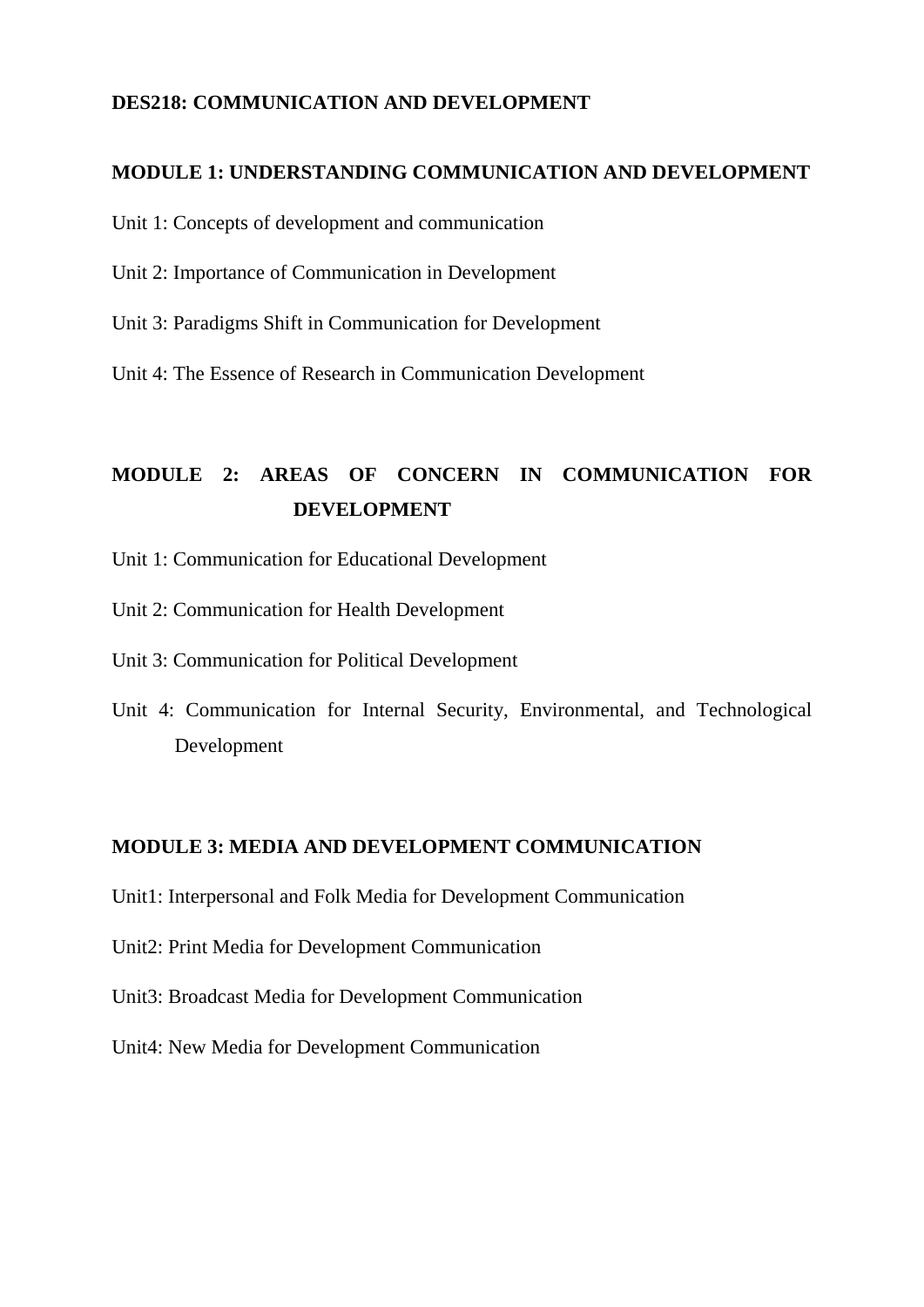### **MODULE1: UNDERSTANDING DEVELOPMENT COMMUNICATION**

### **UNIT 1: THE CONCEPTS OF DEVELOPMENT AND COMMUNICATION**

### **CONTENTS**

- 1.0 Introduction
- 2.0 Objectives
- 3.0 Main Content
	- 3.1The Concept of Development
	- 3.2 The Purpose of Development
	- 3.3 Some Approaches to Development
	- 3.4 Difference between Developed and Developing Countries
	- 3.5 Communication for Development
- 4.0 Conclusion
- 5.0 Summary
- 6.0 Tutor-Marked Assignment
- 7.0 References/ Further Readings

### **1.0 Introduction**

This unit explains the concepts of development, communication and development communication. It examines some major approaches to development and some perspectives of development. It also examines some major differences between developed nations and developing nations.

### **1.0 Objectives**

At the end of this unit, you should be able to:

- explain the concept of development
- identify and explain some major approaches to development
- examine perspectives of development
- explain differences between developed nations and developing nations
- establish a relationship between development and communication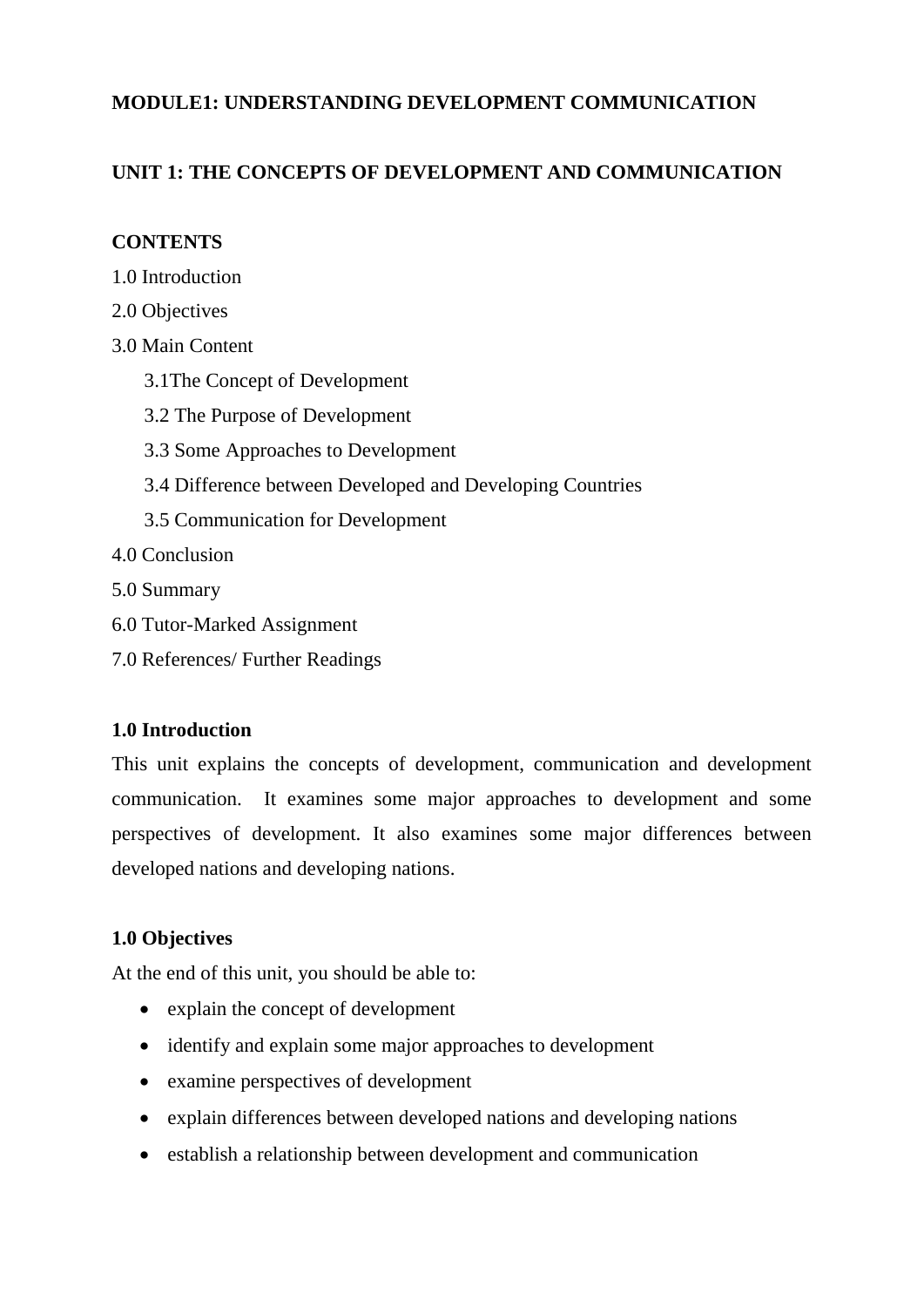#### **3.0 MAIN CONTENT**

#### **The Concept of Development**

To develop means to grow, become advanced, to become elaborate, stronger and to be complete. Something that develops makes progress, it changes; it could become bigger and more successful.

Development involves gradual advancement and a series of changes that lead to progress (*Webster Dictionary*) in the society. The process of development involves degrees in maturation. Even though development may take place, it might not be noticeable immediately. We notice that children grow and mature but we do not stand by them and see the various parts of their bodies grow. We simply notice the growth. Development involves the application of new ideas to practical problems to produce positive change in the society.

Development has been a matter of concern. At the beginning of the second half of the  $20<sup>th</sup>$  Century, international agenda began to focus on development and there came up the nation that growth in the economy did not automatically lead to better quality of life for members of the society, that it was important to determine and emphasise specific policies that would direct resources and enable the various strata of the society to develop socially and economically (Israel, 2018). Governments and nongovernmental organisations then began to direct efforts towards societal change. Development indicates the need and the means through which poor countries are helped to attain better living standards. It includes, but is not limited to, economic growth, human development, better health, better nutrition, education and a clean environment. According to Akinfeleye, (2008) national development refers to the process of social change within a society or nation. It involves national integration, elite – mass integration, territorial integration and value integration. We have already indicated that development may not necessarily be immediate; however, it is visible and useful. It involves a change in quality and also creates conditions for that change.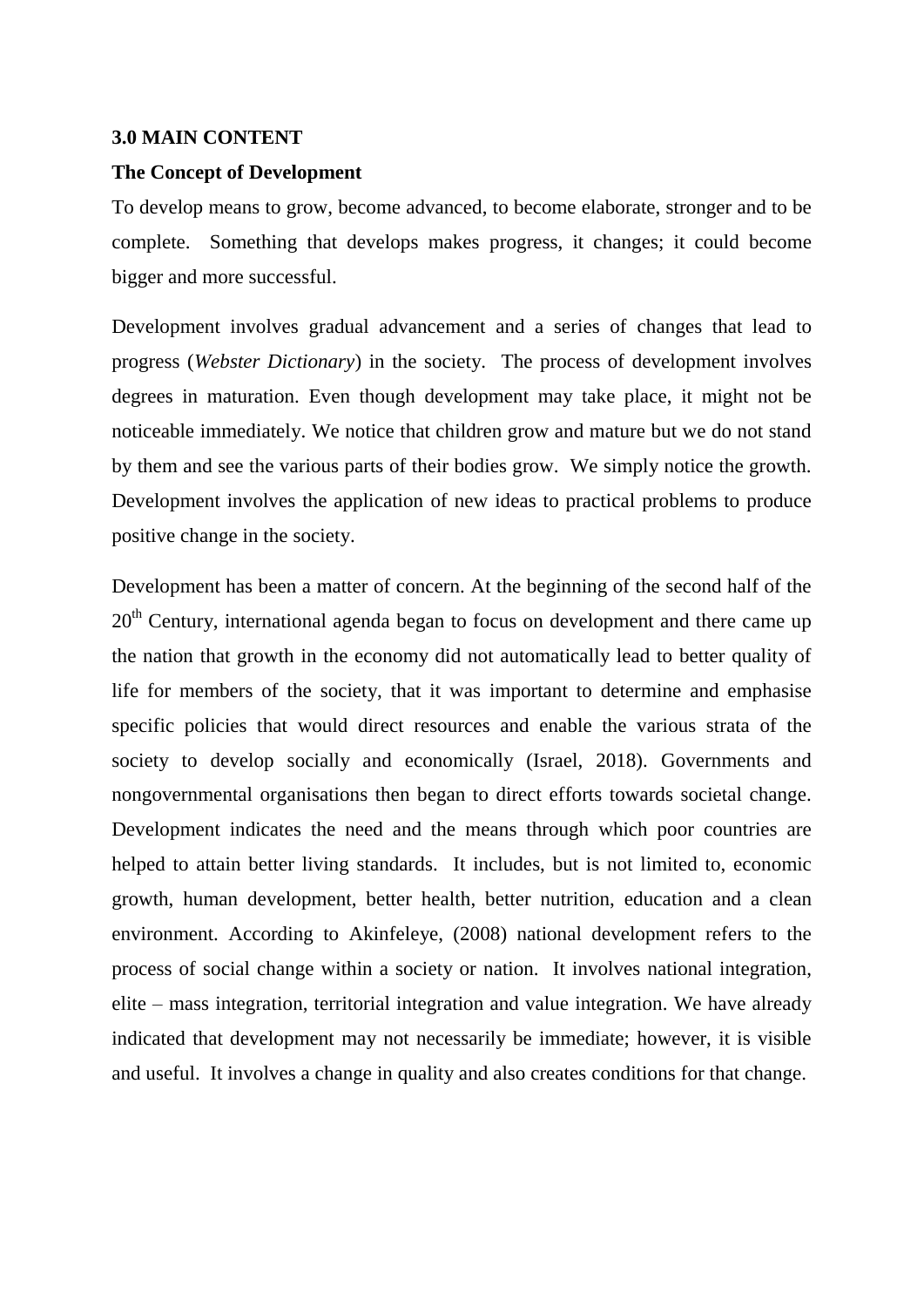#### **3.2 The Purpose of Development**

Why have you registered in NOUN as a student? Why do you study and work heard to pass exams? Why do you want a university degree? Why do you keep seeking better job opportunities? Ordinarily, whatever responses you give should be summed up to mean that you want to live a better life. Yes, and there is nothing wrong in wanting to live better. Again, there might even be something wrong with people who have no desire to live a better life.

Generally, people want a lifting in life. They need and want better living standards and better quality of life. People should have better or opportunities and earn better income for their labour. People desire a change for the better. Development should take place with no damage to the natural resources and the environment. Development should positively affect populations, societies, nations, communities and then individuals. Development increases people"s standards of living. Development involves change – change in practices and change in reasoning.

#### **3.3 Some Approaches to Development**

We shall examine some approaches to development. Over time, various scholars and professionals have come up with their own definitions, descriptions and explanations of "development", depending on their field and the angle from which they consider it. Amartya Sen, from his "capability approach" defined development as a "tool enabling people to reach the highest level of their ability through granting freedom of action. i.e freedom of economic, social and family actions, etc." (Israel, 2018). In 1990, the United Nations Development Programme (UNDP) used this approach as a basis for the measurement of human development index (HDI). Martha Nussbaum developed the "abilities approach" with a bias for gender issues, and emphasised the empowerment women as a development tool. Jeffrey Sachs and Paul Collier based their own explanation on mechanisms that hinder development in countries and which make the people to remain in abject poverty for many years. According to them, some poverty traps are civil wars, poverty itself and natural resources. Jeffery Sachs emphasised the promotion of "sustainable development" which has to do with growth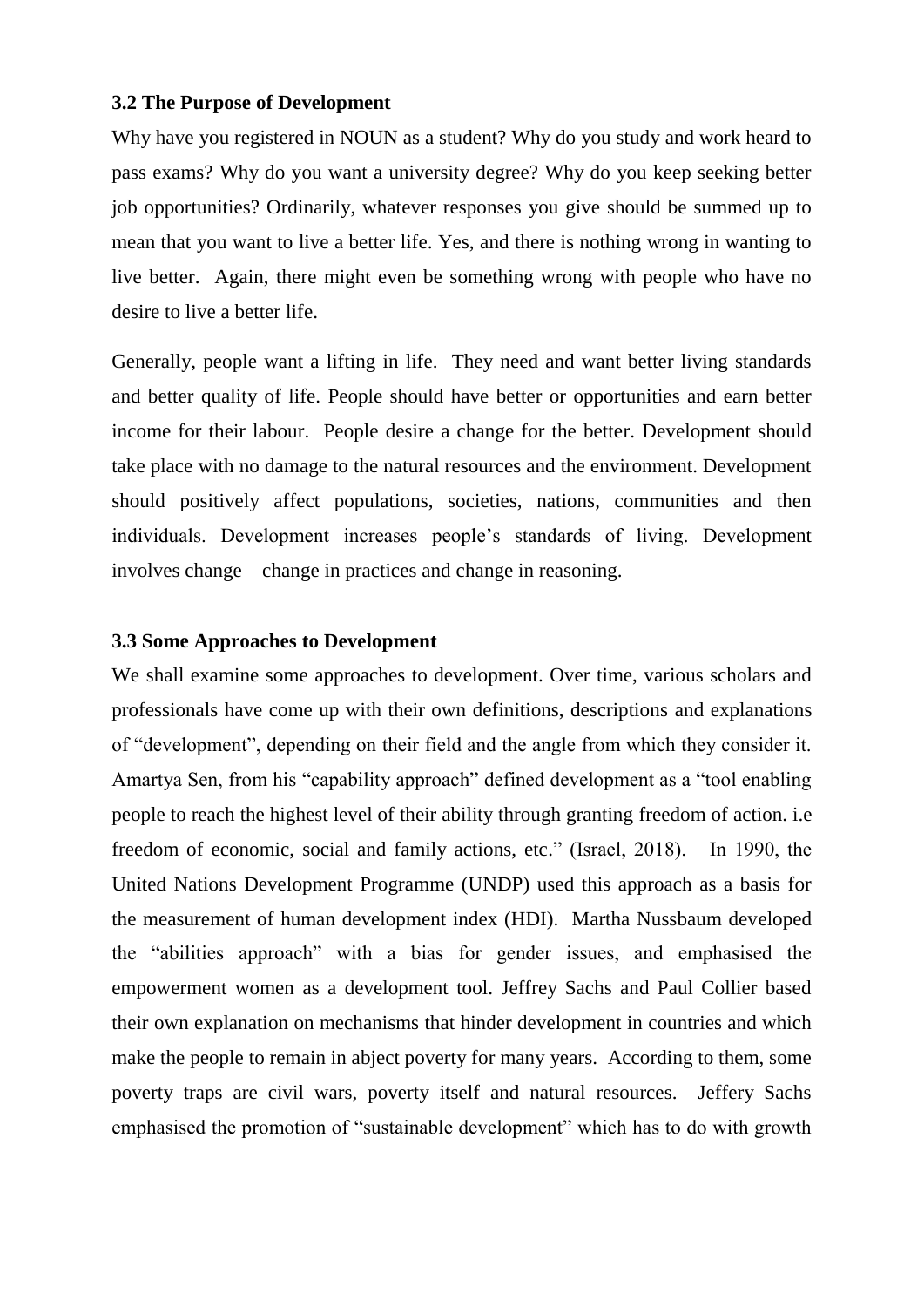and development for the purpose of raising people"s living standards through relating to the needs of environmental resources and future generations (Israel, 2018).

### **Major Approaches**

Israel (2018) Identifies and explains three main approaches to development.

*The Welfare Approach:* The welfare approach is one of the earliest approaches to development. It considers development a "public product", basing its considerations on factors such as education and health and other services that should be supplied to the people by government and non-profit organisations. Money and activities are mainly channelled towards supplying the people with welfare to reduce poverty and enhance development. This approach does not pay attention to entities such as political and economic relationships and conditions that hinder the people from taking advantage of the assistance offered them.

*The Rights Approach:* This approach relates with human rights. It is based on the reasoning that people should be empowered or reinforced to make them capable of requesting development taking advantage of the assistance given them, on the one hand; and on the other hand, government agencies should be strengthened to enable them identify the people"s needs (which are like rights) and satisfy those needs. The government should provide services to the people transform the society and enable the people to be self-sufficient.

*The Sustainability Approach:* This is also known as the self-sustaining development approach. This approach began in the 1970s and it received impetus when the United Nations (UN) published the Brundtland Report in 1987. The approach does something differently by relating development to all the countries in the world and not limiting it to developing countries. As testimonies about the influence of industrialisation and modernisation grew, this resulted in the growth of the support for sustainable development, which relates to the needs of both the present and future generations in a way that reflects equality, and demands that the environmental influences of economic growth be taken into the planning process. However, the demand for sustainable development in developing countries is limited, as this kind of development requires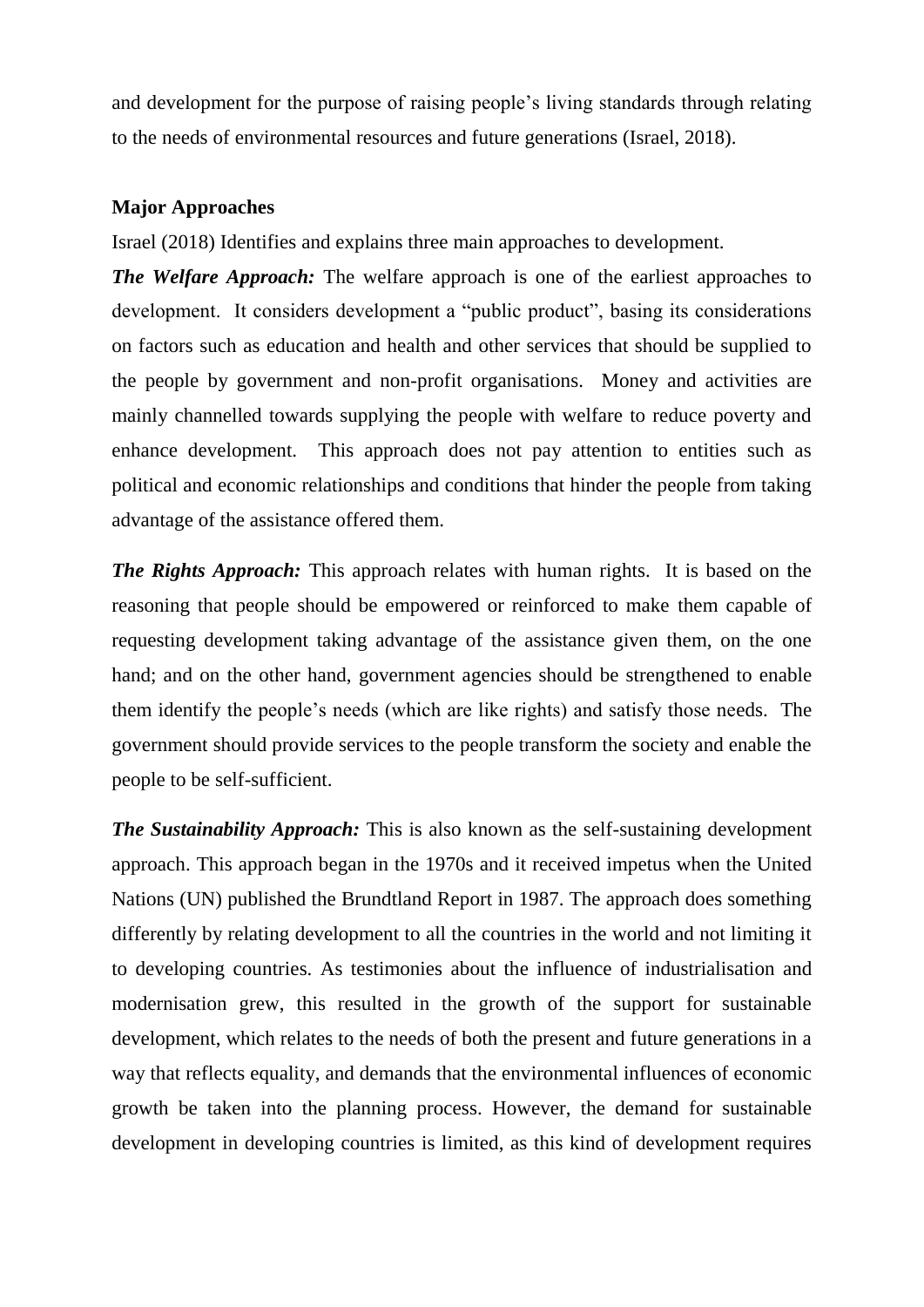wider economic investment in long term processes which developing countries, on principle, request that they be not required to do.

| Perspective    |                            | <b>Views of Development</b>                            |
|----------------|----------------------------|--------------------------------------------------------|
| $\mathbf{1}$   | Neoliberalism              | This is a capitalist perspective. No development       |
|                |                            | action is needed except to have free markets. The      |
|                |                            | resulting perpetual economic growth will "trickle      |
|                |                            | down" so everyone benefits. Neoliberalists see         |
|                |                            | history as the result of individual rational actions.  |
| $\overline{2}$ | Structuralism              | The state is in control- history is the result of      |
|                |                            | political and economic struggles. Development is       |
|                |                            | mostly the responsibility the state and aims for a     |
|                |                            | modern industrial society.                             |
| 3              | Interventionism            | This is a perspective that there are losers as well as |
|                |                            | winners of capitalist progress. Development action     |
|                |                            | tries to help the "losers". More recently, a concern   |
|                |                            | of the negative impacts of Capitalist growth on the    |
|                |                            | environment has been considered. In some cases,        |
|                |                            | intervention is to remove barriers to modernisation,   |
|                |                            | it others, it is to influence the direction of change. |
| $\overline{4}$ | People centred/alternative | This is based on the belief that all humans can reach  |
|                |                            | their potential. Development involves empowering       |
|                |                            | groups and individuals to make their own choices.      |
|                |                            | Individuals and social movements are the agents of     |
|                |                            | change.                                                |
| 5              | Post development           | This perspective argues that development is not a      |
|                |                            | good thing – in this view development agencies and     |
|                |                            | governments use" doing good" as an excuse to           |
|                |                            | maintain power and control.                            |
|                |                            |                                                        |

### **Views of Development**

**Source:** hubcymru.org/images/user/Hub%20What %20 is % 20 Developemt.pdf

It is important for us to note that development is not the same thing as aid. Aid is sent for immediate relief and does not contribute to long term building or recovery. If for example a disaster occurs, affected populations may receive aid such as food, drinks, clothing, medicine, money, equipment and medical staff. Development is a more complex process.

### **3.4 Difference between Developed and Developing Countries**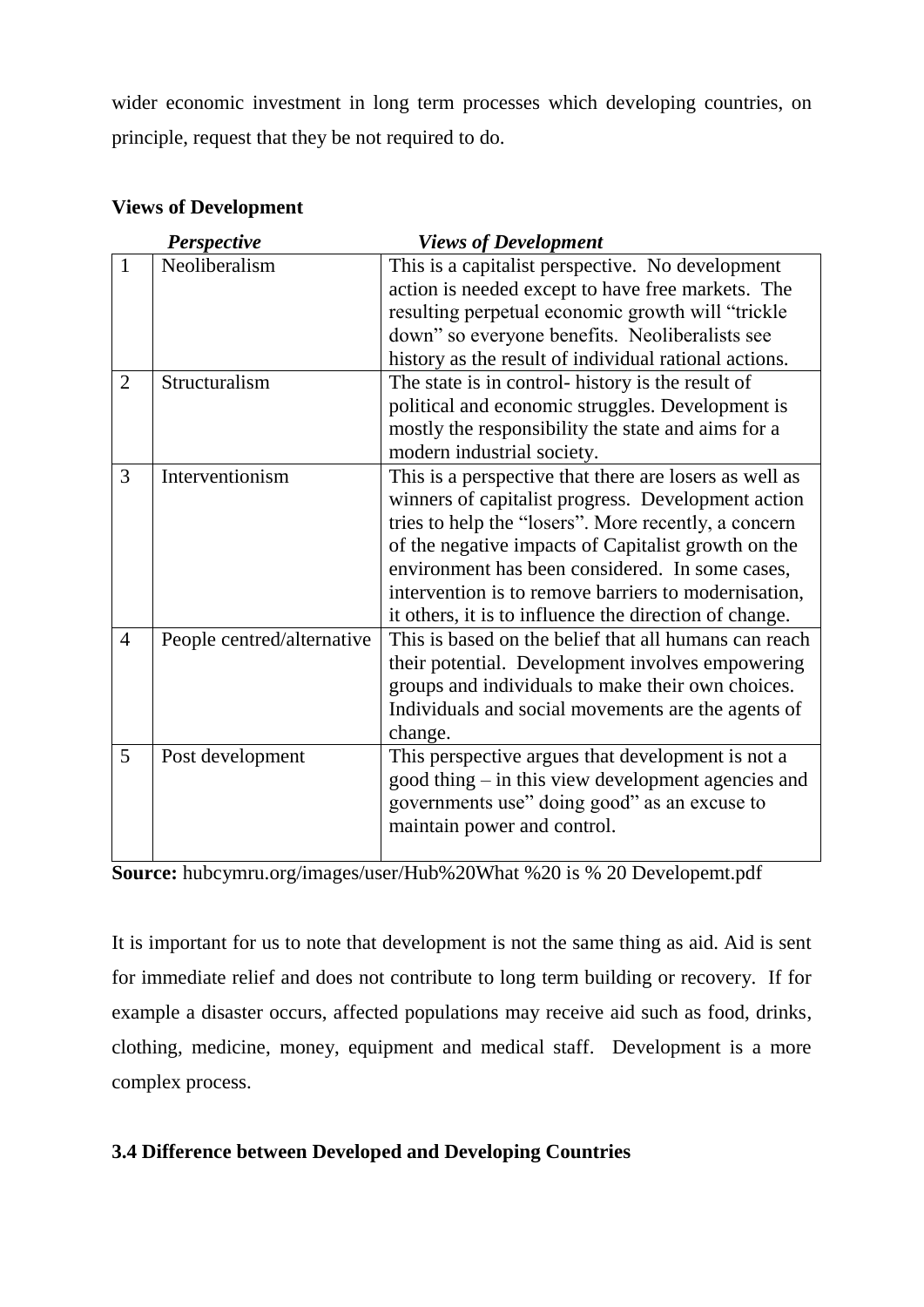The process of development has over time, received a lot of attention because of the great difference between developed and developing countries. Try to imagine the difference between Nigeria and America, for instance or the difference between Nigeria and Great Britain. The United Nations Development Programme (UNDP) provides an annual rating of countries' development according to its human development index (HDI). This rating includes measurement of the citizens' access to healthcare, educational attainment and living standards among others. (The Levin Institute, 2016). Let us examine some differences between developed countries and developing countries.

*Developed Countries:* Developed countries are those countries which are also termed "advanced countries", or "first world countries". They are said to be developed in terms of economy and industrialisation. These countries are generally, self-sufficient. Examples are Australia, Canada, France, Germany, Great Britain, Italy, Japan, Norway, Sweden, Switzerland and the United State of American. Living standards here are high, healthcare is excellent, transportation, educational and communication facilities are excellent; infrastructural facilities are advanced and there is advancement in technology. Life"s expectancy is high too.

*Developing Countries:* Developing countries have low living standards when compared to other countries. When compared to other countries, they have an underdeveloped industries base and are rated low on low human development index. Developing countries are called lower developed countries and are categorised as "third world countries". Life is relative to developed countries, difficult in developing countries, education is not taken seriously, transportation, communication and health facilities are poor when compared to developed countries. Illiteracy rates are high and the governments owe huge debts. Such countries depend on developed countries to assists them with industrialisation. Birth rates and death rates are high and life expectancy is low. Again, living conditions are poor, and rates of unemployment and poverty are high. Many African countries fall into this category. Some other countries are Sri Larika and Pakistan [\(https://www.gogoole](https://www.gogoole/) weblight) Developing countries keep struggling to achieve what the developed countries have long achieved.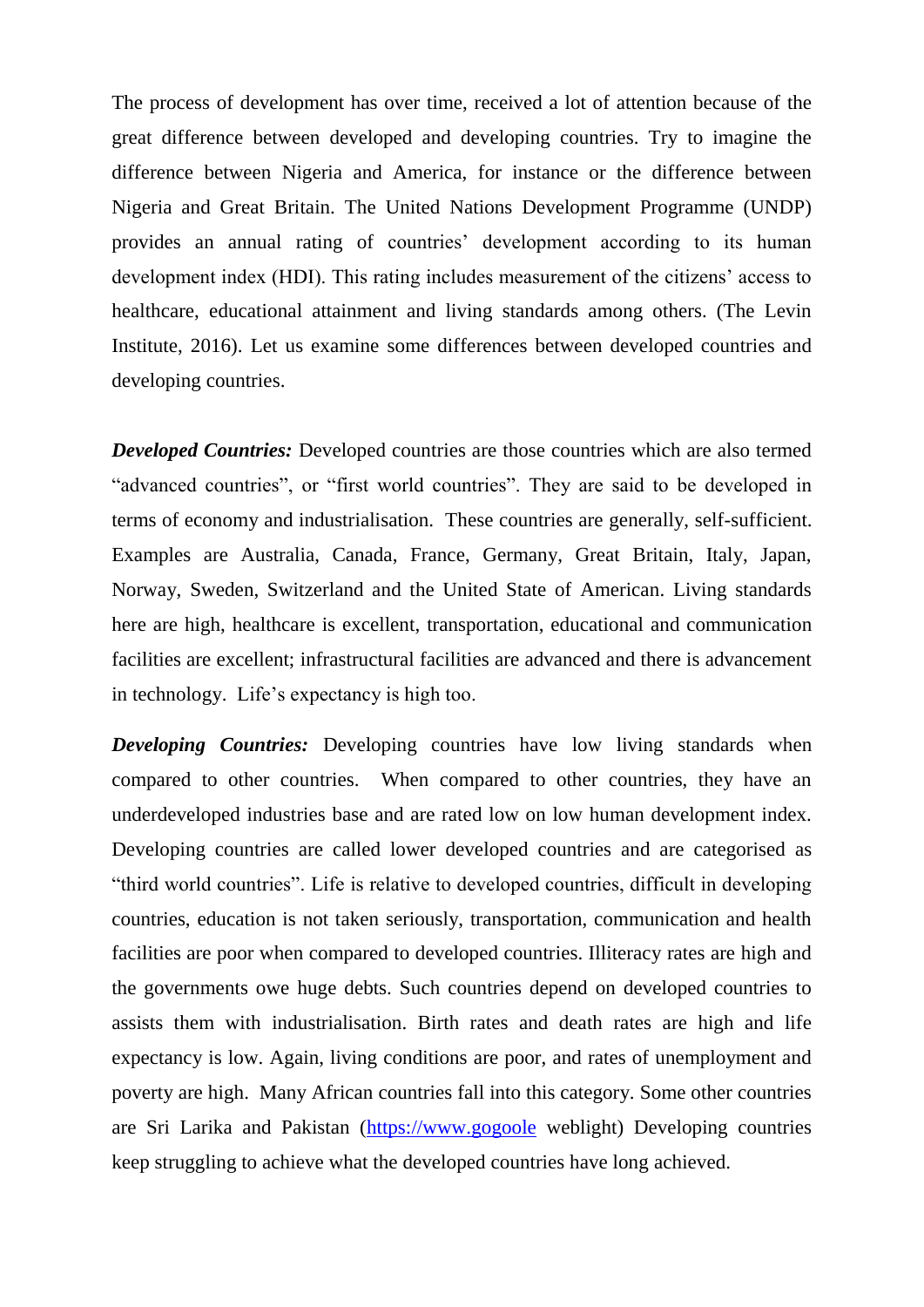|                  | <b>Developed Countries</b>        | <b>Developing Countries</b>                   |
|------------------|-----------------------------------|-----------------------------------------------|
| $\mathbf{1}$     | They are independent and          | They are facing the beginning of              |
|                  | prosperous. The rate of           | industrialisation; industrialisation is slow. |
|                  | industrialisation is high and     |                                               |
|                  | effective.                        |                                               |
| $\overline{2}$   | They have high per capita income  | They have low per capita income.              |
|                  | $(GDP)$ .                         |                                               |
| 3                | Literacy rates are high.          | Illiteracy rates are high.                    |
| $\overline{4}$ . | They have good infrastructure and | Infrastructure and the environment are        |
|                  | better environment in terms of    | poor in terms of health and safety.           |
|                  | health and safety.                |                                               |
| 5                | The people generally live         | Life is generally difficult for the people    |
|                  | comfortably. Living conditions    | and poverty rates are high. The people        |
|                  | are good.                         | struggle to have the basic things of life.    |
| 6                | Income distribution is equal.     | Income distribution is unequal.               |
| 7                | They generate revenue from the    | They generate revenue from the service        |
|                  | industrial sector.                | sector.                                       |
| 8                | Resources are managed             | Resources are not properly managed and        |
|                  | effectively and are efficiently   | efficiently utilised.                         |
|                  | utilised.                         |                                               |
| 9                | Birth rates and death rates are   | Birth rates and death rates are high.         |
|                  | low.                              |                                               |
| 10               | They have a high human            | They have a low human development             |
|                  | development index, when           | index when compared to developed              |
|                  | compared to developing countries. | countries.                                    |
|                  |                                   |                                               |

### **Some Major Differences between Developed Countries and Developing Countries**

**Source:** https//gogooleweblight.com

### **SELF ASSESSMENT EXCERISE**

- 1. Give a brief explanation of development.
- 2. Identify one approach to development and explain it.
- 3. Give two perspectives of development.
- 4. Explain four major differences between developed countries and developing countries.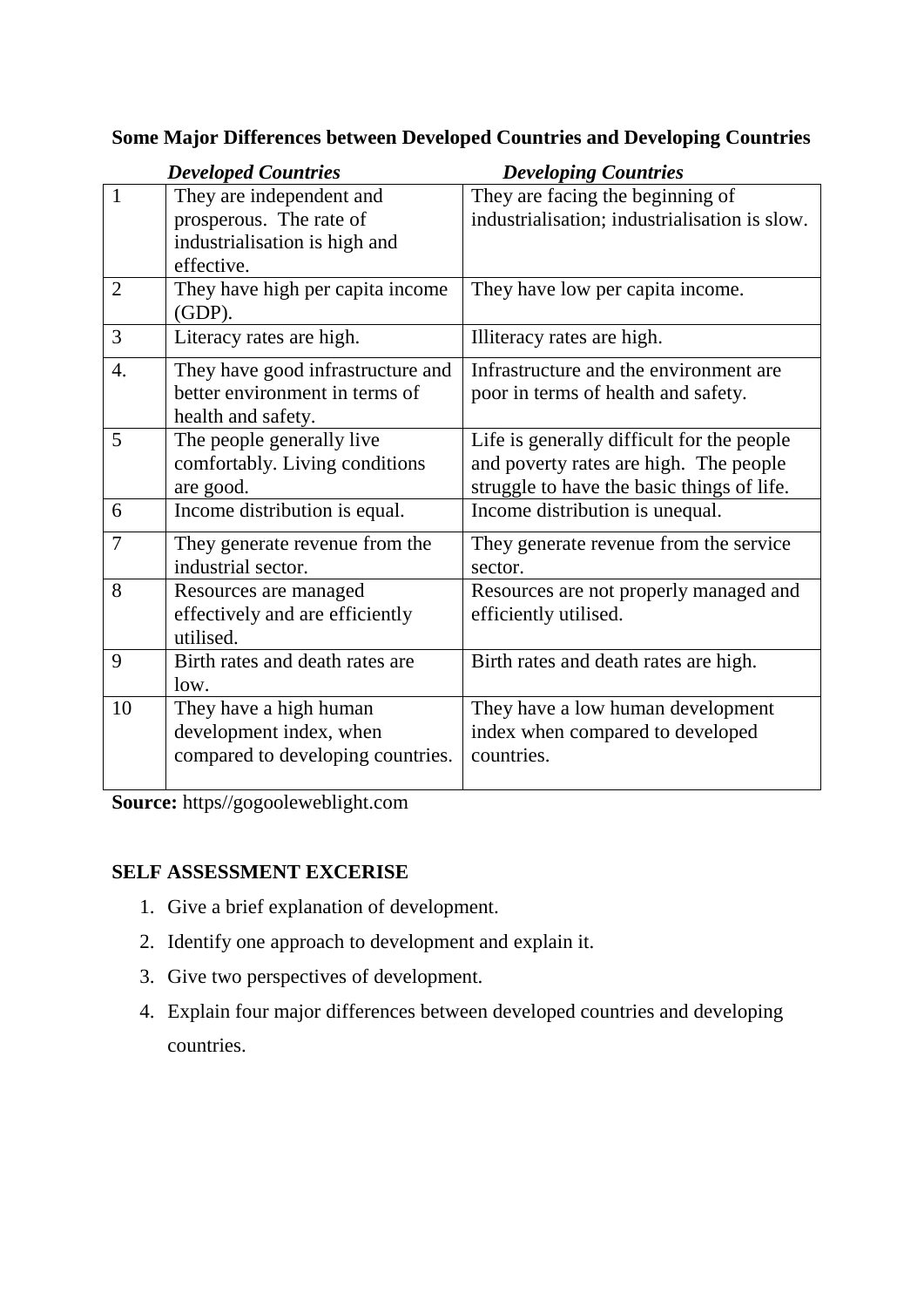#### **3.5 Communication for Development**

Human existence revolves around communication. Human beings communicate all the time. Communication has to do with the transfer of information from one person or group of persons to another. It involves expression of feelings, thoughts and ideas. Human beings need to communicate. Even people who are deaf and dumb communicate. The need to communicate is so important that isolation or solitary confinement is regarded as severe punishment.

#### *3.5.1 Elements of Communication*

The originator of the communication content is known as the **source.** He puts his thoughts or feelings together and expresses them. This is known as **encoding**; the content of communication is known as the **message**. The message is sent by means of a **channel.** The **receiver** of the message is the **audience**. The audience then interprets the message to obtain meaning from it; this is the process of **decoding** the message. It is important for the source of the message and the receiver to share meaning, for communication to be effective. Communication involves action and reaction. When the receiver responds to the message, the response is known as **feedback**. However, communication could be hindered; certain factors could hinder the process in various ways and for various reasons. A reader of this course material may not see the printed matter clearly for certain reasons; one of which could be that he needs a pair of reading glasses or the printed matter itself is feint and therefore not legible. He may see clearly but may not understand the content due to his low literacy level and inability to interpret what is written. He may be distracted by the happenings around him; he could be distracted because he is worried about his finances. All hindrances to effective communication constitute **noise**; barriers to effective communication are known as noise. Communication could be oral, it could be written and it could take place through non-verbal means. The **context** of communication is also important. This refers to the environment and circumstance in which communication takes place.

### *3.5.2 Types of Communication*

Communication takes place at different levels. The major types of communication of communication are as follows.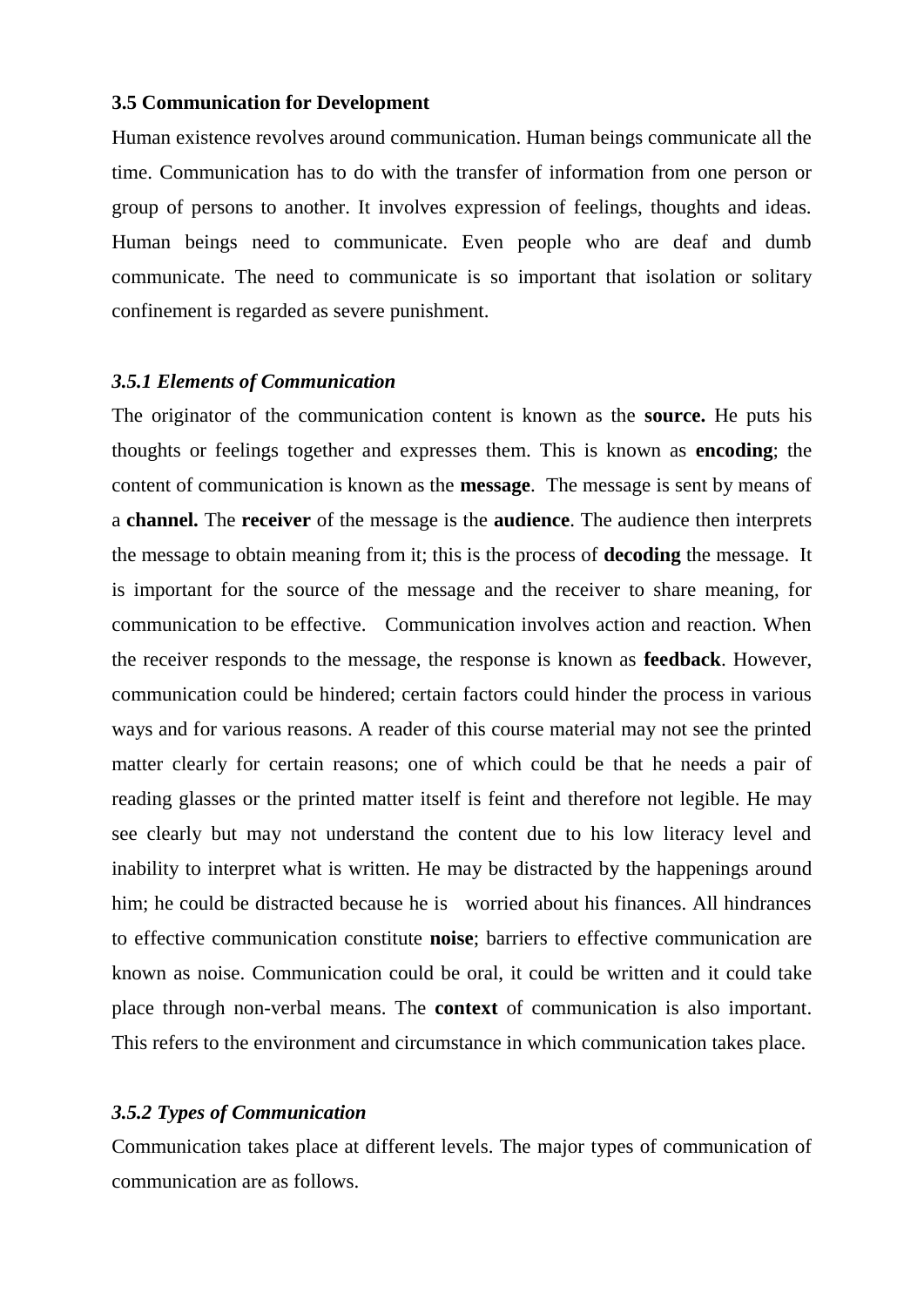- *a. Intrapersonal Communication:* This takes place when a person sends and receives the message himself. Thinking and reasoning within you is intrapersonal communication.
- *b. Interpersonal Communication:* This takes place all the time. It is usually between two people. It involves person to person contact, and is usually face to face.
- *c. Group Communication:* This involves small groups of people sharing information. You could form a discussion group, consisting of yourself and three other people, in preparation for your examinations.
- *d. Non- Verbal Communication:* Someone might ask you, "Where is Mr. X?" and you simply turn away from that person, looking in the opposite direction. This could mean that you do not want to speak to the person who has asked after Mr. X. It could also mean that Mr. X can be found in the direction to which you have turned. You would have sent information without speaking or writing.
- *e. Mass Communication:* Mass communication involves communication with a mass audience. The senders of the messages are relatively few. Examples are broadcasters, news editors, reporters and writers. The receivers are a mass audience who are anonymous and heterogeneous. Messages are sent through specialised and sophisticated channels known as the mass media. Traditional mass media channels are print media (such as newspapers, magazines, books) and broadcast media (such as radio and television). However, in recent times, various new media platforms powered by the Internet have become recognised as mass media channels.

#### **3.5.3** *Development Communication*

The central reasoning of development communication is that strategic communication interventions should be used to produce social change. Development communication refers to using communication to facilitate development in the society. The primary purposes of include fulfilment of basic needs, social transformation and development. J.F. Jamias articulated the philosophy of development communication, anchoring it on three main ideas, namely purposive, value-laden and pragmatic; they have become the philosophy that drives development communication. Nora Quebral, a pioneer in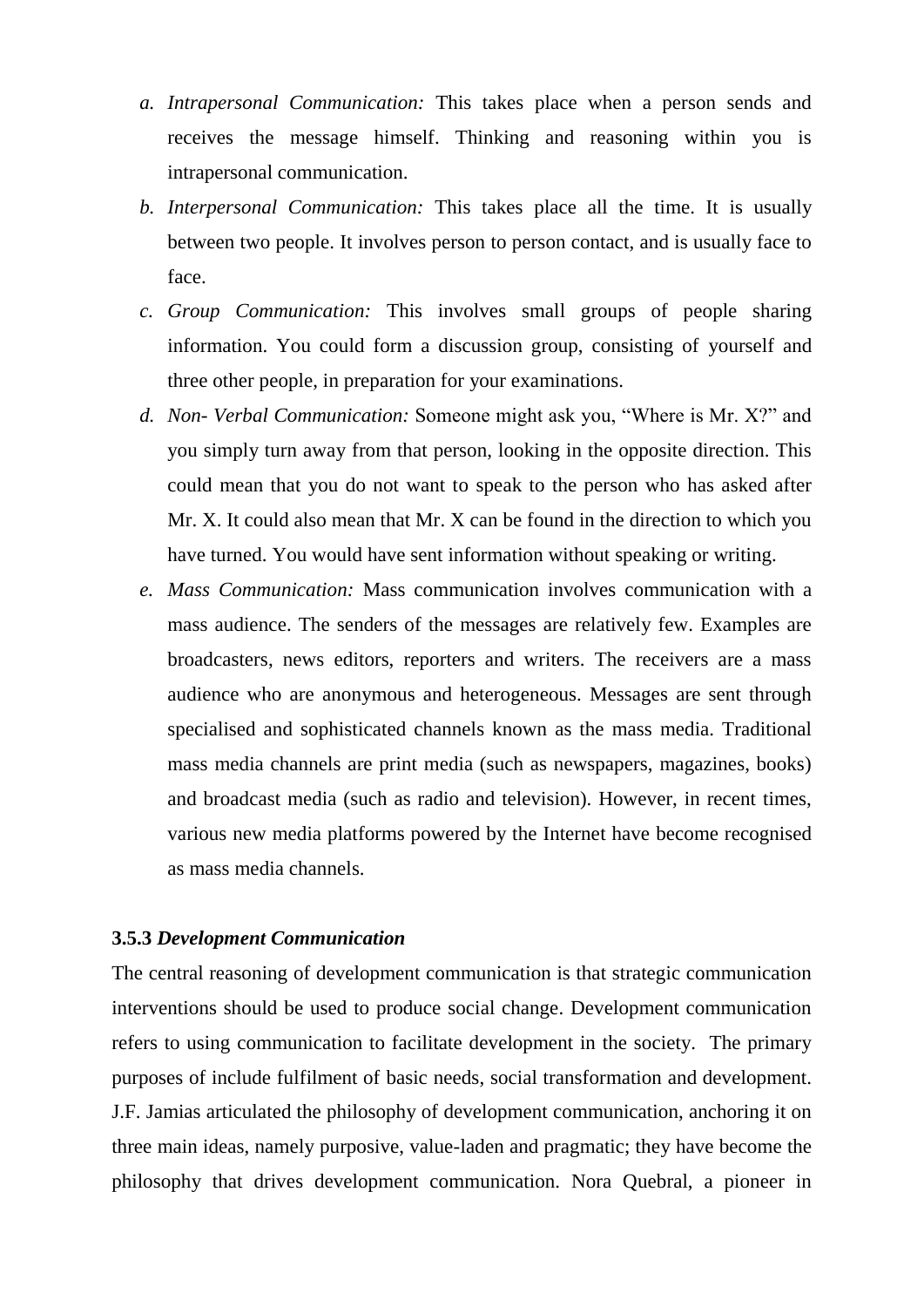development communication in Asia, expanded Jamias"s philosophy and then referred to development communication as, "The art and science of human communication linked to a society's planned transformation from a state of poverty to one dynamic socio-economic growth that makes for greater equality and the larger unfolding of individual potentials" (Quebral, 2001). The main purpose of communication for development is to facilitate the dialogue, horizontal communication, popular participation and empowerment.

Relating notions from Harold Lasswell, Akinfeleye (2008) says said communication is the most effective means of meeting many of the burning issues of the society. Man has always needed something to watch over his environment and report to him the dangers, discoveries, opportunities, opinion, facts, decisions, changes and current trends, something to entertain people on a broad scale, something to broaden trade and commerce (Lasswell, 1968).

Tracing the history of present day communication for development, Akinfeleye (2008) relates that in primitive times, certain individuals were given the task to make known current trends, discoveries, facts and opinions, and to entertain the people; thus community watchmen, members of the tribal council, parents, educators, jesters and bards were regarded as communicators. However, due to the expansion of the tasks and sophistication, the tasks grew too large for those individuals to perform and then communication systems took over the tasks because of their power of immediacy and mars circulation.

The mass media is a product of opinion and it produces opinion too. Some theorists believe the mass media have significant effects of the people with their persuasive tendencies. Some believe the media have some effect. Some are of the view that the mass media have little or no effect on the people. However, the mass media function to inform people of what is happening around them and the opportunities available to them. Again, Akinfeleye (2008) explains that the mass media should relay ideas and information on development issues; they should present a representation of the society in which they operate, they should be tools for attitude formation and attitude change.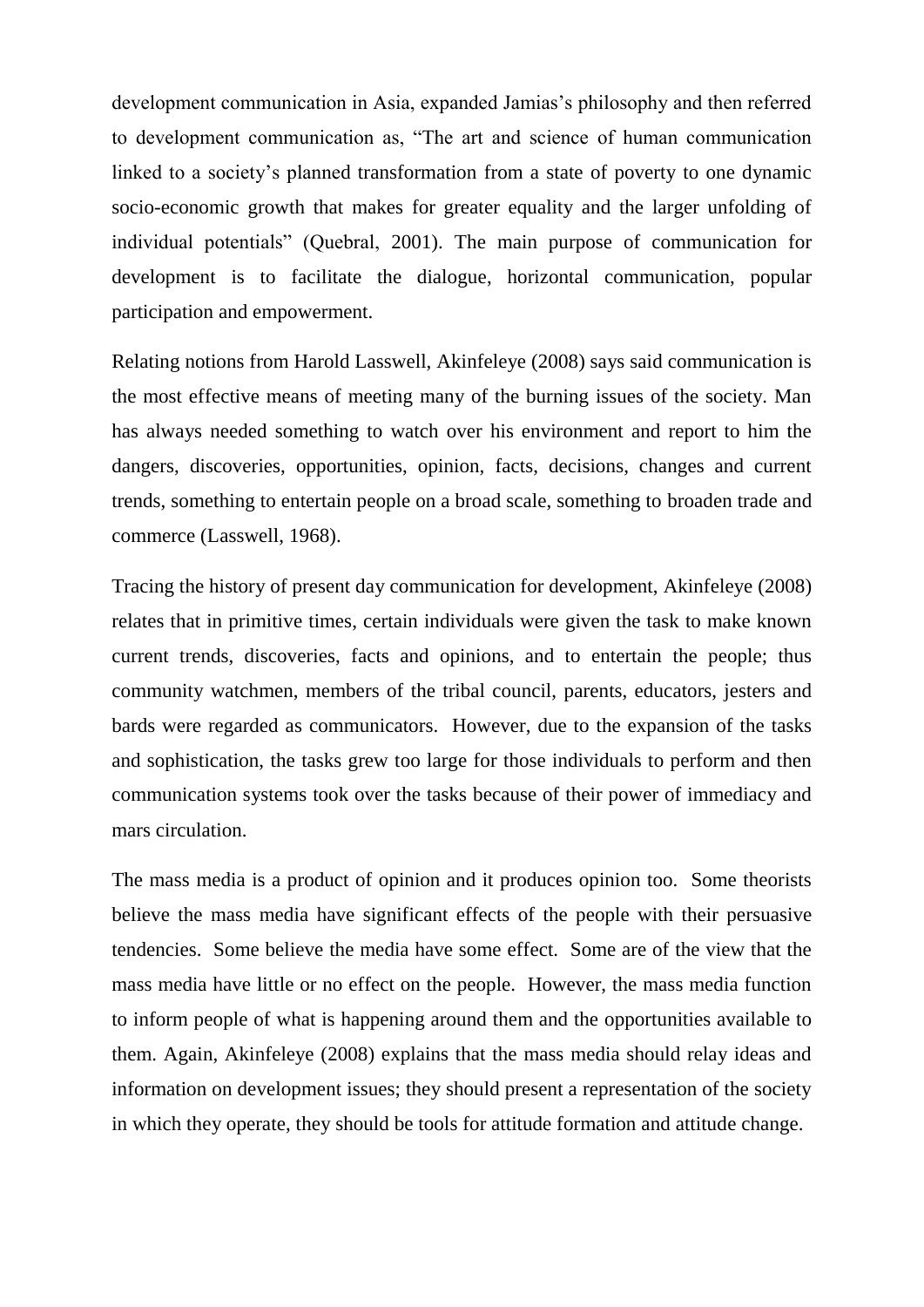"As tools of national development, the mass media should give representative and unbiased and accurate picture of the goals, aspirations and socio-political foundation of the society in which they operate". They should relate the events that work to the advantage of the society and present those that are to the disadvantage of the society. They should be powerful tools for education and should serve as the "market place of ideas" for the populace. The mass media can help bridge the knowledge gap between government and the people (Akinfeleye 2008). Development is very important in any society. Living a life of hardship when there is opportunity for better quality of life makes life even more difficult. Communication is however, important to facilitating positive change in any society.

According to UNICEF (2015), communication lies at the centre of sustainable development. Communication for development (C4D) has to do with understanding people, their beliefs and their values. It involves engaging communities to identify problems, offering solutions and taking appropriate action. Development communication involves a wide range of activities; examples of which are teaching women how to exclusively breastfeed their babies; working with boys and men to prevent domestic violence, persuading parents and families to send their daughters to school, persuading parents to present their children for immunisation, disease prevention, promotion of modern farm practices and getting parents to register the birth of their children.

#### *3.5.4 Some Communication Strategies for Sustainable Development*

A mix of the following can be employed:

- i. Social mobilisation: the process of bringing together all societal and personal influences to raise awareness of and demand for development actions that involves all the concerns actors
- ii. Advocacy: the process of creating programs and services, developing partnerships, and changing public policies, laws, and practices to facilitate development
- iii. Behaviour change Strategies: strategies that enhance participants' motivation and adherence to development actions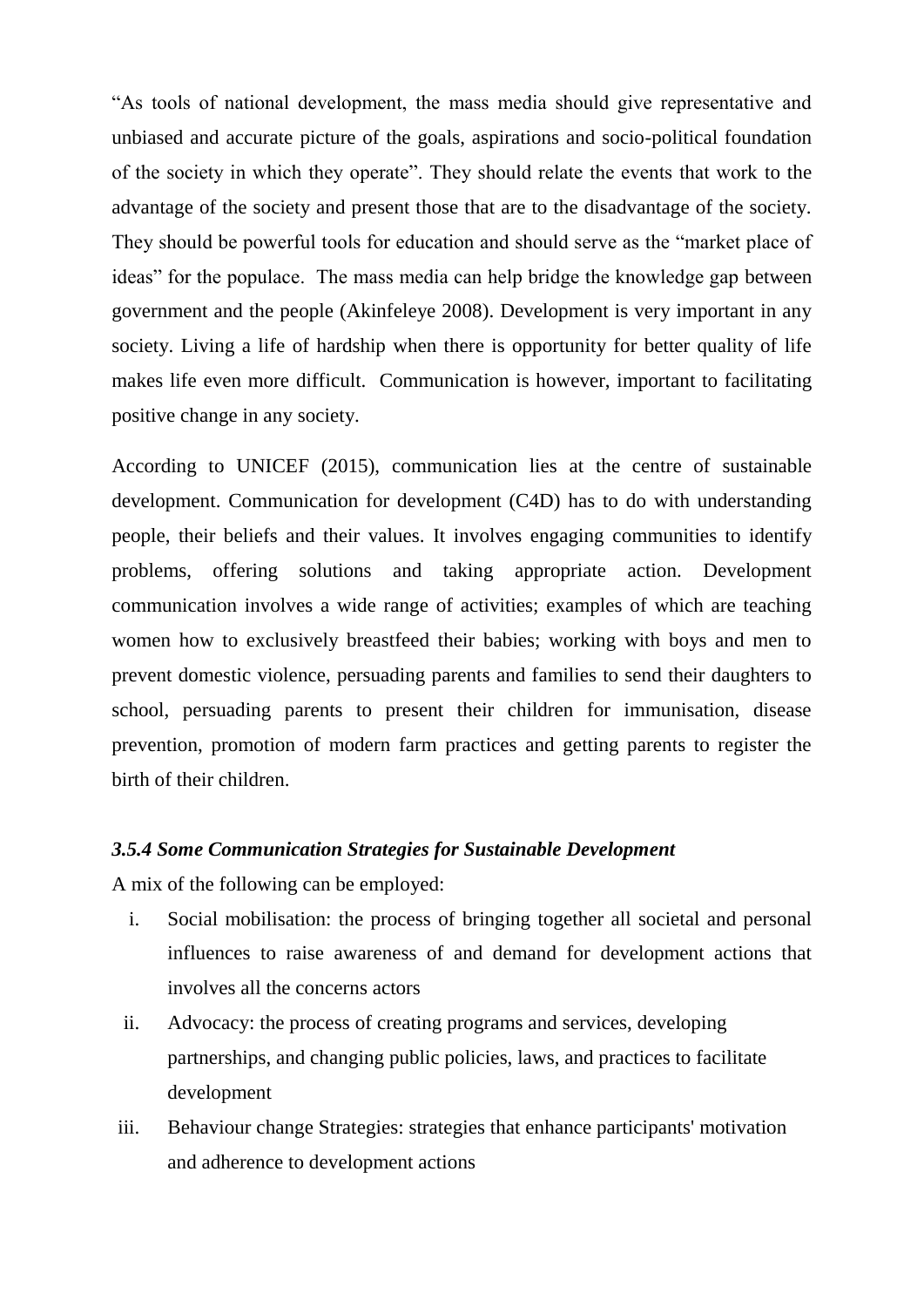- iv. Social change strategies: a form of persuasion to internalised development efforts. Application of economic, political, and moral power and institutions to make people change attitudes, beliefs, behaviours, values
- v. Information dissemination and education: focuses on collecting and distributing information to educate people on development plan
- vi. Social marketing: an approach used to develop activities aimed at changing or maintaining people's behaviour for the benefit of individuals and society as a whole.
- vii. Communication for social change: involves the use of variety of communication techniques to address inefficient systems, processes, or reluctance to adopt or adapt to developmental change or plan
- viii. Community participation: involvement of people in a community developmental projects or actions to solve their own problems.

#### **4.0 CONCLUSION**

Development involves gradual progress and advancement of the society. Communication should lead to the improvement of people"s quality of life. Living in hardship is unnecessary when there are opportunities to live life better.

#### **5.0 SUMMARY**

Development connotes progress, advancement, maturation, positive change among populations, nations, societies, communities and individuals. There are various approaches and perspectives to development, depending on the field of the scholars and professionals examining it. Development takes place over time; but there are great differences between developed countries and developing countries. Development communication facilitates society's development. Change agents deploy various means to communicate their messages to their target audience.

#### **6.0 TUTOR-MARKED ASSIGNMENT**

- 1. Give an explanation of the "development".
- 2. Identify and explain two major approaches to development.
- 3. Examine three perspectives of development.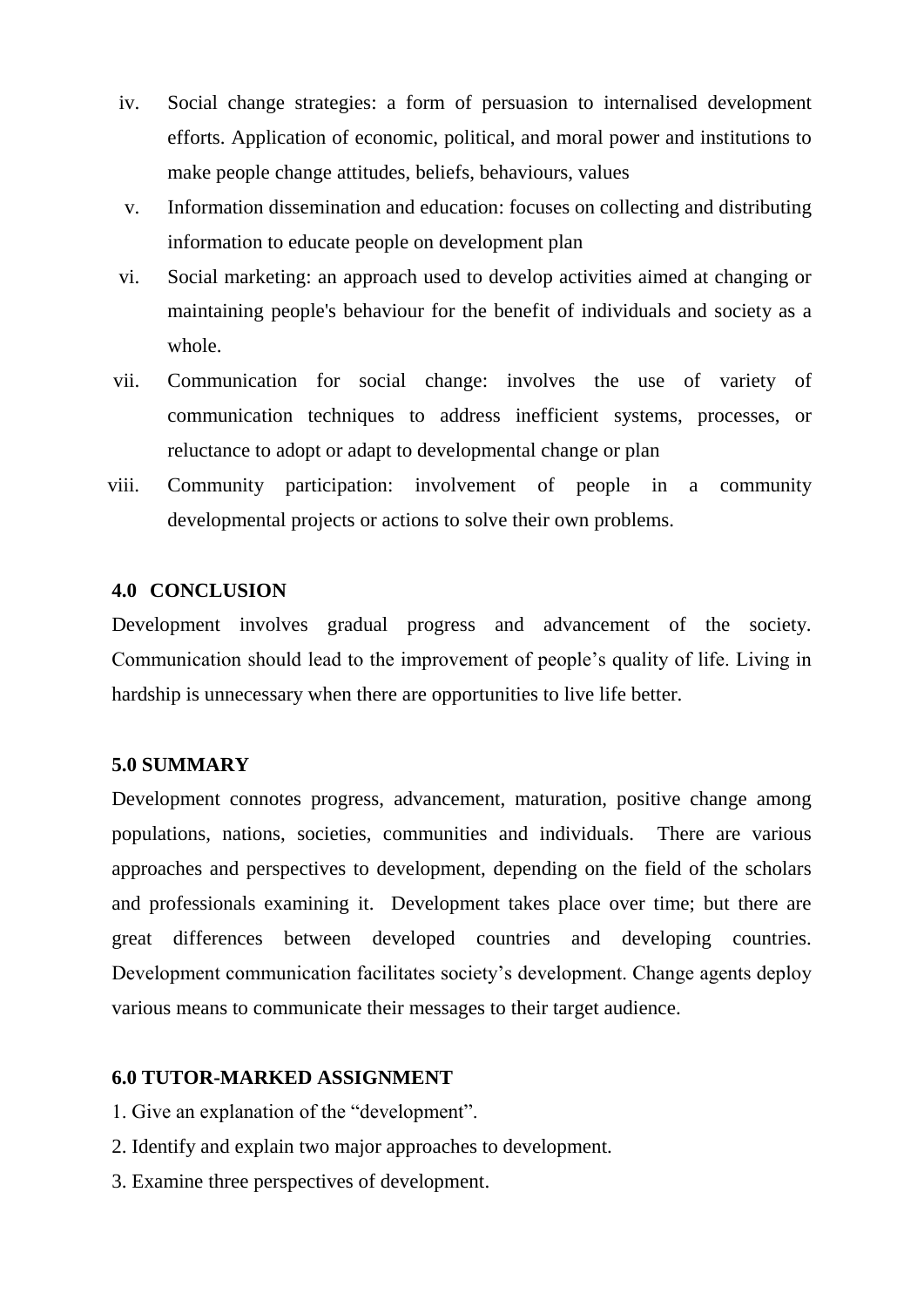- 4. Explain five differences between developed nations and developing nations
- 5. Establish a relationship between development and communication.

#### **7.0 REFERENCES**

Akinfeleye, R. (2008). "Media Policy: Tool for National Development" In Akinfeleye.(2008). (ed). *Contemporary Issues in Mass Media for Development and National Security.* Lagos: Malthouse Press limited.

Collinsdictionary.com dictionary/English/develop (Accessed: 22/10/19)

Difference between Developed and Developing Countries. [https://google](https://google/) weblight.com.

Engel, F. (2015). Towards a Practical Economy of Communication in Development. Nordicom Review 36 Special Issue. nordicom reviw-\_36\_2015\_speical\_issue\_pp 11-24 pdf. Google Scholar (Accessed:16/10/1819).

<http://www.defintions.net/definition/development+communication>

[https://key](https://key/) difference. Com> differences. (Accessed: 21/10/2019).

<https://www.definitions.net/definition/development+communication> (Accessed: 16/10/2019).

https:www.definitions.net definition/developing +country (Accessed:16/10/2019).

Hub Cymru Africa. hubcymru.org/images/user/Hub%20 what%20 is % 20 Development.pdf

- Israel, S. (2018). What is Development? https://www. sid-israel.org/en/Development-Issues/What – is – development (Accessed: 18/10/2019).
- Laswell, H. (1968). "The Structure and Functions of Communication in Society ". In Schramm (ed). *Mass Communication.* Urbana: Illinois University of Illinois Press.
- Quebral, N.2001) "Development Communication in a Borderless World" Paper presented at the National Conference Workshop on the Undergraduate Development Communication Curriculum, "New Dimension, Bold Decisions" Continuing Education Centre, UP LOS Barios, Dept of Science Communication, College of Philippines, Los Banos. From wikipedia. orgwiki/Development-communication #cite-note-4 (Accessed: 22/10/2019)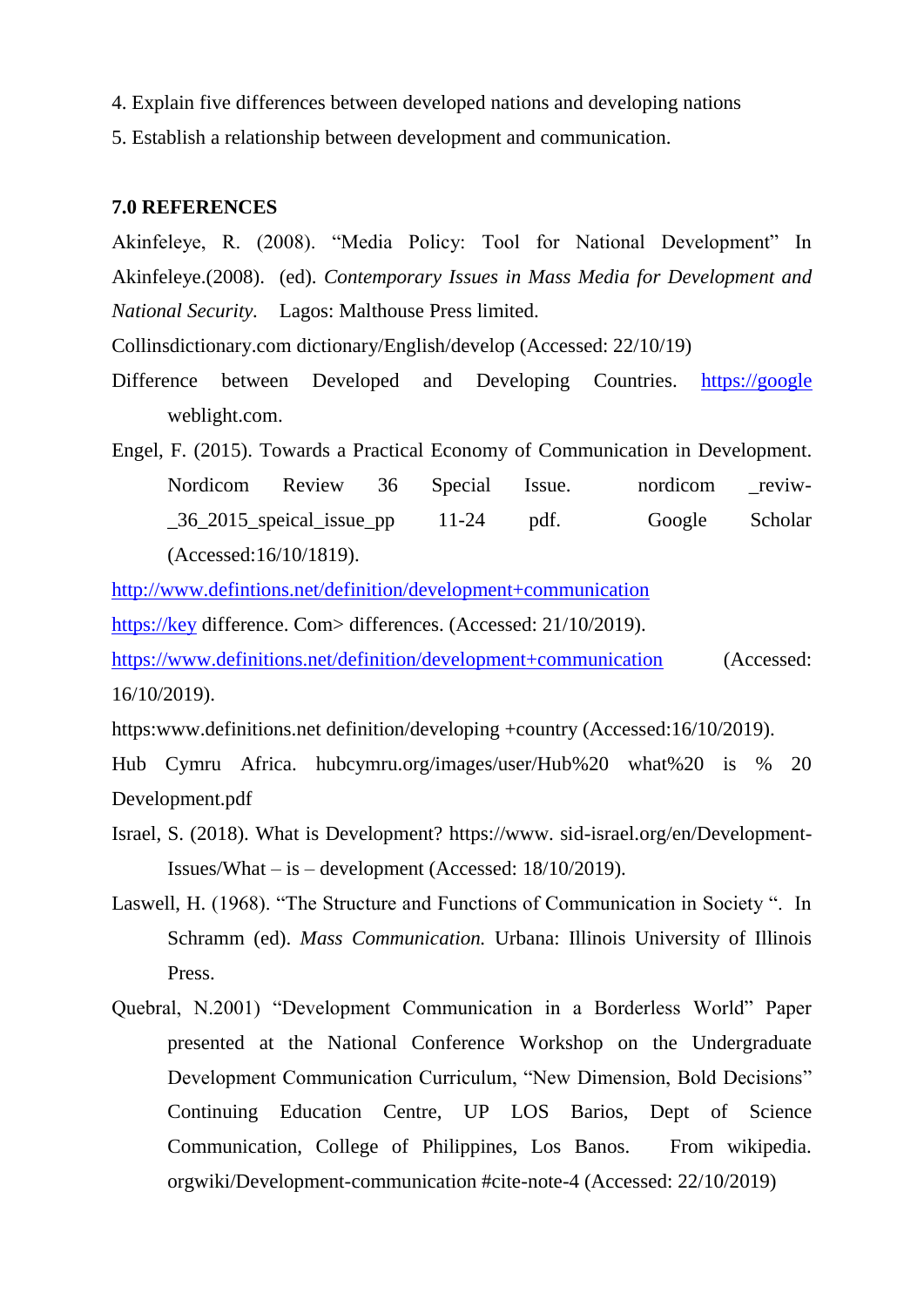- The Levin Institute (2016). The state University of New York. Globalisation 101.org/the divide-between-developed-and –developing-countries/ (Acc 18/10/2019)
- Unicef (2015) Communication for Development. [https://www.unicef.org/cbsc/Accessed 21/10/19.](https://www.unicef.org/cbsc/Accessed%2021/10/19)

Webstar Dictionary <https://www.definitions.net/definition/developmemt> (Accessed: 21/10/2019).

wikipedia.orgwiki/Development-communication#cite-note-4

Wikitonary – [https://www.definitions.net/definition/developmemt\(](https://www.definitions.net/definition/developmemt)Accessed: 21/10/2019).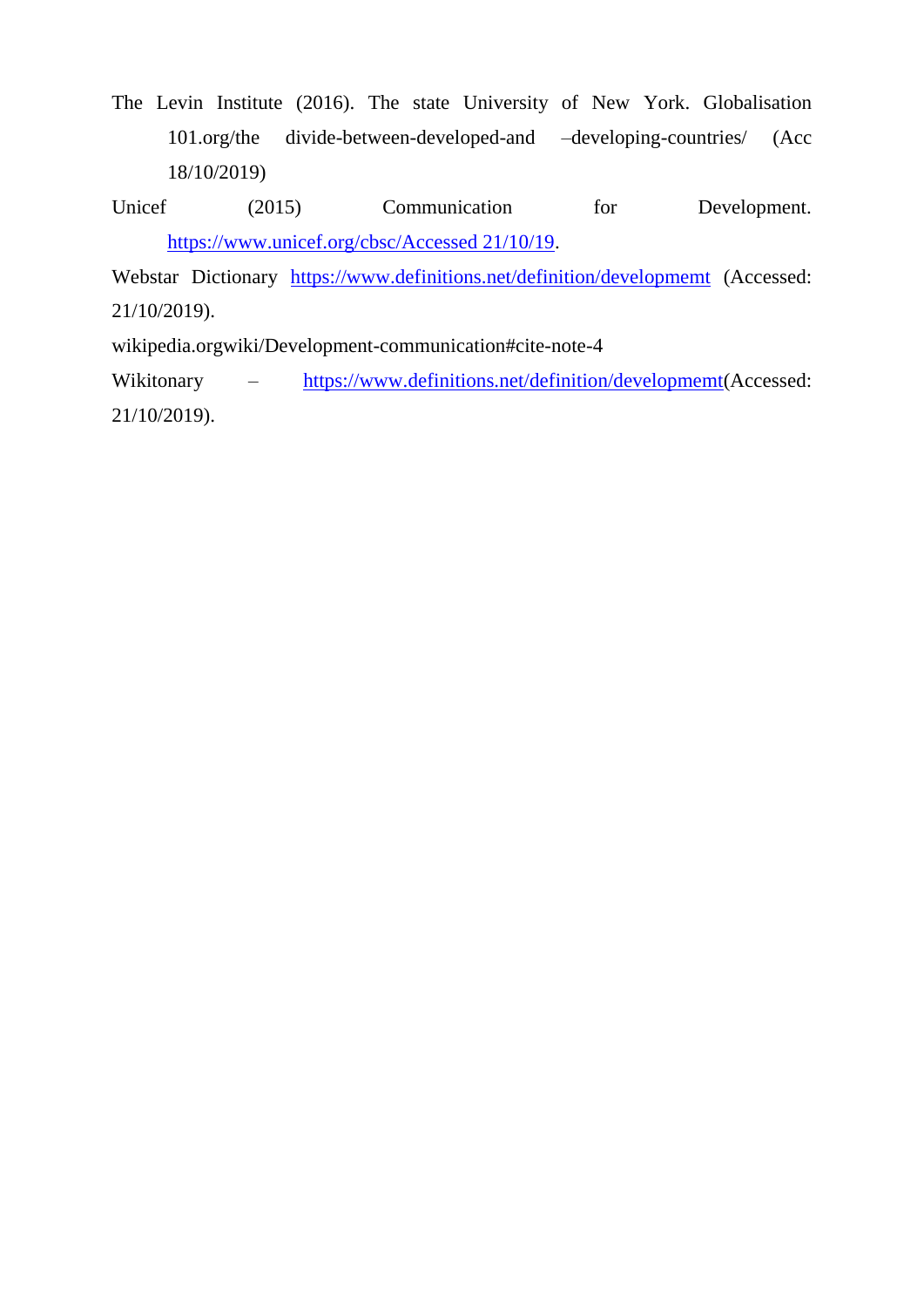### **UNIT 2: IMPORTANCE OF COMMUNICATION IN DEVELOPMENT**

### **CONTENTS**

- 1.0 Introduction
- 2.0 Objectives
- 3.0 Main Content
	- 3.1 Development Communication
	- 3.2 Importance of Development Communication
- 4.0 Conclusion
- 5.0 Summary
- 6.0 Tutor-Marked Assignment
- 7.0 References/ Further Readings

### **1.0 INTRODUCTION**

This unit gives an explanation of reasons why development communication is important.

#### **2.0 OBJECTIVES**

At the end of this unit, you should be able to:

explain the importance of development communication.

#### **3.0 MAIN CONTENT**

#### **3.1 Development Communication**

Recall that in Unit 1, we established the notion that the central reasoning of development communication is that strategic communication interventions should be used to produce social change. We also said that development communication refers to using communication to facilitate development in the society. Change agents disseminate information to bring about positive change in the society. Daramola (2014:40) explains that the ultimate purpose of development communication is to facilitate information exchange that will "engender the cultivation of new attitudes, norms and values". According to Anaeto & Solo- Anaeto (2010), in the context of developing nations, development communication refers to planned communication to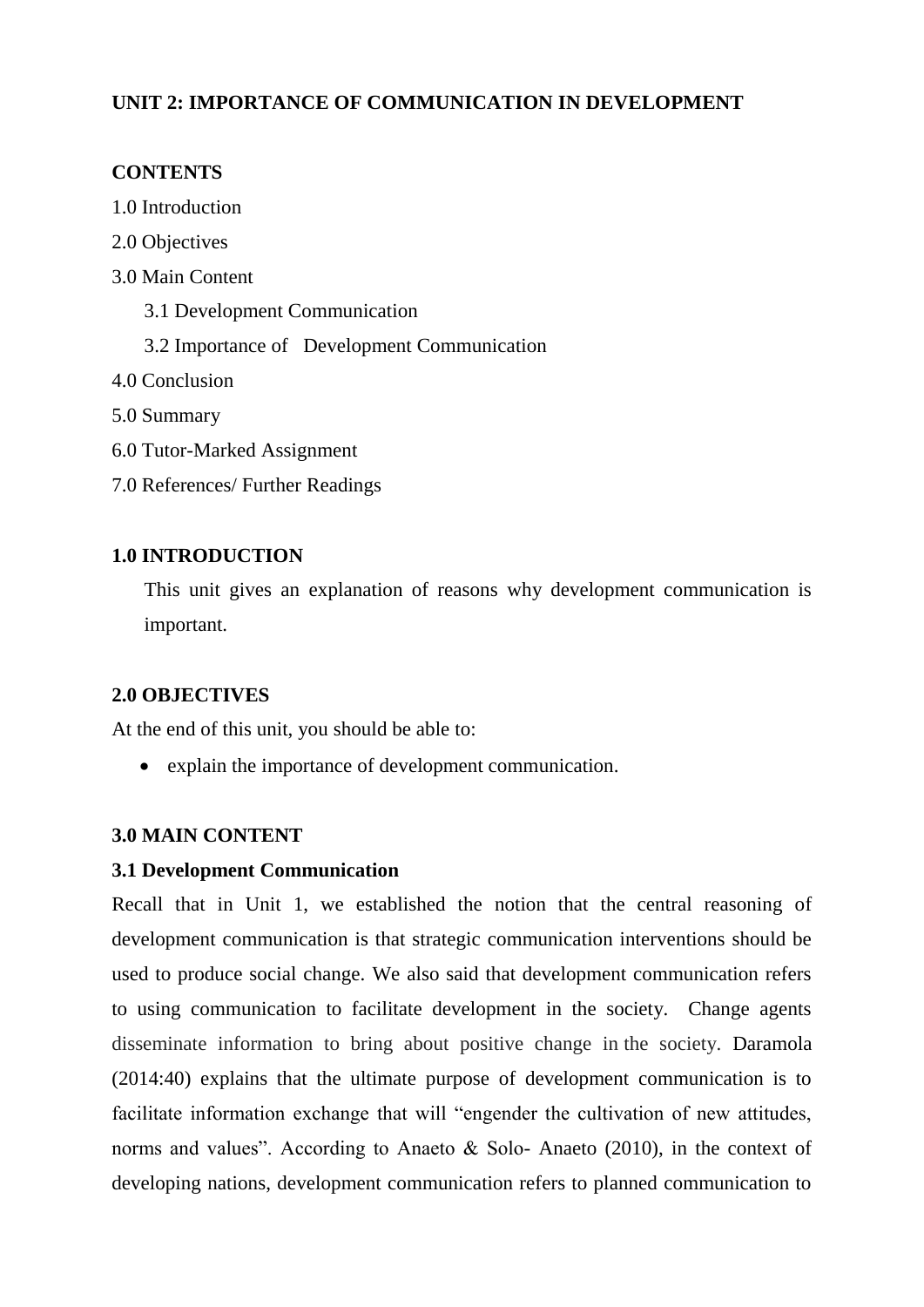eradicate or substantially reduce poverty, social inequality, unemployment and others. However, stakeholders and beneficiaries of development programmes need to work together to achieve success. Things ought not to be done haphazardly. Stake holders should be well equipped to carry out their duties successfully. Both stakeholders and beneficiaries are involved in the effort to achieve sustainable development.

#### **3.2 Importance of Development Communication**

Many African nations and other Third World countries are still grappling with issues which developed countries overcame very many years ago. In some cases, problems which should be tackled with very simple solutions just linger. Some reasons could be ignorance, illiteracy, the lack of information or the lack of adequate information and poverty. Let us examine some importance of development communication.

#### **a. Provision of Information and Knowledge**

Development communication provides information about the **challenges** in the environment. Some children for instance, die from malnutrition but their parents who do not know the cause of death to be malnutrition would blame witches and spirits for their misfortune. However, with appropriate information, they would know that the children have not been adequately nourished. Guinea worm, a parasite, and some diseases troubled members of a particular community for many years due to the dirty water they drank and washed with. They got water from the only river in the village. A native of the village who later travelled to a developed country for studies returned to inform the community that their challenges came from using dirty water from the river, but many did not believe him. Those who did began to fetch water from the community borehole he facilitated and became free from guinea worm and other water borne diseases in the environment. Apart from obtaining information about challenges, people need information and knowledge about the **opportunities** available to them. Development communication is concerned with providing communities with information with which they can improve their lives. It helps the people to respond appropriately to available opportunities.

#### **b. Human Empowerment**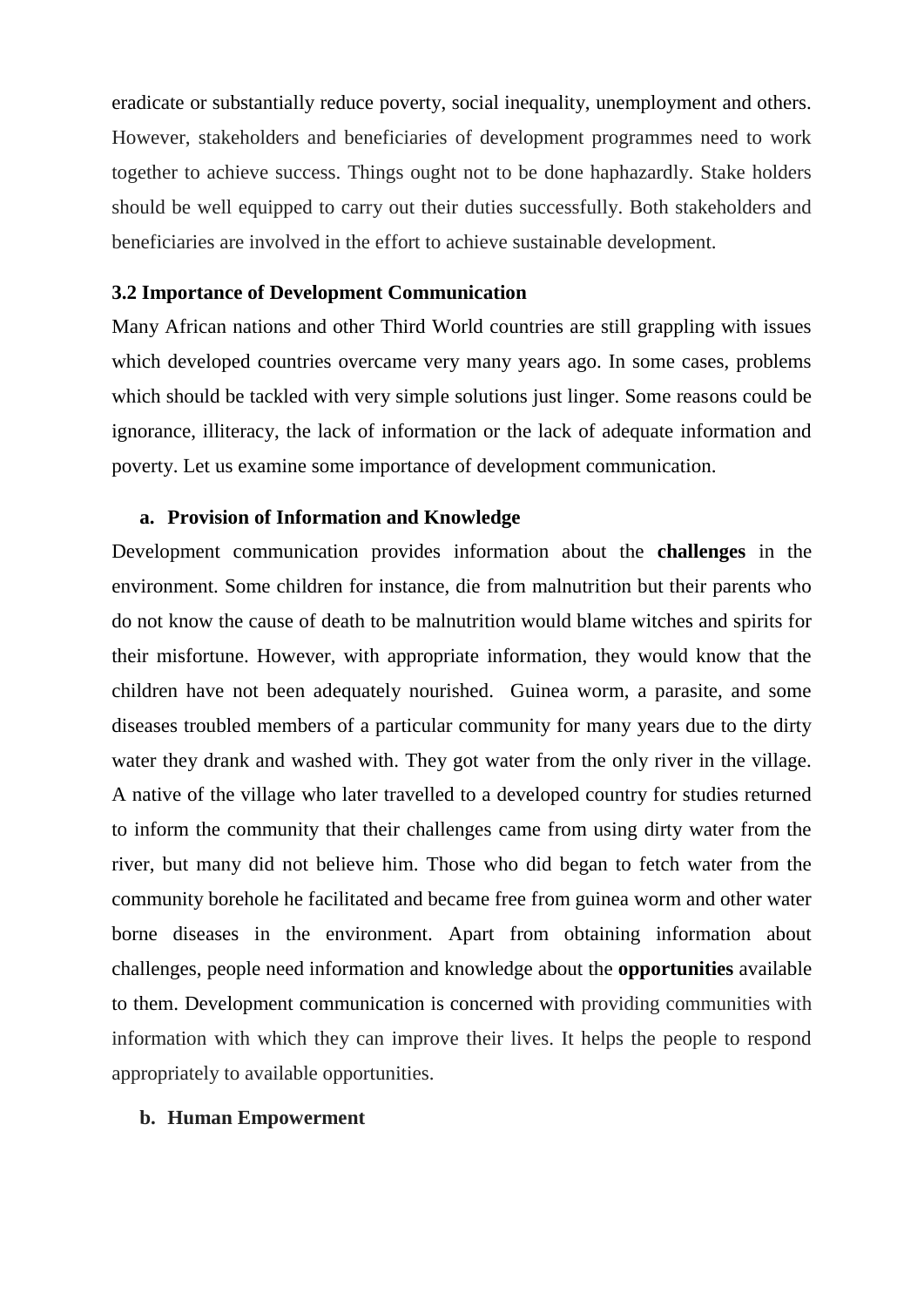Communication is used as a human **empowerment** tool. It is used as a tool to facilitate the participation of people in development activities. Even though knowledge and information are essential for people to successfully respond to the opportunities and challenges of social, economic and technological changes, to be useful, knowledge and information must be effectively communicated to the people.

#### **c. Making the Development Programmes Understood and Accepted**

Development communicators through various organised means explain the development process and programmes to the people in such a way that such programmes find acceptance among those who should benefit from them. The people are equipped to take advantage of the new ideas being offered them.

#### **d. Strengthening the Decision Process**

Development communication sharpens the people"s appetite and desire for better quality of life, and produces a change of attitude and behaviour, resulting in enhanced quality of life.

#### **e. Mobilising the People**

Communication enables planners, when identifying and formulating development programmes, to consult with the people in order to take into account their needs, attitudes and traditional knowledge. Communication helps the beneficiaries of the development programmes become the principal actors, to make the programmes successful.

#### f. **Building Consensus**

Everyone in a society cannot reason the same way. While some people are working towards a positive change, others would seem to counter their efforts. Human society is so heterogeneous and varied that no single issue of public importance goes without eliciting divergent views and arguments. Development projects, important as they are, always generate different views and opinions in the society. While some members of a community would be clamouring for a particular project, some others would reject it out rightly and work to prevent it. Development cannot occur where there are diverging opinions and perceptions on what development is. For a development intervention to be relevant, the people must come together to articulate and prioritise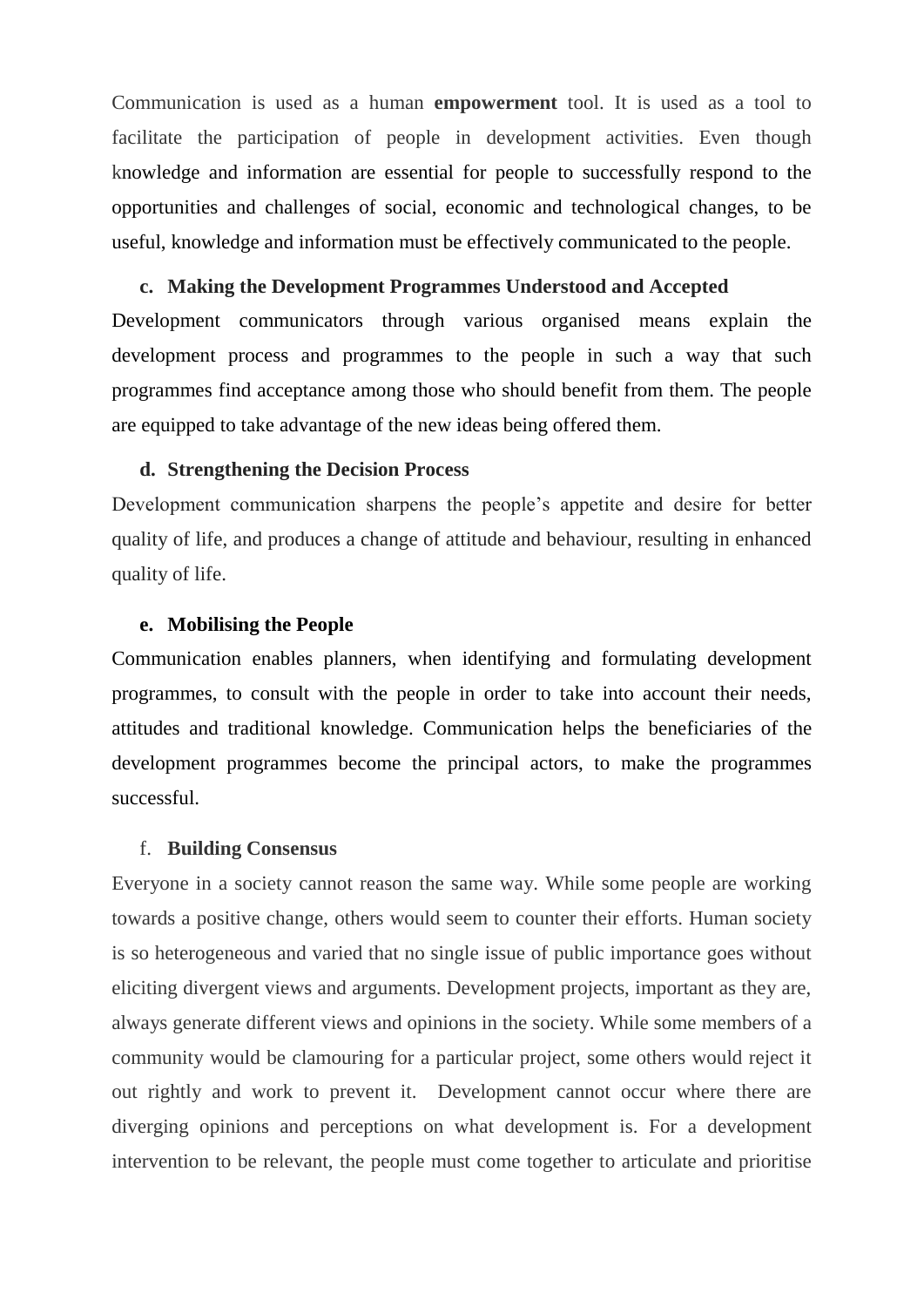their problems, and collectively seek solution to them. To do this is to build consensus among the people. Building consensus is the process that requires trust, transparency and knowledge of the dynamics of human relationships. The people can then draw up a development agenda and priorities. Without consensus building, development would not be easy in any society.

#### **g. Facilitating Intersectoral Collaboration**

Noting that communication (knowledge and information) in itself does not lead to development, Anaeto & Solo-Anaeto (2010) reveal that it is a mix of communication and non-communication inputs that lead to development. For this reason, development communication disseminates developmental messages to the people and also facilitates linkages with government agencies, non-governmental organisations and other organisations to provide an enabling environment for development to be actualised.

#### **4.0 CONCLUSION**

Development cannot actually take place without communication, which in itself takes place at different levels. For instance, change agents have to communicate with the beneficiaries, government, non-governmental organisations and other agencies. Beneficiaries of the development programmes have to communicate with one another and agree that the projects are needed and would enhance their quality of life; a lot of effort would need to be made at persuading the people to accept the opportunities offered them.

#### **5.0 SUMMARY**

In this unit, we have examined development communication and its importance.

We identified provision of information and knowledge, serving as an empowerment tool, making the development programmes understood and accepted, strengthening the decision process, mobilising the people, building consensus and facilitating intersectoral collaboration as some importance of development communication.

### **6.0 TUTOR-MARKED ASSIGNMENT**

Identify and explain five importance of development communication.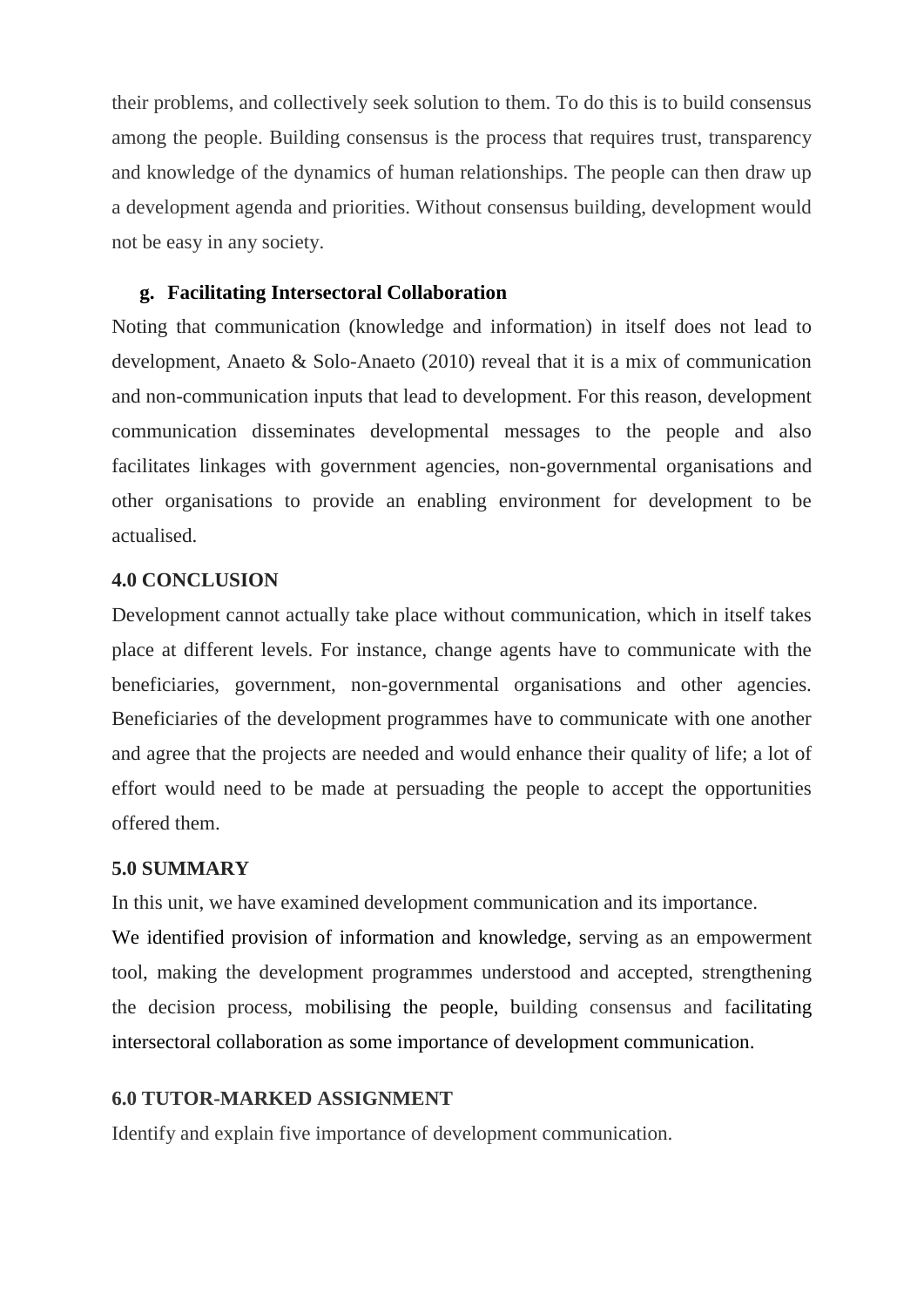### **7.0 REFERENCES**

Anaeto, S.G. & Solo- Anaeto, M. (2010). *Development Communication: Principles and Practice.* Ibadan: Stirling- Horden Publishers Limited. Daramola, I. (2014*). Community Media and Rural Journalism in Africa*. Akure: Adulawo Publishers. Development Communication.downloads.nos.org/srsec335new/ch4.pdf DevelopmentCommunication.downloads.nos.org/srsec335new/ch4.pdf [http://www.fao.org/3/t1815e/t1815e01.htm?&sa=U&ei=YIoPVPdui85ow8iCsAc&ve](http://www.fao.org/3/t1815e/t1815e01.htm?&sa=U&ei=YIoPVPdui85ow8iCsAc&ved=0%20CDwQFjAH&usg=AFQjCNEnzTnp6CzIwHG-_8pznmBpOmhz_g) [d=0 CDwQFjAH&usg=AFQjCNEnzTnp6CzIwHG-\\_8pznmBpOmhz\\_g](http://www.fao.org/3/t1815e/t1815e01.htm?&sa=U&ei=YIoPVPdui85ow8iCsAc&ved=0%20CDwQFjAH&usg=AFQjCNEnzTnp6CzIwHG-_8pznmBpOmhz_g) (Accessed: 26/10/2019) https://steemit.com/steemeducation/@jannie/functions-of-communication-in-

development

Functions of Communication in Development htt[p](https://signup.steemit.com/)s://steemit.com/steemeducation/@jannie/functions-of-communication-indevelopment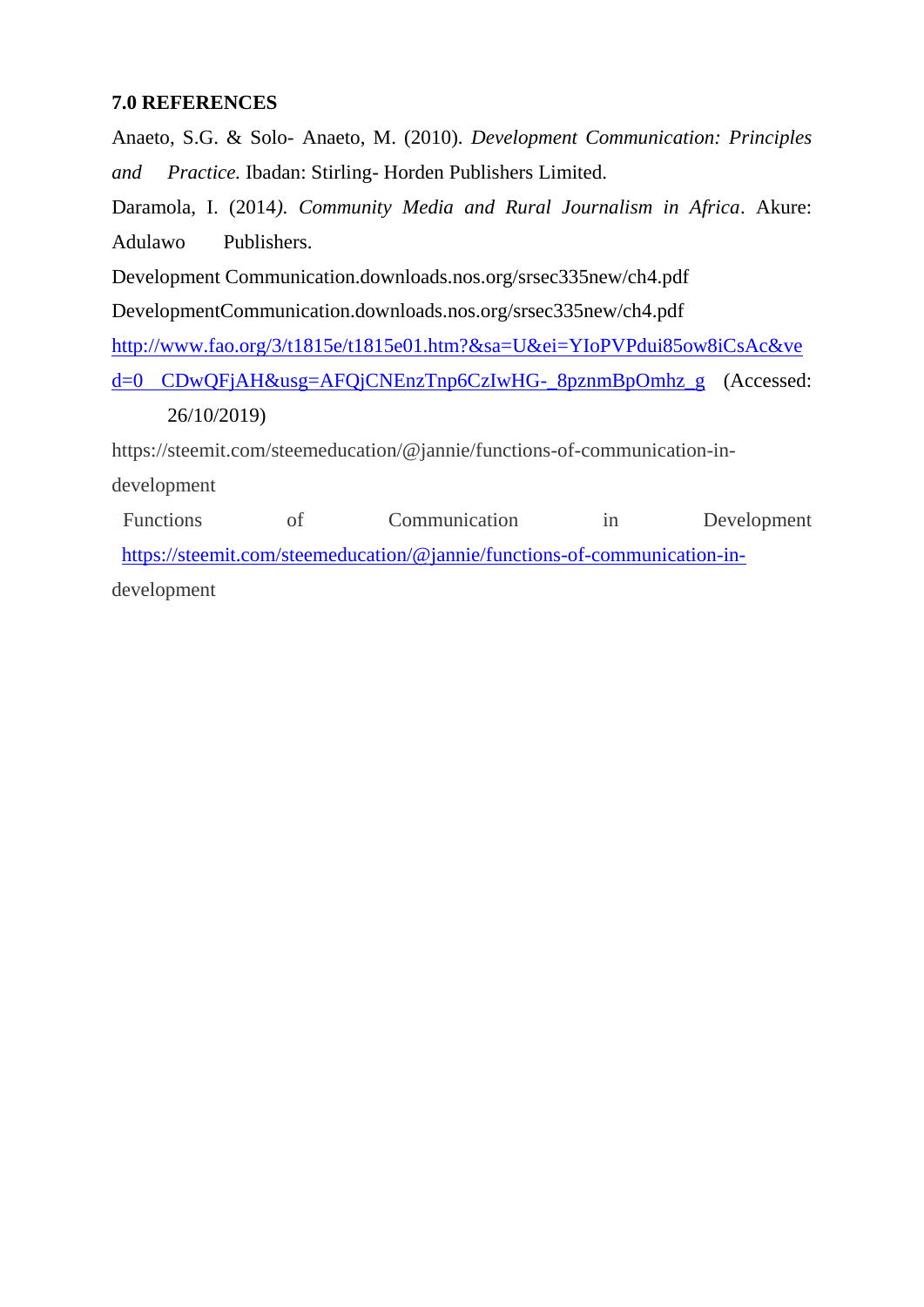### **UNIT 3: PARADIGM SHIFT IN DEVELOPMENT COMMUNICATION**

### **CONTENTS**

- 1.0 Introduction
- 2.0 Objectives
- 3.0 Main Content
	- 3.1 The Dominant Paradigm in Development Communication
	- 3.2 Paradigm Shift in Development Communication
- 4.0 Conclusion
- 5.0 Summary
- 6.0 Tutor-Marked Assignment
- 7.0 References/ Further Readings

### **1.0 INTRODUCTION**

This unit discusses the dominant paradigm of development communication and the emerging trends.

### **2.0 OBJECTIVES**

At the end of this unit, you should be able to:

- identify and explain the dominant paradigm in development communication
- identify and explain emerging paradigms in developing communication.

### **3.0 MAIN CONTENTS**

### **3.1 The Concept of Dominant Paradigm towards Development**

A paradigm is the way we regard something; it refers to a pattern, a model, a standard, a set of ideas or an example that shows something. About the 1950s and 1960s, the general thinking was that Third World countries would develop if socio-economic and political theories and strategies applied in Western countries were also applied there. The dominant paradigm of development considered development from the economic and quantitative angle. A country"s development was measured by indices such as per capita income, gross national product (GNP) and high technology (Anaeto and Solo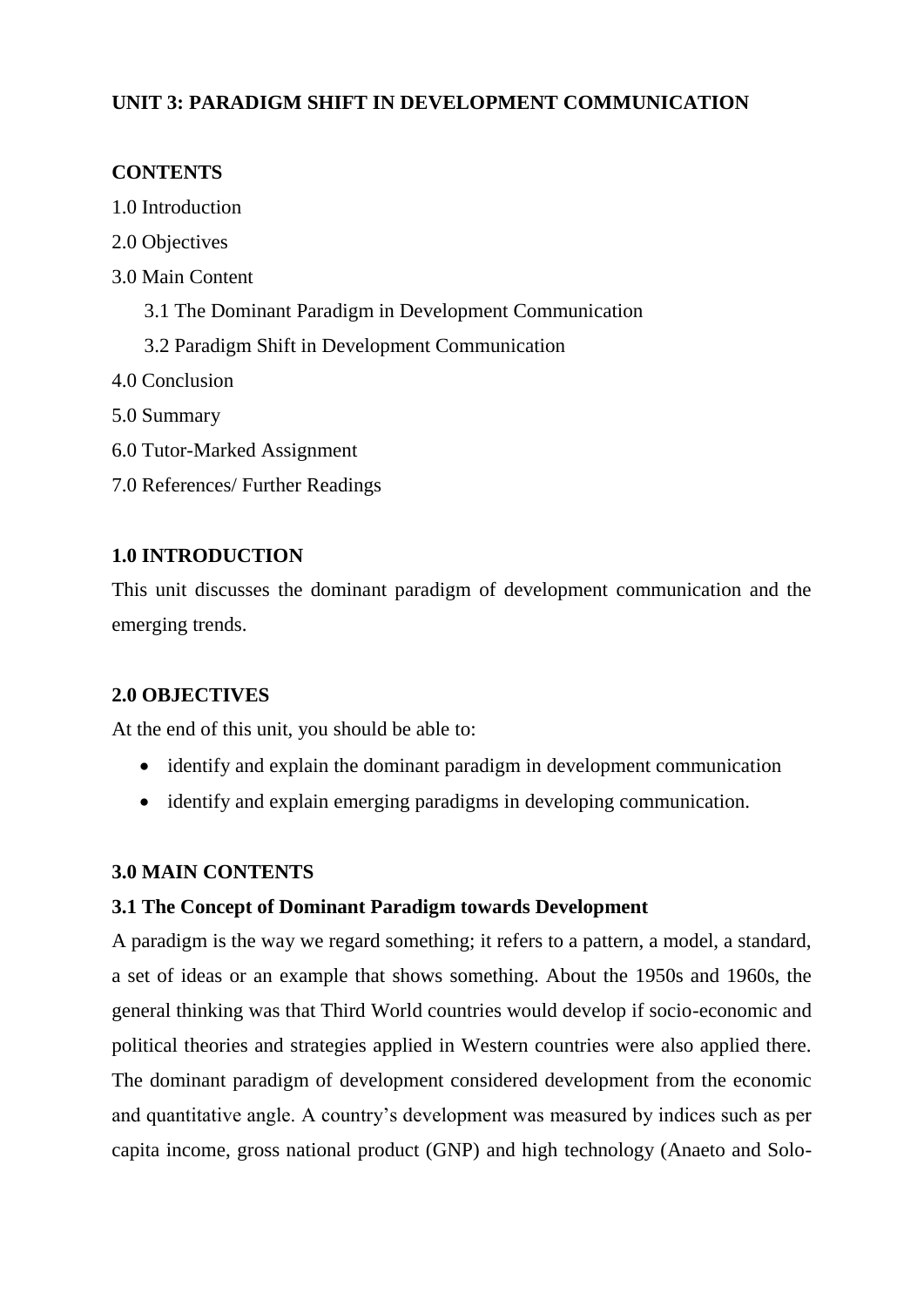Anaeto, 2010). It was believed that Third World countries would develop rapidly if adequate international financial and technological assistance were provided. In other words, the development of the "under-developed countries would be externally induced, since the theory assumes these countries lack the capacity and resources for self-propelled development" (Oso, 2002 p. 7). This idea became popular and was diffused globally and received attention by the Third World countries who were in desperate need for assistance from the developed nations (Arowolo, 2017). Anaeto, Onabajo and Osifeso (2008), citing Rogers (1976) explain that the dominant paradigm conceived development, based on four essential elements, which are as follows.

- 1. Economic growth through industrialisation and accompanying urbanisation was key to development.
- 2. The choice of technology was to be capital–intensive and labour extensive, mainly imported from more developed nations.
- 3. In order to guide and speed up the process of development, planning should be centralised and controlled by economists and bankers.
- 4. Underdevelopment was mainly due to problems within the developing nations rather than their external relations with other countries.

Explaining further, Anaeto and Solo-Anaeto (2010) write that the reasoning then was that developing nations had to become industrialised to achieve development; they were to build steel mills, manufacturing industries and large factories, while according low priority to agricultural development and other sectors. Since development was considered in economic terms, it was thought that capital investments and savings would enhance the countries' economic growth. Development then had to be planned and executed by the national government. However, the national development plans did not produce the envisaged development. Again, since development was regarded in terms of the adoption of high technology to produce goods, developing nations had to borrow huge sums of money, as the required technology was capital intensive.

Furthermore, appropriate social technology that would support the material technology was not available. Developing countries then had to depend on advanced countries, which then controlled their affairs. Since countries' development was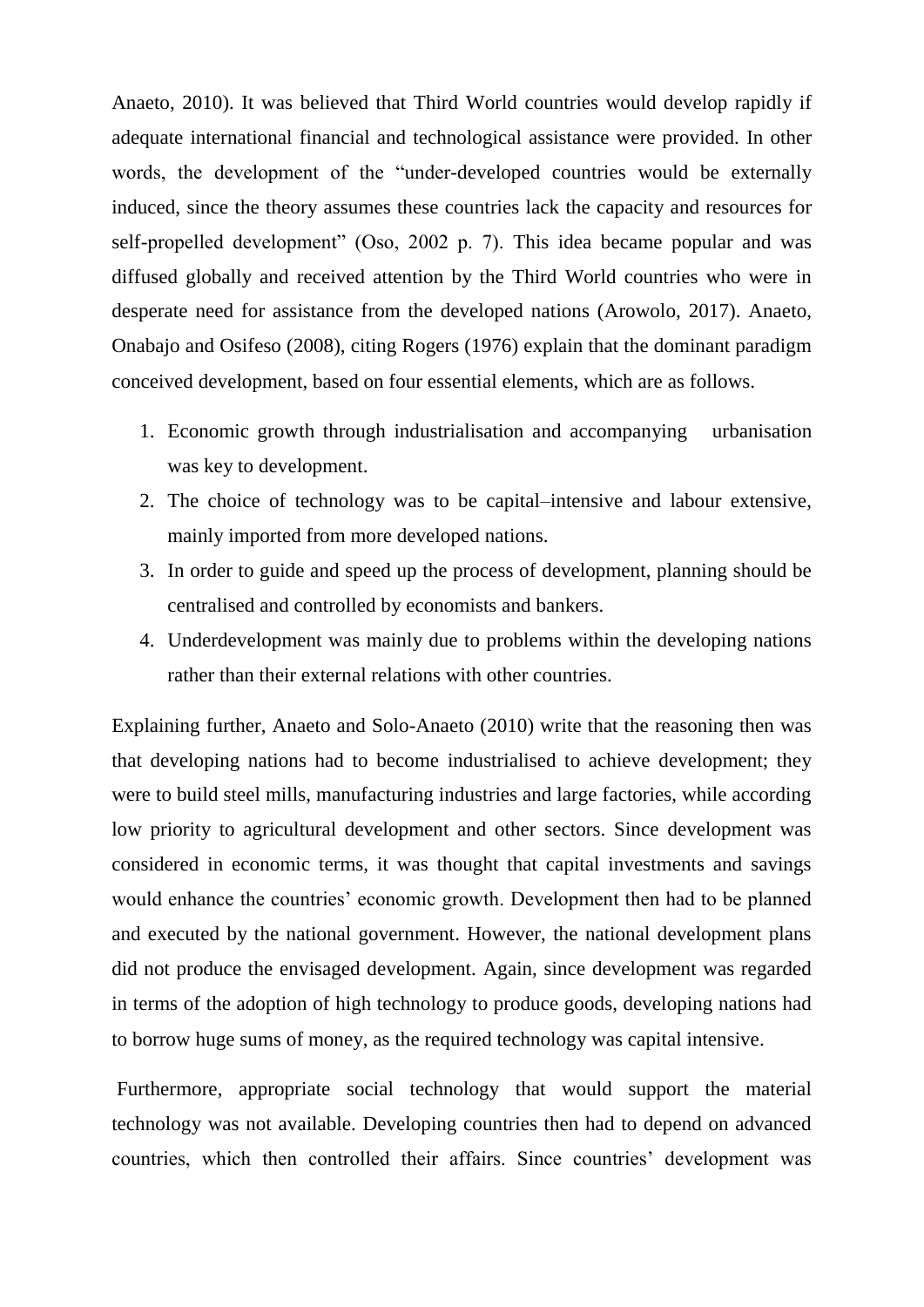measured in quantitative and economic terms, the equality of development benefits did not receive any consideration. The main index for measuring a nation's development was per capita income. The dominant paradigm also known as modernization theory stresses the role of ideas and the psychological disposition of the people in the development countries. This is evident in the definition of development offered by Rogers and Schoemaker. According to them:

> ... a type of social change in which new ideas are introduced into a social system in order to produce higher per capital income and levels of living through more modern production methods and improved social organization (Rogers and Schoemaker, 1971, p.11)

Also central to the modernization theory is dichotomy between traditional and modern societies. Development was conceived as a linear process, moving from the traditional to the modern, i.e. the western ideal type of society. In the words of Wilbert Moore development is the

> ... total transformation of traditional or pre-modern societies into the types of technology and associated social organization that characterise the advance economically prosperous and

politically stable nations of the western world.

Anaeto and Solo-Anaeto (20010) highlight new paradigms in development as:

*Equality in the Distribution of Socio-Economic Benefits:* This paradigm insists that emphasis should be on the distribution of a country"s socio-economic wealth; and the country"s development should not be measured by its GNP, as a country may have a high GNP and yet have poor quality of life for its people. Development goals should aim at closing up the gap between the rich and the poor, the urban dwellers and the rural dwellers. Efforts should be towards ensuring that the rural people and the poor live better quality of life.

### *The Use of Appropriate Technology*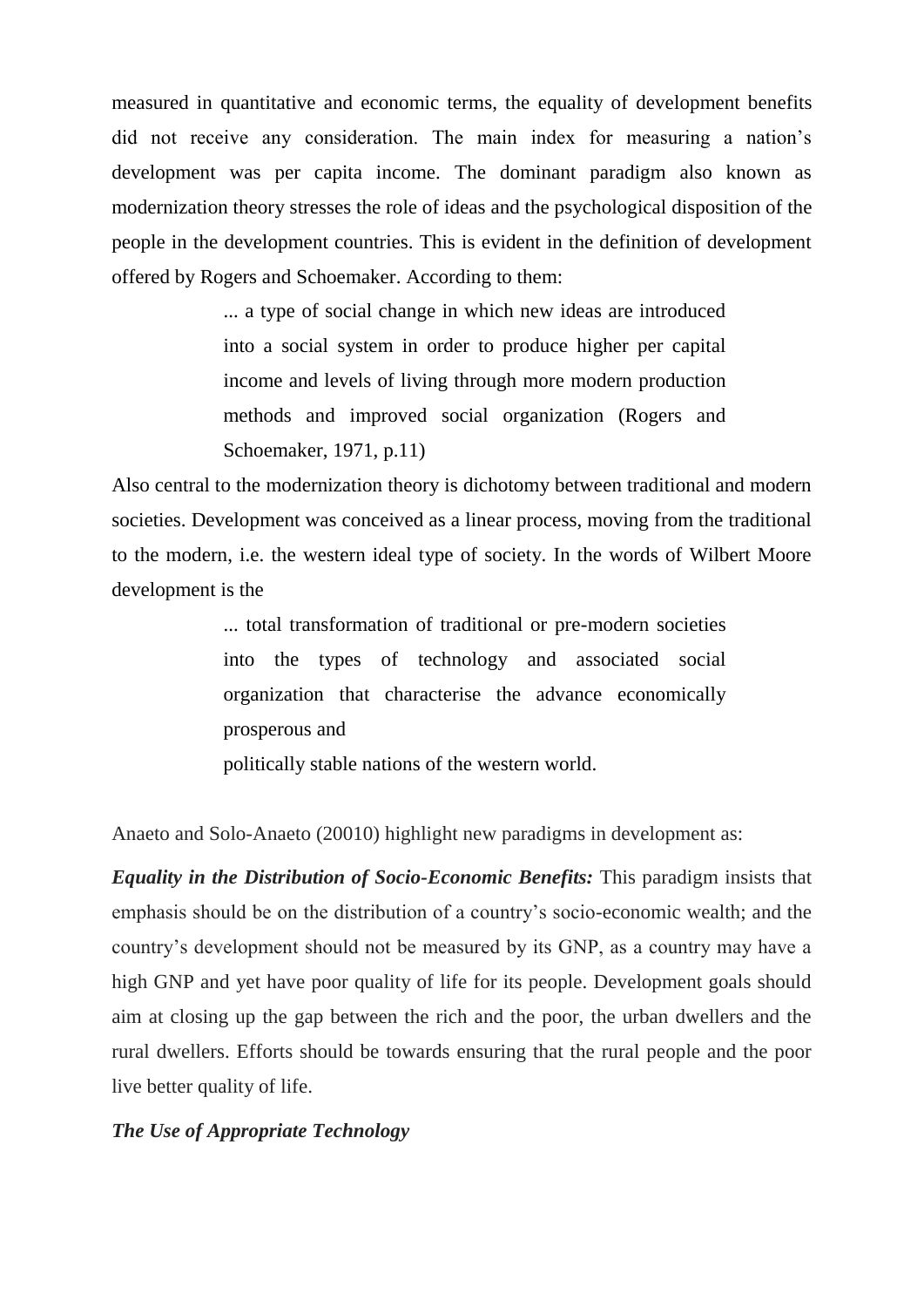The people should not be made to abandon traditional and efficient ways of production; rather, modern systems should be integrated into the traditional systems, depending on needs, resources and the physical environment. Also, use of technology should be combined with labour as full adoption of technology will lead to high rates of unemployment, due to high population.

*Popular Participation and Self- Reliance in Development and Planning:* Selfdevelopment planning and execution should be pursued. Communities should be involved in the planning and execution of development initiatives. Rather than have development ideas imposed on them, they should be involved in the process.

*Internal and External Causes of Development: Even though the dominant paradigm* posits that the causes of underdevelopment in Third World countries were mainly internal factors, new positions contend that underdevelopment is caused by both internal and external factors. For instance, by reasons of loans, debts and aid, developing countries still have to depend very much on advanced countries.

#### **3.3.1 Dominant Communication Paradigm**

The Dominant Development Communication Paradigm is a subset of the all-powerful media effect model and modernisation paradigm. Mass media were considered as the major influential factor in behavioural developmental change. The persuasive power of the mass media was overestimated such that it was believed that mass media can trigger immediate impulses in the audience attitudes and behaviours when it fires bullet of messages. Such paradigm of all-powerful media was emphasised in Magic-Bullet theory, which is a metaphor of Hypodermic-Needle theory. Thus, the mass media were at the centre of communication initiatives that relied heavily on the traditional vertical one-way model: Sender-Message-Channel-Receiver (SMCR).

The argument that if mass media development communication strategy could be effectively planned, implemented, and diffused, the development objectives would be surely achieved was considered inconsistent with the reality. The reality is that it is not only media persuasive communication effort that influences the complex characteristics of the heterogeneous audience; media power to drive change is limited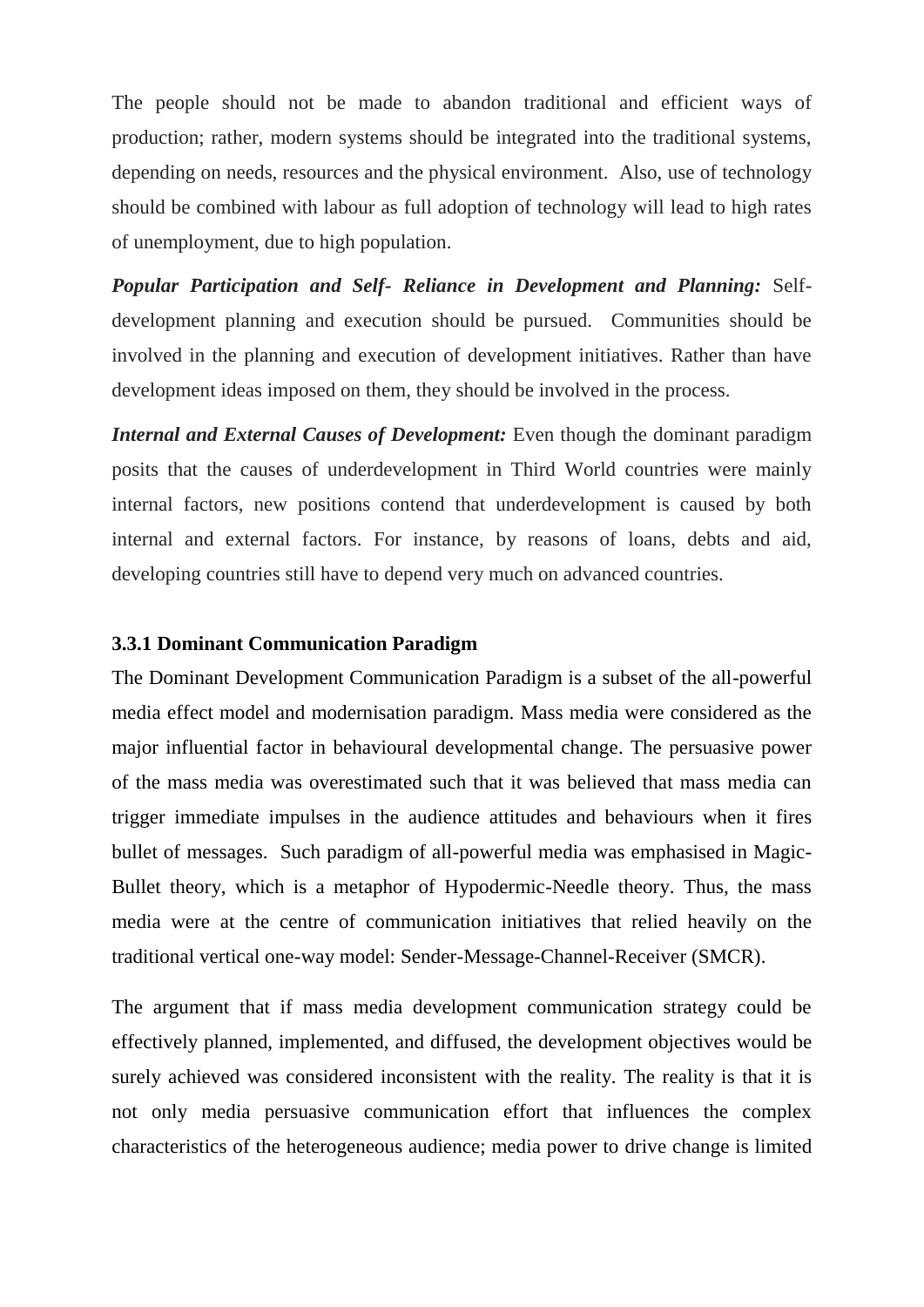by other variables. Such is the reason why the dominant paradigm of all-powerful media has been substituted with alternative paradigm.



Source: *Oyero O. (2012). Development Communication and Broadcasting (MAC341)*

**3.2 Paradigm Shift in Development Communication (The Alternative Paradigm)**

A paradigm shift refers to a fundamental change that occurs when a new way replaces the usual way of thinking. We have examined some major angles from which development was perceived. The dominant paradigm was, after a lot of analysis, found not to be helpful towards the development of Third World countries hence the need for alternative paradigm.

The failure of the dominant paradigm led many scholars and development policy makers and practitioners to a change in thinking about development. For instance, Rogers by 1976 wrote about the "passing" of the dominant paradigm. A new paradigm was emerging. By then Rogers defined development as

> … a wide participatory process of social change in society, intended to bring about both social and material advancement (including greater equality, freedom and other related qualities) for the majority of the people through other gaining greater control over their environment (Rogers, 1976, p.225)

The alternative paradigm emphasises not only material development but also the development of values and cultures. Where development communication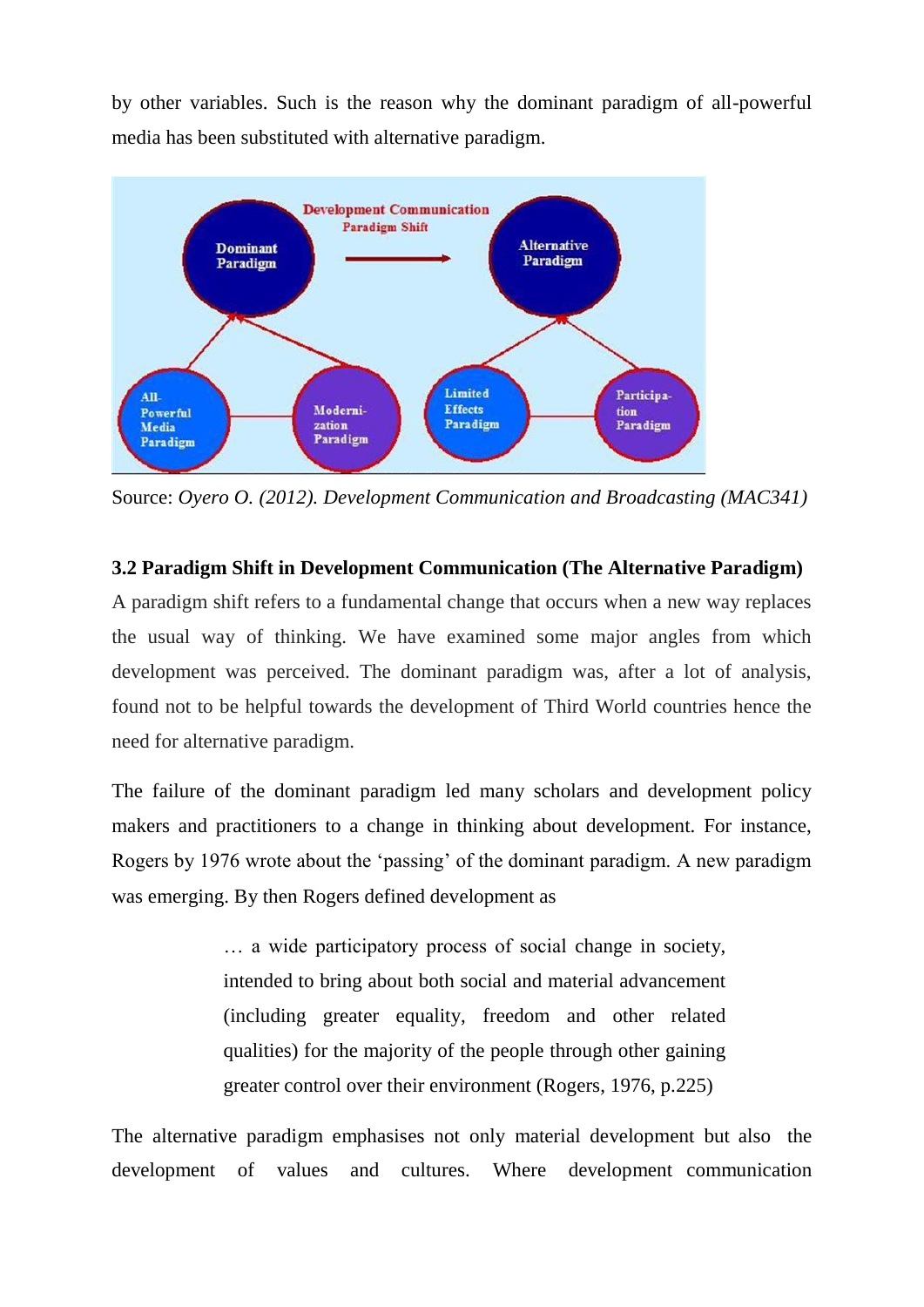interventions are concerned, it emphasises the small media operating in networks and the use of grassroots communication approaches. According to this paradigm, grassroots participation reinforces the chances that communities will adopt activities appropriate for them. This participatory paradigm involves the people in the development-communication towards addressing what they consider obstacle to development in their locality.

#### **4.0 CONCLUSION**

Development communication efforts are programmed to dissemination information and provide knowledge, based on the angle from which development is considered, as communication will not take place in a vacuum, it has to take place within a context.

#### **5.0 SUMMARY**

In this unit, we have examined the dominant paradigm of development and the effort to communicate within that context. We have also examined newer positions that came up to counter the dominant paradigm.

#### **6.0 TUTOR-MARKED ASSIGNMENT**

- 1. Identify and explain the dominant paradigm in development communication.
- 2. Identify and explain emerging paradigms in developing communication.

### **7.0 REFERENCES**

Anaeto, S. G. Onabajo, O.S, & Osifeso, J.B (2008). *Models and Theories of Communication.* Maryland: African Renaissance Books Incorporated.

Anaeto, S.G. & Solo- Anaeto, M. (2010). *Development Communication: Principles and Practice.* Ibadan: Stirling- Horden Publishers Limited.

Arowolo, S.O. (2017). "Paradigm Shifts in Development Communication" file:///C:/Documents%20and%20settings/hpMy%20Documents/Downloads/Pa radigmShiftsinDevelopmentCommunication.pdf (Accessed:26/10/2019).

Moore, W (1963) Social Change, Englewood, Cliffs, New Jersey, Prentice Hall.

Oso, L (2002) Theories of development and the democratisation of Communication and Development; A Reader, Abeokuta, Jedidah Publishers.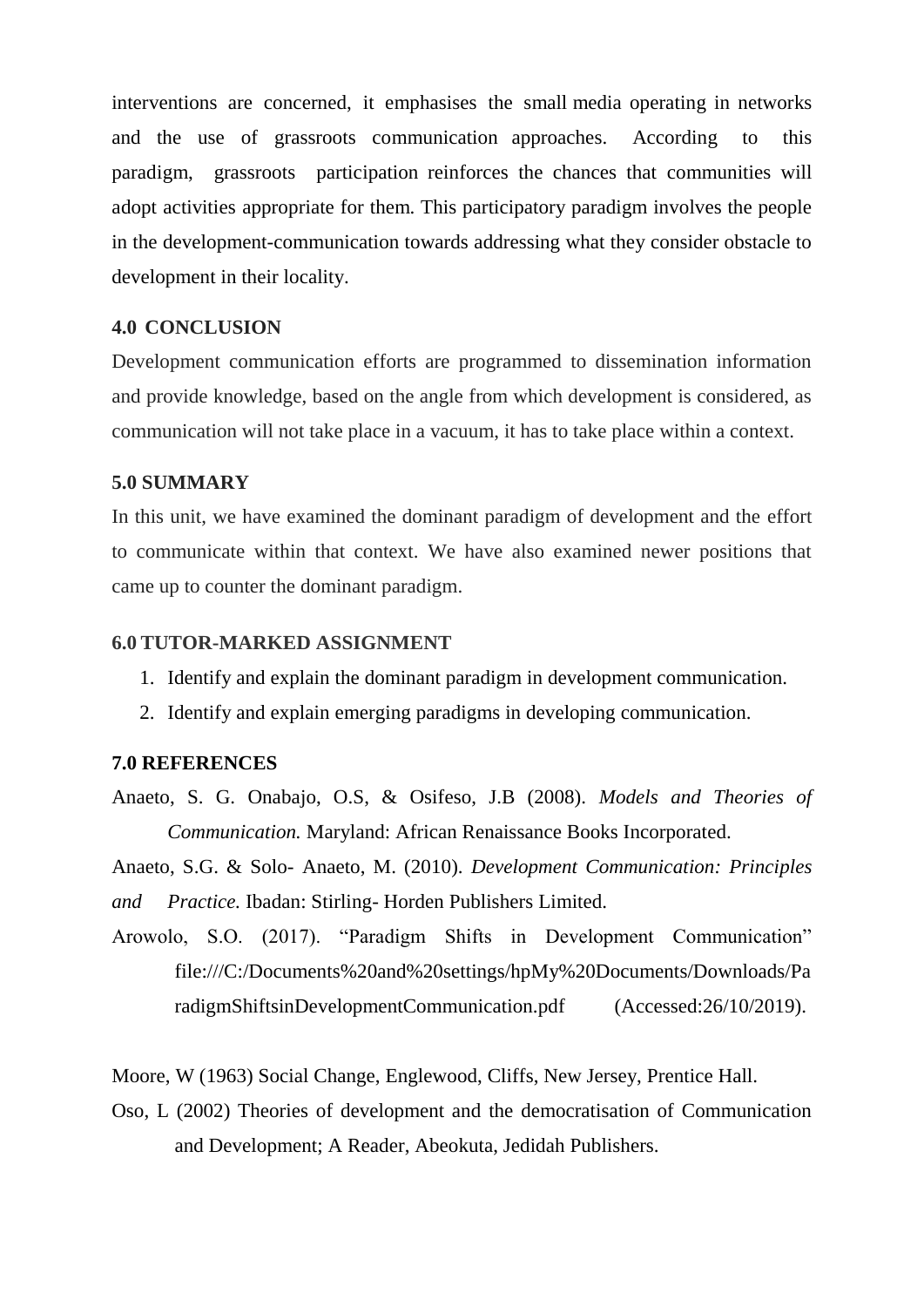- Oyero O. (2012). Development Communication and Broadcasting (MAC341). Course Material of the National Open University of Nigeria, Lagos
- Rogers, E & Schomaker (1971) Communication of Innovation: A Cross-cultural Approach. New York, Free Press
- Rogers, E (1976) Communication and Development: The Passing of the Dominant Paradigm, Communication Research.

[https://www.vocabulary.com.para](https://www.vocabulary.com.para/) (Accessed:28/10/2019)

https://www.ldoceonline.com>para (Accessed:28/10/2019)

(https://www.merriam-webster.com>)(Accessed:28/10/2019)

[\(https://www.vocabulary.com.para;](https://www.vocabulary.com.para/) https://www.ldoceonline.com>para).

[\(https://www.merriam-webster.com>](https://www.merriam-webster.com/))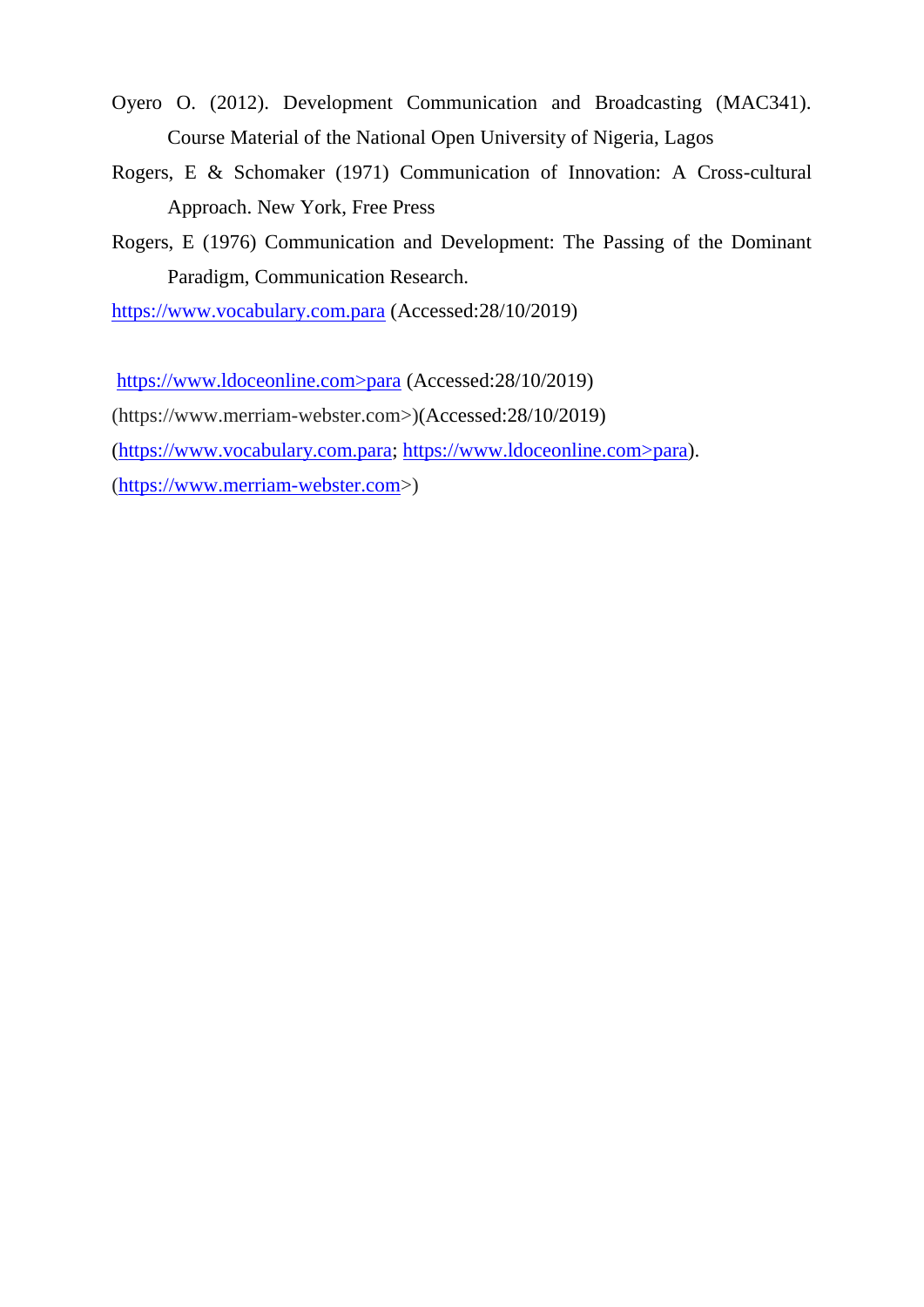## **UNIT 4: PLANNING DEVELOPMENT COMMUNICATION CONTENTS**

- 1.0 Introduction
- 2.0 Objectives
- 3.0 Main Content
	- 3.1 Why Plan Development Communication?
	- 3.2 The Role of Research in Development Communication
- 4.0 Conclusion
- 5.0 Summary
- 6.0 Tutor-Marked Assignment
- 7.0 References/ Further Readings

### **1.0 INTRODUCTION**

Recall that in Unit 3 we considered the dominant paradigm and the emerging paradigms of development and the communication efforts geared towards executing them. Communication for development requires planning and research. In this unit, we will examine planning and research in development communication.

### 2**.0 OBJECTIVES**

At the end of this unit, you should be able to:

- give reasons why development communication efforts should be planned
- explain the role of research in development communication.

### **3.0 MAIN CONTENT**

### **3.1 Why Plan Development Communication?**

Planning refers to the way we organise our actions to ensure we fulfil our goals. Communication efforts should be planned and not carried out haphazardly. A communication plan is essential as it is more or less the road map for getting your message delivered to your audience. Not only will it help you to send your message effectively, it will help ensure your results are measurable. We must remember that communication is not a separate event; it should be integrated with and complement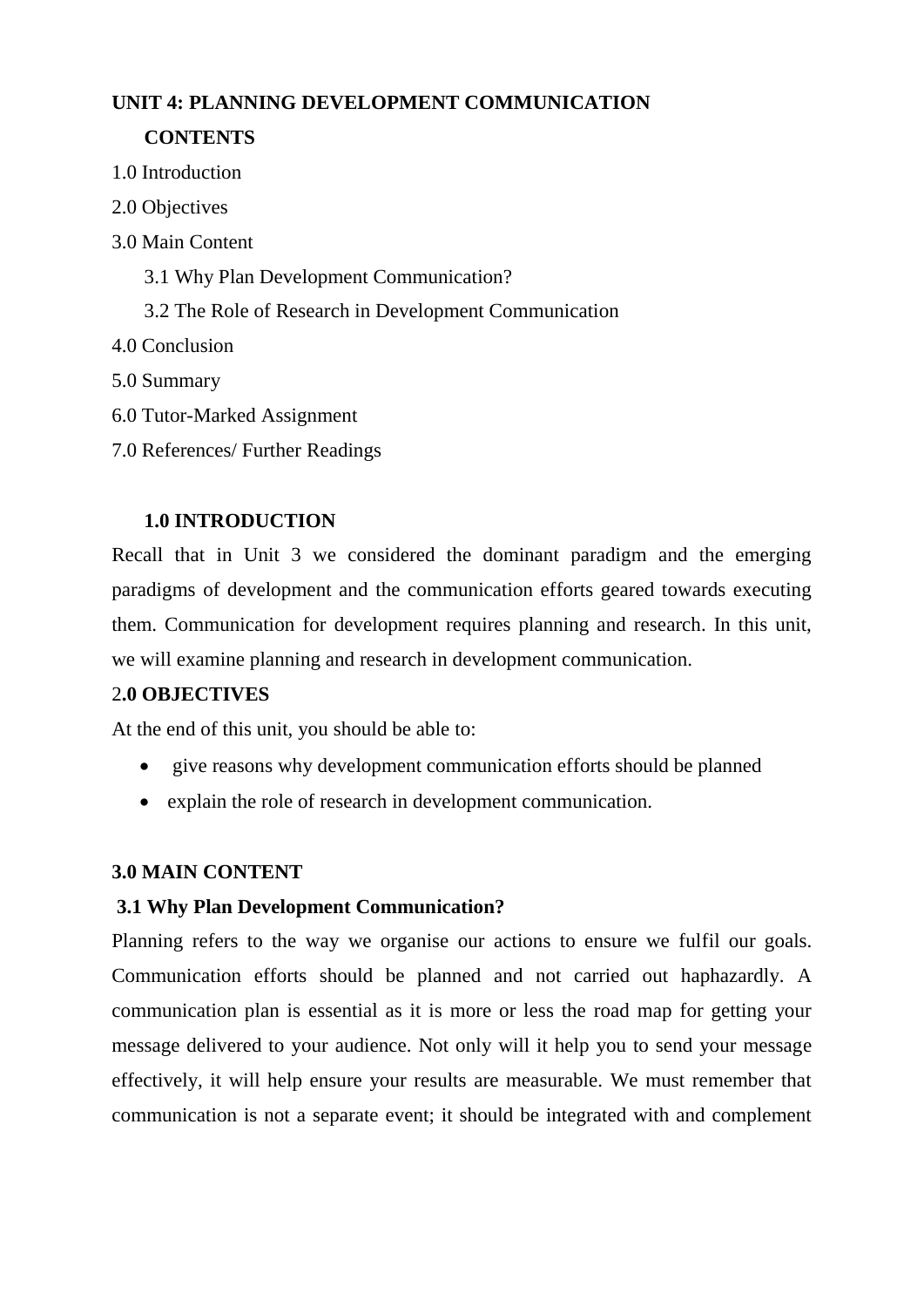the development programme's structures and resources. Let us look at some reasons for planning development communication.

1. You will be clear about your purpose and know how to achieve it.

2. Your audience will be defined.

3. Planning will raise awareness about the project.

4. Planning will help give the message a focus and ensure it reaches the target audience.

5. Since you can actually disseminate your messages through a variety of means, planning will help you determine the activities to concentrate on.

6. Planning will make the communication efforts efficient and effective.

7. The work will be easier than it would have been without planning.

8. Planning will reveal the resources you will need to execute the programme.

9. With planning, you will be able to assess your efforts and determine its success and weakness.

10. Team leaders will be able to effectively apportion duties to other stakeholders in a workable manner.

#### **3.2 The Roles of Research in Development Communication**

It is very important to conduct research before designing a communication programme. Research is a fact-finding exercise (Asemah, Nkwam-Uwaoma and Tsegyu (2017), It is a systematic investigation or inquiry into a specified matter (Anaeto, & Solo- Anaeto, (2010).

#### **Purposes of Research**

1. Research will enable obtain enough and reliable data about the situation so as to know how to act (Asemah, Nkwam-Uwaoma and Tsegyu (2017).

2. It provides the information with which to plan and implement the development programme. (Anaeto, & Solo- Anaeto, (2010).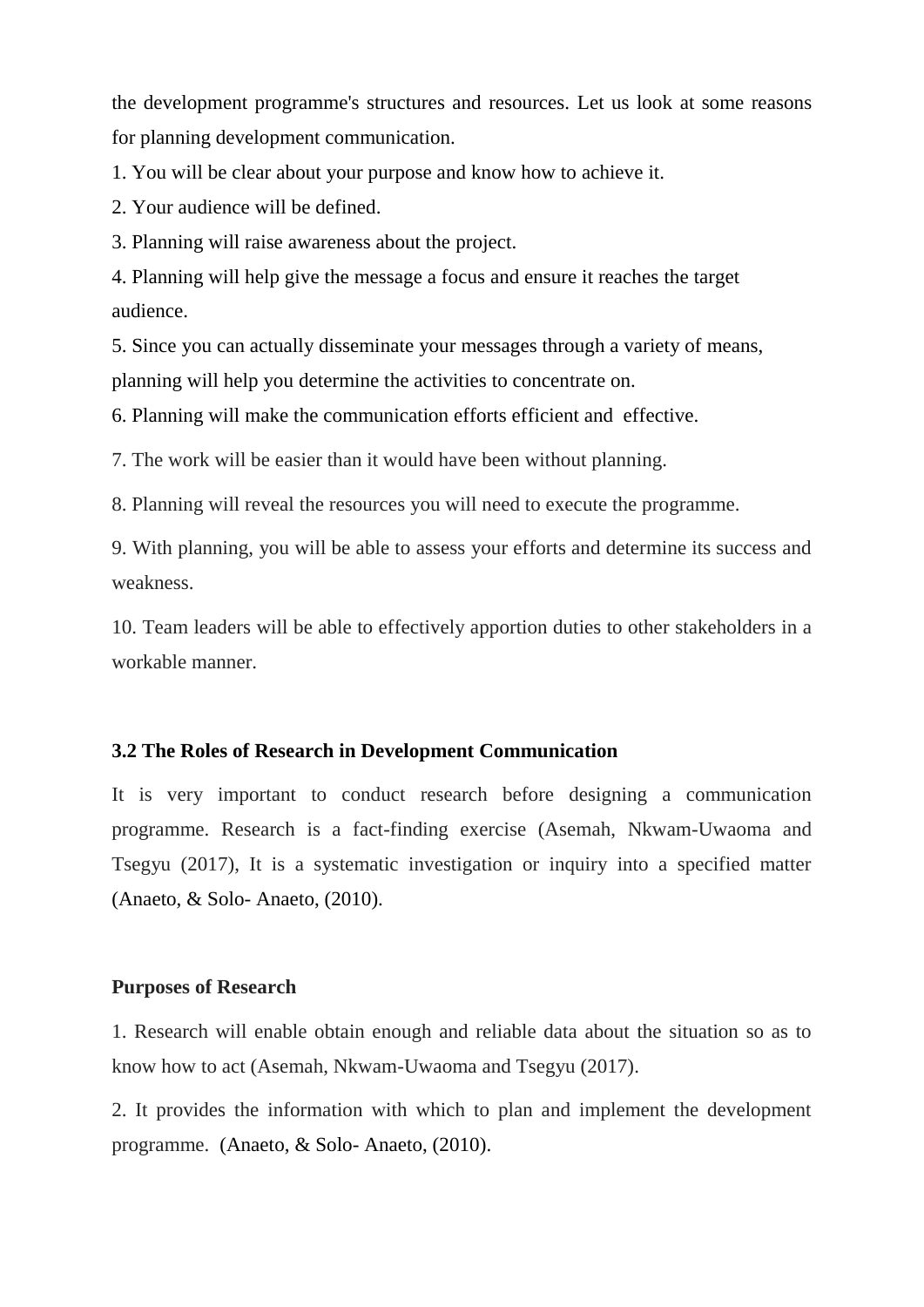- 3. Research will establish facts.
- 4. It will confirm or refute opinions and assumptions.
- 5. It will reveal causes of problems within the community.
- 6. Carrying out research could bring about inventions and discoveries.
- 7. Research will lead to your taking decisions appropriately.

8. Research provides explanation to phenomena, examples of which could be the attitudes, behaviour and practices of the target audience.

9. Knowledge gained in research could be useful in building theory.

#### **Some Areas of Research in Development Communication**

Some areas of research in development communication are needs analysis/assessment; audience research; formative programme research utilising feedback systems; impact assessment and community studies Kandakai (1987); decision making and strategy development; implementation(Asemah, Nkwam-Uwaoma and Tsegyu (2017).

Let us examine some stages of research necessary for effective development communication programmes as outlined by Anaeto and Solo- Anaeto (2010), Asemah, Nkwam-Uwaoma and Tsegyu (2017

*Needs Assessment*: This has to do with finding out what the priorities are. It could be done through field surveys, interviewing specialists, determining and assessing media available to the target audience.

*Message Analysis*: Messages should be analysed to ensure they are clear and simple and steady across all kinds of communications.

*Audience Analysis***:** This has to do with gathering and analysing information about the receivers of oral, written, or visual communication. Details such as who they are, their gender, their ages, occupations, levels of education, their knowledge of the development programme and their expectation from the programme, should be determined.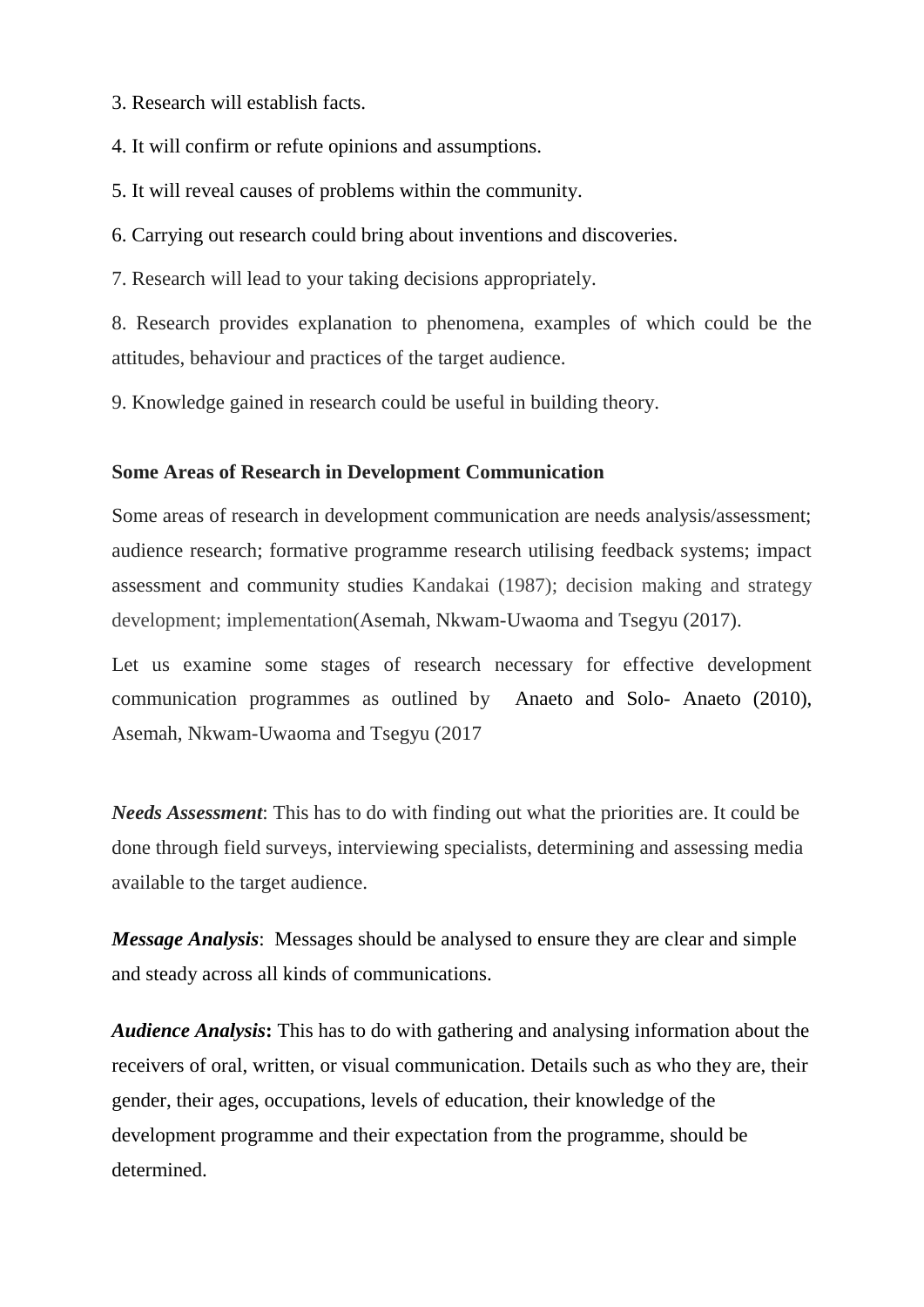*Channel Analysis:* The various channels through which the messages will be delivered to the audience should be analysed to ensure they are appropriate. Examples of such channels are posters, radio spots, television spots, radio drama, flip charts, handbooks and pamphlets.

*Decision Making and Strategy Development:* At this stage, the development objectives will be prioritised and the most important ones identified. The combination of media channels will be determined and the various methods to be used will be selected.

*Implementation:* An action plan will then be drawn. Samples of media materials will be produced, tested and refined. Field staff will be trained and the campaign will commence and be monitored.

*Evaluation:* Field evaluations will be carried out strategically to determine what changes should be made and at what point.

#### **4.0 CONCLUSION**

In as much as development communication efforts largely depend on the development programme, communication efforts should be well planned, along with appropriate research.

#### **7.0 SUMMARY**

Development communication should be planned for such reasons as raising awareness about the project, making the effort efficient and effective, helping to define the audience and making the entire effort relatively easy. Research offers many advantages, such as establishing facts, confirming or refuting assumptions and opinions, revealing problems, providing an explanation of phenomena and helping to build theory. Some areas of research in development communication are needs assessment, message analysis, audience analysis, channel analysis, decision making and strategy development **i**mplementation and evaluation.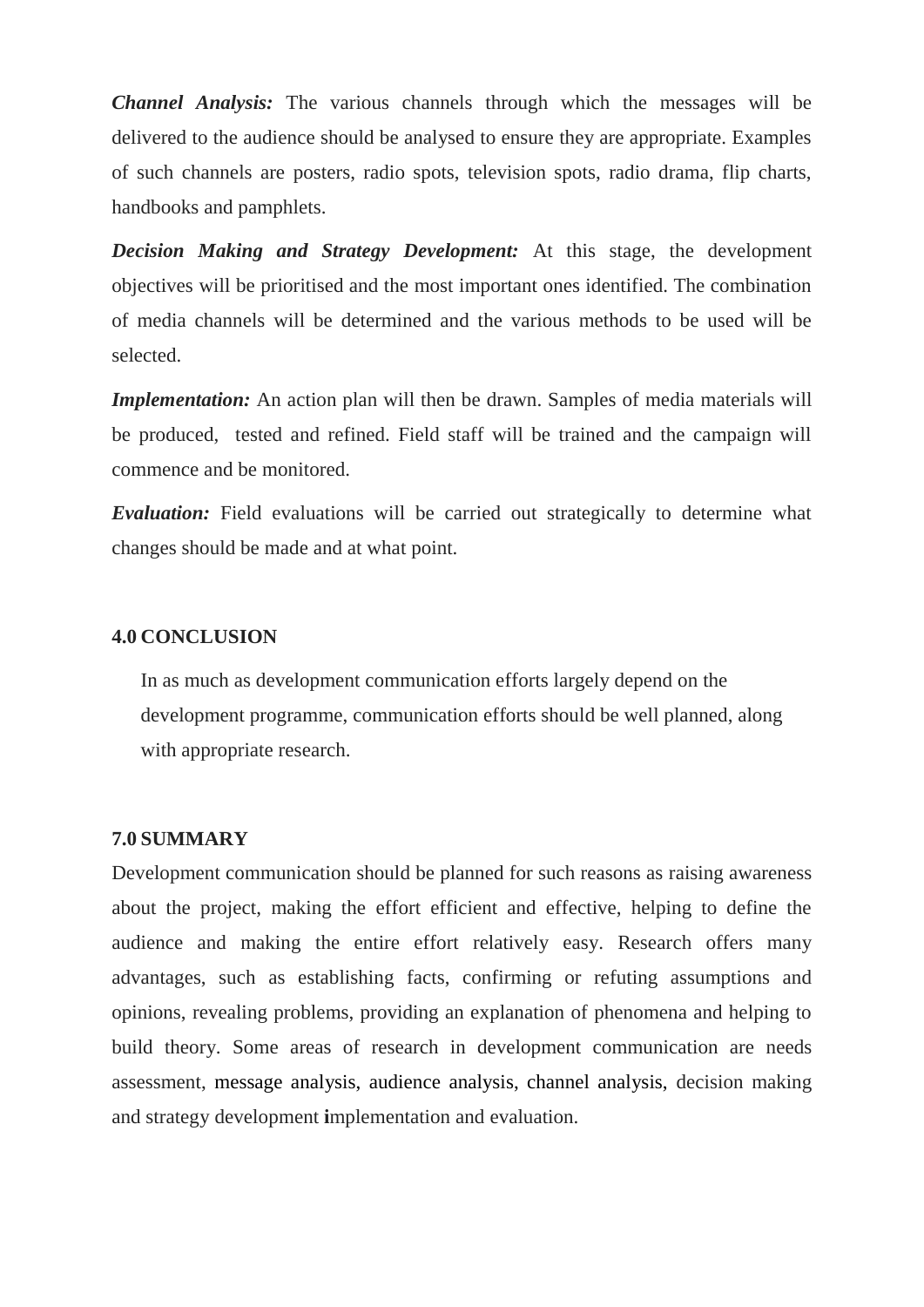### **8.0 TUTOR-MARKED ASSIGNMENT**

- 1. Explain what planning means.
- 2. Give six reasons for planning development communication.
- 3. State seven purposes of research in development communication.
- 4. Identify and explain four areas of research in development communication.

#### **9.0 REFERENCES/FURTHER READINGS**

Anaeto, S.G. & Solo- Anaeto, M. (2010). *Development Communication: Principles and Practice.* Ibadan: Stirling- Horden Publishers Limited.

Asemah, E.S., Nkwam-Uwaoma, A.O. & S. Tsegyu (2017). *Community Media for Rural Development Communication: Principle, Theories and Practice.* Jos: University of Jos Press.

Community Tool Box[.https://ctb.ku.edu/en/table-of-contents/participation/promoting](https://ctb.ku.edu/en/table-of-contents/participation/promoting-%09interest/communication-plan/main)[interest/communication-plan/main](https://ctb.ku.edu/en/table-of-contents/participation/promoting-%09interest/communication-plan/main) (Accessed: 30/10/2019).

[Dianova,](https://www.axiapr.com/blog/author/yulia-dianova) Y. (2017). [6 Steps to Creating an Effective Communication Plan](https://www.axiapr.com/blog/6-steps-to-creating-an-effective-communication-plan) [https://www.axiapr.com/blog/6-steps-to-creating-an-effective-communication](https://www.axiapr.com/blog/6-steps-to-creating-an-effective-communication-)plan(Accessed:30/10/2019).

#### Importance of Communications

.

Research.ukessays.com/essays/communications/importance-communicationresearch-3106.php (Accessed:1/11/2019).

Kandakai, D.E.S. (1987). "The Role of Research in Development Communication at the

Liberian Rural Communications Network". *Africa Media Review* Vol. 3 No. 1.

1988. African Council on Communication Education. <https://pdfs.semanticscholar.org/efb2/ffdf0eef203daebb4812fd3e6908e8fda522> (Accessed:30/10/2019).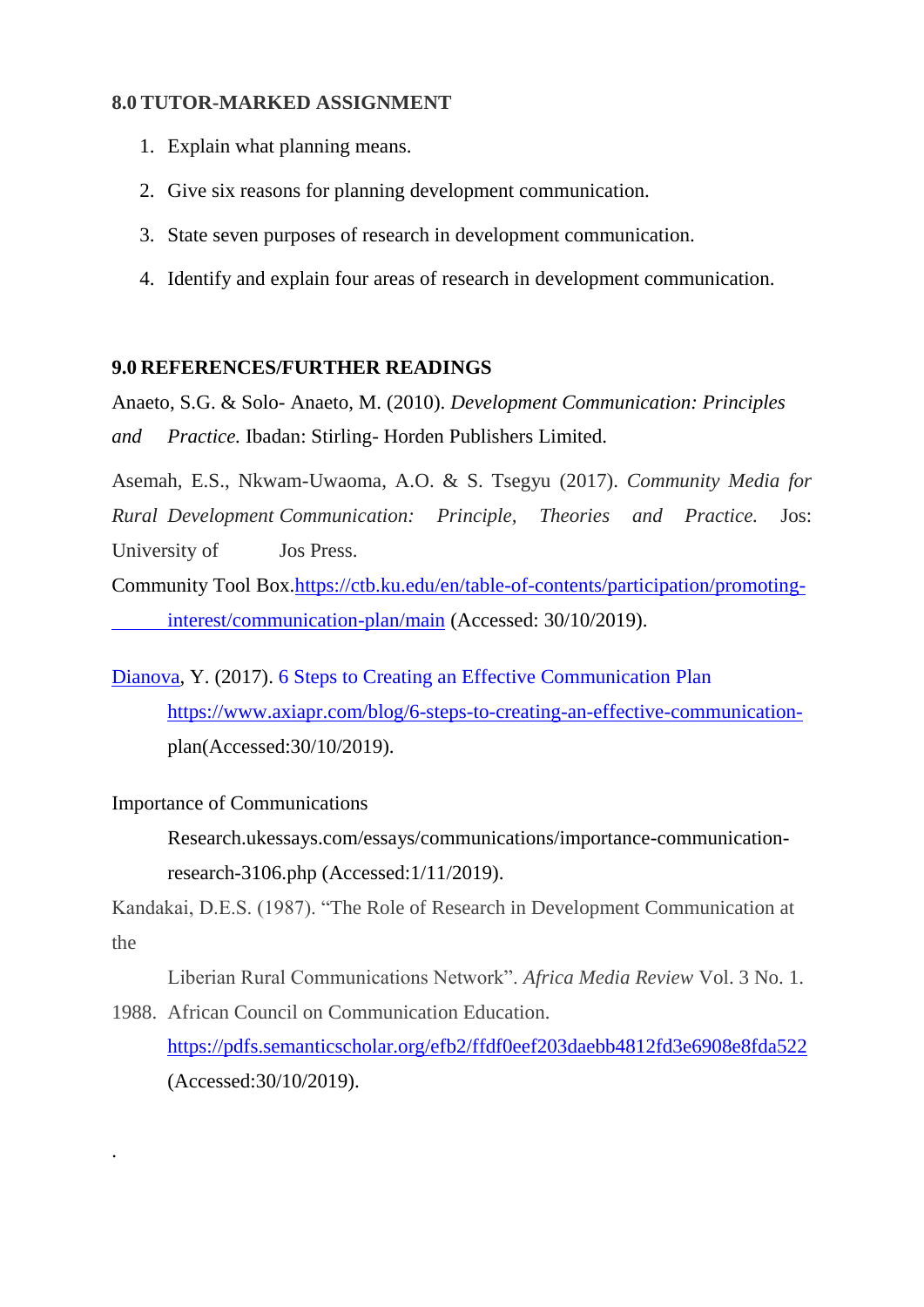#### **MODLE 2**

### **AREAS OF CONCERN IN COMMUNICATION FOR DEVELOPMENT**

Unit 1: Communication for Educational Development

Unit 2: Communication for Health Development

Unit 3: Communication for Political Development

Unit 4: Communication for Social Security and Technological Development

#### **UNIT ONE: COMMUNICATION FOR EDUCATIONAL DEVELOPMENT**

#### **CONTENTS**

- 1.0 Introduction
- 2.0 Objectives
- 3.0 Main Content
	- 3.1 Media roles in educational development
	- 3.2 Educational policies and the new media
	- 3.3 Edutainment and infotainment
- 4.0 Summary and conclusion
- 5.0 Tutor-Marked Assignment
- 6.0 References/Further Reading

### **1.0 INTRODUCTION**

Media influence in education cut across all levels and standards as well as forms. From preparatory school to tertiary education, media-aid educational activities characterised the curriculum and programmes. It also adds value to self-learning or self-study. The intervention of the media most especially new media in education has eased the task of the teachers thereby yielding developmental change in education in term of academic performance as well as employability and productivity of the lettered and the artisans. One good thing about media involvement in development education is that it extends the educational aids to non-formal form of education.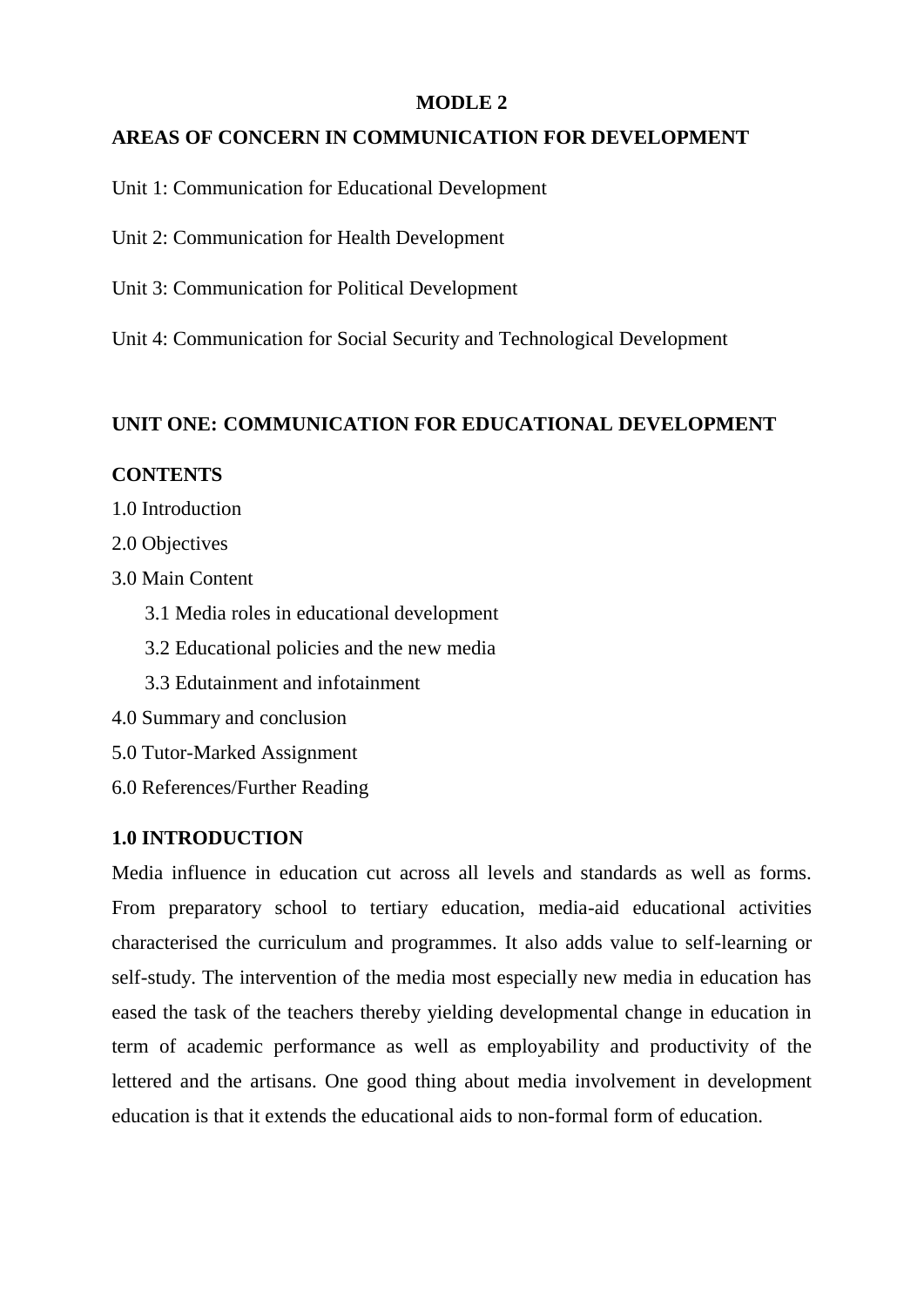### **2.0 LEARNING OBJECTIVES**

At the end of this unit, you should be able to understand:

- 2.1The contribution of the media to educational development
- 2.2Digital media and the changing face of education
- 2.3 Importance of digital media in educational development

### **3.0 MAIN CONTENT**

### **3.1 Media roles in educational development**

Mass media is a partner in progress in education system. There are direct and indirect influences of the media in the promotion of education. These influences manifest in the roles that media play at every stage and form of educational development: such roles are:

- a. **Direct Teaching role:** This is the recent most significant media role in education. Emergence of the new media has given the media the opportunity of direct teaching. For instance, there are series of educational classes on YouTube, which enhance self-learning. Teleconferencing is another media-aid direct learning. With this form of media-aid learning, media has transported learning beyond the four walls of the classroom. This form of media education has given birth to online degree programmes in which students' interaction with the educators is moderated or defined by the media.
- b. **Indirect teaching role:** media organised event that are educational for students to enhance learning modes. Programmes like interschool debates, quiz competitions, technological project initiatives, and other learning-induced programmes are organised for the participating schools and students as well as other students, who fall in the category of audience.
- c. **Teaching-aid roles:** Media provide enabling environment for education to thrive by digitising some learning-aid tools for students. Pupils are taught with visual and video-aid software games that do not only entertain but also educate them. These learning aids, unlike the abstract nature of the classroom teaching, engage students in a do-it-yourself method that enhances retention.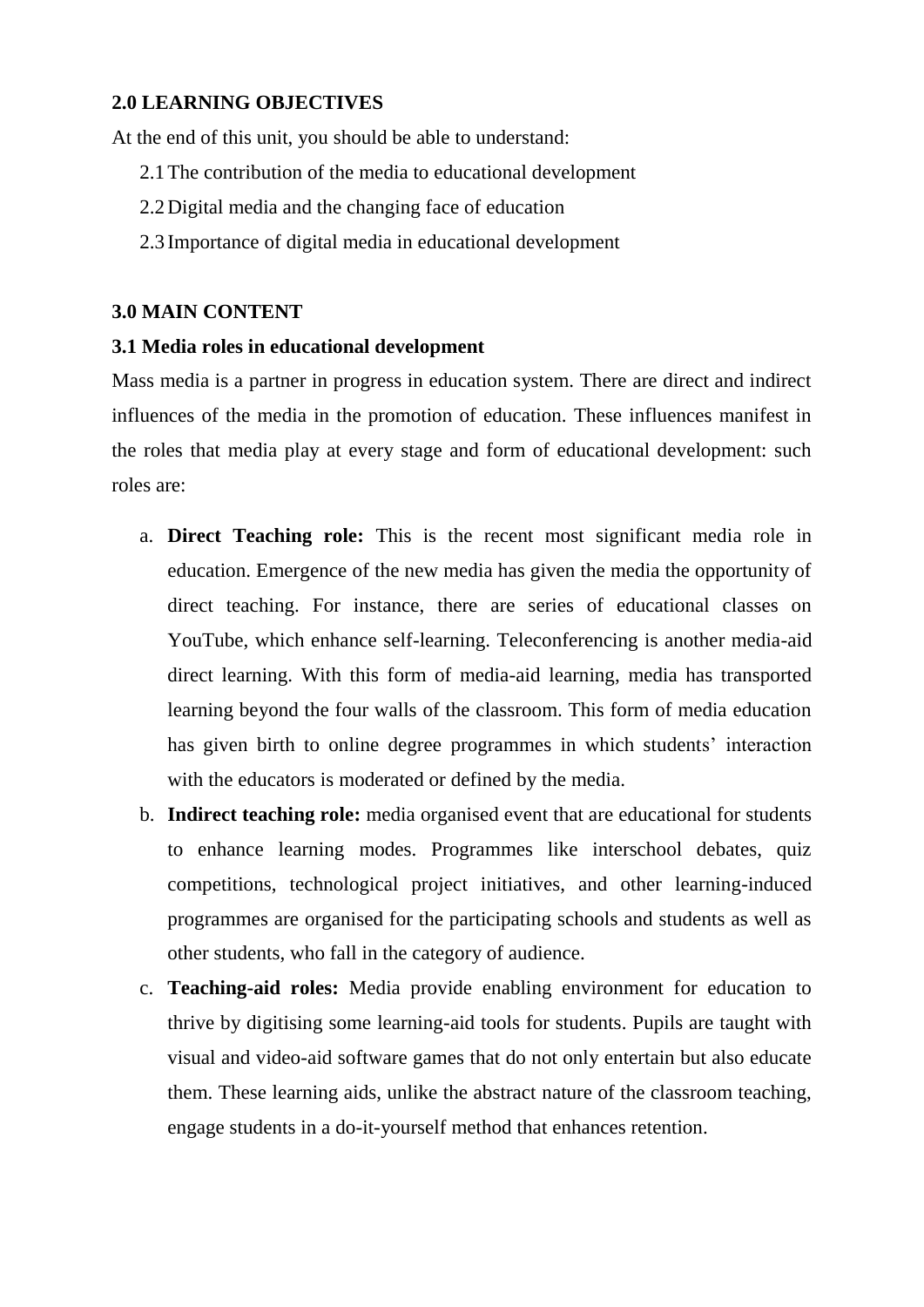- d. **Advocacy:** the media make known to the public and the stakeholders the education policies that are designed for developmental purpose. Through straight news as well as public affair programmes, issues concerning educational development are reported, discussed, and evaluated by the media.
- e. **Integration:** Media coordinate all leaning activities and process them for virtual and e-leaning exercise. Learning activities such as e-class, online library, online research, and e-learning are process and packaged on new media platforms to augment traditional interactive class.

# **3.2 Digital media and the changing face of education**

Learning environment has been drastically influenced by the integration of digital media into information society. Students are no more waiting for the teachers to impact knowledge; they are always almost ahead of the information. The era of teachers" dominance in the class is fading away and collaborative learning is now the alternative paradigm. Online learning contents have given everyone liberty to study at his or her own pace or in a group interactive system (Barnard-Brak, Paton, & Lan, 2010).

Media has made education accessible to all as formality in education that system caged learning to the school environment is unbundled. The yearning for continuous, lifelong and vocational learning by the out-of-school category has also made selfstudy or group-study media platforms a much welcome development. Internet has bred various e-platforms for learning purposes such as:

**a. E-library:** The same way online and social media trail the market share (audience) of the traditional conventional media, so also e-library is either substituting or complementing bookshelves in the physical library system. Elibrary simply refers to online access to information and electronic versions of learning contents (Jeong, 2011). It is also regarded as digital library, virtual library, online library, universal library and future library (Blessing & Daura, 2009). E-library has been instrumental to information literacy and vice versa. You must be information literate to be able to use e-library effectively. You must be informed through which cite or link you can get what, when, and how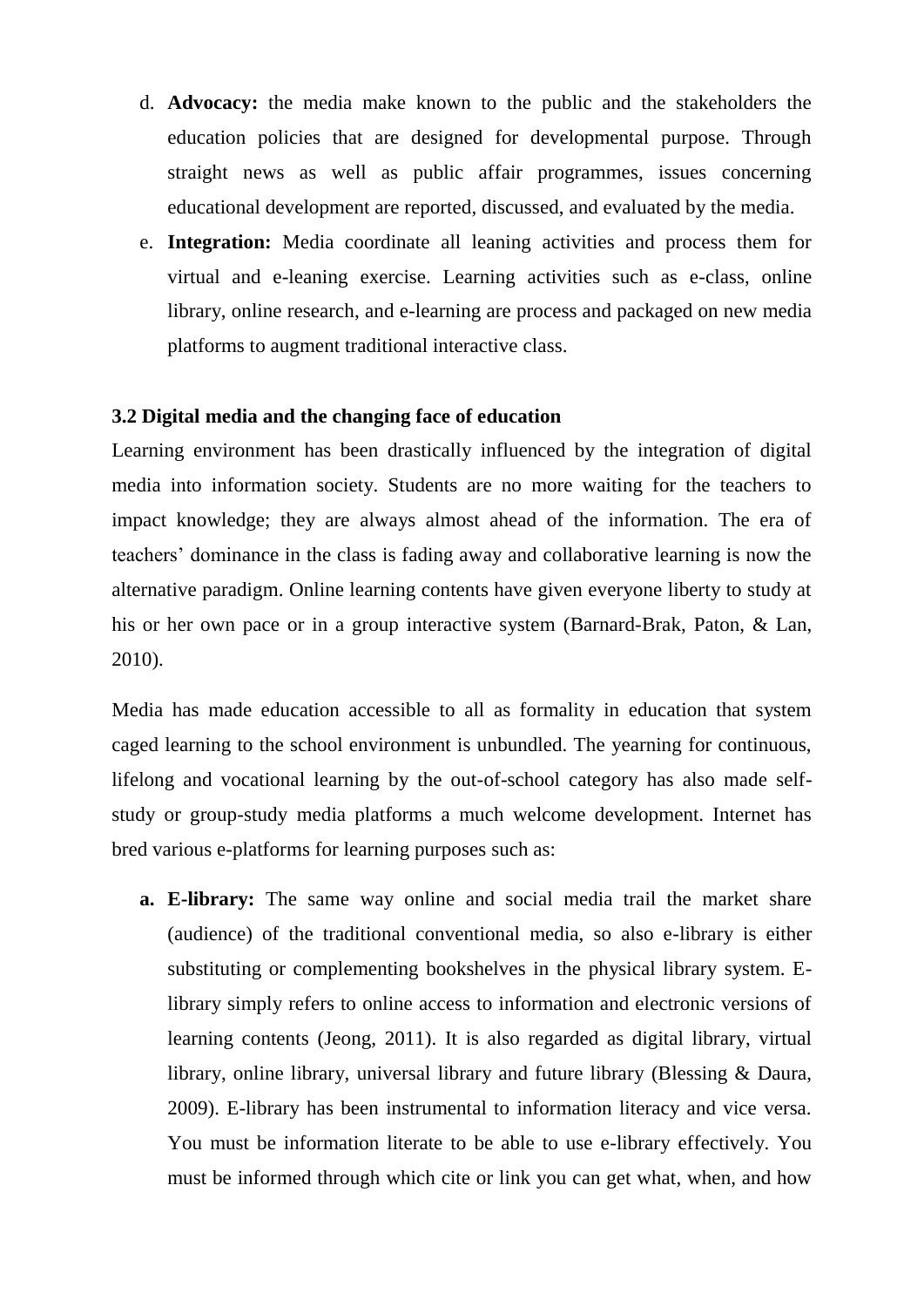credible. In Nigeria the adoption of e-library innovation is still on a snail pace as access to internet connectivity questionable and the level of information literacy is discouraging.

- **b. E-classroom:** interest in multimedia elements of learning via internet makes online classes such as learning group, chart group, virtual group and digital learning group common learning settings where teachers and students interact. E-classroom is learner-centred rather than teacher-centred approach of the traditional class setting. Online class extend the boundary of learning beyond the four walls of the traditional classroom; internet connectivity is the basic requirement for effective participation and actualization of learning objectives (Relan & Gillani, 1997).
- **c. E-learning:** E-learning is synonymous with e-class or online class. It is an online forum where learners and teacher meet to share knowledge.
- **d. E-workshop and E-conference:** academic and research gatherings do no longer require physical presence of the participants. Active participation in academic or research exercise can be carried out within the four wall of your room, courtesy of internet presence. Research papers, speeches, and address can be presented to actual or virtual participants

## **3.3 Importance of digital media in educational development**

Digital media use for education purposes is making a steady progress as many educators and learners are moving away from digital-immigrant generation to digitalnative cycle. As the society is adopting digital media use, the following becomes the ripples benefits to education system:

- **a.** Information becomes knowledge which can easily be applied on every issue; and knowledge becomes information-based.
- **b.** Learning becomes routing engagement; boundless, timeless, classless, faceless, ageless, and self-driven.
- **c.** Everyone becomes the originator and recipient of knowledge.
- **d.** Learning and knowledge acquisition becomes horizontally transmitted rather than the vertical (top-down or master-servant) approach of traditional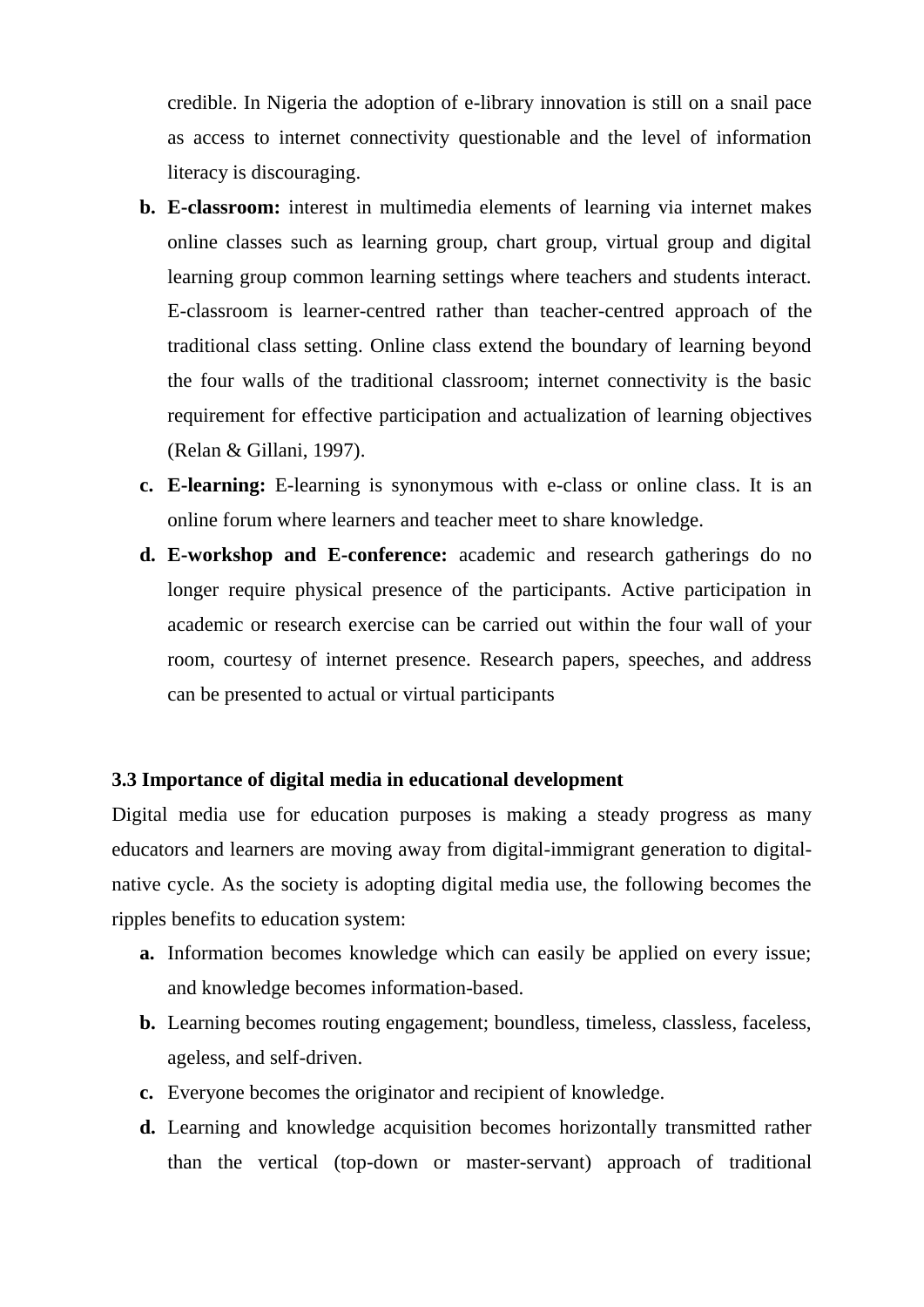classroom setting in which the tutor knows it all and the learners are passive consumers. The interactivity option emanating from digital and information literacy gives all participants opportunity to contribute meaningfully to the learning contents.

#### **4.0 CONCLUSION**

Media roles in educational development are notable in both the educators and the learners. Besides the fact that it lessens the burden on the educators, it has made learning experience a memorable one for the learners. The era of abstract mode of tutoring is been replaced by the digital media interactive learning. In all disciplines, digital media has made learning practical, interactive, interesting, and achievable (Adelakun, 2018). History teacher needs not put the student on imagination mode on how colourful the Nigerian 1960 independent was when he or she can easily download a documentary of the independent ceremony on YouTube and allow the students to feel the reality. Similarly, medical students can access further practical such surgery and the step-by-step guide on YouTube and other new media platforms. The same goes for other disciplines; making learning a self-pace motivation rather than rigid learning of the traditional school system.

# **5.0 SUMMARY**

Media roles in educational development are notable in both the educators and the learners. Besides the fact that it lessens the burden on the educators, it has made learning experience a memorable one for the learners.

#### **TUTOR MARKED ASSIGNMENTS**

- 1. Describe the relevance of digital media in your learning experience.
- 2. In what ways do you think mass media are involved in educational development?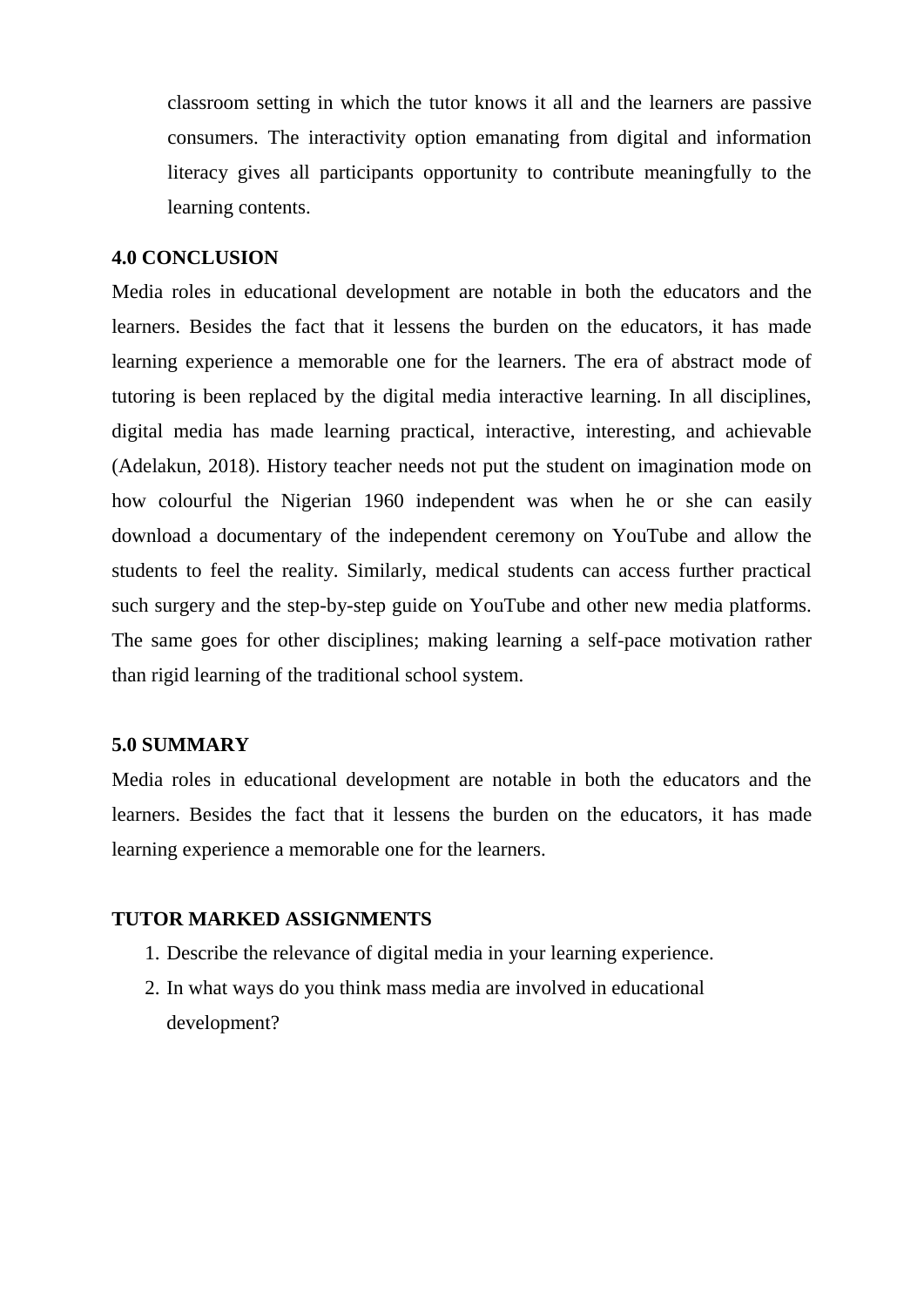#### **6.0 REFERENCES**

- Adelakun, L. A. (2018). Trends in Using Social Media as Substitute for Class Interaction in Open & Distance Learning (Odl) Education in Nigeria. *International Journal of Pedagogy, Policy and ICT in Education, 6*(1), 33-42.
- Barnard-Brak, L., Paton, V. O., & Lan, W. Y. (2010). Profiles in self-regulated learning in the online learning environment. *The International Review of Research in Open and Distributed Learning, 11*(1), 61-80.
- Blessing, A., & Daura, U. D. (2009). Effects of information literacy skills on the use of e-library resources among students of the University of Ilorin, Kwara State, Nigeria. *Library philosophy and practice*, 1.
- Jeong, H. (2011). An investigation of user perceptions and behavioral intentions towards the e-library. *Library Collections, Acquisitions, and Technical Services, 35*(2-3), 45-60.
- Relan, A., & Gillani, B. B. (1997). Web-based instruction and the traditional classroom: Similarities and differences. *Web-based instruction, 62*, 41-46.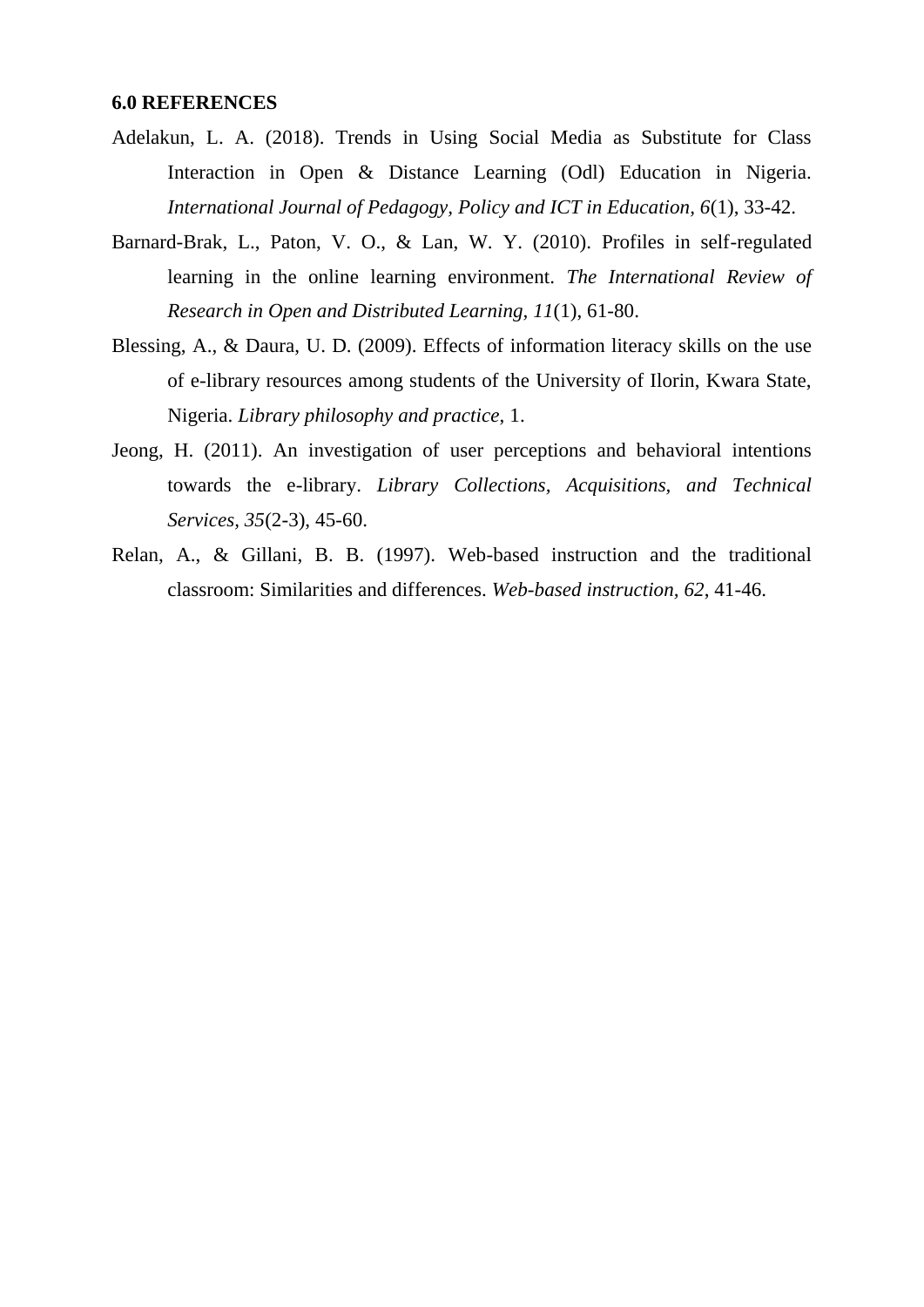# **UNIT TWO: COMMUNICATION FOR HEALTH DEVELOPMENT**

# **CONTENTS**

- 1.0 Introduction
- 2.0 Objectives
- 3.0 Main Content
	- 3.1 The role of communication in health care delivery
	- 3.2 Pattern and component of development health communication
	- 3.3 Effect of health communication gap on health development
	- 3.4 Information management in health sector
	- 3.5 Development health communication plan and processes
- 4.0 Conclusion
- 5.0 Summary
- 3.0 Tutor-Marked Assignment
- 7.0 References/Further Reading

# **1.0 INTRODUCTION**

Development starts from change. The role of communication in health development is apparent in its persuasive capacity towards behavioural change, health decision and action. One of the major areas of developmental concerns in the third world countries today is health communication. Communicating health crises, health breakthroughs, health policies and health-support cares require formats or certain level of professionalism to achieve the set objectives. Much of issues on health crises result from break down in health communication system. Right from primary health care system to issues of health emergency, information and effective communication remains the hub that gingers actions and reactions. It is therefore necessary to examine how communication influence healthcare system in the developing countries such as Nigeria and how the changes in health communication formats and patterns tell on the relationship between the healthcare managers and their clients (the publics).

# **2.0 LEARNING OBJECTIVES**

At the end of this unit, you should be able to understand:

2.1The role of communication in health care delivery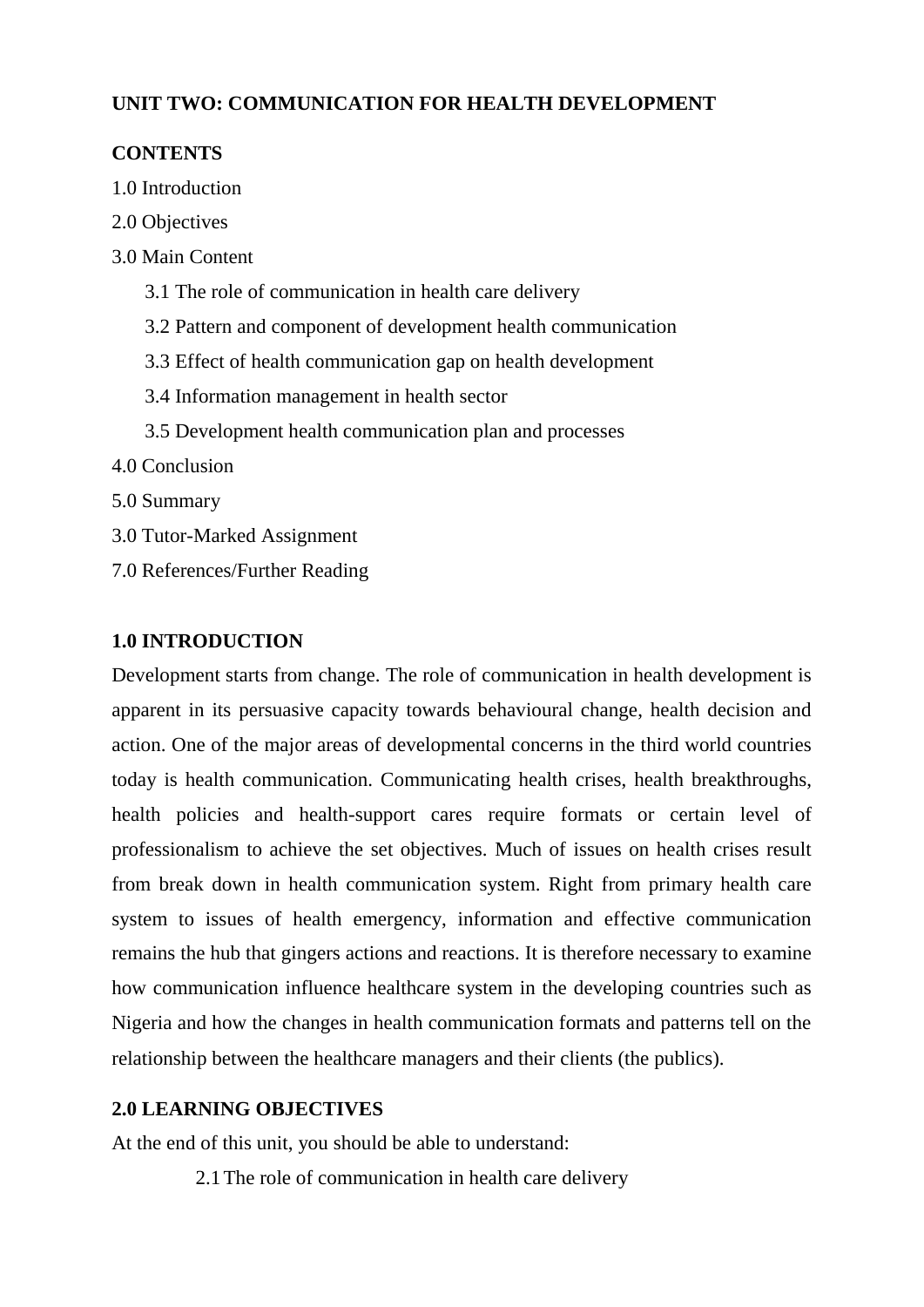- 2.2Pattern and component of health communication
- 2.3Effect of health communication gap on health development
- 2.4 Information management in health sector
- 2.5 Health communication plan and processes

#### **3.0 MAIN CONTENT**

## **3.1 The role of communication in health care delivery**

Health information and communication is as important as health care delivery. The state of public health and the media roles towards creating health awareness and involvement in persuasive health campaigns has been a focus of researches (Adelakun & Adnan, 2017). Though vary in proportion from one region to the other, the study of development health communication is gaining more momentum due to incessant emergence of health issues of international concern. At every stage and level of healthcare, effective communication propels the benefits, viability and potency of health policies. On the other hand, breakdown in health communication results in health crises, long-run and short-run health challenges and in some cases, health epidemics that gulp huge some of the state budget.

Examples abound in Nigeria concerning successful development health communication. Studies (Adelakun, 2018) have traced the early containment of Ebola outbreak in Nigeria in 2014/15 partly to effective communication and information dissemination within and outside Nigeria. On the other hand, inappropriate information and communication pattern did more damages than good to the application of polio vaccine in the northern part of Nigeria when it was first introduced. Epidemics, such as cholera, HIV/AIDs and others could have been nailed in the bud if communication towards its eradication, control or prevention was effectively planned based on empirical analysis of the issues surrounding its implementation. These samples justify the essence of communication in healthcare delivery. Some of the roles of communication health are:

**a. Awareness Creation:** At every level of communication (interpersonal, group or mass), effective communication enhances health care delivery. The first and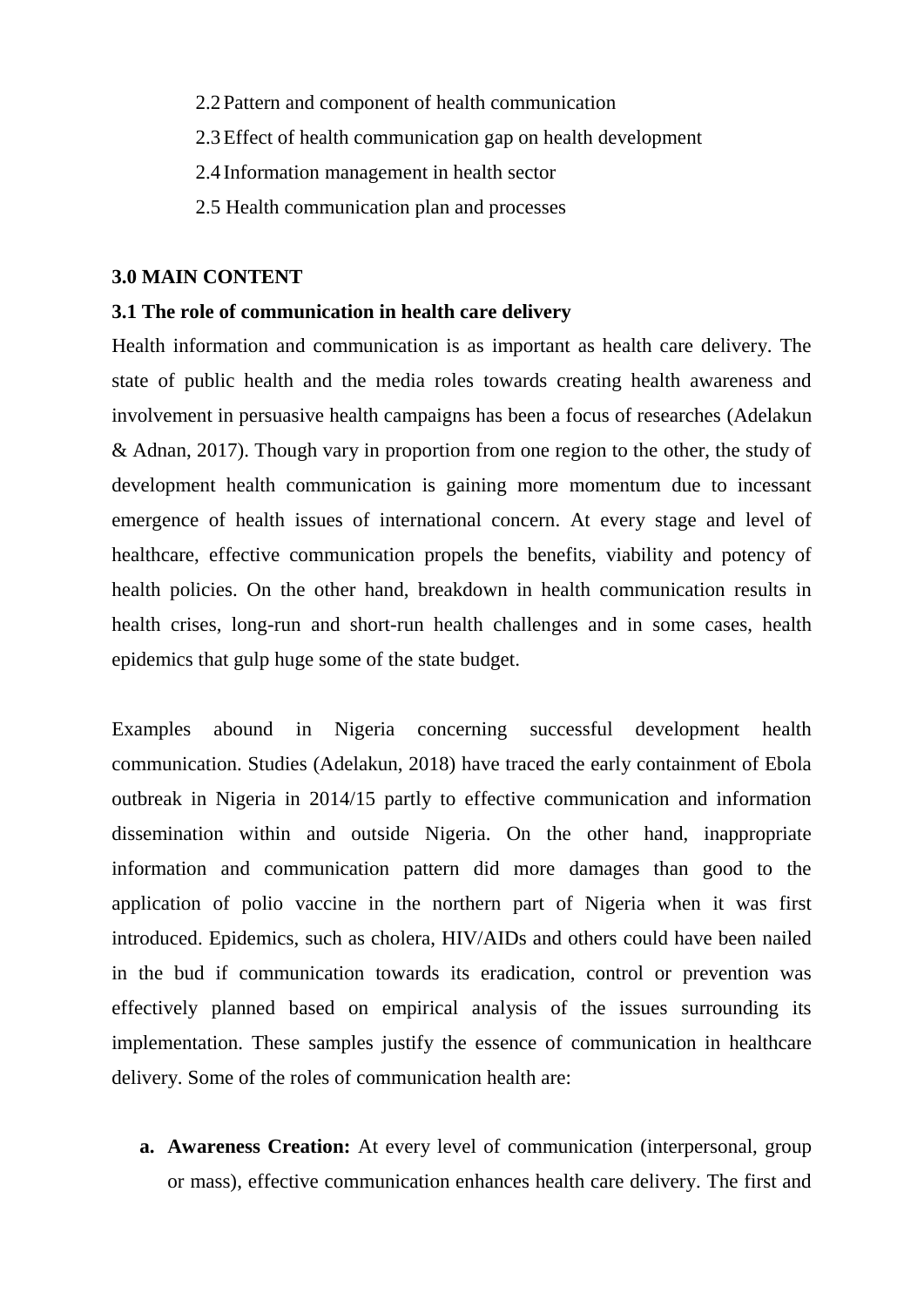most important role of communication in health sector is awareness creation. The need to ensure an informed society turns everyone to health expert. The publics must not only be well informed of development health policies but also be involved in the implementation so as to avoid misconception, suspicions, and sabotage. The public also need to be informed of the health crises or challenges facing the community, the preventive measures, practical control means as well as how to relate or help the victims. It is also necessary to update people on new health discoveries, success recorded, health warning, and the current trends concerning health issues of public interest. How much information do the public have about polio, female genital mutilation, cholera, diabetes, malnutrition, balance diet, exclusive breastfeeding, and other issues of health concern? Health campaign can keep the public abreast of the information and interpersonal engagement will complete the task.

- **b. Behavioural change:** Most development health communications are persuasive in nature. Health is one of the basic needs of the people and it also influences the work force of a society. A healthy society is favoured with a commendable workforce and such results in a robust economy. The persuasiveness of the development health communication always contends with the public reluctance to change. Different socio-cultural traits, religious values, as well as environmental and peer influences have immeasurable impact on the formation of public views, perceptions, attitudes and behaviours towards some health issues, policies and challenges (Thomas, Fine, & Ibrahim, 2004). Any alternative development healthcare that is being promoted may be perceived as aberration from the religious perspective or what the public consider as the norm. Sometimes, change may come easily if it originates from the concerned people or their opinion leaders. The power of persuasion in most cases depend on how much the concern people are involved in the communication for development heath objectives or targets.
- **c. Motivation:** Another role of development health communication is stimulation. Effective development health communication does not only prove its potency in behavioural change but also spurs people into action. If people are convinced that exclusive breastfeeding is the best form of childcare as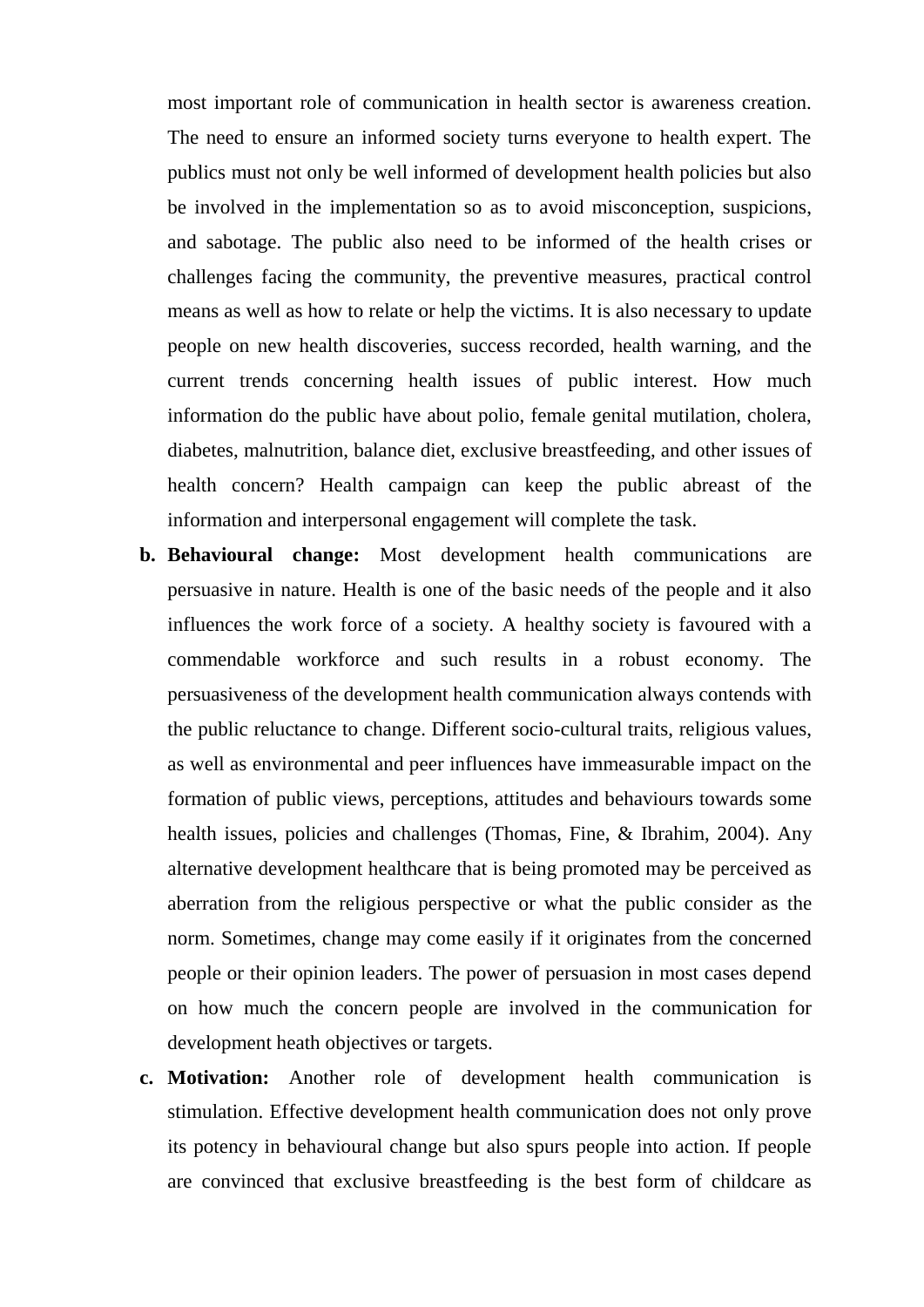emphasised in the development communication messages, and the proportion of nursing mothers implementing such is not commensurate with the target, then the motivation function of the development health communication is deficient.

- **d. Integration and reinforcement:** Development health communication forms the basis to propel others. For instance, a message on the danger of selfmedication during HIV/AIDs campaign could have prepared the mind of the audience on the danger of self-medication in other emerging health hazards. The later may also reinforce the formal such that the level of influence expected of the development messages is surpassed.
- **e. Education role:** Development health communication analyses health policies, or challenges in a way that even the illiterate will understand. One of the development messages to develop is health message. Medial language is distinct from common terms. Medical practitioners use medical terminologies that are alien to the common man and which are most often difficult to express in the language or term that the recipients understand. Learning take place when development health communication ensures a commendable public knowledge about a health related issues.
- **f. Persuasion:** Some development health communication or messages can be likened to advertising or commercial messages. The primary purpose of every advertisement is to persuade the intending customer or client to buy or to patronise. Similarly, development health communication focuses on how the recipients are convinced to consider and adopt a new course of action. As discussed earlier, it is unlikely that people will be persuaded in any development communication they are not involved. McKee, Manoncourt, Yoon, and Carnegie (2008) agree that persuasive communication must involve people to induce behavioural change.

## **3.2 Components of Development Health Communication**

There are seven major components upon which the developmental health communication reposes. Each of the components, according to (Mefalopulos (2008), constitutes an element in the development health communication plan.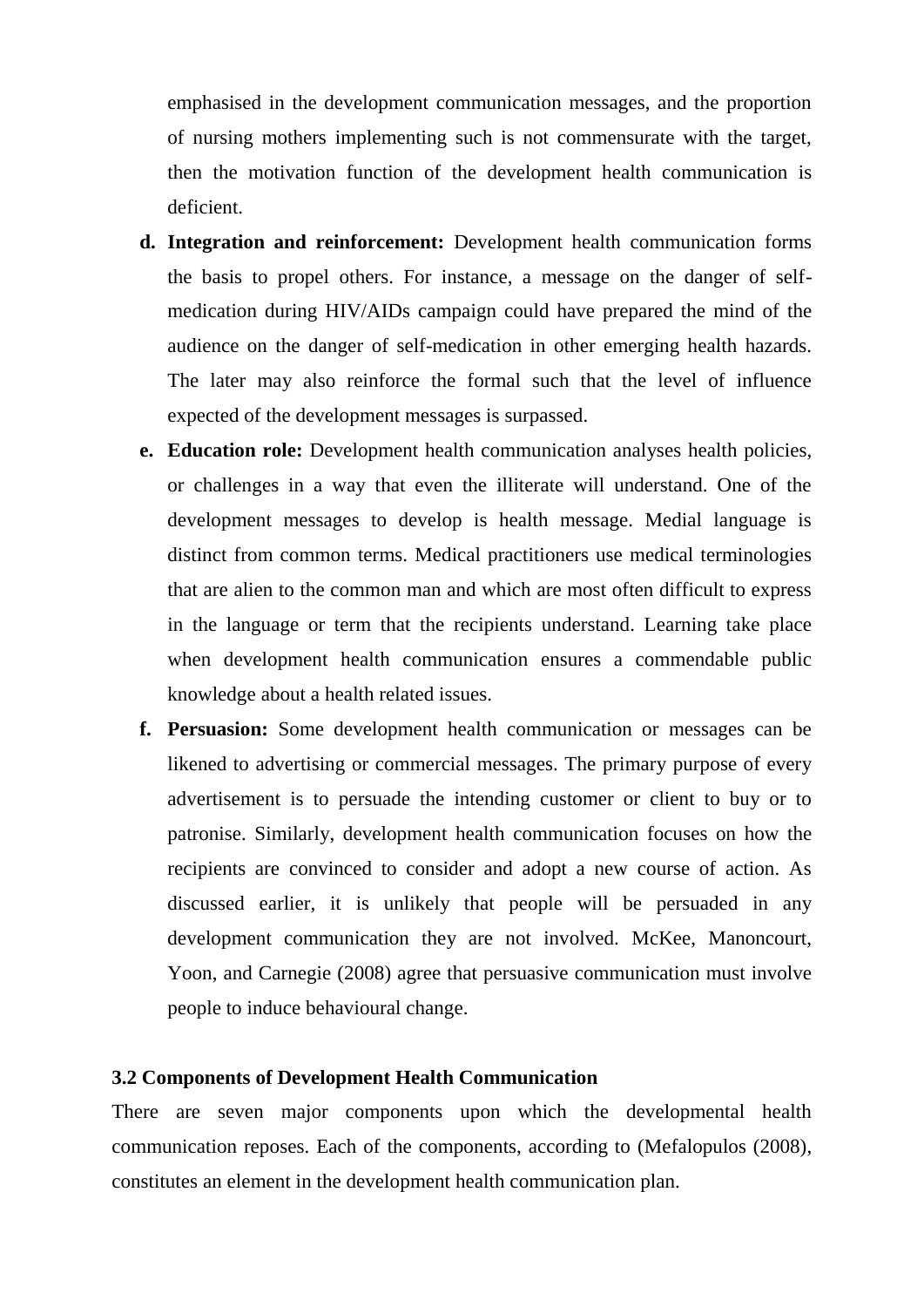- **a. Development Health Communication Objective:** The foremost of the component of the development health communication is stating the objective of the campaign. Every action initiated is as a result of certain goals. The objective of the development health communication may be to ensure a poliofree community or the need to educate the public on how to adapt and adopt some precautionary measure to a particular health issue. Based on the set objectives, every development health communication is evaluated by how much of the objectives is achieved. For instance, if a developmental health communication focuses on the benefits of National Health Insurance Scheme (NHIS), the number of people that subscribe to the scheme may be used to measure whether the objective of the communication is achieved or not.
- **b. Audience or the stakeholders Analysis:** Development health communication revolves round the audience. The characteristics of the group that constitutes the audience determine the message structure in order to reduce waste exposure. This goes in line with the pattern of message design to achieve the developmental objective in the health sector. People"s orientation concerning a healthy issue determines the perspective from which it could be addressed or redressed. This is the why people must be involved in whatever measure or policy to be adopted to make any change in their present state of health. They must be made to see an issue as a health challenge or development health opportunity that will benefit them. Then, the process to implement such policy or to address the issue must be from what they support as measures (Mefalopulos, 2008).
- **c. Activities and approaches:** Activities and approaches to development health communication vary from a health issue to another. Sometimes, the audience involved determines the appropriate approach to be adopted. For some health issues, meetings or face-to-face discussions ensure mutual understanding between healthcare workers and the target audience. While in some others, the opinion leaders must act as intermediaries most especially on health issues that are weaved around religious or cultural sentiment (Waisbord, 2018).
- **d. Recourses Needed:** In some cases of development health communication, medical expert or communication expert are needed to pass the message across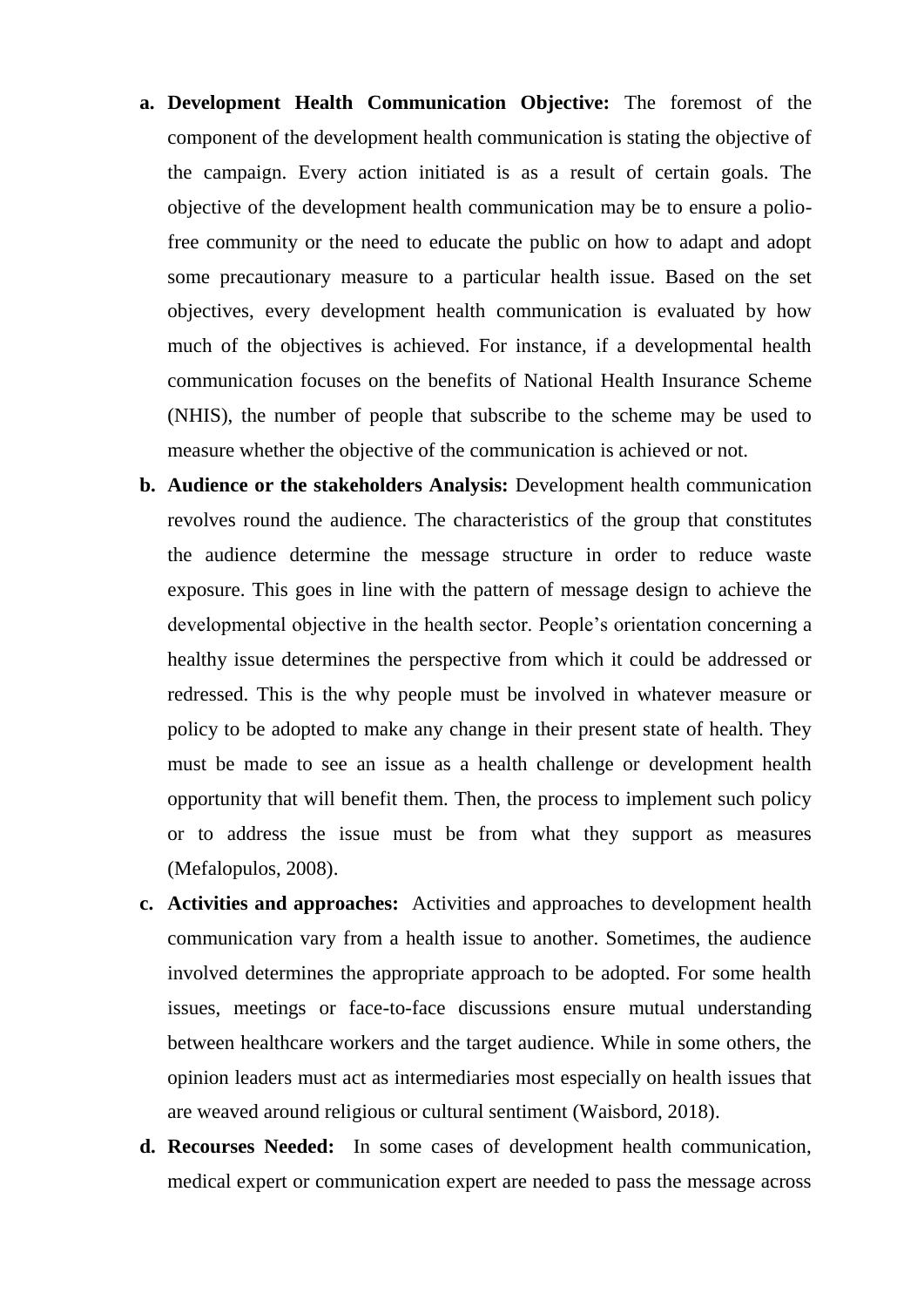directly to the recipients such that the efficiency is maximised. In some other cases, trainers can be used to facilitate the health development communication exercise especially if it involves counselling or vaccination. All avenues must be explored to ensure that the recipients are reached if the exercise focuses on rural dwellers. In whatever form, human and material resources must be evaluated fit for the communication exercise to meet the set objective.

- **e. The party responsible:** Who is behind the implementation of a development health communication? The action promoters can be an individual philanthropist, health workers, Non-governmental organisations, institutions, and governments. The importance of healthcare and the need for a healthy society is one of the motives why different bodies are involved in development health communication. Besides, outbreaks of health related crises know no bound and therefore can cause havoc to humanity. It is as a result that in most cases, different groups and institution are responsible for the promotion of development health communication.
- **f. Duration:** Every development health communication is time-bound. Some are short term to combat a one-time health challenges or to reinforce existing development health communications. An example of this is development communication campaign for Ebola outbreak in 2014 in Nigeria. The development communication lasted for the period of the outbreak and a little time beyond. If a health communication campaign still last after a health challenge has been overcome or a one-time health innovation achievement, it is likely to constitute waste exposure or information overload, likely to result in misplace of priority. Long term development health communication lasted till the objectives of the exercise are achieved. Examples of this form of development health communication are the campaigns implementation and monitoring of HIV/AIDs, counselling on child spacing or family planning, training on self-examination of breast cancer, calculation of menstrual cycles and ovulation period, environmental sanitation, and information alert and sharing of medicinal herbs and plants as well as others have long history.
- **g. Evaluation:** The last component of the development health communication is to measure the proportion of the target objective that the exercise is able to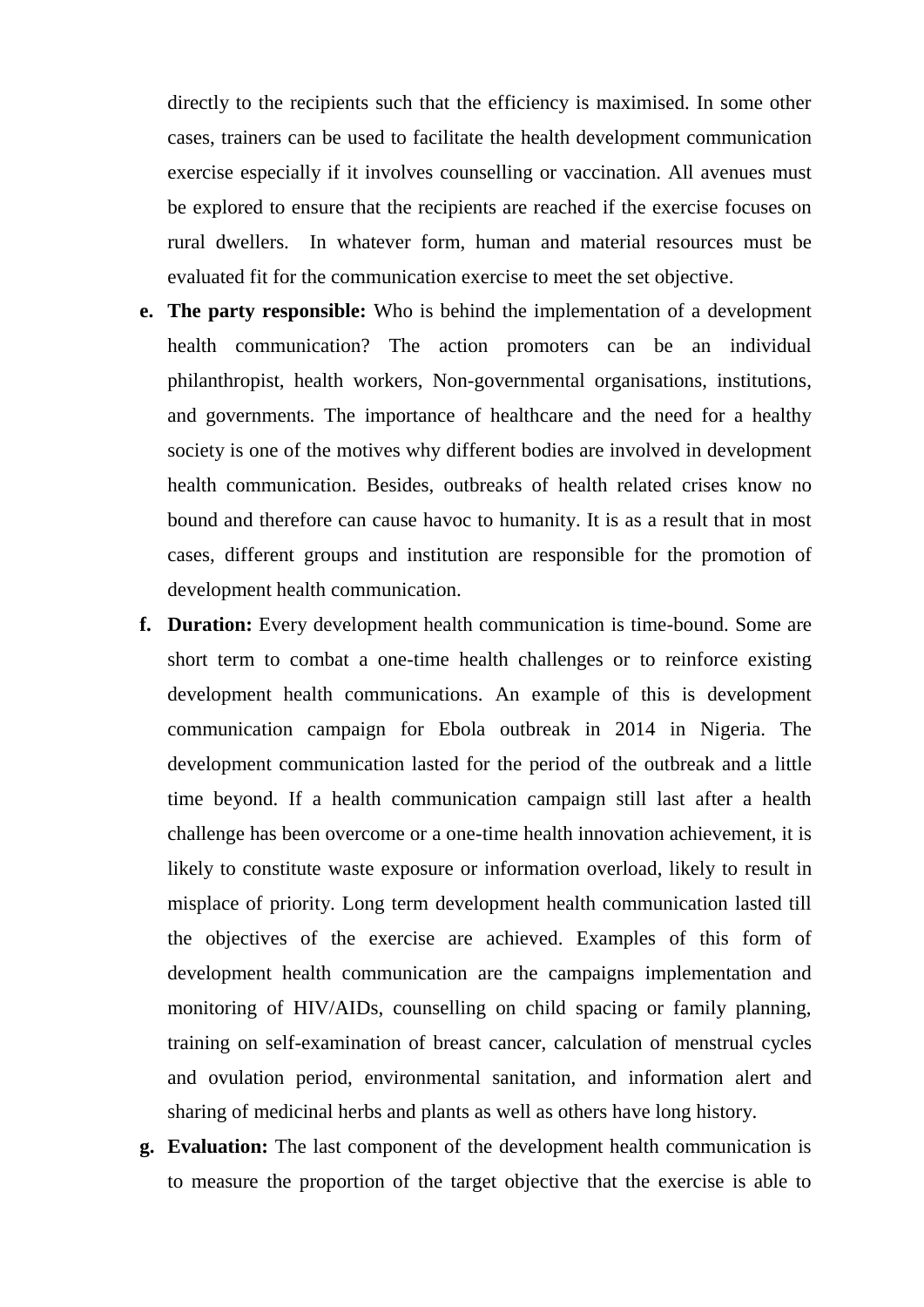achieve. The evaluation sometimes may not be specific or quantifiable especially in a situation where other influential factors beyond development health communication influence the outcome. For instance, it is difficult to measure the percentage contribution of the health campaign to the early containment of 2014 Ebola outbreak in Nigeria. Long term development health communications are evaluated to either intensify the communication effort or to sustain the developmental change in the target beneficiaries.

#### **3.3 Models of Development Health Communication Plan**

There two major planning models of development health communication. The first is ACADA model while second is "P" Process**.** ACADA model was derived from the use of triple "A" planning cycle (Assessment, Analysis and Action). The acronym stands for: (**A**ssessment, **C**ommunication, **A**nalysis, **D**esign, and **A**ctions)

The model discusses the relationship among each segment of the planning as below:



P-Process model was developed in 1982. It is a framework designed to guide communication professionals as they develop strategic communication programs.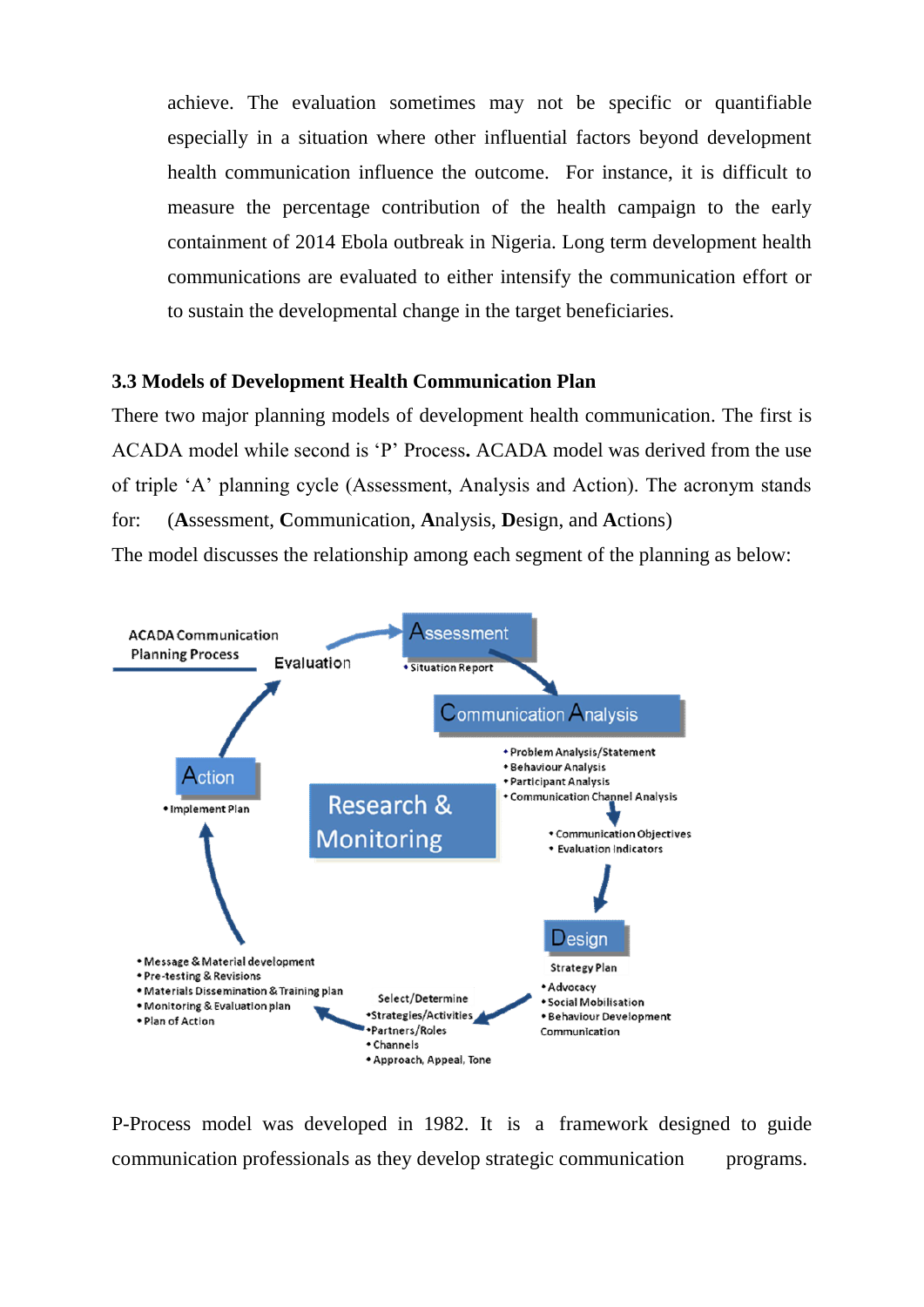The P-Process is used to develop communication programmes addressing a wide range of topics such as encouraging safer sexual behaviour to prevent HIV transmission, promoting child survival, reducing maternal mortality, increasing contraceptive prevalence, preventing infectious diseases, or promoting environmental health.

Development health communication planning according to Schiavo (2013) is a research-driven exercise. Many health communication approaches are not planned; most health communicators adopt emergency communication approach to salvage the need occurrence. Most often, this complicates the health challenges rather than resolving the issues concern. The reason is lack of understanding the essential steps of a health communication process and how to design communication interventions plan that match the development health communication objective in focus. A good health communication plan according to Schiavo (2013, p. 217):

- a. Advance its mission
- b. Involve others in a health issue and its solutions
- c. Expand the reach and implementation of its ideas, recommended behaviours, and practices
- d. Ultimately support health behaviour change
- e. Provide further knowledge on the health issue being addressed and key factors influencing its potential solutions.
- f. Develop a clear understanding of key audiences" characteristics, culture, preferences, needs, lifestyle, and behaviour.
- g. Engage key audiences and stakeholders in the design and implementation of the health communication intervention.
- h. Become clear about what the program is asking key audiences to do and whether the proposed change is feasible.
- i. Evaluate the strengths, weaknesses, and cost-effectiveness of different approaches that can be used to support change.
- j. Set communication priorities.
- k. Select potential partners.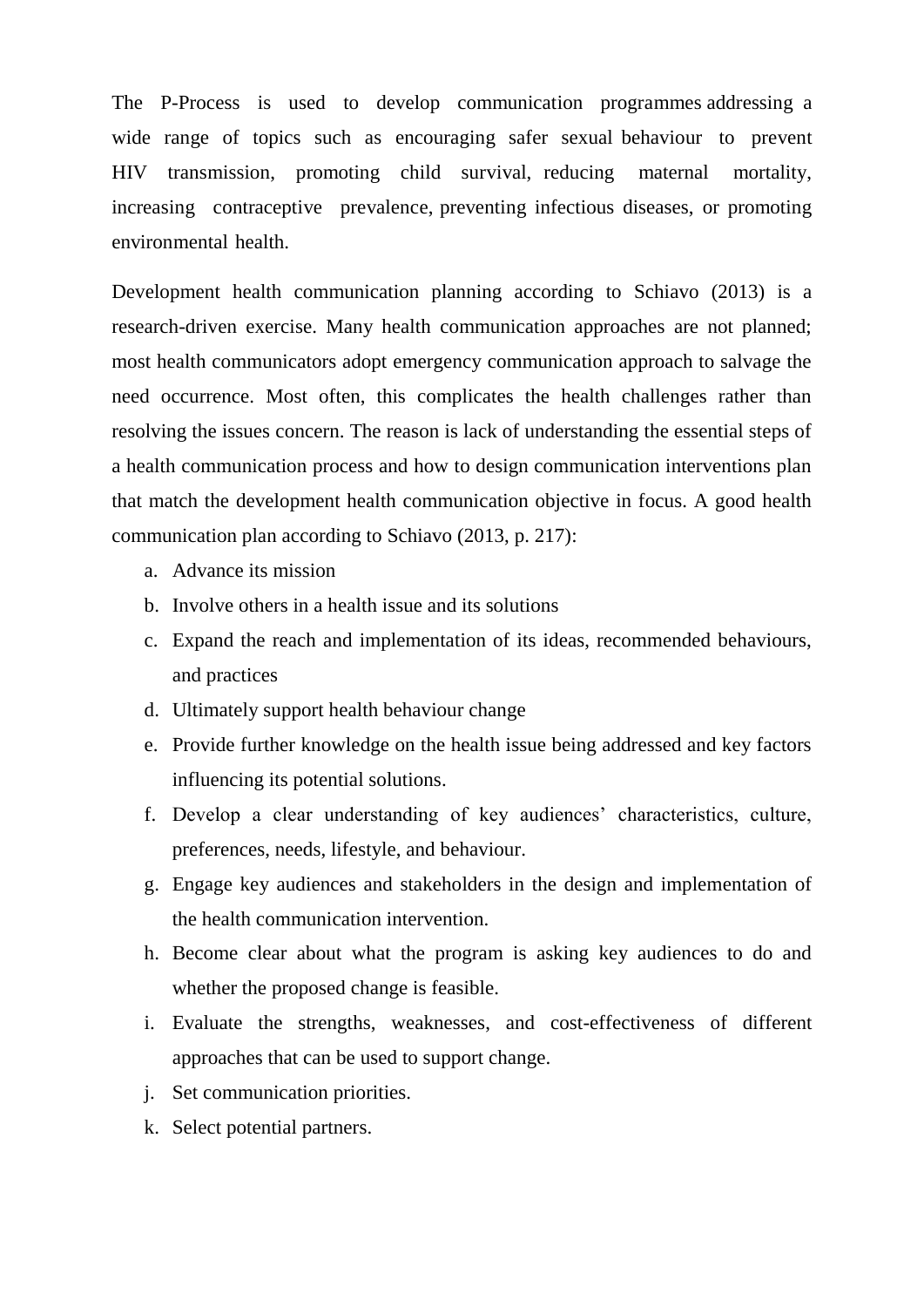- l. Evaluate the organization"s internal capability and resources to address the health issue.
- m. Develop culturally appropriate tools and activities.
- n. Define program time lines, roles, and responsibilities, as well as budget parameters.
- o. Establish evaluation parameters designed to facilitate program assessment.

#### **3.3 Effect of health communication gap on health development**

It is not in all development health communication that success is recorded. Failure sometimes occurs and that is why evaluation of development communication activities is compelling as part of the exercise. Communication gap occurs when:

- a. the recipient interpretation of health messages differ from what is intended by the promoter of the health communication plan. The polio vaccination was onetime considered as a Western plan to reduce the population of Africa and therefore met with some resistance.
- b. the credibility of the communication source is doubtful and the communication plan falls flat of the intending objectives of the exercise.
- c. the development health communication plan does not involve the people for which the plan is made.
- d. the communication exercise is not persuasive in nature to arouse or appeal to the reasoning of the target group.
- e. the channel does not reach the target group
- f. the communication is belated and the concern health issue has escalated beyond immediate redemption
- g. the communication is instructive rather than interactional

Effects of the gaps enumerated above on development health system are apparent most especially when such development health communication is not reinforced with a follow-up plan. The effect could be in form of:

- a. resistance to developmental change
- b. breakdown in health system
- c. wrong measure towards health challenges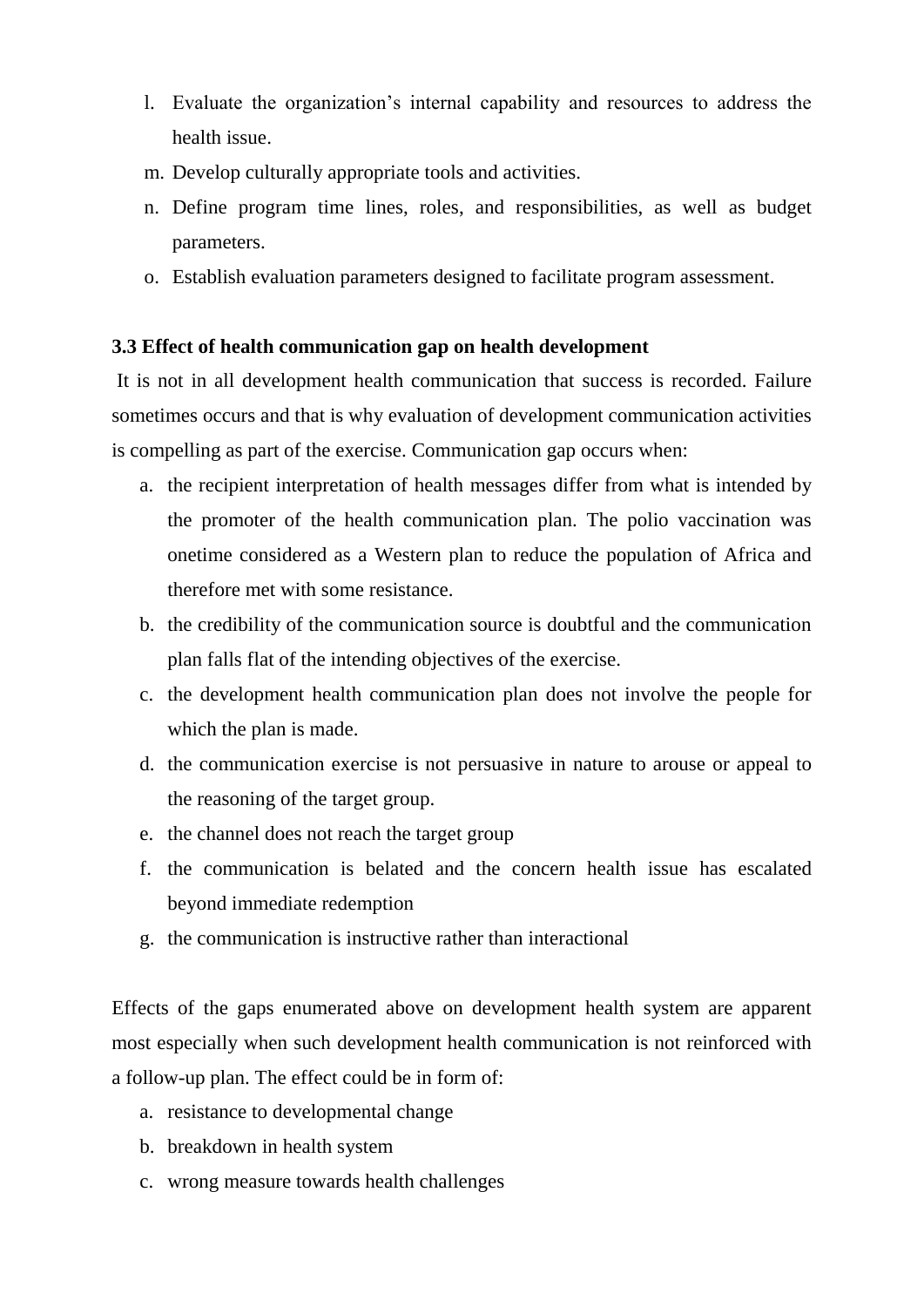- d. unnecessary fear of health crises
- e. ignorance of healthcare opportunities and safety
- f. Openness to health risk

#### **3.4 Information management in health sector**

Health information unlike other forms of information is very sensitive. Its sensitivity lies in the effects that are likely to manifest if it is not properly disseminated or managed. It is not everybody that can give health information but the professional health workers or some expert in related disciplines. For instance, how do you think it is easy for a medical expert coming out from the theatre to break the news to a woman in her  $60<sup>th</sup>$  that her only child did not survive the operation? The likely consequence if the information is not well managed is that the mother may also join the child or at least suffer some psychological depression. Or, how can a woman who had peddled allegation of witchcraft on her mother-in-law for losing three children ignorantly to sickle cell be convinced to surrender to medical counselling. Health related issues sometime require interpersonal engagement and mutual reasoning. General health information may be misconstrued by some of the target recipients, who are not within the cycle of reasoning with others. Therefore, managing development health information entails:

- a. Understanding the recipient; their mood, interest, level of reasoning, and the environmental influence on them
- b. Knowing when it is appropriate to communicate development health issues
- c. Conducting research to know what you don"t know, what you are not sure of, or what the recipient don"t know about health issues. Assumption does more harm.
- d. Involving the recipient in searching for solution to health issues
- e. Keeping medical ethics (Not divulging information about personal health challenges except it is of public interest or for public good)

Part of managing development health communication is to ensure effective communication of innovation and breakthrough in health sector. Tension died down a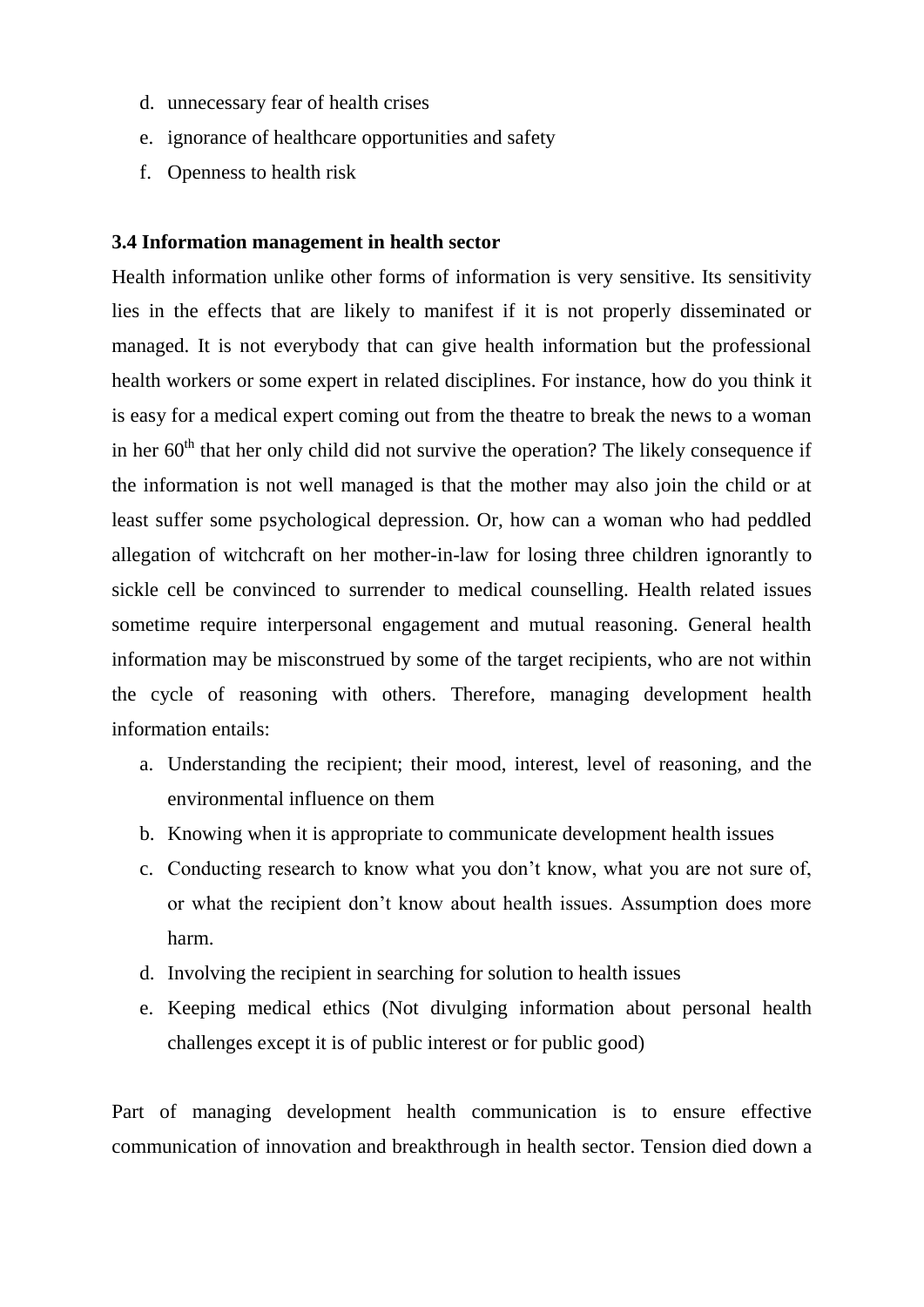bit in 2015 when Federal Ministry of Health confirmed the information on social and online media concerning the discovery of the drug that cure Ebola haemorrhage.

#### **4.0 CONCLUSION**

Effective health communication should be an interactive (Eng, Gustafson, Henderson, Jimison, & Patrick, 1999) action such that the recipient would consider the action as all-inclusive to ensure mutual understanding among development health communication actors.

#### **5.0 SUMMARY**

This unit has spelled out the key element to effective development health communication. It discusses the importance of engaging health communication in behavioural change that enhances development health system. It portrayed the importance of involving the development health communication recipients in whatever health communication plan to foster cooperation and mutual understanding that breeds information diffusion and action. It enumerated the effect of information gaps and how such could undermine the objective of health communication efforts. This section again examines information management in health related issue and eventually itemise the processes involved in development communication plan.

# **TUTOR MARKED ASSIGNMENTS**

- 1. Examine any development health communication effort in your area and discuss the effect of planning on the effort.
- 2. Identify one recurrent health challenge in Nigeria, and examine the public behavioural reaction to development health communication embarked upon to address it

#### **6.0 REFERENCES**

Adelakun, L., & Adnan, H. (2017). *Between Ebola epidemics and Boko-Haram insurgency: Media agenda transition interplay.* Paper presented at the SHS Web of Conferences.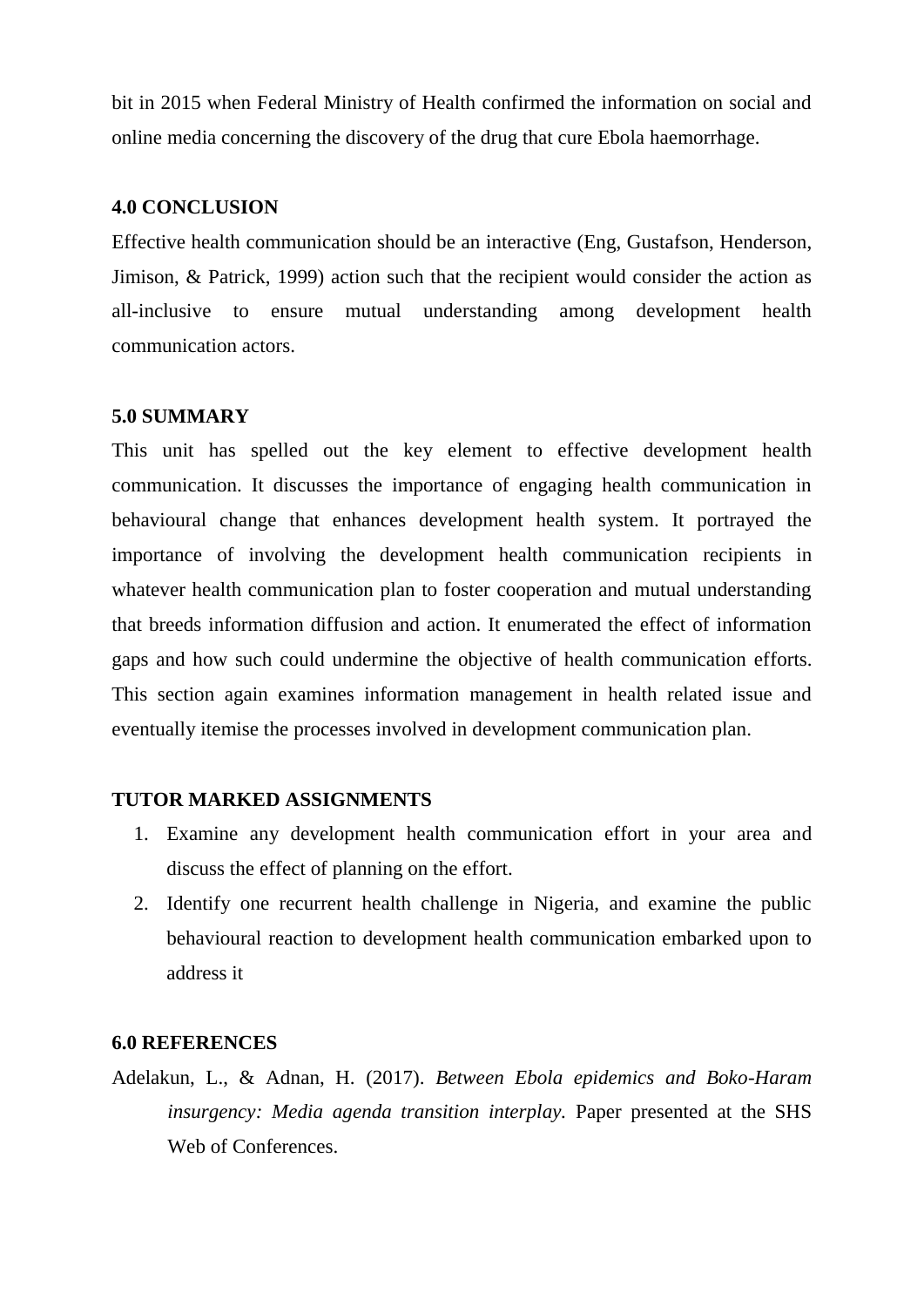- Eng, T. R., Gustafson, D. H., Henderson, J., Jimison, H., & Patrick, K. (1999). Introduction to evaluation of interactive health communication applications 1. *American journal of preventive medicine, 16*(1), 10-15.
- McKee, N., Manoncourt, E., Yoon, C. S., & Carnegie, R. (2008). Involving People, Evolving Behaviour: The UNICEF Experience1. *Communication for development and social change*, 254.
- Mefalopulos, P. (2008). *Development communication sourcebook: Broadening the boundaries of communication*: The World Bank.
- Schiavo, R. (2013). *Health communication: From theory to practice* (Vol. 217): John Wiley & Sons.
- Thomas, S. B., Fine, M. J., & Ibrahim, S. A. (2004). Health disparities: the importance of culture and health communication: American Public Health Association.
- Waisbord, S. (2018). Family tree of theories, methodologies, and strategies in development communication. *Handbook of Communication for Development and Social Change*, 1-40.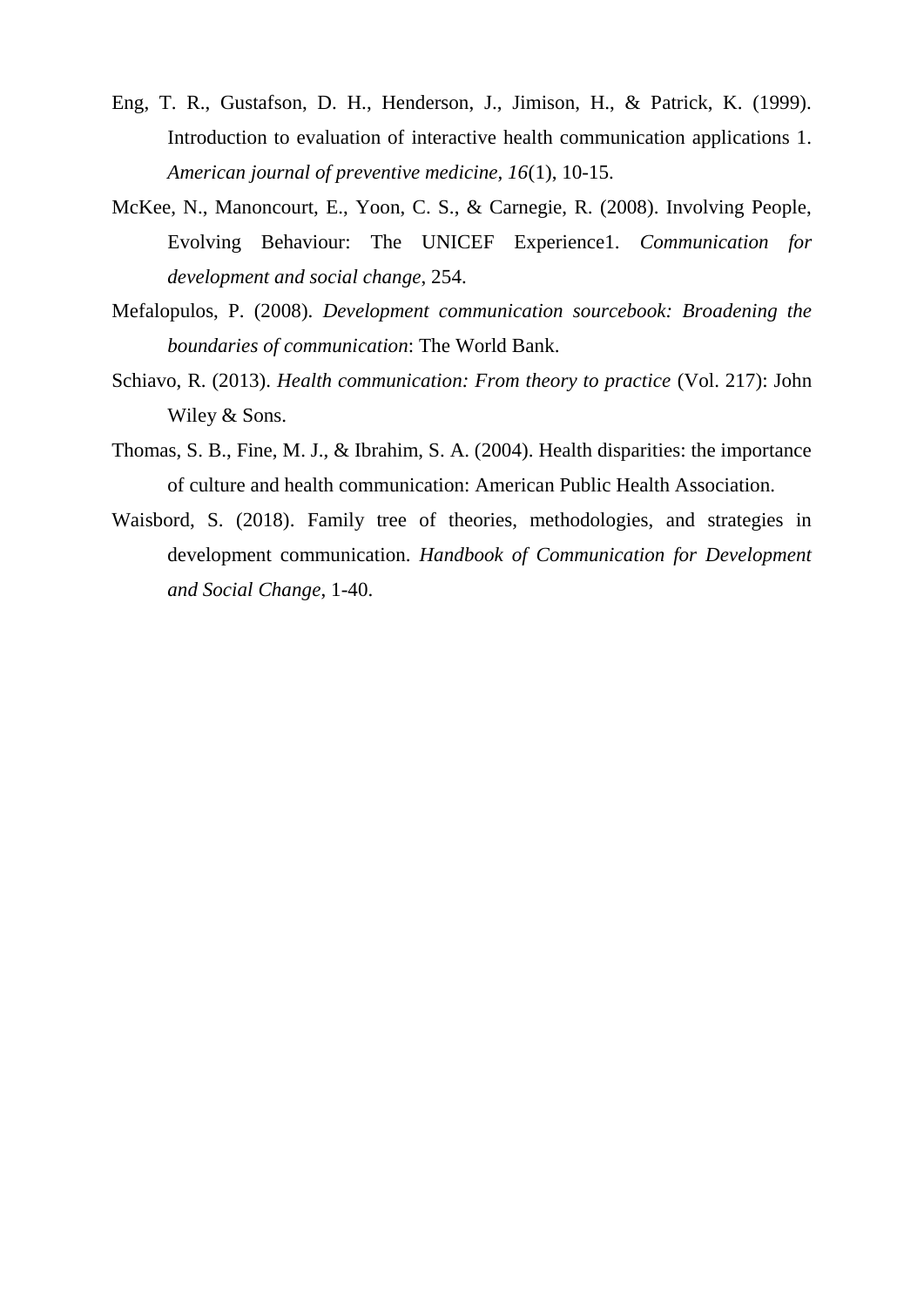# **UNIT THREE: COMMUNICATION FOR POLITICAL DEVELOPMENT**

# **CONTENTS**

- 1.0 Introduction
- 2.0 Learning Objectives
- 3.0 Main Content
	- 3.1 The role of communication in political development
	- 3.2 Persuasive political communication and propaganda
	- 3.3 Participatory political communication and development
- 4.0 Summary and conclusion
- 5.0 Tutor-Marked Assignment
- 6.0 References/Further Reading

# **1.0 INTRODUCTION**

There is paradigm shift in political communication from what was regarded as all powerful media communication effect to participatory development communicating. Vertical approach to political communication in which capitalists held on to information and determine the political faith of the beleaguered has been substituted with participatory political communication pattern. The new development communication paradigm comes with interactive face whereby access to information through political communication engender platforms are not limited by level or status. Information channels have proliferated and simultaneously become more individualized (Bennett & Iyengar, 2008).

# 2.0 **LEARNING OBJECTIVES**

At the end of this unit, you should be able to understand:

- 1.1 The role of communication in political development
- 1.2 Persuasive political communication and propaganda
- 1.3 Participatory political communication and development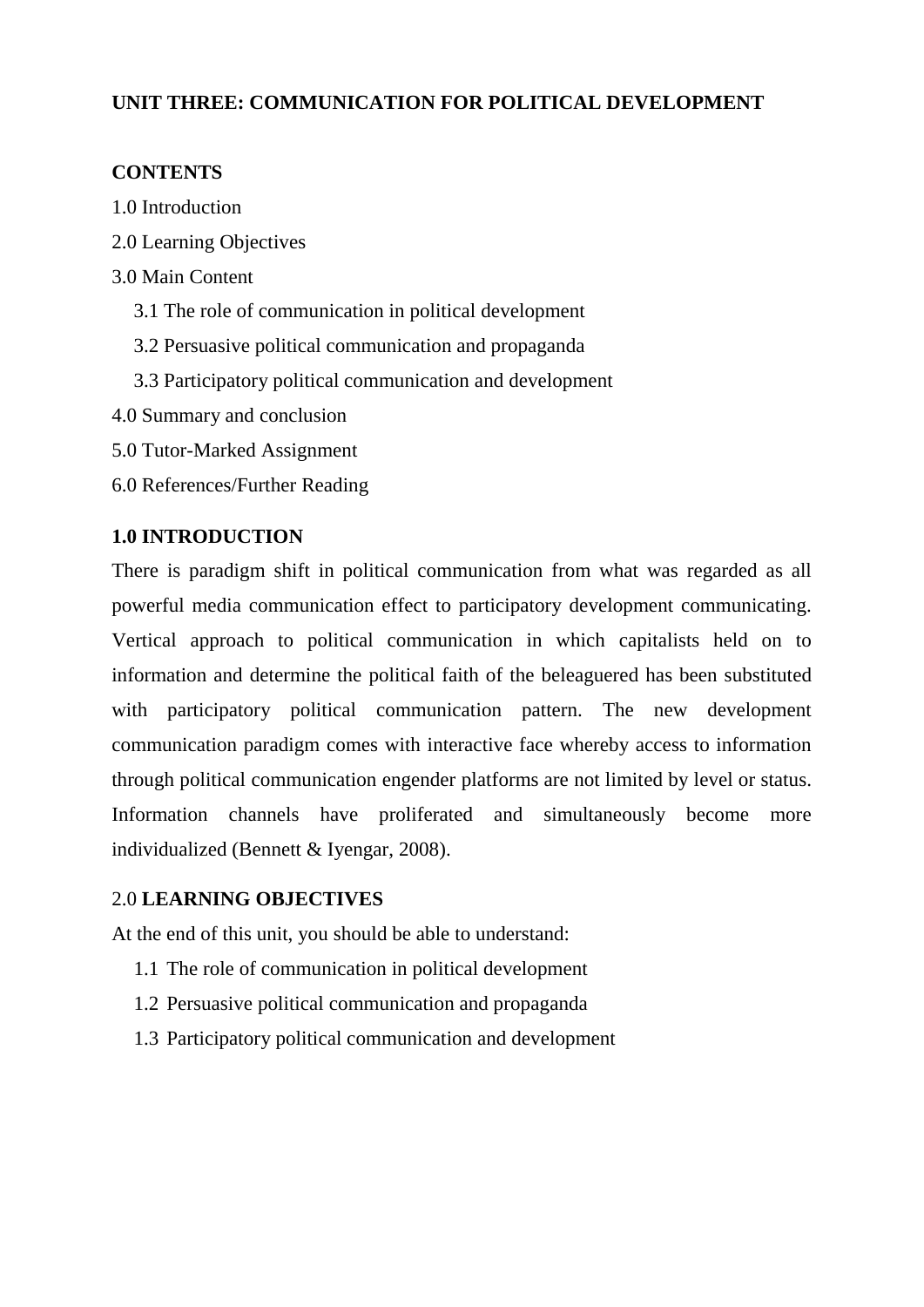#### **3.0 MAIN CONTENT**

#### **3.1 The roles of communication in political development**

The popularity of the Internet has dramatically changed the landscape of political communication via greatly expanding citizens" access to information and their opportunities to voice their own opinions. Given the interactivity of the Internet, development political communication has become an all-comer affair. The passive readers, listeners, and viewers of the traditional media are migrating to online networked public spheres, where they are constantly expressing their opinions and also are constantly exposed to the others" choices and opinions. Information channels have been fragmented and the audiences also less connected with traditional social institutions, instead, ordinary citizens" opinions are more easily voiced, crystallized and synthesized via the free distribution of information and personal interaction in cyberspace, through citizen blogs, cell phones, online forums, and social media (Zhou, 2009, p. 2).

Asides its routing assignments, mass media perform certain roles towards political development. These roles facilitate political participation, accountability and interest. Among the roles as enumerated in McNair (2017) are:

- **a.** Mass media perform surveillance function in the political arena. They inform the members of the public of political activities and monitor such activities
- **b.** Mass media also educate people about policies and political programmes without compromising the significant journalistic value (objectivity)
- **c.** Again, mass media must provide a platform for public political discourse, facilitating the formation of "public opinion", and feeding that opinion back to the public from whence it came. This must include the provision of space for the expression of dissent, without which the notion of democratic consensus would be meaningless. This role was exemplified in 2019 presidential debate on many television stations in Nigeria.
- **d.** Another mass media role in political development is projection of government policies that are of public interest and good.
- **e.** Unveiling unpopular political deals and ensure a degree of "openness" surrounding the activities of the political class through investigative journalism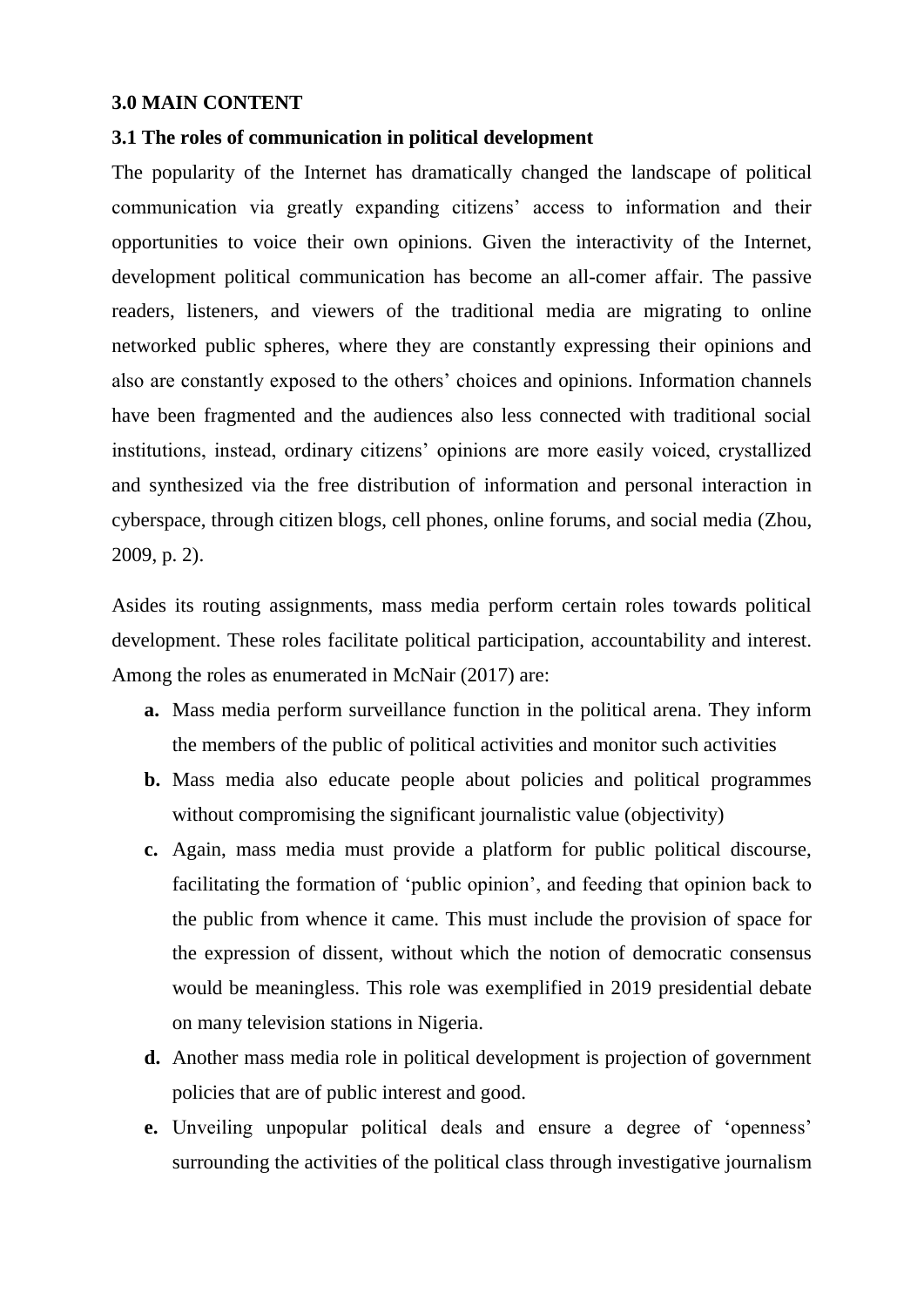to ensure that the "public opinions" of the people have bearing on decisionmaking.

- **f.** In addition, mass media act as a channel for the advocacy of political viewpoints. Policies, programmes and manifestoes of political parties require an outlet for projection to the populace who buy into their political ideology and interest.
- **g.** Lastly, some media play advocacy function by persuasively establishing their own view point or supporting a political ideology and make it popular among people.

#### **3.2.1 Persuasive political communication and propaganda**

The interpersonal political communication of online and offline media results in political participation and public opinion development (Zhou, 2009). Political campaign is characterized by all kinds of persuasion and political gimmick cajole. Regular of political talks on various channels of communication is considered instrumental to the political participation. This action of interpersonal discussion on political matter is assumed to create political awareness, political interest, political self-satisfaction, and/or political-informed society (Hoffman, Glynn, Huge, Sietman, & Thomson, 2007; Mutz, 2002; Shah, Cho, Eveland Jr, & Kwak, 2005). Studies (Madianou & Miller, 2013; Robinson & Levy, 1986) also confirm that political discussion is more potent as a channel of than mainstream political news media. The communicative potential of the Internet permits the sharing of political perspectives and concerns with others through interactive messaging technologies. Online communication about politics may not only permit citizens to gain knowledge but also allow them to address joint concerns and coordinate collective actions

## **3.2.2 Characteristics of Persuasive political communication and propaganda**

- **a. It is planned:** persuasive political communication is a plan effort towards achieving political objective.
- **b. It is sponsored:** it does have specific supporter, who promote and sell political idea or interest to others.
- **c. Non-interactive:** the discussion is often tend towards the interest of the sponsor. The views of audience are not always accommodated.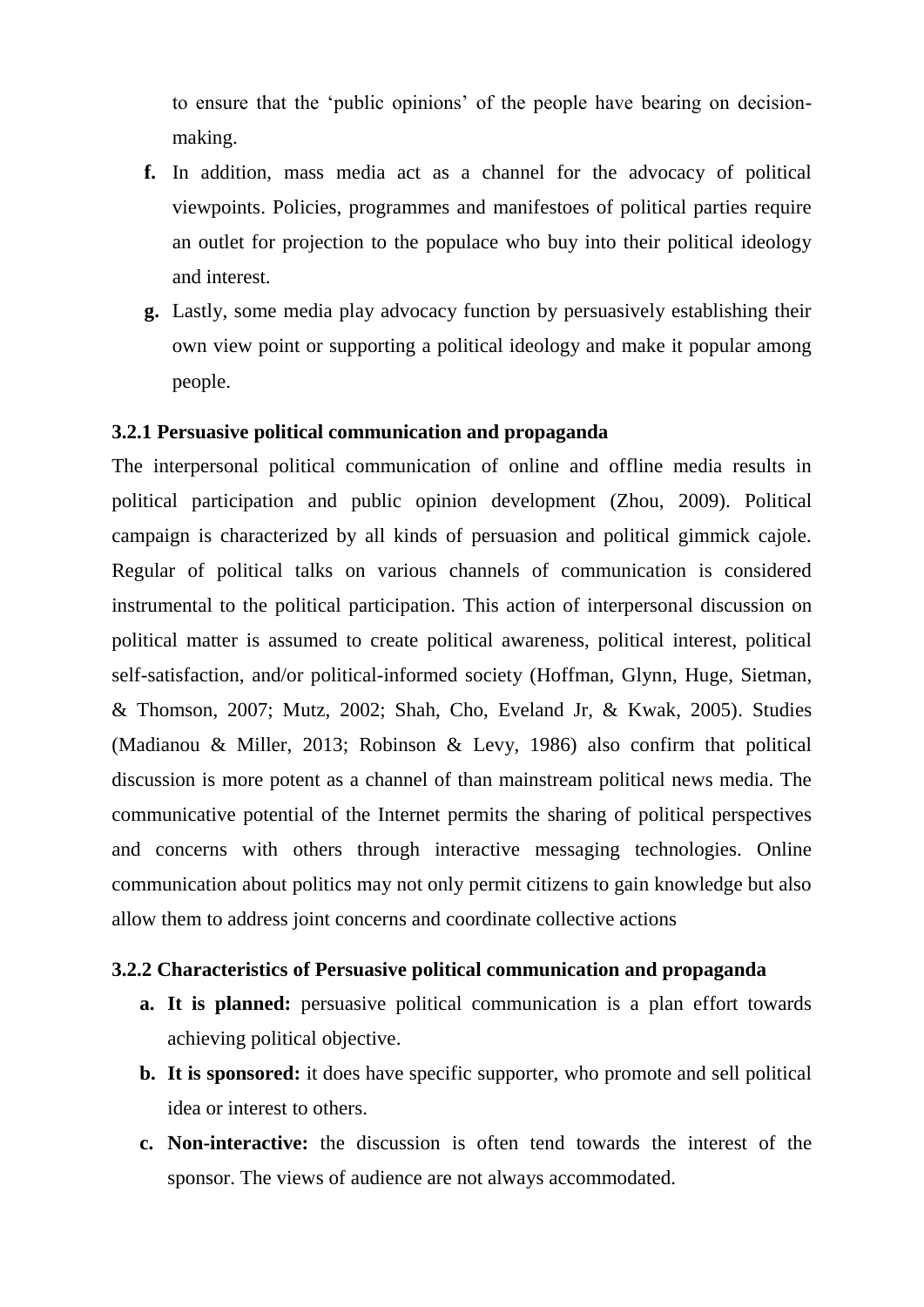- **d. Persuasive:** the main focus of every political communication is to win people"s hearts on a political discuss. Therefore, all efforts is directed towards convincing the audience.
- **e. One-sided (Zero objectivity):** communication is not balance as it is only justified from the perspective of the sponsors or the initiators.
- **f. Little or no room for criticism:** discusses are dominated by the sponsor and opportunity is not given for criticism.

# **3.3 Participatory political communication and development**

The era of new media has brought drastic change to political communication. Participatory development communication is a planned activity, based on the one hand on participatory processes, and on the other hand on media and interpersonal communication, which facilitates a dialogue among different stakeholders, around a common development problem or goal, with the objective of developing and implementing a set of activities to contribute to its solution, or its realisation, and which supports and accompanies this initiative

#### **3.3.2 Types of participation in developmental political communication**

There are specific distinctions of participatory communication either as a goal or as a tool used in political development. Four major levels of development participation discussed in Thomas and Mefalopulos (2009) can be adopted as here as the forms of participatory communication for political development since the goals and context are similar. The four level of participatory development communication are:

- **a.** Passive participation: this form of participation is the least among the four. It is just a top-down information approach, where the communication recipients are informed of policies or political programmes without being allowed to contribute or air their views.
- **b.** Participation by consultation: It is an extractive process, whereby communication planners respond to questions posed by the recipients or participants. The final decision in this form of approach still lies in the hand of the communication planner with or without considering the contributions from the recipients.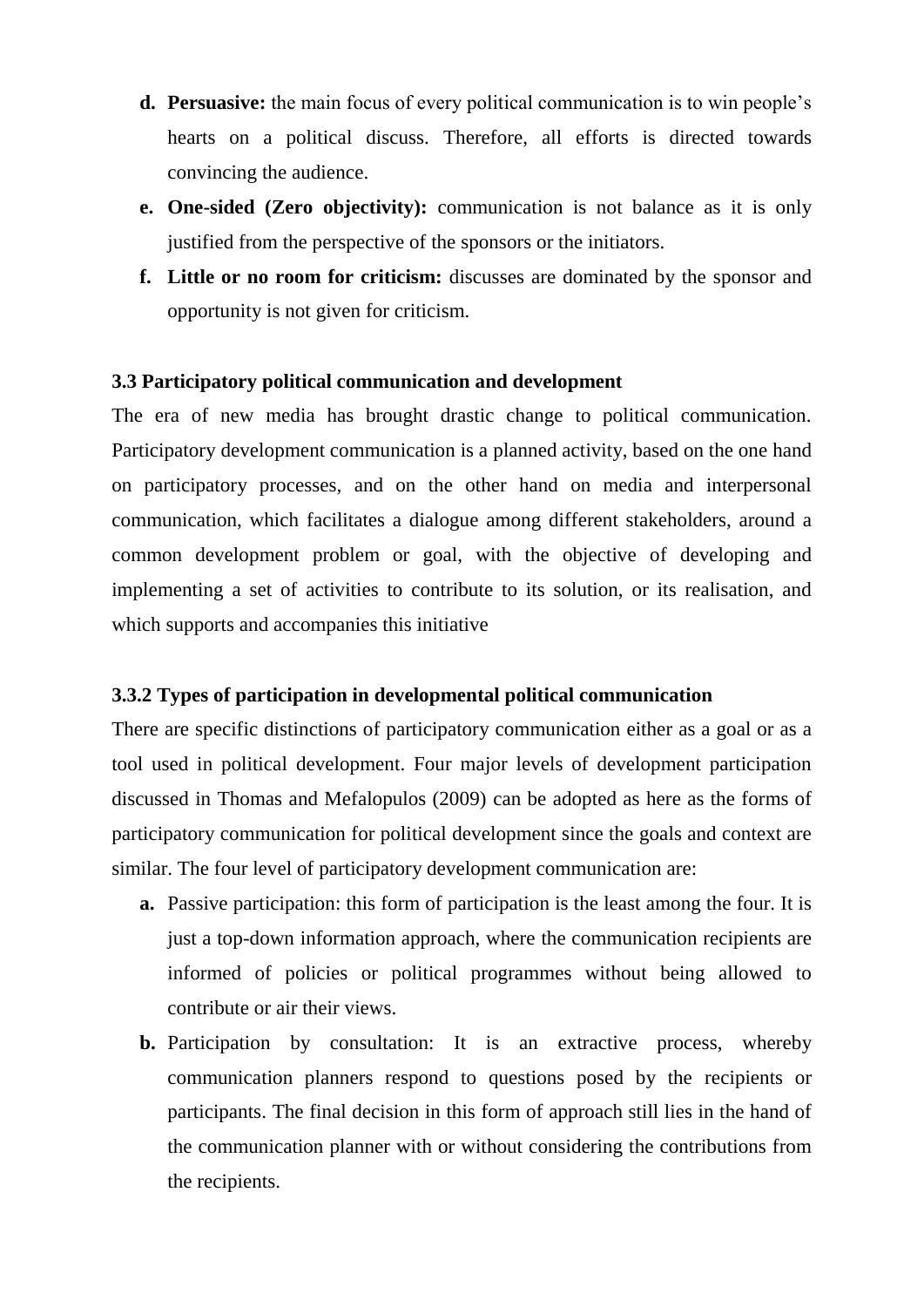- **c.** Participation by collaboration: Communication planners allow the recipients to participate in the formation, discussion and analysis of policies. This approach allows for active involvement of the participants in the decision-making process about how to achieve political development. This is a horizontal communication approach in which information is not a monopolistic right of the communication planners but rather a collaborative effort.
- **d.** Empowerment participation: It occurs when communication planners develop communication process and also take part in the analysis. This leads to joint decision making about what should be achieved and how.

# **3.3.3 Functions of the Communication Planner in Participatory Development Communication**

The gains from digital information and communication technologies give every partaker in development communication opportunity not only to participate freely but also to interact, set pace for information need and contribution and exact influence on information flow. As a result, communication planners perform the following roles to ensure development-breed communication:

- **a.** Facilitating dialogue and the exchange of ideas among different groups and specific individuals;
- **b.** Encouraging thinking about local development problems and possible solutions or about a common goal to achieve the desired result;
- **c.** Supporting the identification and realisation of a concrete set of actions for experimenting or implementing the solutions identified for achieving specific development goals; by facilitating the different groups involved in those actions to share their views;
- **d.** Supporting efforts at awareness-building, motivation, learning and implementing the development action; by communication strategies appropriate for each group of participants;
- **e.** Ensuring effective circulation of information among different participants, by using communication tools and channels appropriate to the groups involved;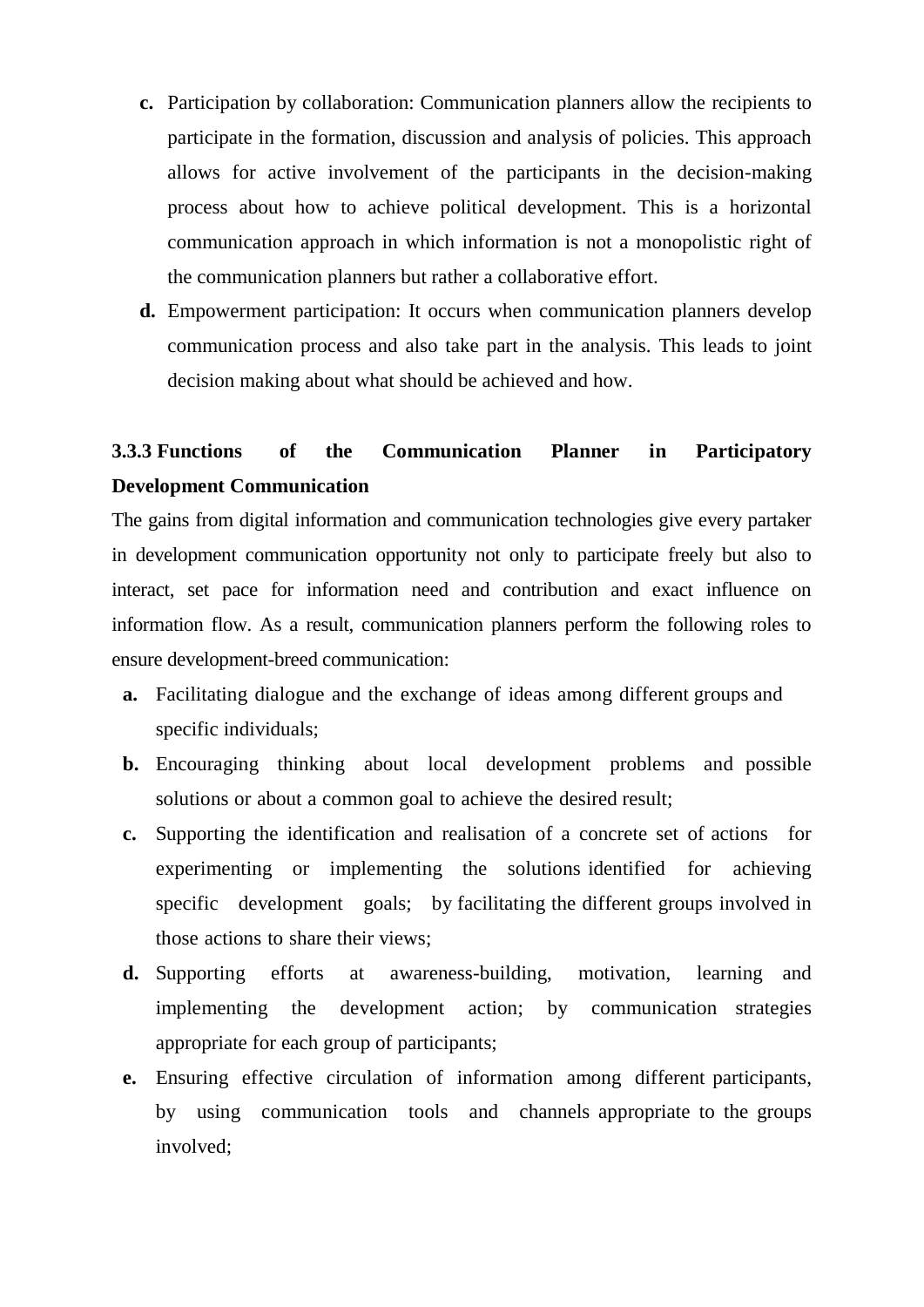- **f.** Supporting decision-making, by facilitating consensus among different categories of players;
- **g.** Developing local collaboration and partnerships by establishing alliances with local resource persons and agencies and serving as a conduit between the groups and these partners;
- **h.** Monitoring the development initiative, by ensuring that actions taken are followed and evaluated; and

# **4.0 CONCLUSION**

The role of communication at every level of political development cannot be overemphasised. It was noted that the roles are not static as a result of the innovation in ICT that enhances information and communication relationship among people. Political communication is characterised with various distinct objectives that manipulate people to reason along. This influences the roles that the media play unlike in other developmental communication.

## **5.0 SUMMARY**

This unit also examine participatory development communication, types of participation in political development communication as well as the functions of the development communication planners.

#### **TUTOR MARKED ASSIGNMENTS**

- 1. As a political communication planner, discuss your roles to ensure political development in your immediate community.
- 2. Why do you think that effective communication is essential in political development?

#### **6.0 REFERENCES**

Bennett, W. L., & Iyengar, S. (2008). A new era of minimal effects? The changing foundations of political communication. *Journal of communication, 58*(4), 707- 731.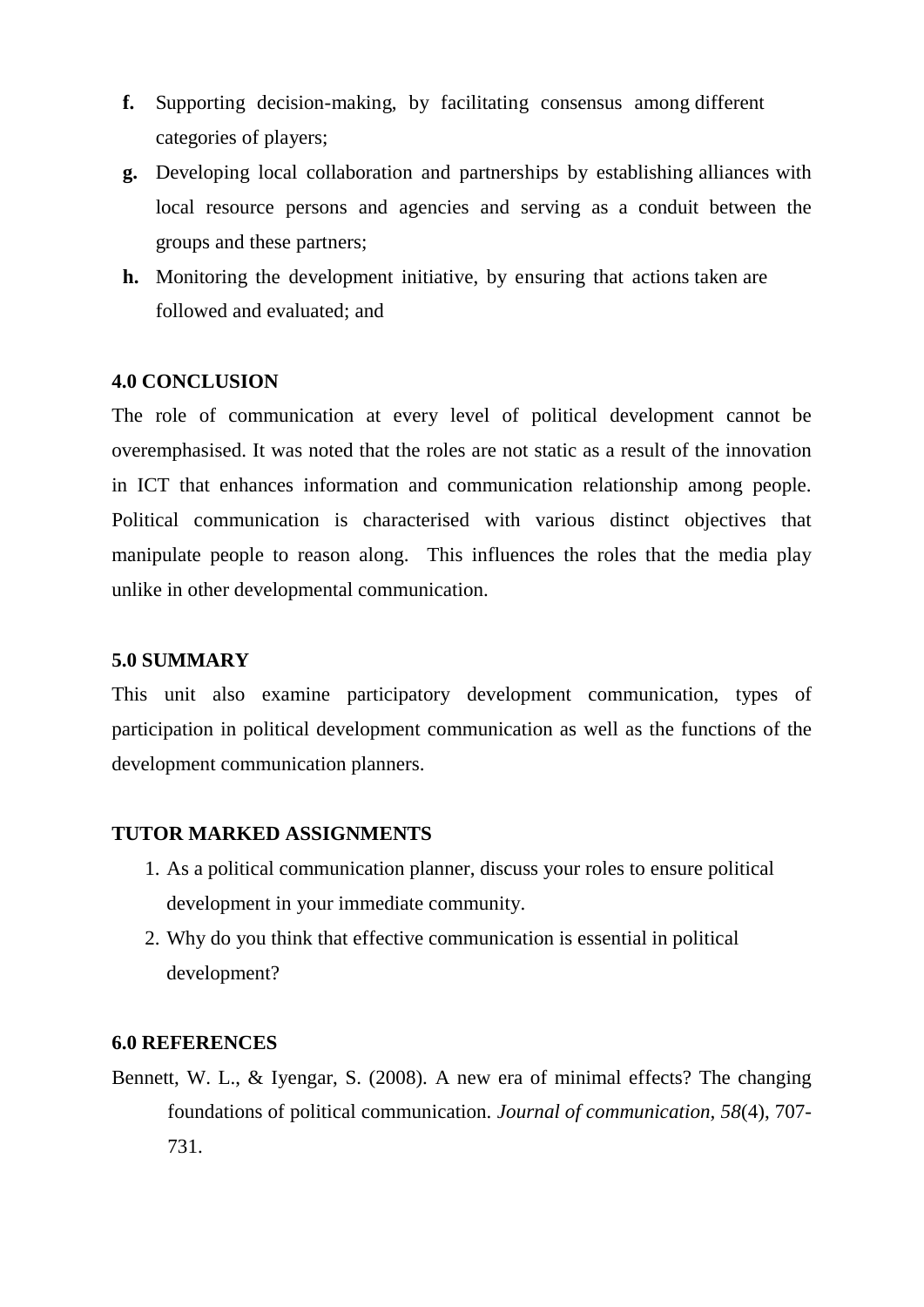- Hoffman, L. H., Glynn, C. J., Huge, M. E., Sietman, R. B., & Thomson, T. (2007). The role of communication in public opinion processes: Understanding the impacts of intrapersonal, media, and social filters. *International Journal of Public Opinion Research, 19*(3), 287-312.
- Madianou, M., & Miller, D. (2013). Polymedia: Towards a new theory of digital media in interpersonal communication. *International Journal of Cultural Studies, 16*(2), 169-187.
- McNair, B. (2017). *An introduction to political communication*: Routledge.
- Mutz, D. C. (2002). The consequences of cross-cutting networks for political participation. *American Journal of Political Science*, 838-855.
- Robinson, J. P., & Levy, M. R. (1986). Interpersonal communication and news comprehension. *Public Opinion Quarterly, 50*(2), 160-175.
- Shah, D. V., Cho, J., Eveland Jr, W. P., & Kwak, N. (2005). Information and expression in a digital age: Modeling Internet effects on civic participation. *Communication research, 32*(5), 531-565.
- Thomas, T., & Mefalopulos, P. (2009). *Participatory communication: A practical guide*: The World Bank.
- Zhou, Y. (2009). *The role of communication in political participation: exploring the social normative and cognitive processes related to political behaviors.* Washington State University Pullman.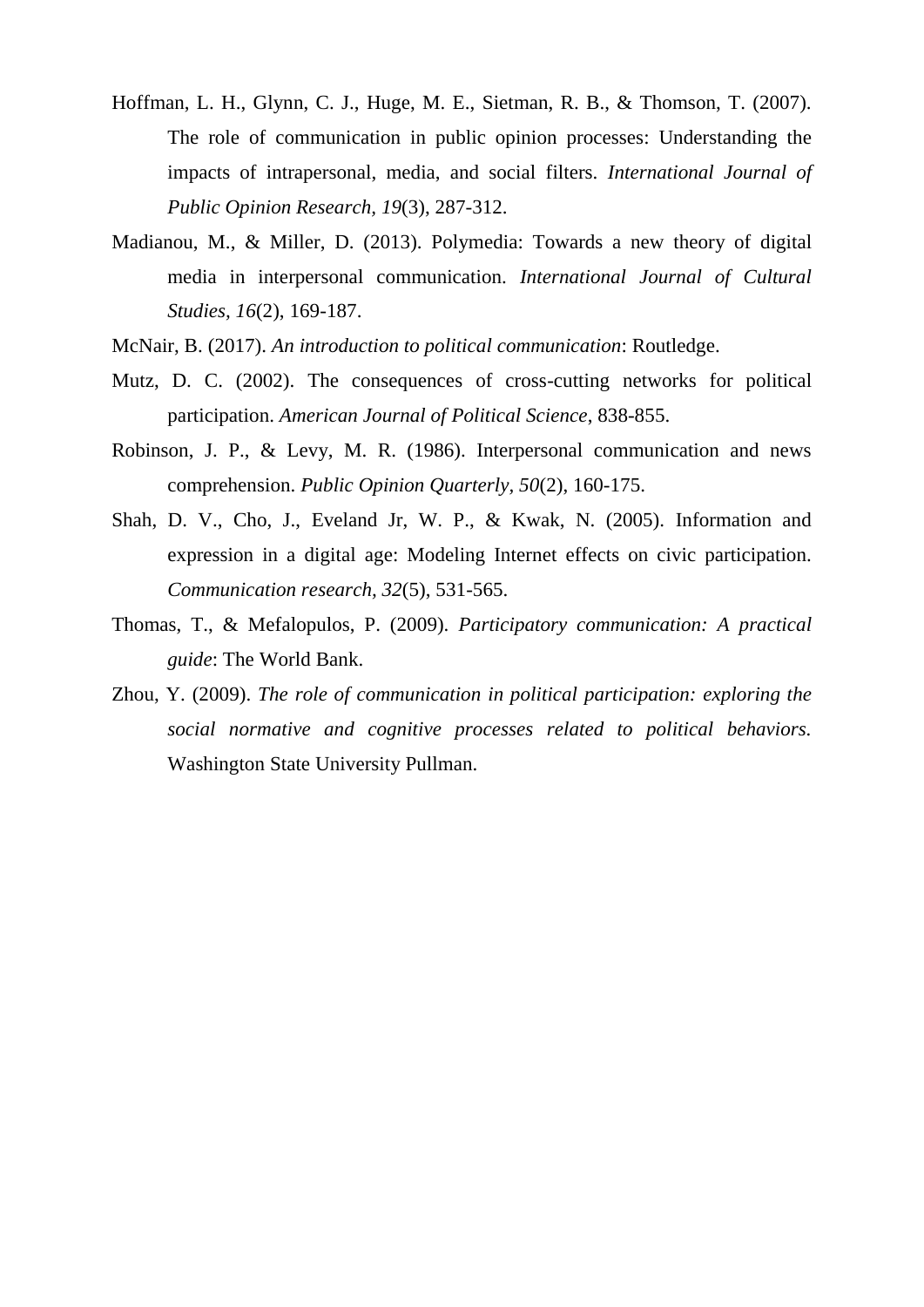# **UNIT FOUR: COMMUNICATION FOR INTERNAL SECURITY, ENVIRONMENTAL AND TECHNOLOGICAL DEVELOPMENT**

## **CONTENTS**

- 1.0 Introduction
- 2.0 Objectives
- 3.0 Main Content
	- 3.1 The role of development communication in internal security
	- 3.2 Development communication in environmental hazards
	- 3.3 Development communication in technological innovation
- 4.0 Conclusion
- 5.0 Summary
- 3.0 Tutor-Marked Assignment
- 7.0 References/Further Reading

## **1.0 INTRODUCTION**

Communicating security issue in every society is fundamental to co-existence among the people. Security of life and property is both the fundamental right of the people and the obligation of the policy formulator. In essence, a steady development cannot be ascertained in a society where lives and properties of the citizenry are not secured. Communicating security issues effectively is the stem that connects all other elements of development. No individual will embark on any development-aid action in an environment where information on security is loosed. Besides, issues on environmental development concern all and the need to communicate such cannot be overemphasised. One can remember what a fall-out in development communication caused Nigeria in 2002 when multiple bomb blast rock Ikeja military cantonment. As people fled from the epicentre of the blasts, they ran into a canal lying parallel to the Oshodi-Isolo expressway. This canal was covered with water hyacinth (Ana, Sridhar, Olakunle, & Gregory, 2007). In the darkness of it all, those who ran into the canal got trapped and were joined by more and more people running into the canal. They all got trapped as well. A stampede ensued and by dawn of January 28, 2002, more than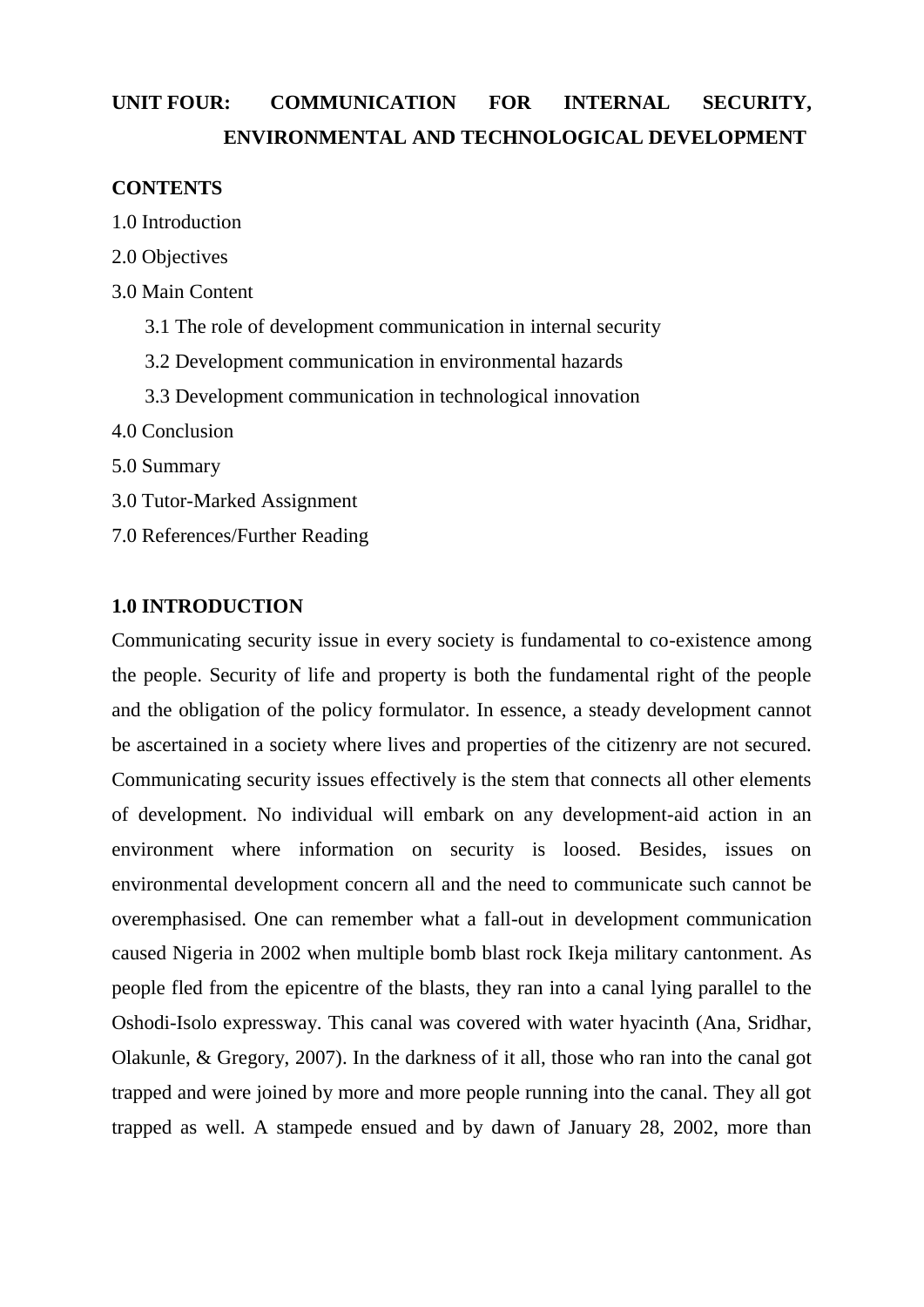1,000 persons had perished in the canal. As a result, the need to discuss development communication in the area of security, environment and technology is justified.

#### 2.0 **LEARNING OBJECTIVES**

At the end of this unit, you should be able to understand:

- a. The role of development communication in internal security
- b. Development communication in environmental hazards
- c. Development communication in technological innovation

#### **3.0 MAIN CONTENT**

#### **3.1 The role of development communication in internal security**

Communicating security is a general function of all. Information is vital to social security and as a result should be made available to those who manage it for the public. Security information is both very sensitive; some can be made public in order to help members of the public take security decision. Some others are reserved for the security agency for intelligence purpose and for the protection of the society against internal and external aggressive or attack. Security agencies manage security information and communicate with people in a manner that enhances peaceful coexistence. They do not only disseminate security information but also interact with members of the public through their intelligent surveillance to nose for information that enhance public safety and security development. Some of the security agencies that are involved in development communication in Nigeria are:

- **a. Nigeria Army:** This security agency rarely communicates with the public except cases involving external protection of Nigeria and its interest. In rare cases of internal security threat such as insurgency and terrorism, the security agency communicates with the public to alley their fear and guide their movement most especially in areas that fall within the borderlines of the country.
- **b. Nigeria Navy:** this security agency like their counterpart communicates to the public security development along Nigeria coaster areas. The issue of sea pirate, monitoring of the Nigerian properties onshore, and other protective measure are part of development communication assignments of the agency.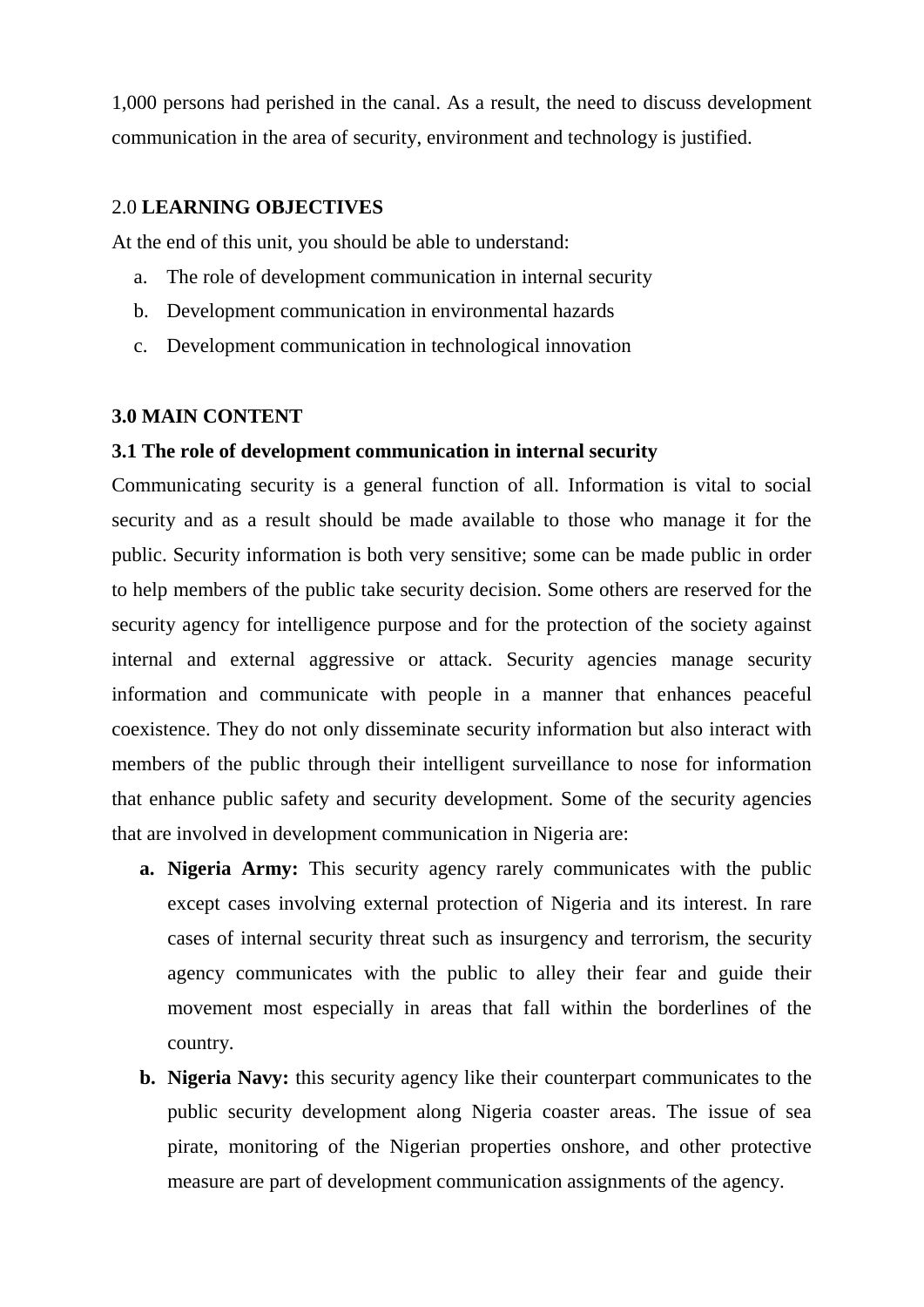- **c. Nigeria Air force:** Nigeria Air-force communicates security issues that concern space.
- **d. Nigeria Police:** this agency is responsible for internal harmony and coexistence. It communicates with the public from time to time on issues pertaining to public safety through its public relation department at every level of its division.
- **e. Nigerian Immigration Service:** The Nigerian Immigration Service (NIS) is the statutory body responsible for the management of migration in Nigeria in addition to visas issuing role. It communicates to the public the development in the regulation of the movement of people within and outside the country (Ikuteyijo, 2012).
- **f. Nigeria Custom Service:** This security agency communicate to the public on issues pertaining to collection of revenue and accounting for same, antismuggling operations, security functions and generation of statistics for planning and budgetary purposes; illegal commercial activities and trade in illicit goods e.g. import of fake and substandard goods, infraction on intellectual property rights (IPR), illegitimate international trade in endangered species, illegal trade in arms and ammunitions, money laundering, trade in illicit drugs, illegal trade in cultural artefacts, importation of pornographic materials and importation of toxic/hazardous substances (Olomu, Alao, & Adewumi).
- **g. The Nigeria Security and Civil Defence Corps (NSCDC):** It is an internal paramilitary security agency assigned to play crucial roles in grassroots security and manning crude oil pipeline and other resources of the country. It communicates to the public development on pipeline vandalism and safety of the people living within the close range of the pipeline routes. It has power to arrest with warrant or without warrant, detain, investigate and institute legal proceedings against any person who is reasonably suspected to have committed an offence, investigate and take necessary step to forestall any planned act of terrorism and report same to appropriate federal security agency among others (Bodunde, Ola, & Afolabi, 2014).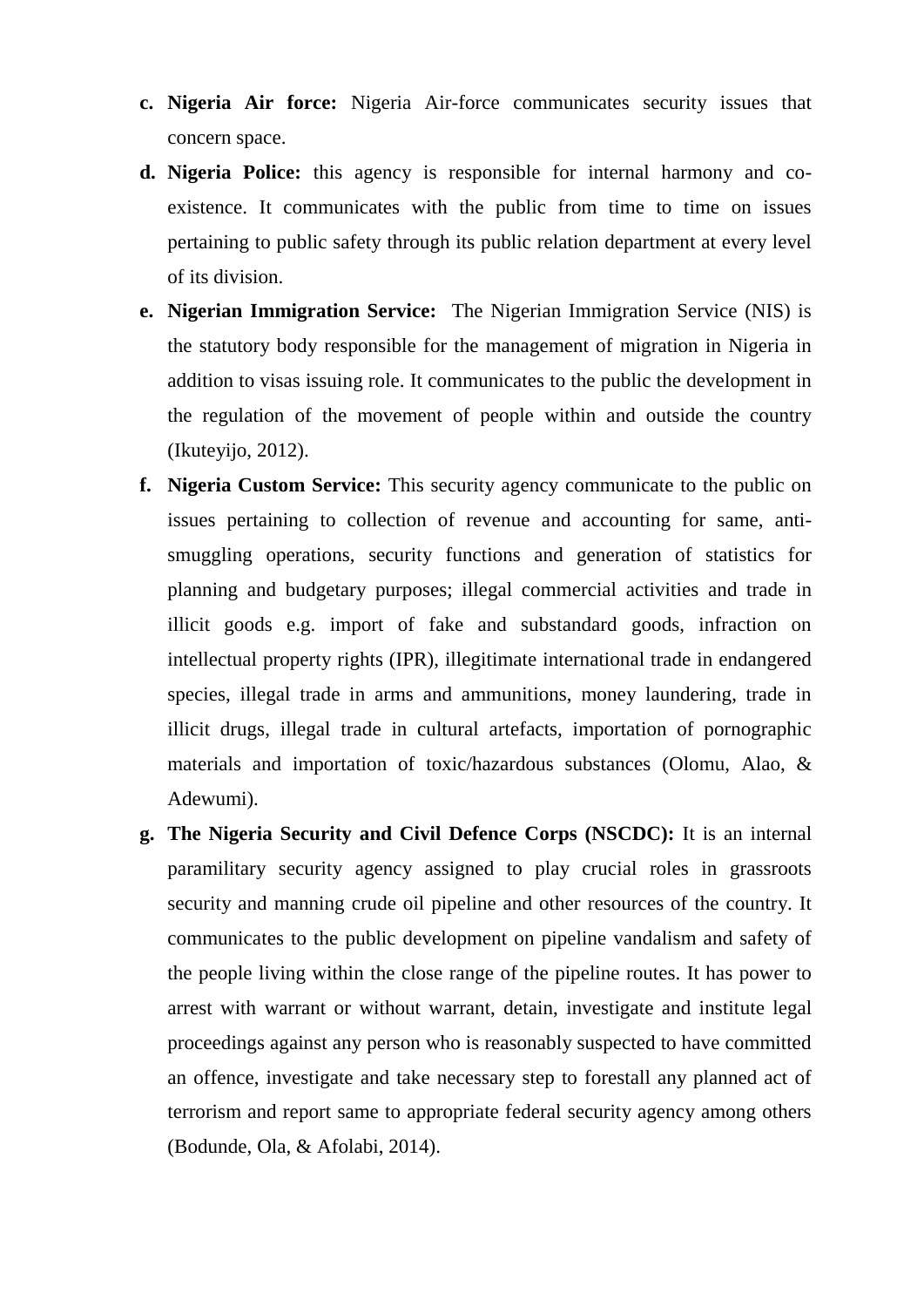**h. Federal Road Safety Corp (FRSC):** Nigeria is ranked second-highest in the rate of road accidents among 193 countries of the world (Muhammad et al., 2017). The number of death recorded as a result road accident is close to the number of lives lost to Boko Haram crisis, thereby calling for rapid and incessant development communication action of the road safety actors. Effective information and communication on dangers on the roads, quick intervention of road safety actors, alerting members of the public of the road block, armed bandits, kidnappers, and cautioning them on over-speeding as well as other dangerous actions while using the road are safety- actions that aid development.

#### **3.2 Development communication in environmental hazards**

This aspect of development communication is more often than not unattended to by the development communication actors. Reports of many environmental hazards show that they were self-induced as a result of the nonchalant attitude of the concern parties. Most collapsed houses that claimed many lives in major cities in Nigeria, particularly Lagos are as a result of lack of precautionary development communication that compels actions. Development Communications not persuasive enough as to bring desire change in environmental sanitation exercise, blockage of water passage that resulted in floods, and other self-induced environmental havocs.

Also, development communication action to rescue victims during self-induced and natural disaster must be timely. Both from members of the public and development communication agents, information must flow, and effective communication ensured. Innovation of digital information and communication gadgets has lubricated information cycle and enhanced development communication plan. Mefalopulos (2008)"s communication program design and implementation process can be adopted to work out how development communication can be used to avert or manage environmental hazards:

- **a.** Become acquainted with the situation and stakeholders
- **b.** Build trust and engage stakeholders in exploring and assessing the situation
- **c.** Identify, analyse, and rank challenges, problems, risks, and opportunities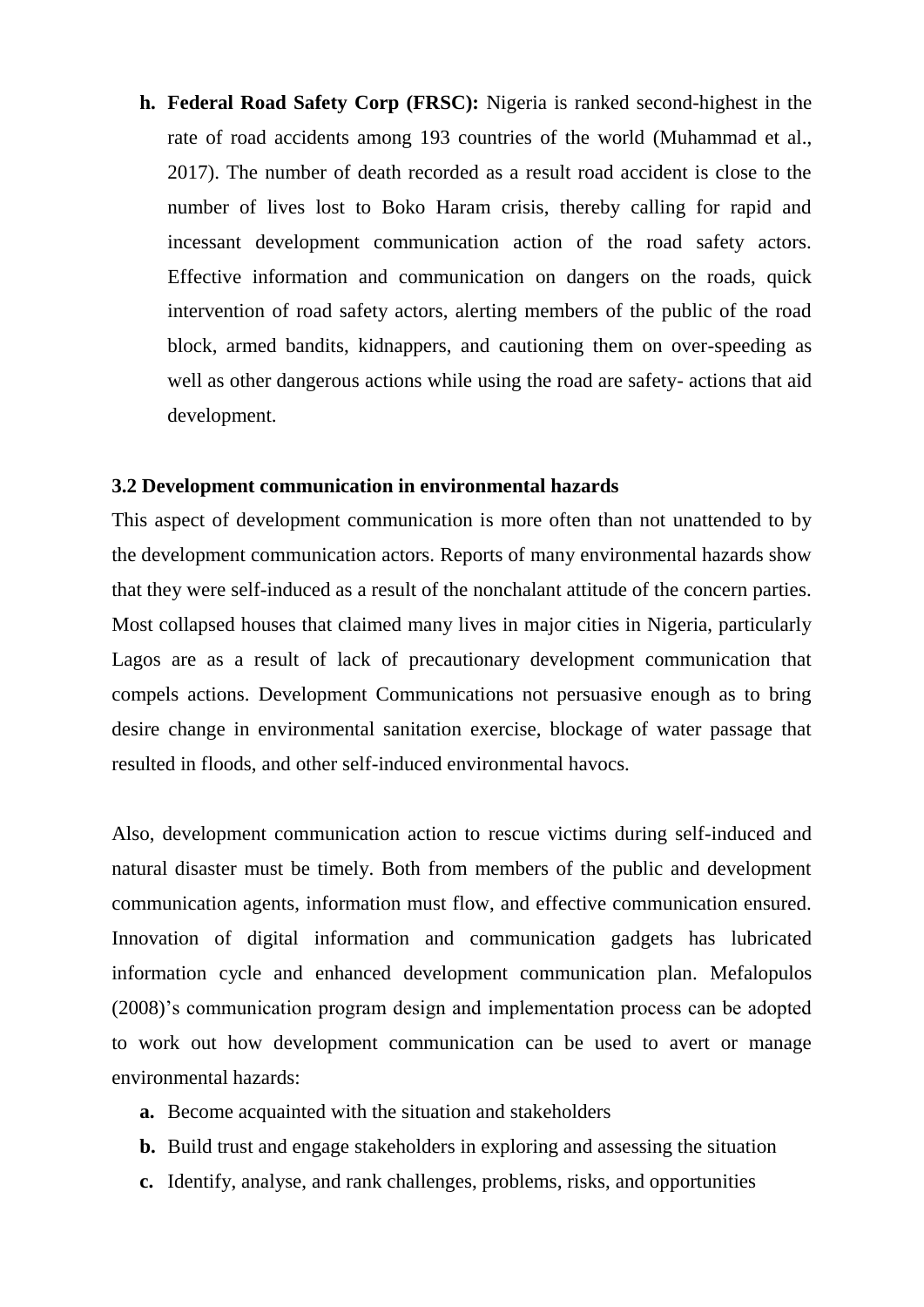- **d.** Analyse causes of major problems/challenges, taking into account different perspectives
- **e.** Define objectives and viable solutions
- **f.** Transform them into SMART objectives
- **g.** Define and position relevant audiences or stakeholder groups
- **h.** Define level/type of intended change
- **i.** Select communication mode(s) and approaches
- **j.** Select appropriate channels and media
- **k.** Package content themes and/or design messages
- **l.** Sustainable change (action plan in the direction of environmental hazards)

#### **3.3 Digital Innovation Tools in Communication for Development**

The argument on whether digital information and communication technological tools are a blessing or a curse is prompted by the ill-use of the innovation. The expectation that digital communication tools will enhance media and information literacy rate to foster development is not fully fulfilled. The tools have actually brought about global village by uniting people with opened information access and the development communication actors are making use of the opportunity to diffused development information. Development communication recipients can now access information remotely and participate in communication-aid development action without having to leave home or comfort zones. Development communication actors can hold conferences, seminars or workshops online.

Modern technology allows for real-time communication and information exchange leading to more efficient participation and collaboration between the development communication recipients, actors and the policy formulators. Some of the digital information and communication tools that are commonly used to enhance development communication are:

**a. Smartphones:** More than 80 per cent of internet users own smartphones. As mobile telecommunication joined in sharing mobile data for internet access in Nigeria, more people become partakers in development communication through social network platforms. These communication devices boast cutting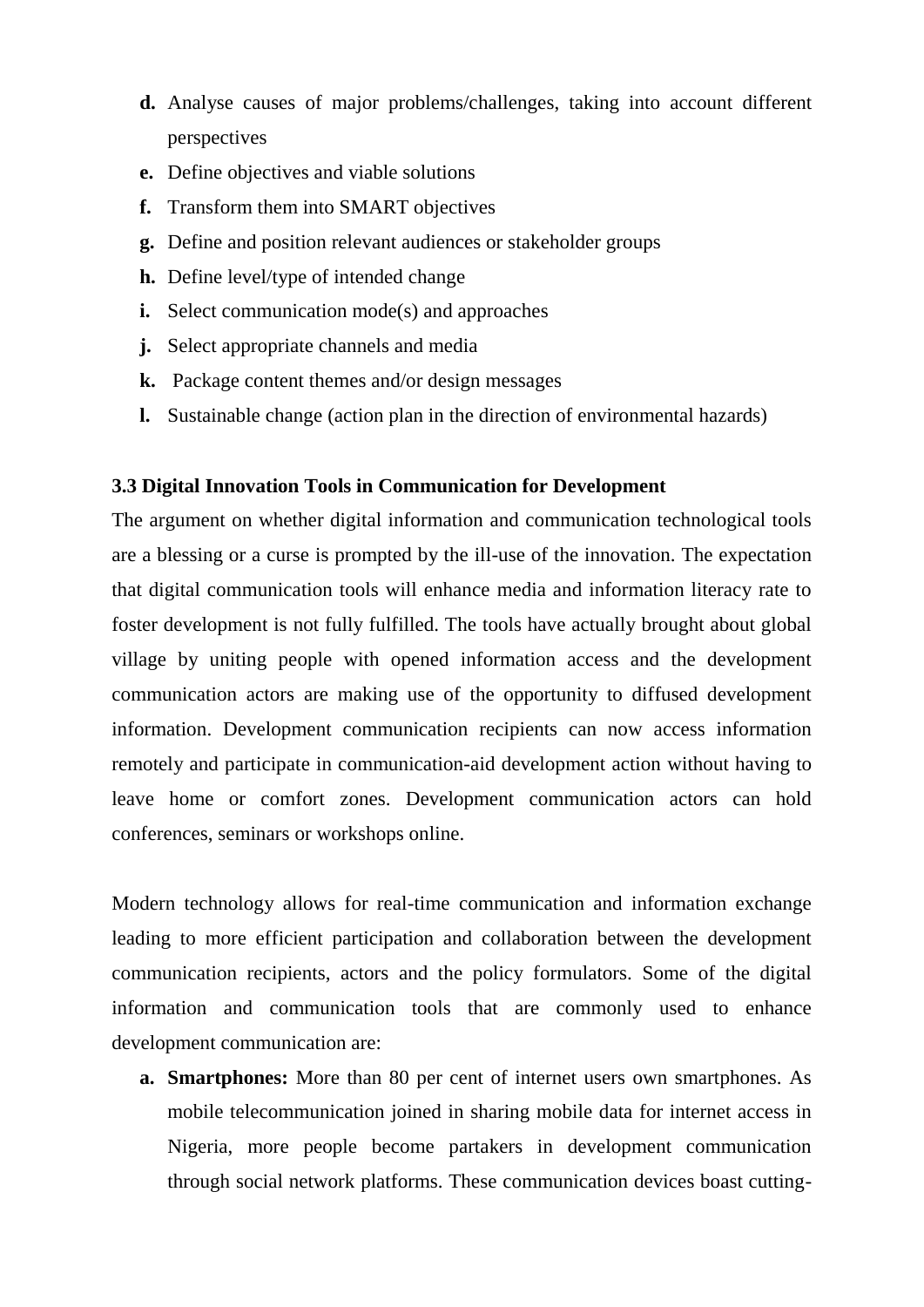edge features, such as GPS navigation, voice-activated virtual assistants, predictive typing and video calling. Users can download apps that further enhance their mobile experience.

- **b. Tablets**: The number of people who own tablet is on increase as China joined the production and supply of the tools to Nigeria. Some development communication agents and recipients use these modern communication tools for social media and make video calls and other audio-visual development communication. Due to their compact design, these devices can replace your laptop or computer. They're portable and have all the functionalities of a smartphone and more.
- **c. Laptops**: Laptops have some advantages over smartphones and tablets. Through some software, laptops can be used to design development communication messages that are eyes-friendly and attention-drawer. If it is internet connected, it can be used to access developmental news and information on social and online media.
- **d. VoIP and Internet Telephony:** Nowadays, more and more development communication actors and organizations are carrying voice communications over the internet. They use Skype and other platforms to interact with actors, recipients and policy makers, hold video conferences and make international calls. These communication modes are cheaper and more convenient than traditional phone service.
- **e. Intranet:** An intranet is a private network that can be accessed by authorized users within an organization. For instance, Federal Road Safety Corp (FRSC) officers use this to communicate alert their fellow officers on duty of emergency road hazards. Intranet streamline communication between development communication actors, share documents and keep them up-to-date with the latest development information. This technology ensures everyone is on the same page, allowing for more efficient collaboration and interactivity.
- **f. Social Networks and Forums:** Social media is widely used by individuals and corporations worldwide. It has the power to drive development communication effort. It increases public awareness of the developmental issues and the corresponding action to enhance such. It's also one of the most important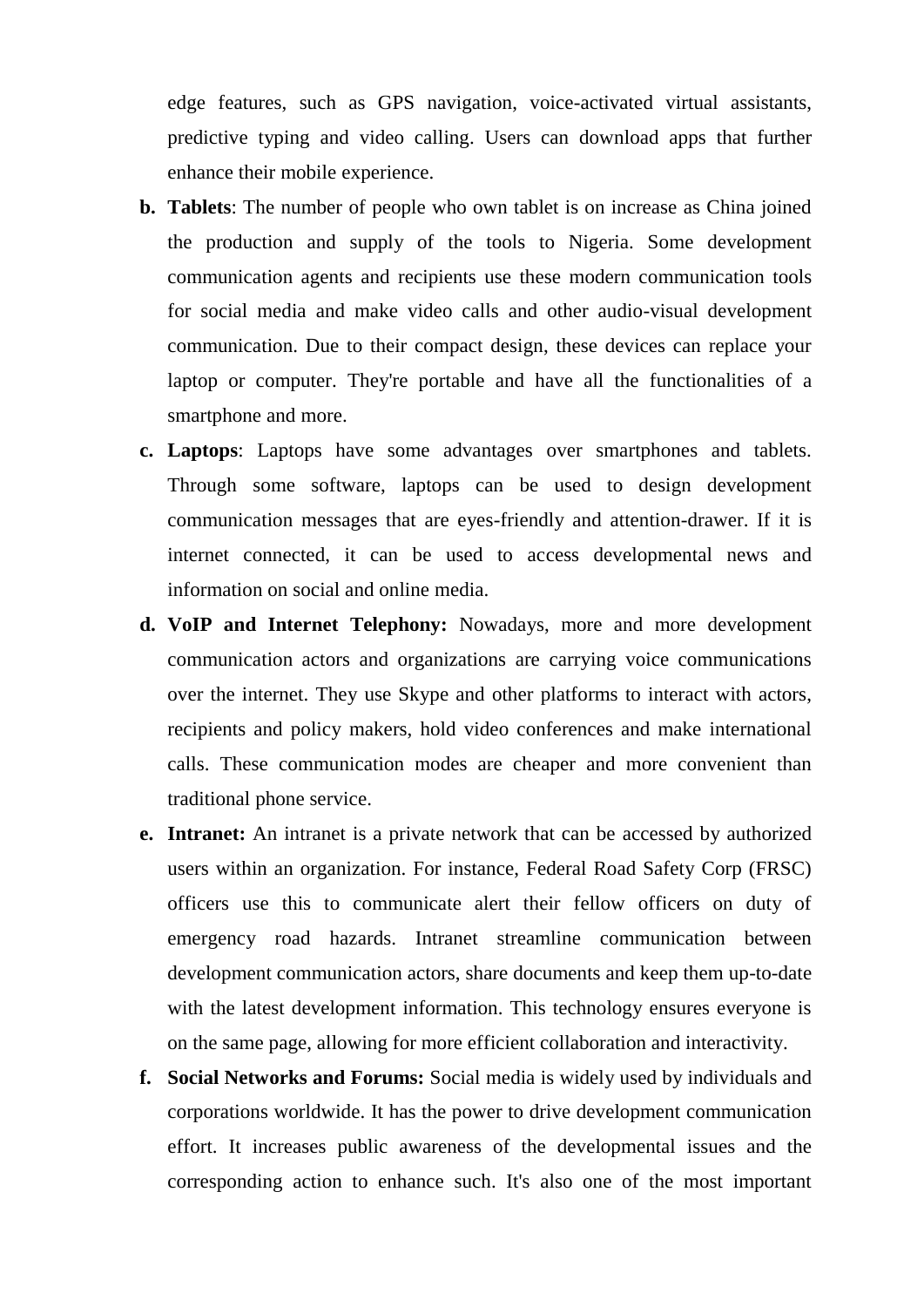communication tools, making it easier for development communication actors, recipients, and policy formulator to interact, share information and keep other abreast of development information.

#### **4.0 CONCLUSION**

Security and environmental safety is an important aspect of societal development that involves all. It comes during to allay fear and to guide the recipients and other players of development communication into emergency interceding actions. It comes after security and environmental hazards for reconstruction, rehabilitation and restoration of peace and harmony among people.

#### **5.0 SUMMARY**

Much about how security agencies are involved in development communication was part of the aspect discussed in this unit. You should understand that development communication comes before and after environmental hazards or beneficial security policies. It comes early to alert the recipients or to sell the precautionary measures. Digital information and communication were also discussed alongside their contributions to development security, environmental and technological development.

# **TUTOR MARKED ASSIGNMENTS**

- 2. Examine the influence of new digital information and communication tools on the developmental communication actions in Nigeria.
- 3. Identify the security agencies that promote development security communication in Nigeria and discuss how each actualises the purpose.

#### **6.0 REFERENCES**

- Ana, G., Sridhar, M., Olakunle, E., & Gregory, A. (2007). Bomb explosions, environment and health: a Nigerian experience. *Disaster Prevention and Management: An International Journal, 16*(1), 6-14.
- Bodunde, D. O., Ola, A. A., & Afolabi, M. B. (2014). Internal Insecurity in Nigeria, The Irony of Multiplicity of Security Outfits and Security Challenges. *IMPACT: IJRHAL, 2*(5Page), 213-220.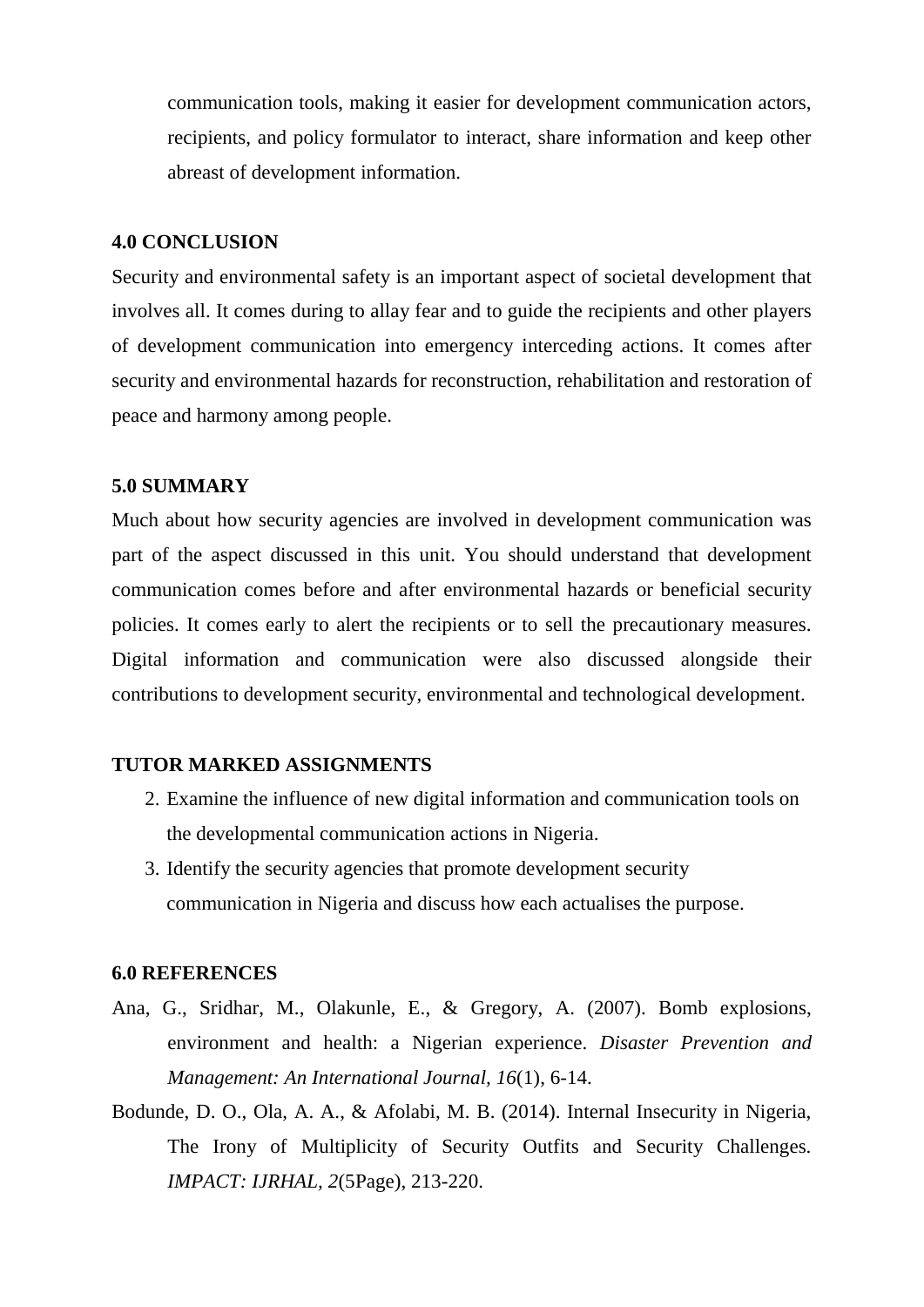Ikuteyijo, L. O. (2012). Illegal migration and policy challenges in Nigeria.

- Mefalopulos, P. (2008). *Development communication sourcebook: Broadening the boundaries of communication*: The World Bank.
- Muhammad, L., Sani, S., Yakubu, A., Yusuf, M., Elrufai, T., Mohammed, I., & Nuhu, A. (2017). Using decision tree data mining algorithm to predict causes of road traffic accidents, its prone locations and time along Kano–Wudil highway. *Int. J. Datab. Theory Appl, 10*, 197-206.

Olomu, B., Alao, D. O., & Adewumi, E. Border Security Issues and Challenges of the Nigeria Customs Service.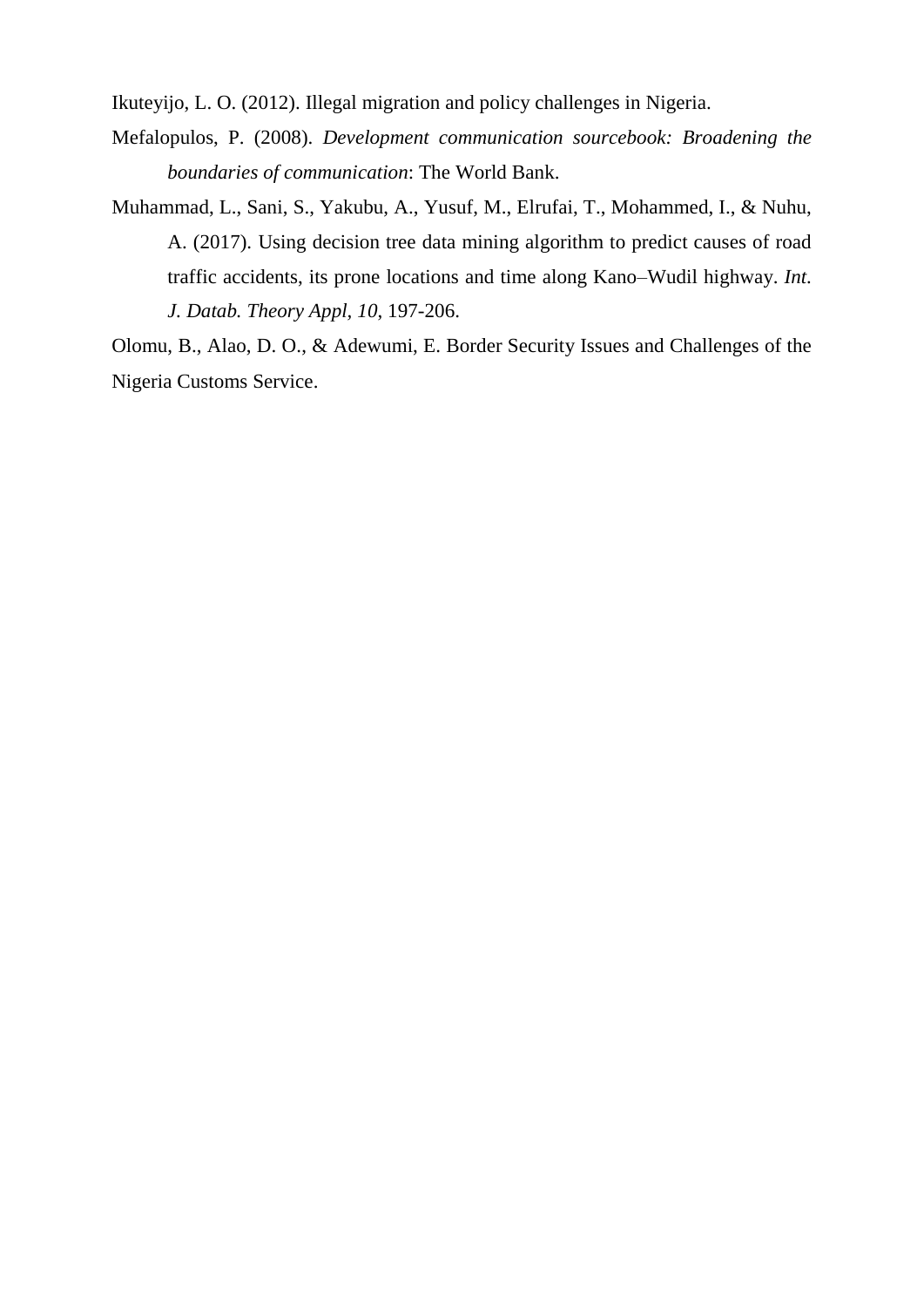# **MODULE 3 MEDIA OF COMMUNICATION FOR DEVELOPMENT**

Unit1 Use of Interpersonal Channels and Folk-Media in Communication for Development

Unit 2 Use of Print Media in Communication for Development

Unit 3 Use of Broadcast Media in Communication for Development

Unit 4 Use of New Media Technologies in Communication for Development

# **UNIT 1 USE OF INTERPERSONAL CHANNELS AND FOLK-MEDIA IN COMMUNICATION FOR DEVELOPMENT**

### **CONTENTS**

1.0 Introduction

2.0 Objectives

3.0 Main Content

- 3.1 Interpersonal Communication
- 3.2 Group Media Flipcharts and Picture Codes
- 3.3 Folk Media
- 4.0 Conclusion
- 5.0 Summary
- 3.0 Tutor-Marked Assignment
- 7.0 References/Further Reading

#### **1.0 INTRODUCTION**

Interpersonal channel is the most common and the most widely engaged means for development. It involves face-to-face exchange of information within or beyond a short reach. When you engage your fellow student(s) in a dialogue, you are using interpersonal channel of communication. It occurs mostly between two people, but sometimes it involves groups. There is always changing of roles between the sender and receiver of messages whether through verbal or non-verbal means.

# **2.0 OBJECTIVES**

At the end of this unit, you should be able to: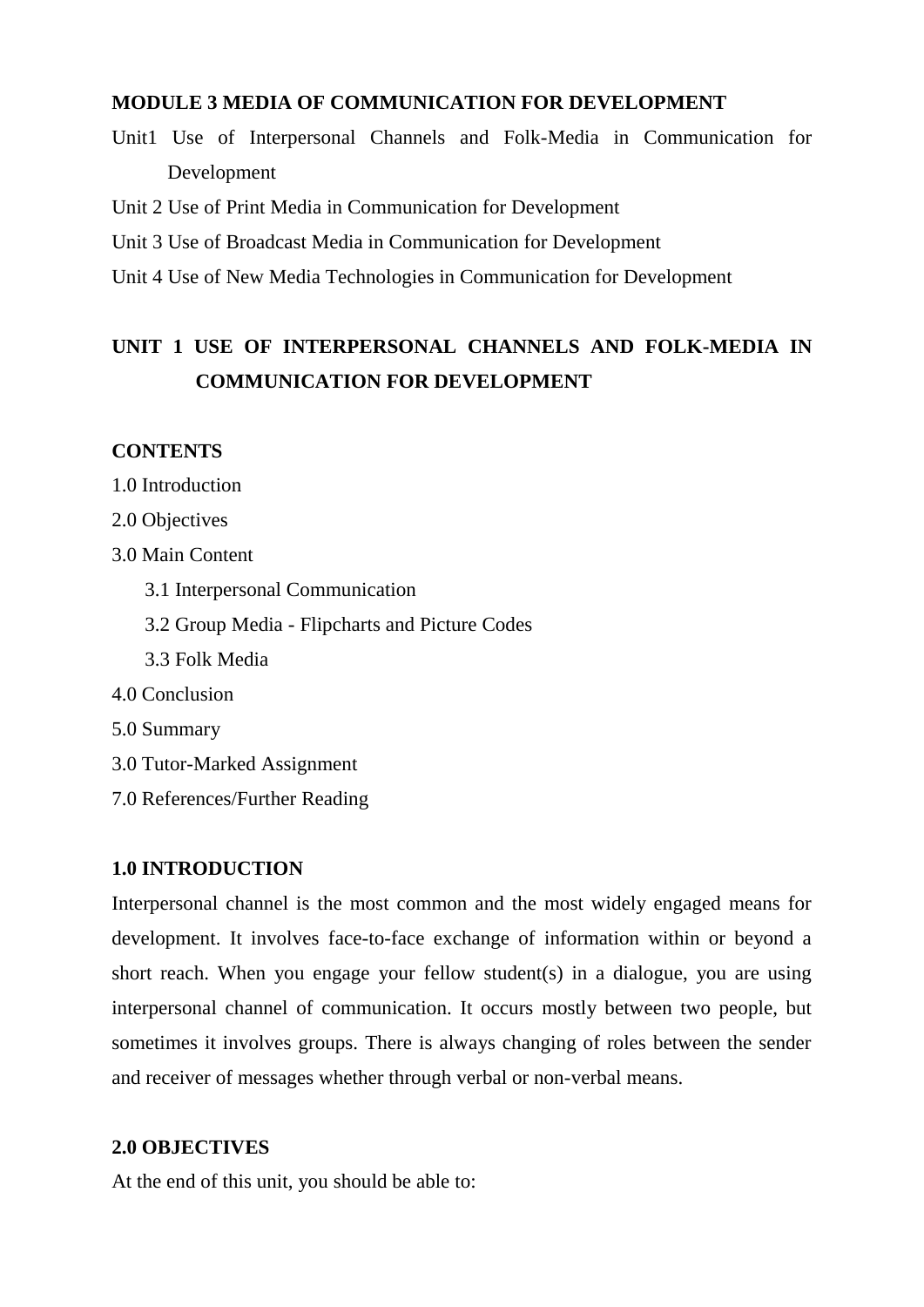- 2.1 distinguish interpersonal channel of communication from other channels
- 2.2 highlight the characteristics of effective interpersonal communication
- 2.3 enumerate the essence of interpersonal communication in development
- 2.5 highlight the benefits of flipcharts to development communication.

#### **3.0 MAIN CONTENT**

#### **3.1 Interpersonal Media in Communication for Development**

Interpersonal media may be described as face-to-face mode of information exchange and sharing. It may occur between two people or in a group in which the people involved have eye-to-eye contact with each other. Interpersonal media settings involve people relating in close proximity. The people involved maintain eye contact, hear each other, observe and respond to each other"s verbal and non-verbal actions and reactions. The interactive nature of interpersonal communication gives it many advantages. Interpersonal communication just means the exchange of information between two or more people. As long as you are communicating with another person, you're involved in interpersonal communication. It is major channel of development communication.

#### **3.1.2 Characteristics of interpersonal media**

- a. It involves at least two individuals, who exchange or share information and knowledge. Each of the actors involved in interpersonal communication has their own motivations, expectations, and interpretations of communication.
- b. It is rational: each of the actors involved interpret and understand every action and reaction in the communication. The reason for the communication is achieved in most cases as such is emphasised in reasoning of the actors.
- c. It is inevitable: interpersonal channel of communication is so important that it is used in day-to-day activities. Even if you have decided not to talk to anyone, you are still communicating because those around you will interpret your silence as anger, shyness, dejection, and with whatever they can deduce from such.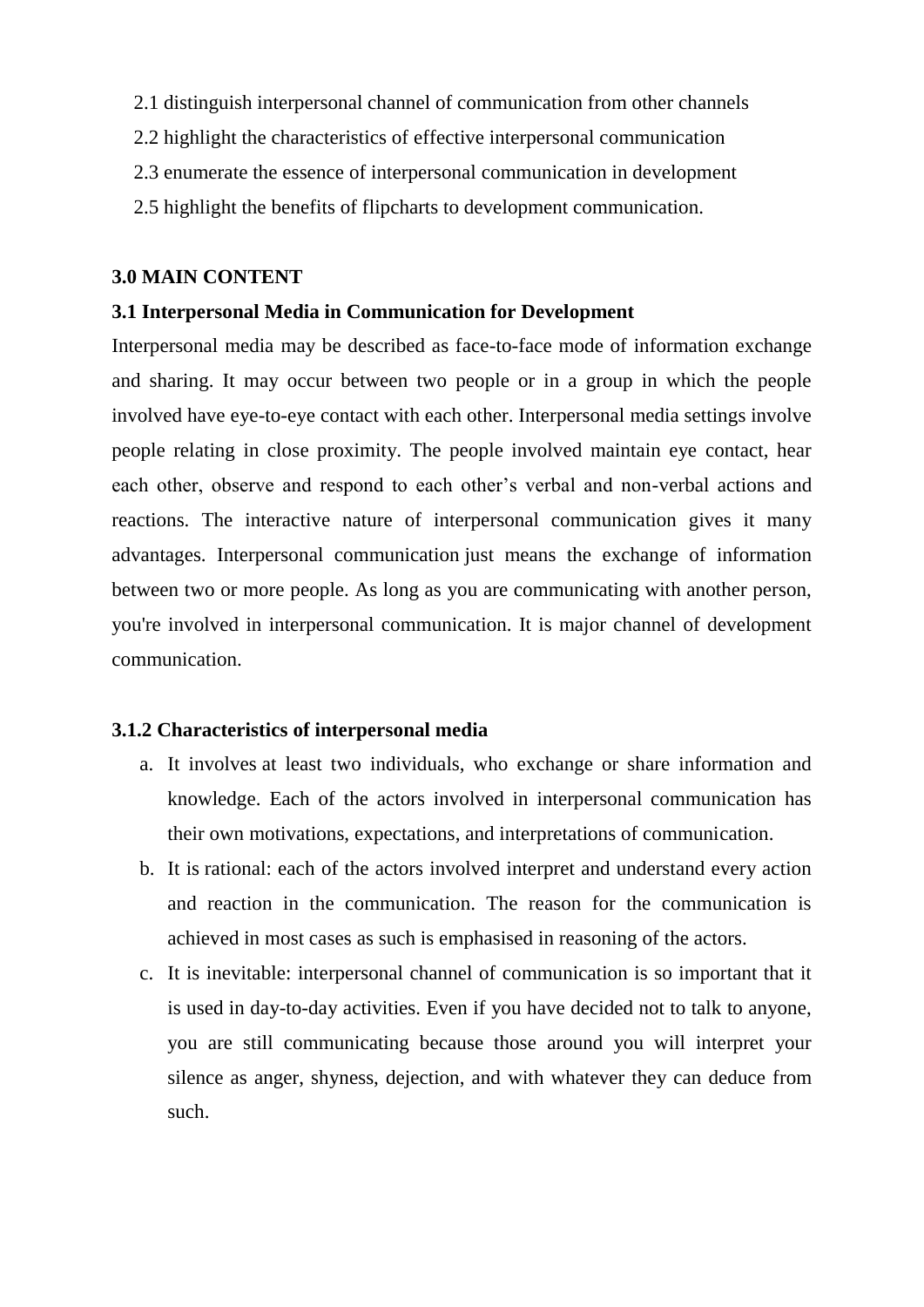- d. It also involves personal choice. As a rational being, your action and reaction to people around you is what you have chosen for yourself based on the influence of human and environmental factors around you.
- e. It is immediate and the feedback is not delay. Response to information is instantaneous as you receive information.
- f. It is economical as you do not need to spend much on any gadget before you can pass developmental messages to your friends, relative or other people around you.

# **3.1.3 Types of Interpersonal Communication**

There are two major means of carrying out interpersonal communication. They are:

- **a. Verbal communication:** This form of interpersonal communication makes use of spoken word in whatever language understood by the recipient(s). for communication to be ensured, the actors involved in the communication must understand the language of communication.
- **b. Nonverbal communication:** This form of interpersonal communication does not require spoken words. You read meaning to all action and the body language of the person before you. For instance, shaking of heads, winkling of eyes, waving of hands, nodding of heads, and other form of body language communicate.

#### **3.1.4 Relevance of Interpersonal Communication in Development**

Interpersonal communication is strong in supporting the behaviour change process. In particular, it is strong in:

- **a.** Explaining in detail, responding to questions and doubts, persuading and convincing target audiences about the value of the proposed behaviour.
- **b.** Legitimising programme ideas.
- **c.** Building consensus, bringing about behaviour change and providing support for continuation of the new behaviour.
- **d.** Addressing rumours and dealing with counter-rumours campaigns.
- **e.** Responding to issues, problems and questions of a personal nature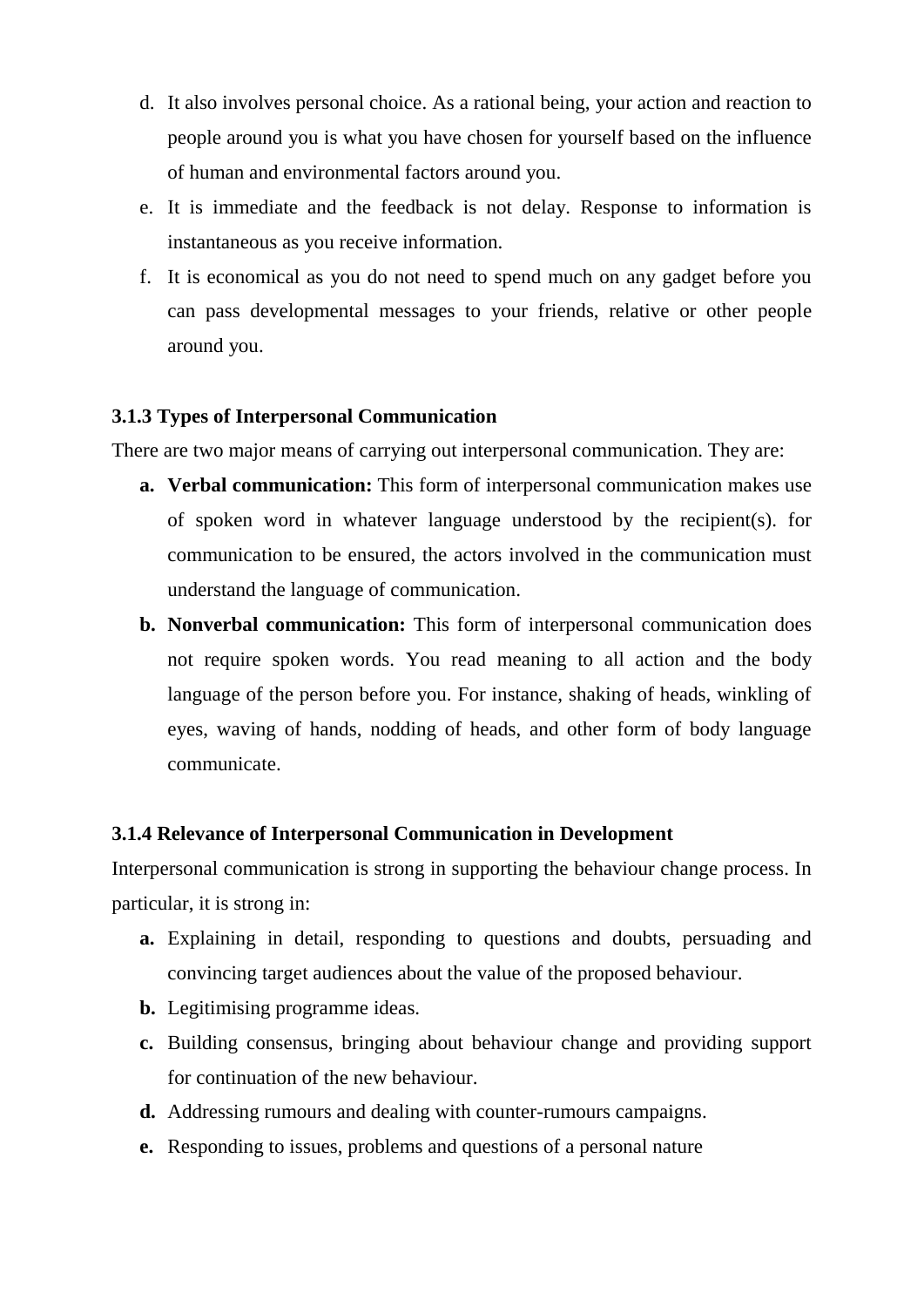# **3.1.5 Skills required for Effective Interpersonal Communication towards Development**

Skills for engaging in effective interpersonal communication may be divided into three categories according to UNICEF (2000):

- **a. Persuasive skill:** This oratory value in communication. It is a form of presentation that compels audience attentions and actions towards developmental change
- **b. Skills for caring communication:** This refers to skills needed to make the client feel welcome and appreciated
- **c. Skills for problem-solving:** it involves identification and solution of issues that may hinder positive response to the recommended developmental change.
- **d. Skills for counselling:** It involves logical and systematic presentation of development information in a way that convincingly guide the information recipient towards developmental change

# **3.2 Group Media- Flipcharts and Picture Codes**

# **3.2.1 Flipcharts as a communication tool for development**

Flipcharts are one of the best interpersonal communication tools for creating dialogue and rapport between development workers and target audience. They are effective in remote areas where access to audio-visual mass media such as television to communicate to a large group is not achievable because of lack of social amenities to support such. It can be used to demonstrate actions towards development plan to rural people. For instance, health communicators may use a chart that demonstrates stepby-step ways of causing cholera in the community trough water. (Mefalopulos and Kamlongera, 2004).

Other benefits of flipcharts towards communication for development are:

- a. The large pictures attract attention stimulating interactive discussion.
- b. Illiterate people clearly see important ideas for discussion.
- c. Discussions are relevant because the pictures show local people and their situations, etc.
- d. Both problems and solutions are seen.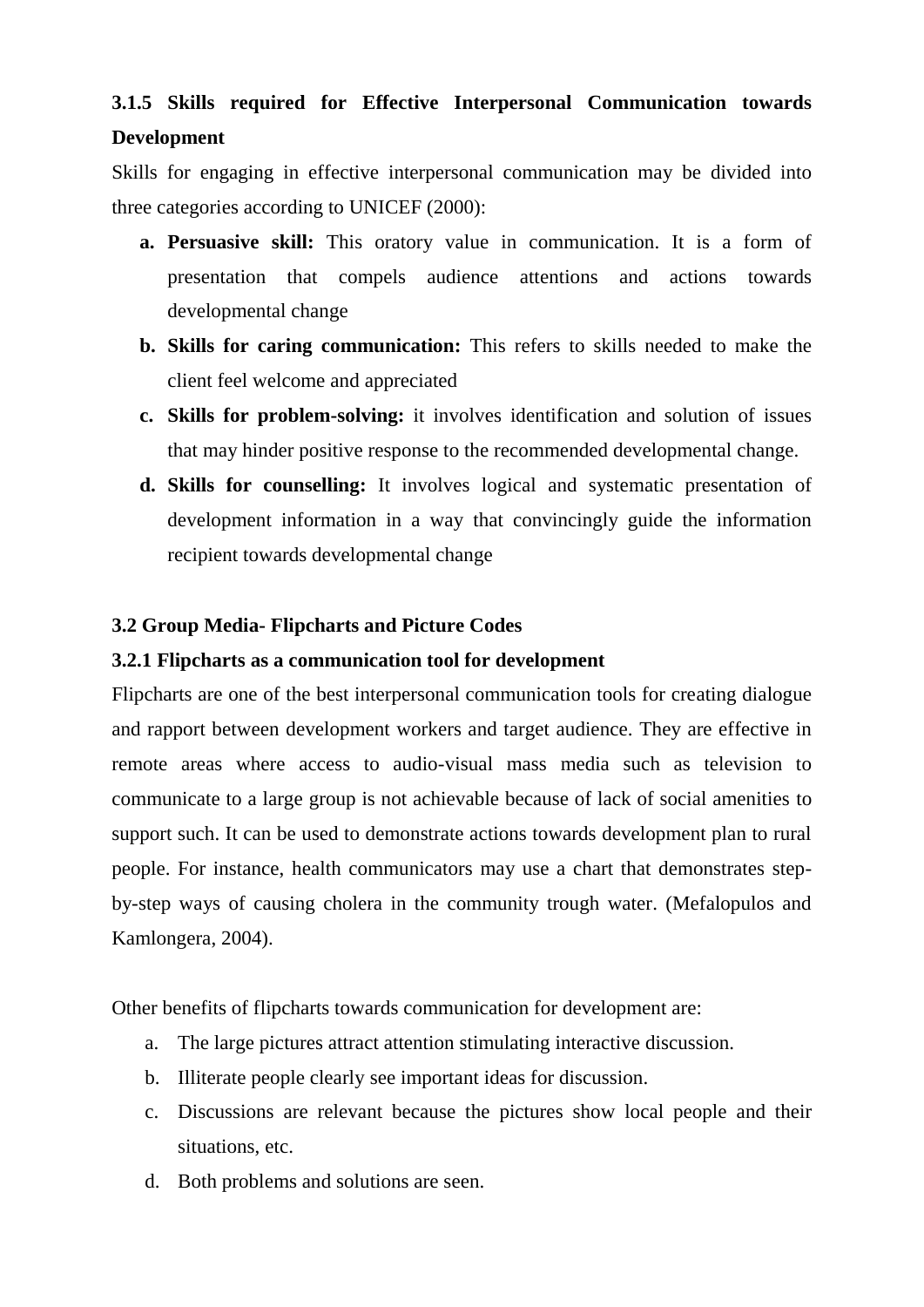- e. Problems can be further discussed, probed and sometimes even solved.
- f. Peoples" values of a particular subject can be raised because positive benefits are seen.
- g. Technical details can be examined.
- h. Technical information is consistent.
- i. The presenter can easily check to see whether or not the interaction group has understood each point.
- j. Feedback is immediate as questions can be raised and answered on the spot.
- k. A whole story (or series of linked events) can be seen picture by picture in one short session.
- l. The story can be adapted to examine local situations to create consensus for action.
- m. Pictures of the problems stimulate a search for solutions.
- n. Field staff and rural people gain confidence to exchange ideas.
- o. Interaction between field-staff and the beneficiaries is immediate and guaranteed

# **3.3.1 Folk media in Communication for Development**

- a. **Theatre:** Acting theatre was a very common means of passing development information to people before the advent of home videos. Though still in existence in some rural and semi-urban city till today, home video and cinema have replaced such in most urban setting. This means of communication for development purpose is very potent as the interest in watching the performance results to a large gathering of people and the information is passed while people are being entertained.
- b. **Town Crier:** This is another means of passing information on development across. A town crier is somebody whose assignment or job is to makes public announcements in public places such as streets, market place, and ceremonious functions.
- c. **Folktale:** These are stories that are passed from one generation to another. These forms of stories are used to teach moral obligation and other values required to live peacefully with others within the society.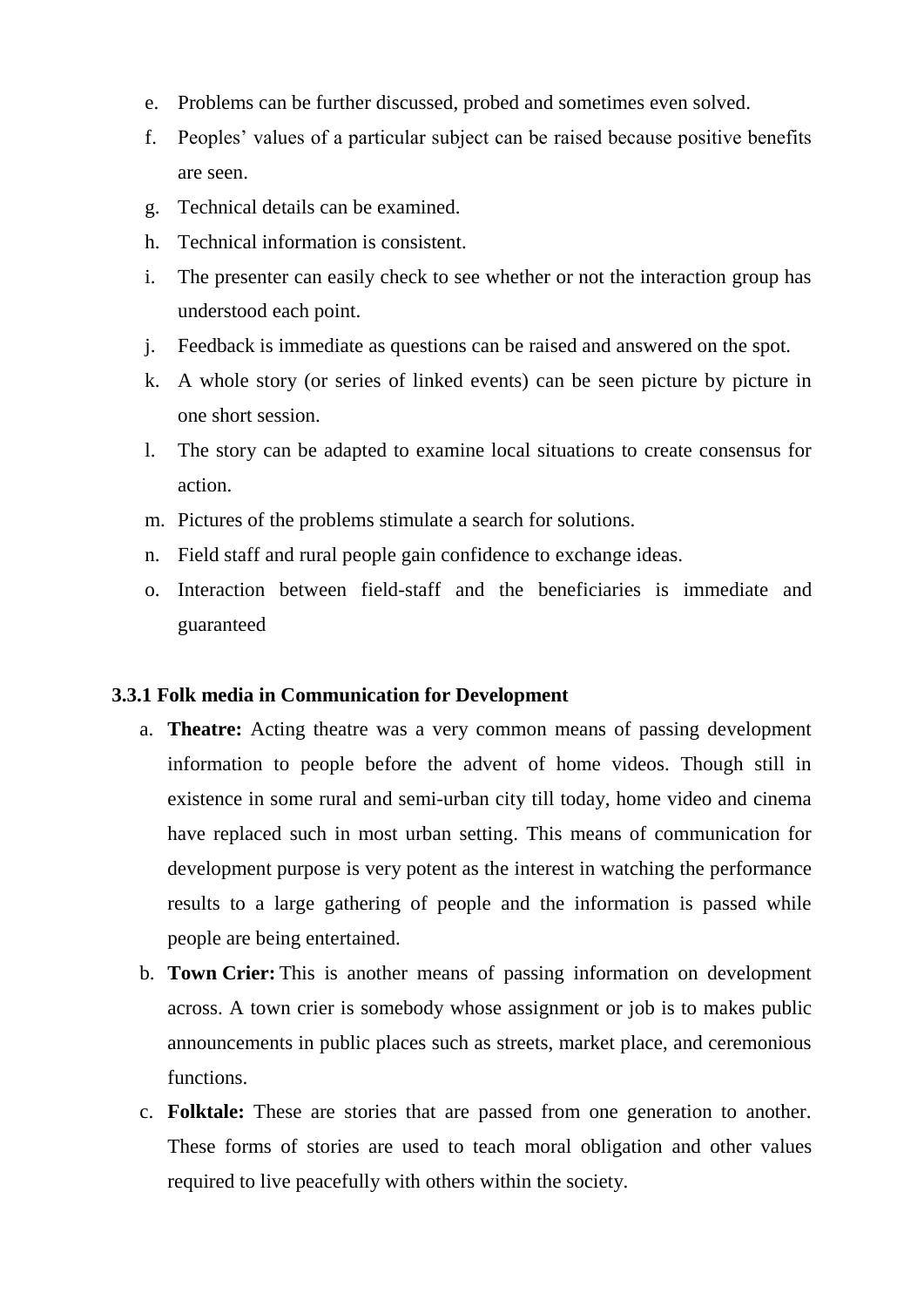d. **Oral Poetry:** are chants of different types used for various purposes in different occasions by different cultural groups.

# **3.3.2 Benefits of Folk media to developmental actions**

- a. Most of the Folk media do not require capital investment
- b. They do not require modern technological gargets to function. Their application is not limited by the availability of infrastructural facilities
- c. Intrinsically adapted to local cultural scenes.
- d. They are highly regarded, credible and persuasive most especially in the communities where local traditions are still respected.

# **3.3.3 Demerits in Using Folk media for Development**

- a. Requires skilled crafting of development messages into the fabric of the folk media
- b. May lack prestige vis-à-vis more modern media in some societies.
- c. May be difficult to organize, and calls for close working relationship between development workers and folk media artists.

# **4.0 CONCLUSION**

One of the reasons why interpersonal communication is considered the most effective means of enhancing development is in its persuasive power to exhibit change in people. Flipcharts and picture codes are veritable interpersonal/group communication tools. They are very useful in community engagement, dialogue and mobilisation. The use of folk media yields the desire developmental objectives most especially in environment wher such are still popular and effectively utilised.

# **5.0 SUMMARY**

In this unit thus far, you have learnt that:

- Interpersonal communication occurs between two people or in a group and it is useful for behavioural change and modification.
- Effective interpersonal communication skills include skills for caring communication, problem-solving and counselling skills.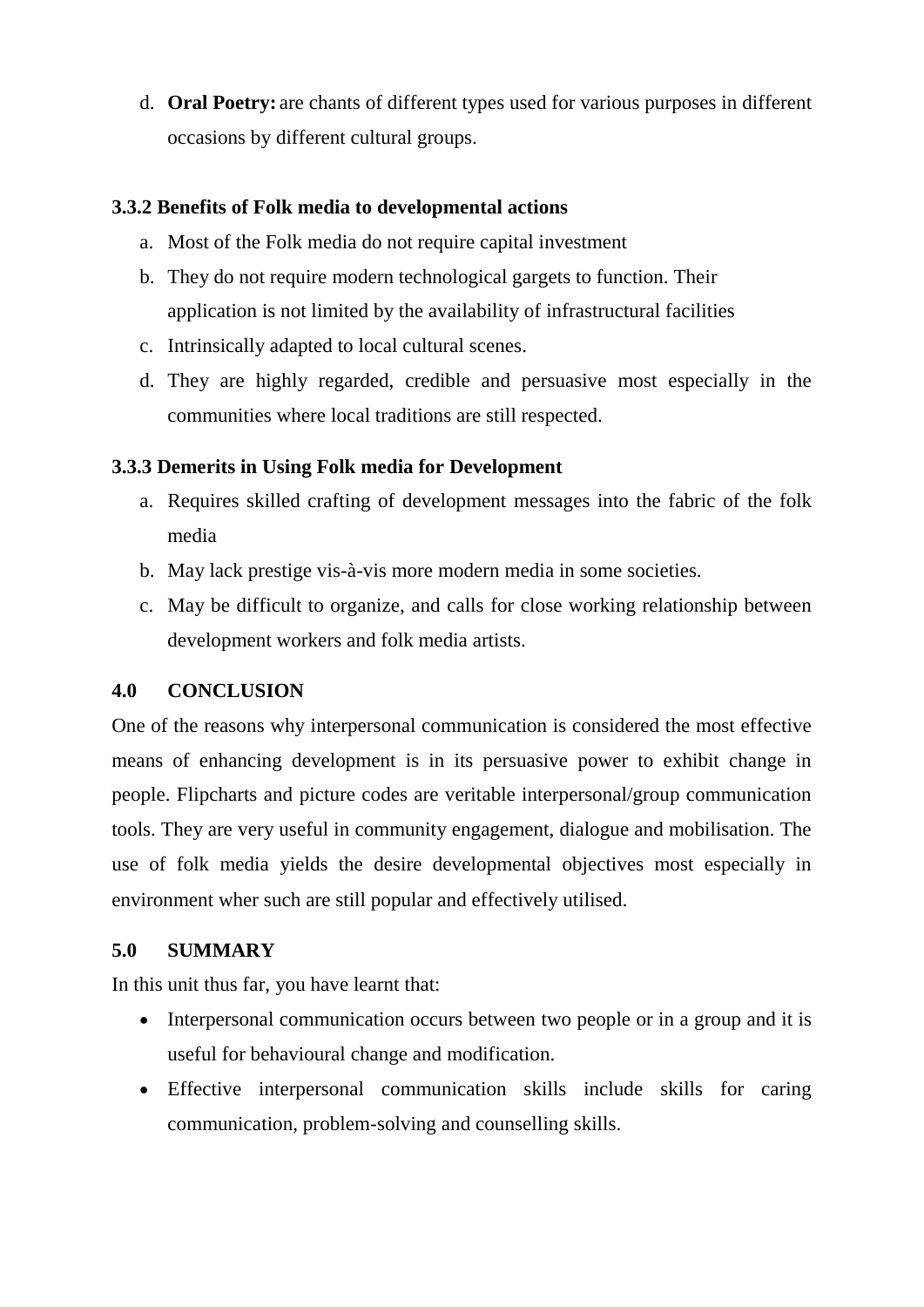Flipcharts are interpersonal communication tools for creating dialogue and rapport between development workers and target audience.

#### SELF-ASSESSMENT EXERCISE

Identify any Folk media that is still popular in your local community and discuss how such can be used to promote health development.

## **6.0 TUTOR-MARKED ASSIGNMENT**

- 1. What are the benefits of Folk media to development?
- 2. Discuss the essence of interpersonal communication towards development
- 3. Identify the characteristics of effective interpersonal communication.
- 4. Highlight the benefits of flipchartsto development communication

## **7.0 REFERENCES/FURTHER READING**

- Andrien, M. (1994). Social Communication in Nutrition: A methodology for Intervention. Rome: FAO.
- DeVito, J.A. (1998). Interpersonal Communication Book. New York: Longmans.
- FAO (1998). Knowledge and Information for Food Security in Africa: From Traditional Media to Internet. Rome: FAO.
- Hybels, S. & Weaver II (2001). Communicating Effectively. Boston: McGraw Hill.
- Mefalopulos, P. & Kamlongera, C. (2004). Participatory Communication Strategy Design. Rome: FAO. Retrieved December 23, 2010 http://www.fao.org/docrep/008/y5794e/y5794e00.htm
- Mefalopulos, P. and Kamlongera, C. (2004). Participatory communication Strategy Design. Rome: FAO. Retrieved December 23, 2010, from http://www.fao.org/docrep/008/ y5794e/y5794e00.htm
- Oyero O. (2012). Development Communication and Broadcasting (MAC341). Course Material of the National Open University of Nigeria, Lagos
- Soola, E. O. (2003). Development Communication: The Past, the Present and the Future. In Soola (ed.) Communicating for Development Purposes. Ibadan: Kraft Books.

UNICEF (2000). Communication Handbook for Polio Eradication and Routine EPI. New York: UNICEF.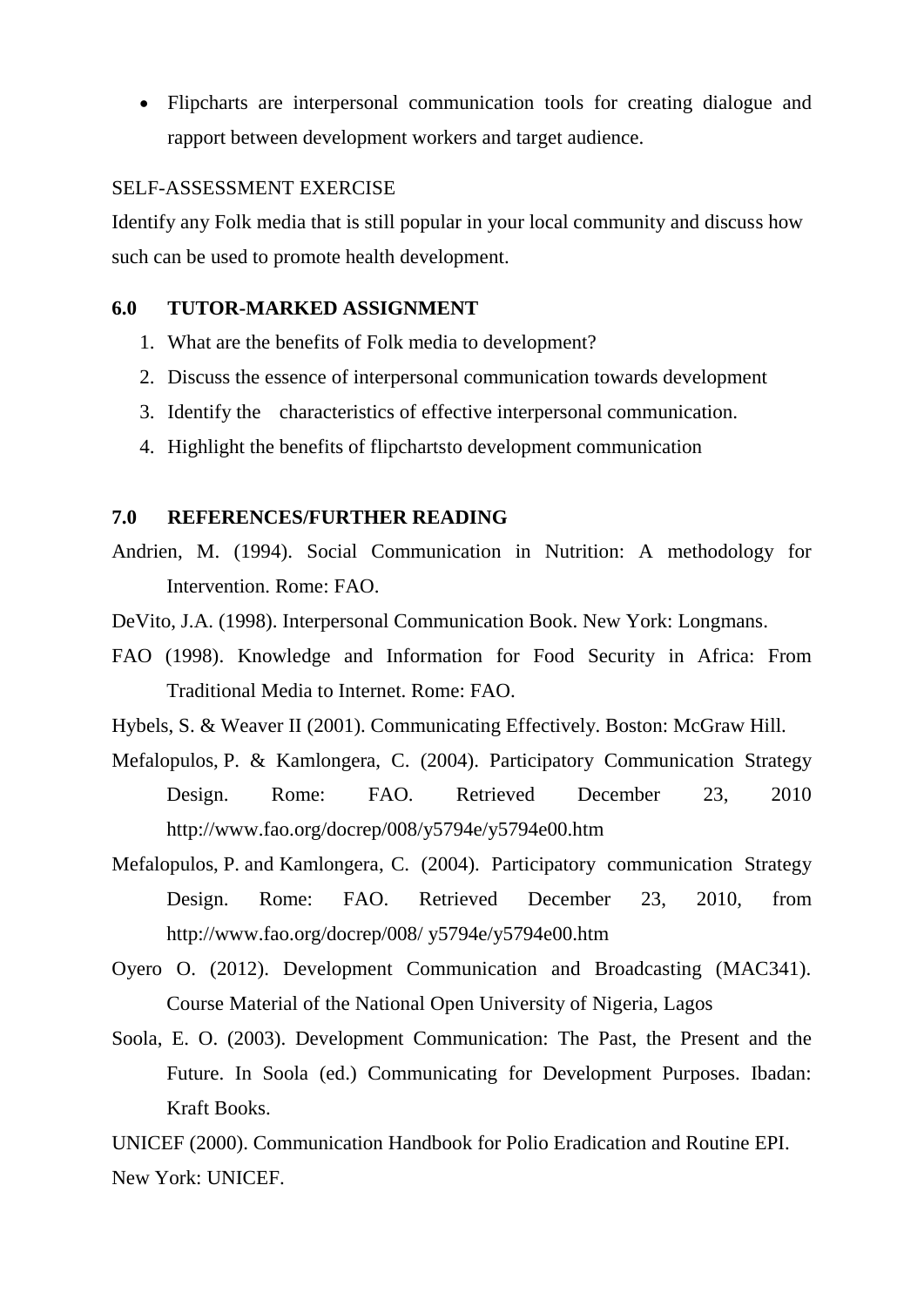# **UNIT 2: THE USE OF PRINT MEDIA IN COMMUNICATION FOR DEVELOPMENT**

## **CONTENTS**

- 1.0 Introduction
- 2.0 Objectives
- 3.0 Main Content
	- 3.1 Uses of Print Materials for development
	- 3.2 Basic Elements of Print Materials Production
	- 3.3 How to Draw for Rural People
	- 3.4 Production Criteria in Print Materials
	- 3.5 The Printing Production Process
	- 3.6 Budgeting for the Production of Print Materials
	- 3.7 Pre-Testing Print Materials: Field-Testing to Ensure Effectiveness
- 4.0 Conclusion
- 5.0 Summary
- 6.0 Tutor-Marked Assignment
- 7.0 References/Further Reading

# **1.0 INTRODUCTION**

Print publications as tools for development consist of more than newspapers and magazines. There are a lot of other print publications that are effectively used to communicate development. Such publications are: books, pamphlets and newsletters. They are relatively cheap, simple and easy to produce and can be taken home, consulted, and kept as a permanent reminder. Text and visual are the major distinctive characteristics of the print media.

#### **2.0 OBJECTIVES**

At the end of this unit, you should be able to:

**a.** identify the printed materials that are useful in development communication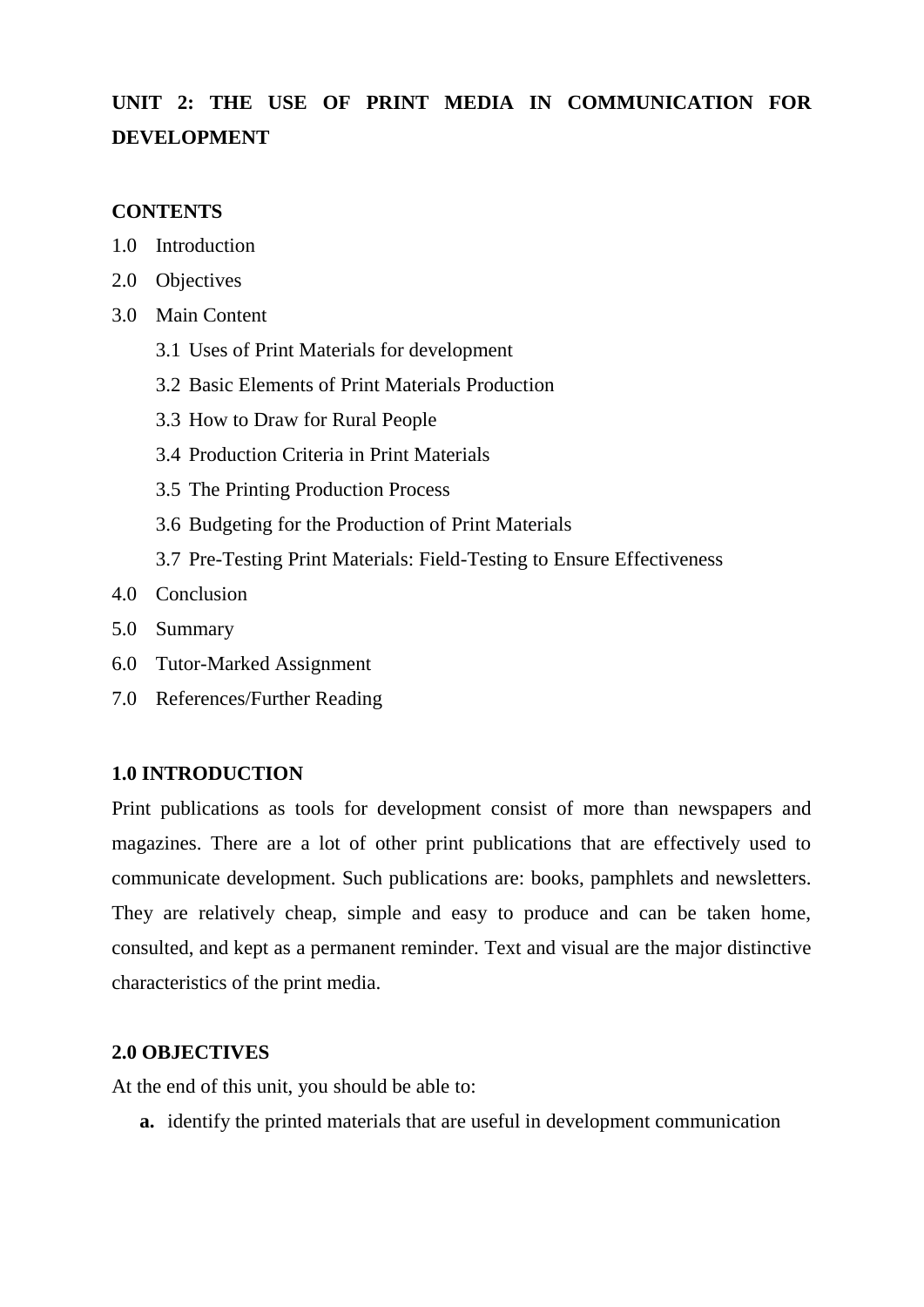- **b.** enumerate the usefulness of newspapers, posters and leaflets and adult literacy/school books to development communication
- **c.** list the elements of print material production
- **d.** describe the process of printing production.

#### **3.0 MAIN CONTENT**

#### 3.1 **Uses of Print Materials for development**

The use of print publication is limited by the level of literacy within its area of application. Reading text requires at least the ability to read and understand in the language in which the text is scripted. Words and images constitute the two basic elements of the print medium. Print publications are mostly useful in community where literacy level and reading habit are encouraging.

## **3.2 Forms of Print Production**

- **a. Text only:** Any material based exclusively or mainly on words. It includes books, leaflets, brochures, guides, etc.
- **b. Visual Materials:** These are drawings, pictures or photographs carrying a message or drawing the attention on one issue without the use of words. Examples of this are booklets use to teach local farmers stages involved in breeding or cross-breeding new seeds for better production.
- **c. Text and Visual Combined:** These are materials, which combine the visual element with text. Newspapers, magazines, some posters fall in this group as well as a number of brochures and guides illustrating or explaining a set of instructions.

#### **3.3 Types of print publication used to communicate development**

1. **Newspapers and Magazines:** These are periodic print publications. They are news outlets through which people are informed of developmental issues, actions, outcome and influence. Parts of the contents through which the developmental messages are passed in the newspapers and magazines are: straight news, features, picture news, comments, editorial and cartoons.

Roles of Newspaper and Magazine in development are: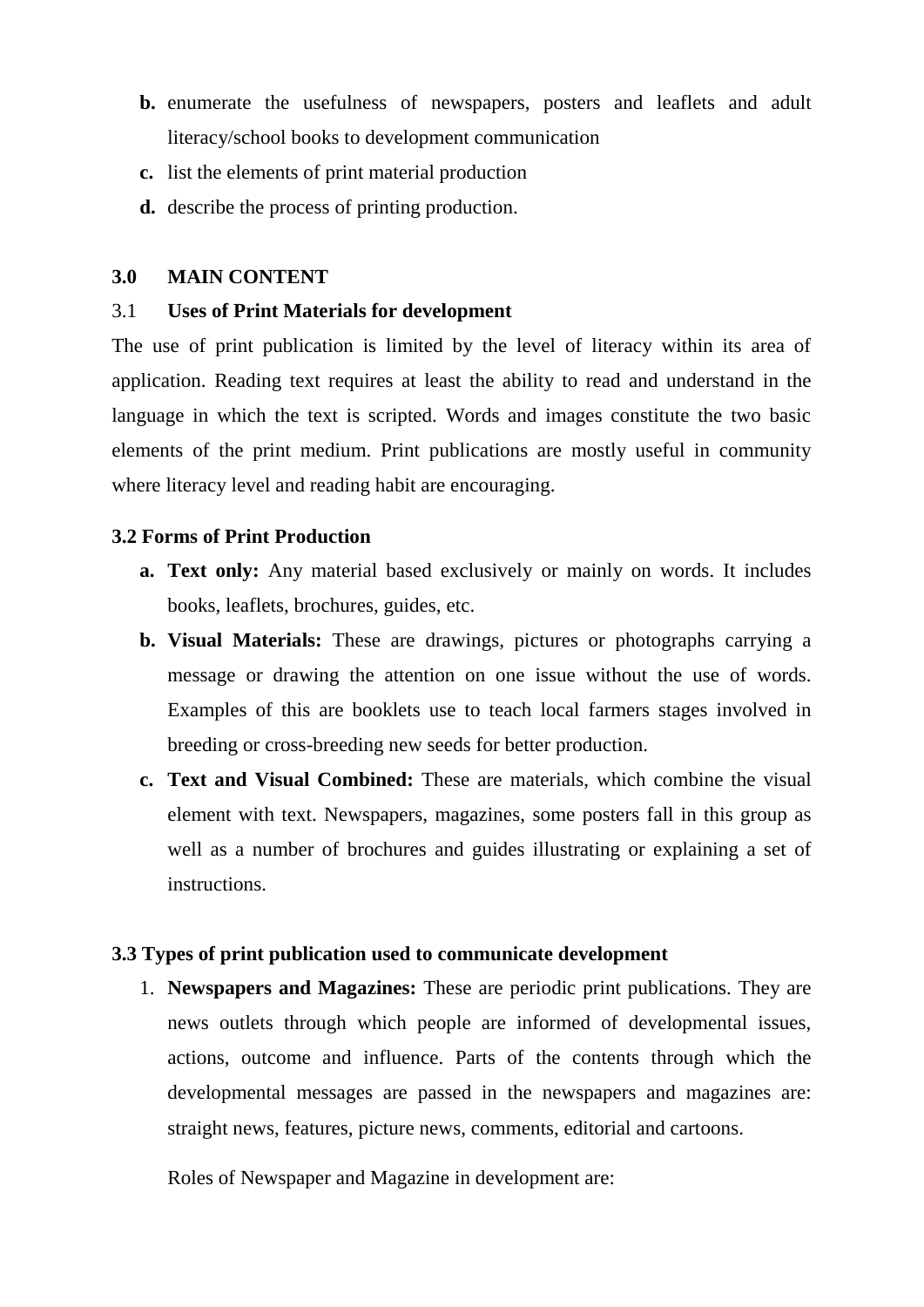- a. Information dissemination:
- b. Cultural integration
- c. Education
- d. Correlation
- e. Sensitisation
- f. Persuasion
- g. Entertainment
- h. Motivation
- 2. **Posters and leaflets**: These are one-page publications that are not periodic. They can be printed anytime the need arises. They can be printed in large quantities and in the language the local people understand and distributed by hands or pasted on the wall and other visible places for mass access.
- 3. **Books and Booklets:** While books are mostly used among highly educated group or in academic communities, booklets usually include a number of drawings and pictures, which are used by the development agents to interact with the recipients.

# **3.4 Basic Elements of Print Materials Production**

Printed materials include mass media such as newspapers, posters, pamphlets, banners, stickers, billboards, and booklets. The following are the elements of print publications:

- a. **Cultural relevance:** For a print publication to serve as a tool for developmental goals, it must not undermine the culture of the community in which it is applied. People are very sensitive of their culture and any publication that undervalues their culture may not be accepted, read, let alone accepting the message inside. Cultural values such as greeting, dressing and others should be given priority while designing printed materials for development purposes.
- b. **Religious and Belief Relevance:** People do not compromise their belief for developmental goals. A print publication may even end up creating conflict and confusion rather than development if it fails to respect dominant religious teaching in a society. Any publication against the teaching of the church in the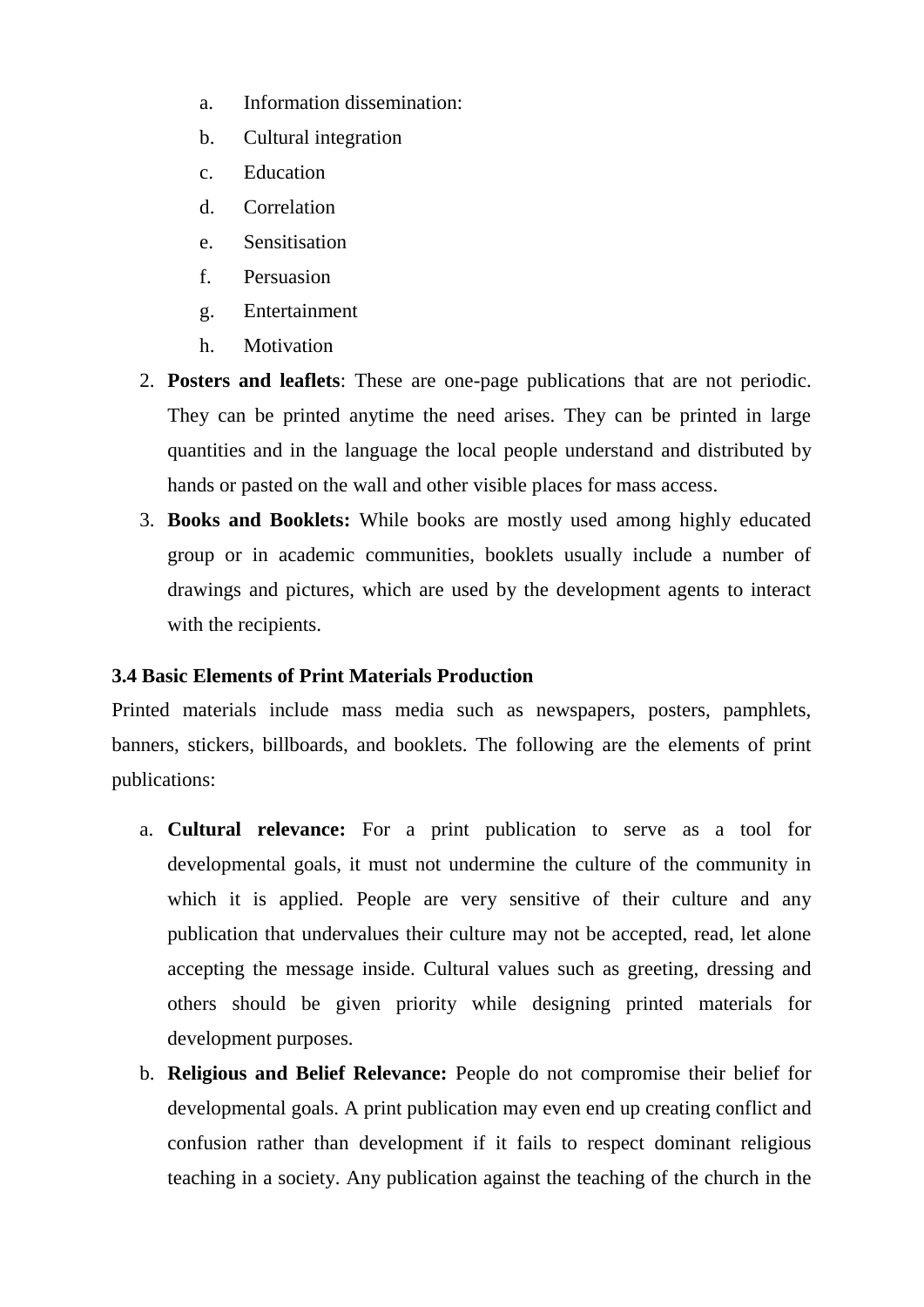eastern part of Nigeria may not achieve the target goals. Similarly, any print publication that stands on the way of Quranic teaching will be rejected in the Northern part of Nigeria.

- c. **Educational Level:** Literacy level of the target group must first be established to know whether text, pictures or illustrations would be more appropriate in the publication.
- d. **Content relevance:** The content of the publication must be explicit of the developmental objective. The publication should consider some demographic characteristics of the target group such as age, gender, and preferences for colour, and what appeals to their emotion. If you deal with visual materials you are strongly advised, wherever possible, to work with an artist from the community. This will ensure the appropriateness of the materials; encourage the community to bring out the materials associated with the topic and assist actively in the production process.
- e. **Language:** Communication only takes place when what is intended by the message encoder is what is interpreted by the decoder. Language is the link that helps in the interpretation and understanding of the developmental messages and feedback; hence, a two-way communication ensured
- f. **Application or Technical Use:** Materials for discussion, education, information or training should be pertinent to the application, or technical use for which they are meant. Indigenous technical knowledge regarding the matter should also have been known from the participatory research.

## **4.0 CONCLUSION**

Print publications are essential tools for communicating development when they are effectively applied. Factors that may constitute impediment to its effective application such as literacy level, cultural and religious sensitivity of the people as well as other demographic traits must be recognised and attended to.

## **5.0 SUMMARY**

In this unit so far, you should have learnt: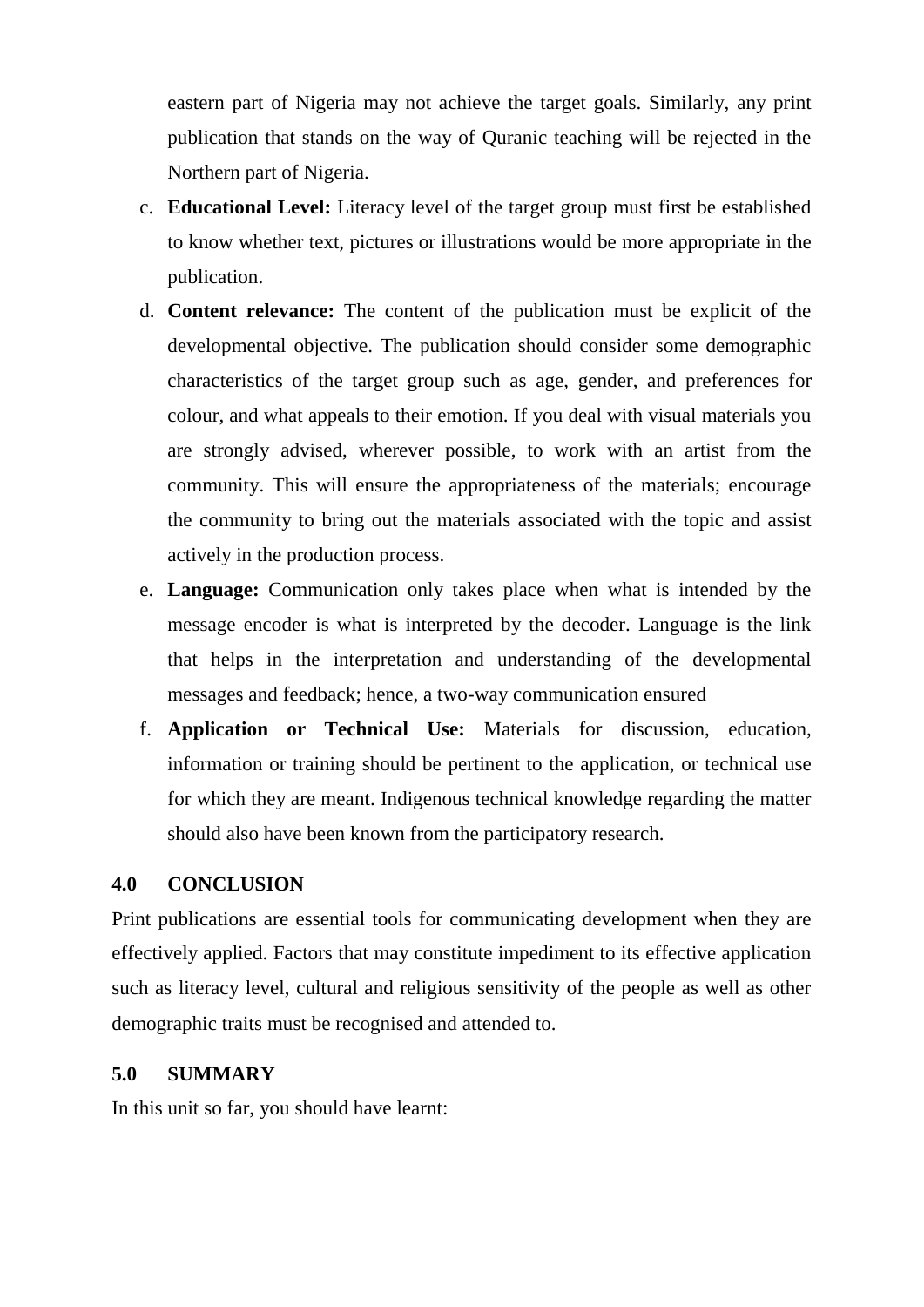- Some of the peculiar characteristics of some print publications that are used to pass development information such as daily newspapers, magazines, books, pamphlets and booklets.
- The essence and roles by newspapers and magazines in communicating development
- Importance of books, booklets, postal and leaflets in communication for development

## **SELF-ASSESSMENT EXERCISE**

Which of the print publication do you think will be acceptable to communicate agricultural development in your community considering the level of education of your people?

#### **6.0 TUTOR-MARKED ASSIGNMENT**

- 1. Examine the importance of newspapers as a tool used in communication for development.
- 2. What factors should be taken into consideration in the production of effective print material to communicate development?

#### **7.0 REFERENCES/FURTHER READING**

- Ansah, P. (1991). Broadcasting and National Development. Module on Development Communication 2, Nairobi: African Council for Communication Education.pp33-44.
- Mefalopulos, P & Kamlongera, C. (2004). Participatory Communication Strategy Design. Rome: FAO. Retrieved December 23, 2010 (http://www.fao.org/docrep)
- Okigbo, C. (1991). Print Media and National Development in Africa. Module on Development Communication 2, Nairobi: African Council for Communication Education. pp1-11.
- Oyero O. (2012). Development Communication and Broadcasting (MAC341). Course Material of the National Open University of Nigeria, Lagos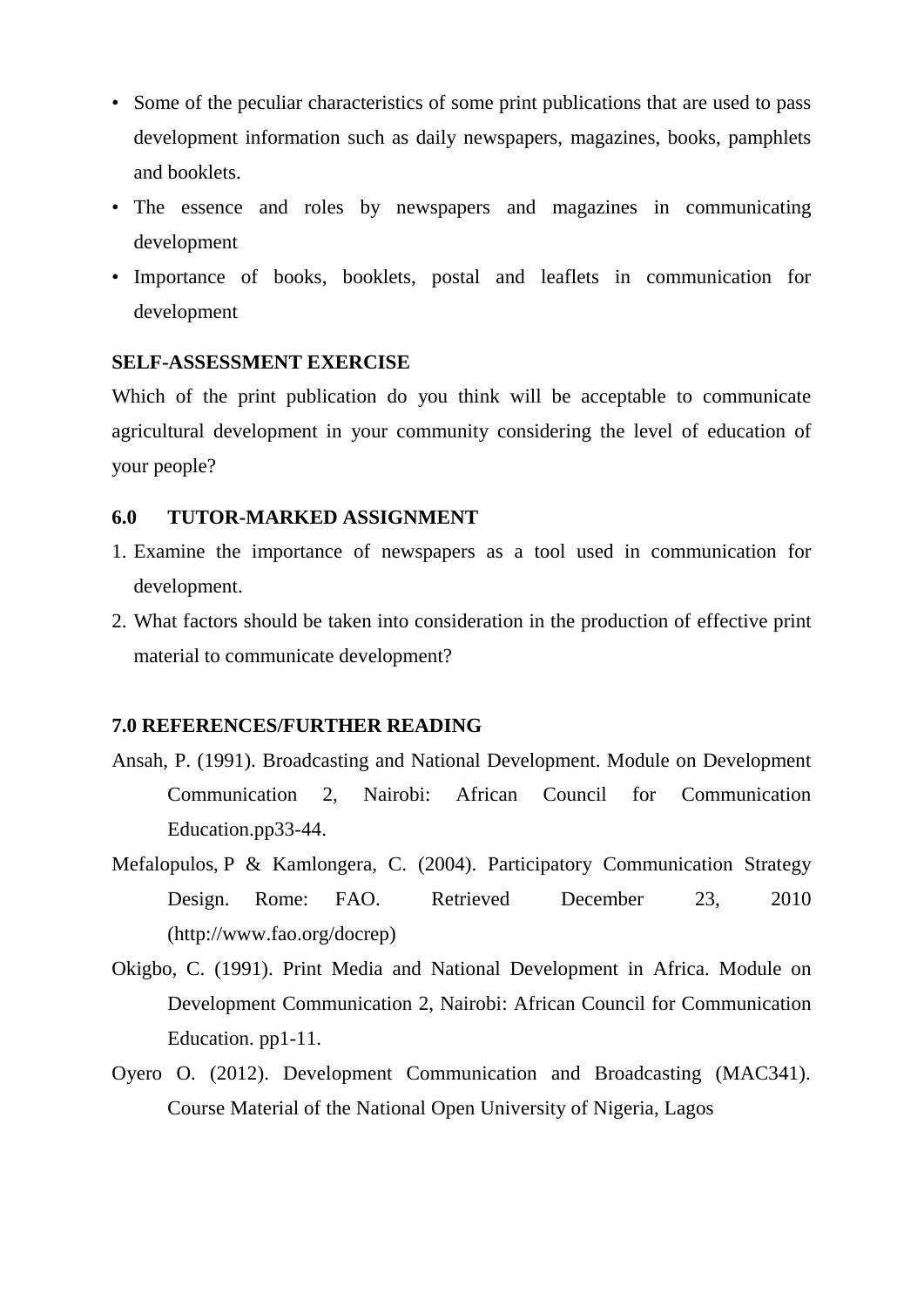# **UNIT 3 USE OF BROADCAST MEDIA IN COMMUNICATION FOR DEVELOPMENT**

## **CONTENTS**

- 1.0 Introduction
- 2.0 Objectives
- 3.0 Main Content
	- 3.1 Nature and Purpose of Radio for Development
	- 3.2 Basic Radio Approaches
	- 3.3 Common Radio Programmes in Communication for Development
	- 3.4 Basic Elements of Radio Production
	- 3.5 Basic Principles of Radio Scripting
	- 3.6 Television for Development
	- 3.7 Video for Development
- 4.0 Conclusion
- 5.0 Summary
- 6.0 Tutor-Marked Assignment
- 7.0 References/Further Reading

## **1.0 INTRODUCTION**

In this unit, we would examine radio as a tool for communicating development. Unlike other media of mass communication, radio has a wider reach. Radio network covers and penetrate even the rural setting; making it the most accessible mass media for development. It can reach a large number of people at a relatively low cost. This unit shall also examine the use of television, video and slides sets /filmstrips for development. The strengths and weaknesses in their use for development will be enumerated:

## **2.0 OBJECTIVES**

At the end of this unit, you should be able to:

examine the roles of radio in development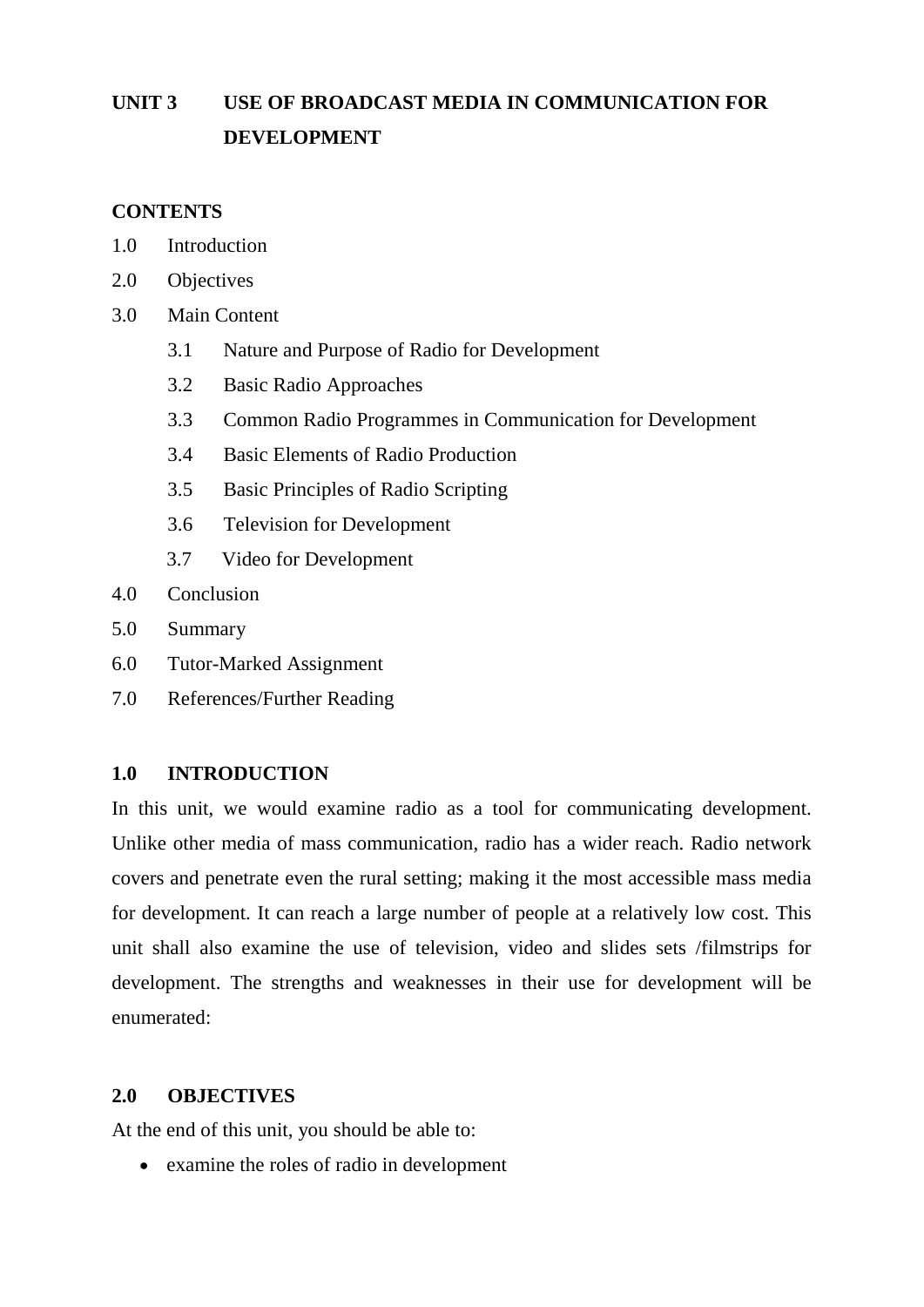- describe the approaches for using radio for development
- describe the various radio formats suitable in communication for development
- identify the television programme formats that can be used in communication for development
- describe the major usage of video in communication for development
- enumerate the merits and demerits of video in communication for development

## **3.0 MAIN CONTENT**

## **3.1 Nature and Purpose of Radio for Development**

Radio is a universal channel of communication. Its usages cut across all communities as it can be easily accessed even by the rural dwellers; even the nomadic cattle settlers use radio. Radio network can be received at a cheaper and affordable rate. Besides, radio talks to individual most especially in the language that the people understand.

The roles of radio in development actions are majorly:

- a. for information purpose
- b. for education purpose
- c. for entertainment purpose
- d. for motivation purpose
- e. for persuasion purpose
- f. for emancipation purpose

Radio is very versatile in many ways. As discussed in FAO (1998: 11), radio is:

- a. an important mechanism for rapid diffusion of development information in a diversity of language and to widespread, often remote geographical areas;
- b. a channel for interactive communication, for dialogue and debate on the major issues of rural development;
- c. a platform for democratic and pluralistic expression of the opinions, needs and aspirations of rural communities;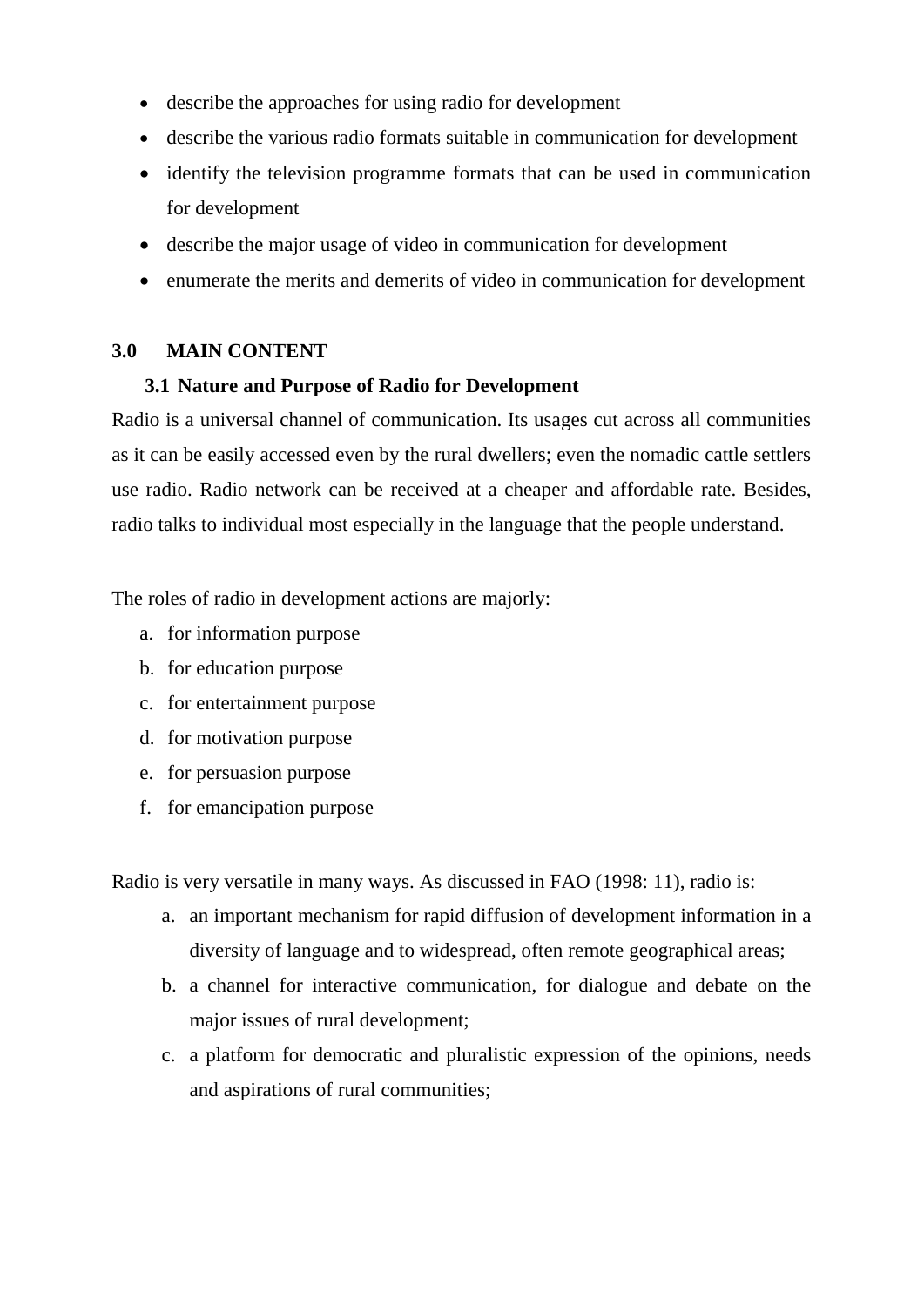- d. a tool for cultural expression and entertainment, and a means of collecting, preserving and enhancing the oral and musical heritage of rural communities;
- e. a medium to collect local information on social issues, which is essential for defining, planning and implementing development efforts;
- f. a means of raising public awareness and motivation; and
- g. a tool which, combined with other media, used for training and the transfer and exchange of knowledge and technologies.

## **3.2 Basic Radio Approaches**

Radio in the development context can be broadly divided into three categories, each of which requires a different approach:

- a. Educational Radio,
- b. Documentary and Cultural Radio; and
- c. Participatory Radio
- **a. Educational Radio:** The influence of radio in educational development was emphasised by UNESCO and globally adopted. In recent times in Nigeria, like in many other developed and developing countries, some universities are establishing pure educational radio to facilitate learning and for general education purposes. Conventional radios also engage in direct and indirect educational programmes to ensure that learning objective in preparatory and secondary levels of education are given adequate support. National Open University of Nigeria also established a radio station to facilitate Distance education and life-long learning and thereby taking education beyond the four walls of the classroom.
- **b. Documentary and Cultural Radio:** it entails chronological analysis and report of developmental issues in a society. For instance, radio can embark on documentary on road accidents. This will details the number of road accidents within a specific year(s), the number of casualties, causes and remedies and the effect of such on the community as a whole. Such documentary can also address the possible way out and persuade the stakeholders on the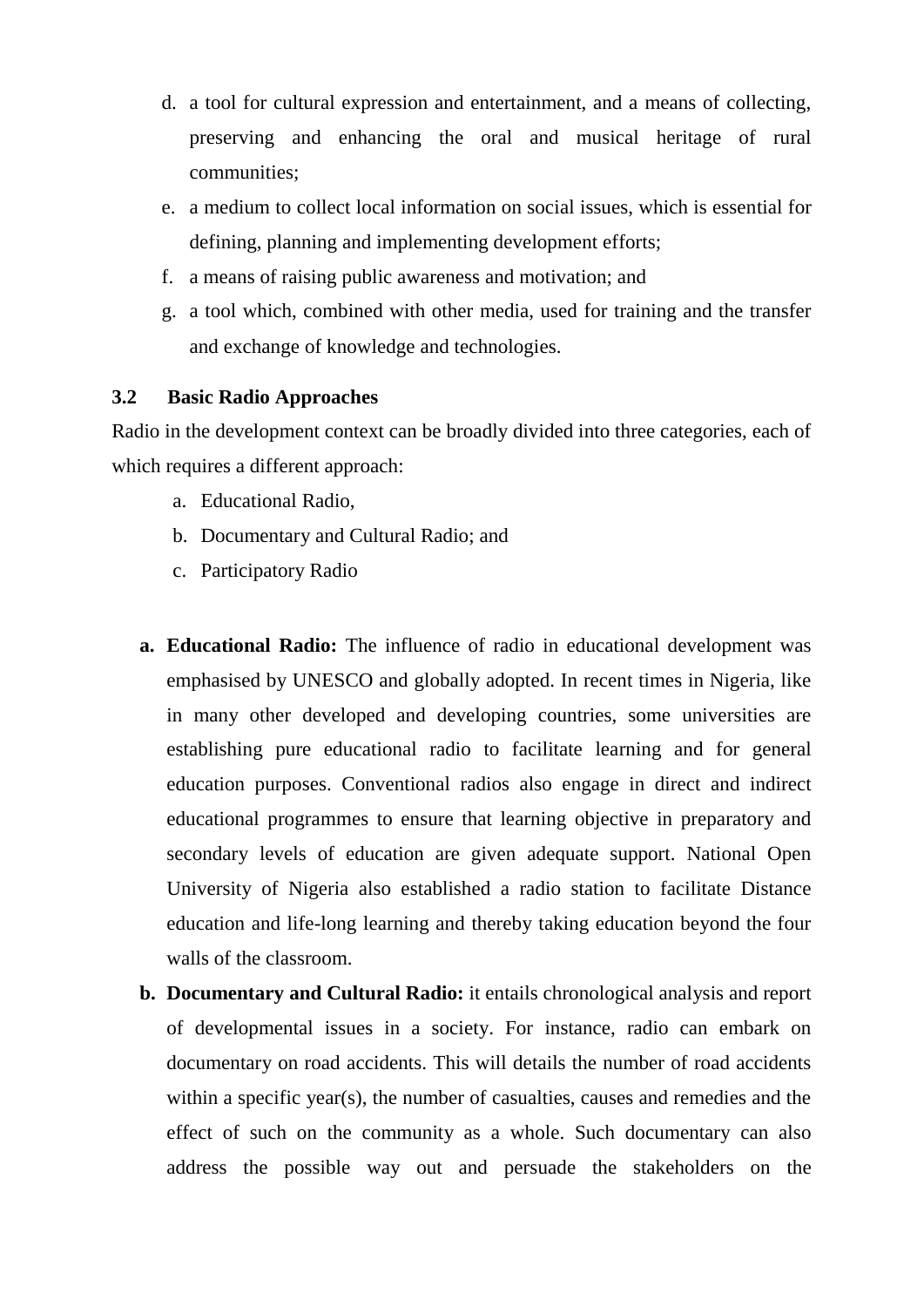implementation of the suggested remedies. This will draw the attention of those affected and concern to the issues on which the documentaries are produced.

**c. Participatory Radio:** this entails involving people in the radio programmes towards development. This form of radio is common in the community, known as community radio, which involves the full participation of the people within the community. The issues to be discussed and presented in the programme are decided by the community with the assistance of a radio producer. Participatory radio's purpose to provide an open forum where people can express their views, opinions, and concerns. Participatory radio turn information to discussion and communication flow turns to horizontal movement where information domination by the development agents is erased and the opinion of everyone counts.

#### **3.3 Radio Programmes for Development**

- **a. Lecture or Straight Talk:** This is used for presentation of something or passing on knowledge on certain issues. It should be used only for a short time (max. 15 minutes), as it can be quite boring and flat.
- **b. Interviews/Discussions:** This is different from the previous one. This format requires more than a single person and opinion to be aired. It can be an interview with a member of the community as well as the recording of a group discussion about an issue of concern. The fact that it involves more than one person already makes it more interesting to follow. As seen previously, this approach can be used to generate a two-way flow of information as in participatory radio.
- **c. Drama:** This can be the simple translation of existing drama into a radio format or the more creative dramatization of issues identified by the community. Drama can generate a high degree of interest and keep the attention of the listeners alive for a long time. "One day at a time" is an example of this programme.
- **d. Music:** This format is particularly effective in communities with a tradition of popular music, dancing and singing. The themes of songs are usually used to raise certain issues or promote certain practices.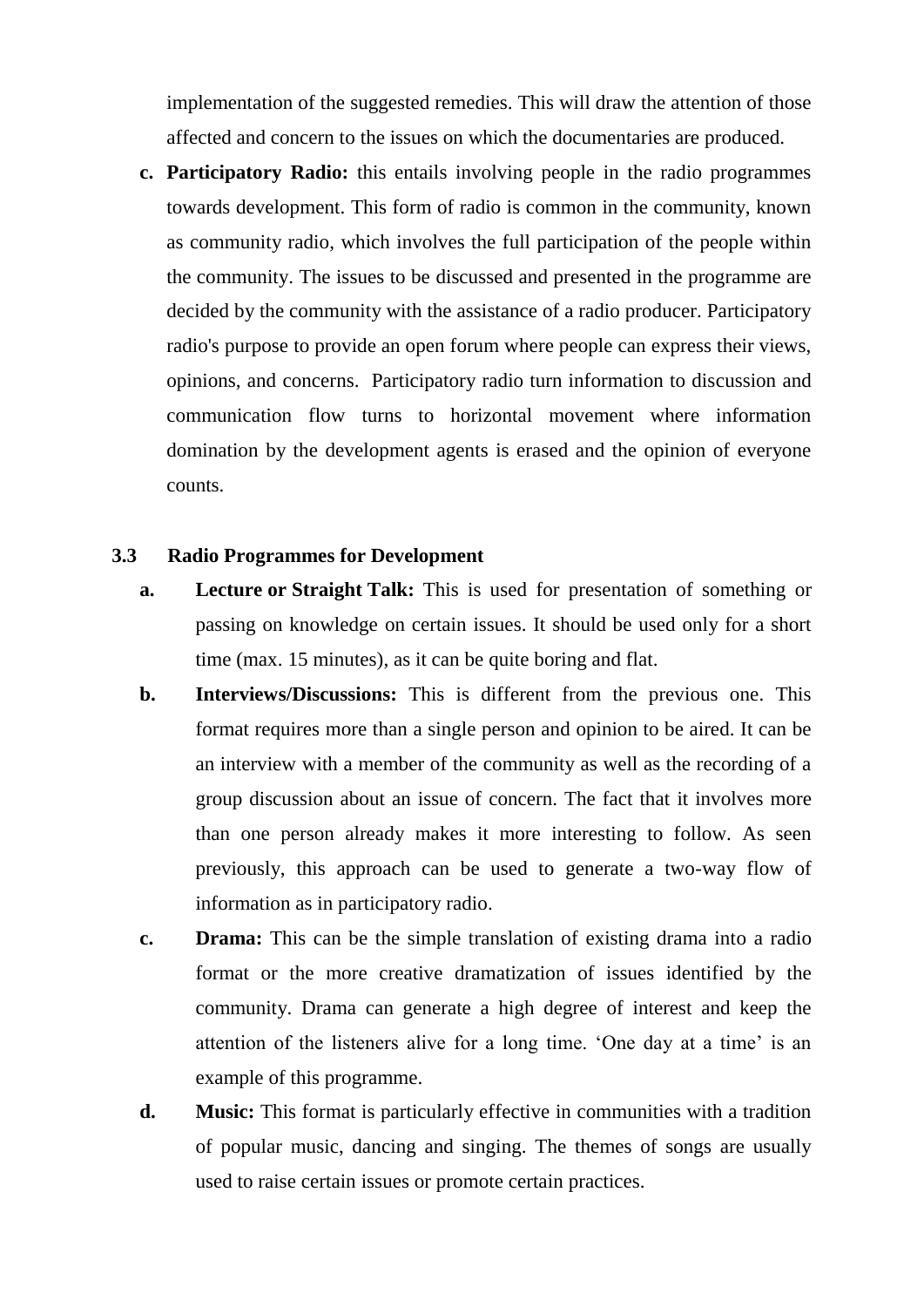- **e. Jingles/Slogans:** These are usually part of a bigger programme. However, they can be used as an approach in itself. Learn from advertisements where sometimes a simple slogan or a jingle is flashed at you just to remind you of a certain product. The same can be done in the development context.
- **f. Feature:** It is a programme on a specific topic. It can use a straight talk or a mix of talking and music. It is, however, focussed on a single issue.
- **g. Magazine:** This is a radio format usually containing a number of issues or mini-programs within its time. It can be shaped as a news report or it can have a number of different elements, such as interviews, music and straight talk. Its aim is to inform the listeners on a number of different issues.
- **h. Infotainment:** This format is a combination of information and entertainment. It can be a dramatisation of an event or a radio soap opera treating priority issues. (Ansah, 1991)

## **3.1 Television in Communication for Development**

Television as a tool for development has a distinct advantage over radio because of its combination of sight and sound. Television has been found to be effective in situations where radio is limited, like in cases where demonstration is necessary to show a way of doing things such as mixing of fertiliser or oral rehydration therapy (Ansah, 1991).

## **Television Programme Format**

- a. **Documentary:** A TV programme that documents real life events.
- b. **Cartoon:** A programme that features animated characters.
- c. **Drama:** A fictional TV story, featuring actors. Drama can generate a high degree of interest and keep the attention of the listeners alive for a long time.
- d. **Makeover:** A show that helps people change their image or lifestyle. It can be used to address such issues as family planning, etc.
- e. **News:** A show that reports world events as they unfold.
- f. **Cookery:** A programme hosted by famous chefs, who teach people how to cook. This is useful in teaching people about preparing low cost dishes that are beneficial to their health.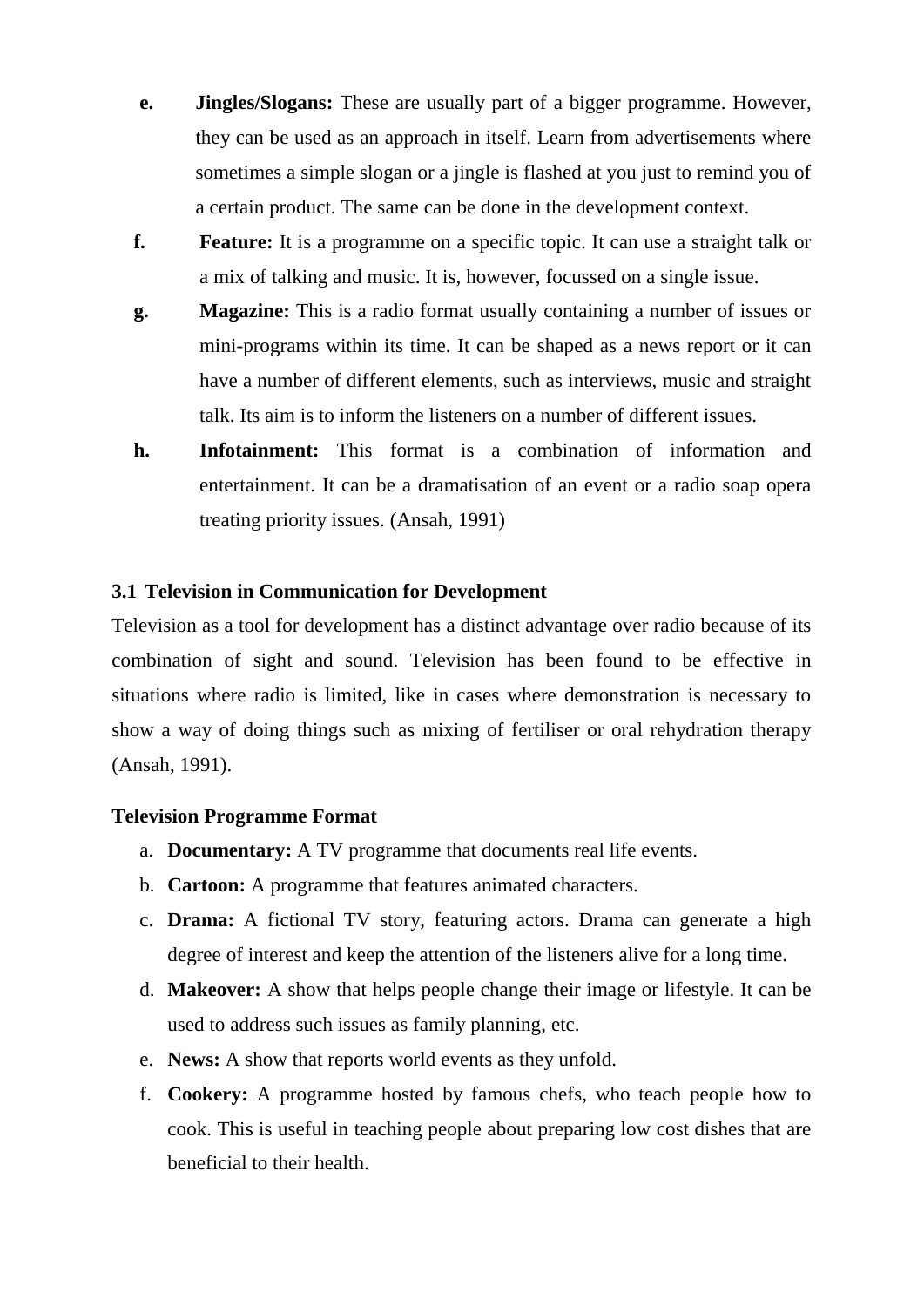- g. **Talk Show or Chat Show**: Programmes hosted by a TV personality, (or host) featuring guests who talk about their lives and topical development issues. Experts are invited to share their experiences with the viewers.
- h. **Music:** A TV show featuring live or recorded music. The themes of songs are usually used to raise certain issues or promote certain practices.
- i. **Lifestyle:** A television show featuring topics such as fashion, diet, exercise, health and leisure pursuits.
- j. **Infomercials:** are long-format television commercials, typically five minutes or longer. Infomercials are also known as paid programming. They carry development messages on any issue. An example is the Zip-Up campaign on some Nigerian television stations.
- k. **DIY**: TV programmes showing people how to do or repairs things. Also known as "Do It Yourself" Programmes. It can be used to teach entrepreneurial skills.
- l. **Magazine programme:** This is a TV format usually containing a number of issues or mini-programmes within its time. It can be shaped as a news report or it can have a number of different elements, such as interviews, music and straight talk. Its aim is to inform the viewers on a number of different issues.
- m. **Comedy Show:** An amusing TV show where a comedian speaks to entertain the viewers. This phenomenon is becoming popular on Nigerian TV stations and can be used to relate development messages.
- n. **Soap:** It is also known as a Soap Opera. It is a fictional drama about people's daily lives. The soap opera has great potential, provided certain conditions are respected

#### **Advantages of Television as a tool in Communication for Development**

- a. It is prestigious. People attached so much importance to information on television than any other media.
- b. The audio-visual advantage of television helps in passing the exact development message across without many words.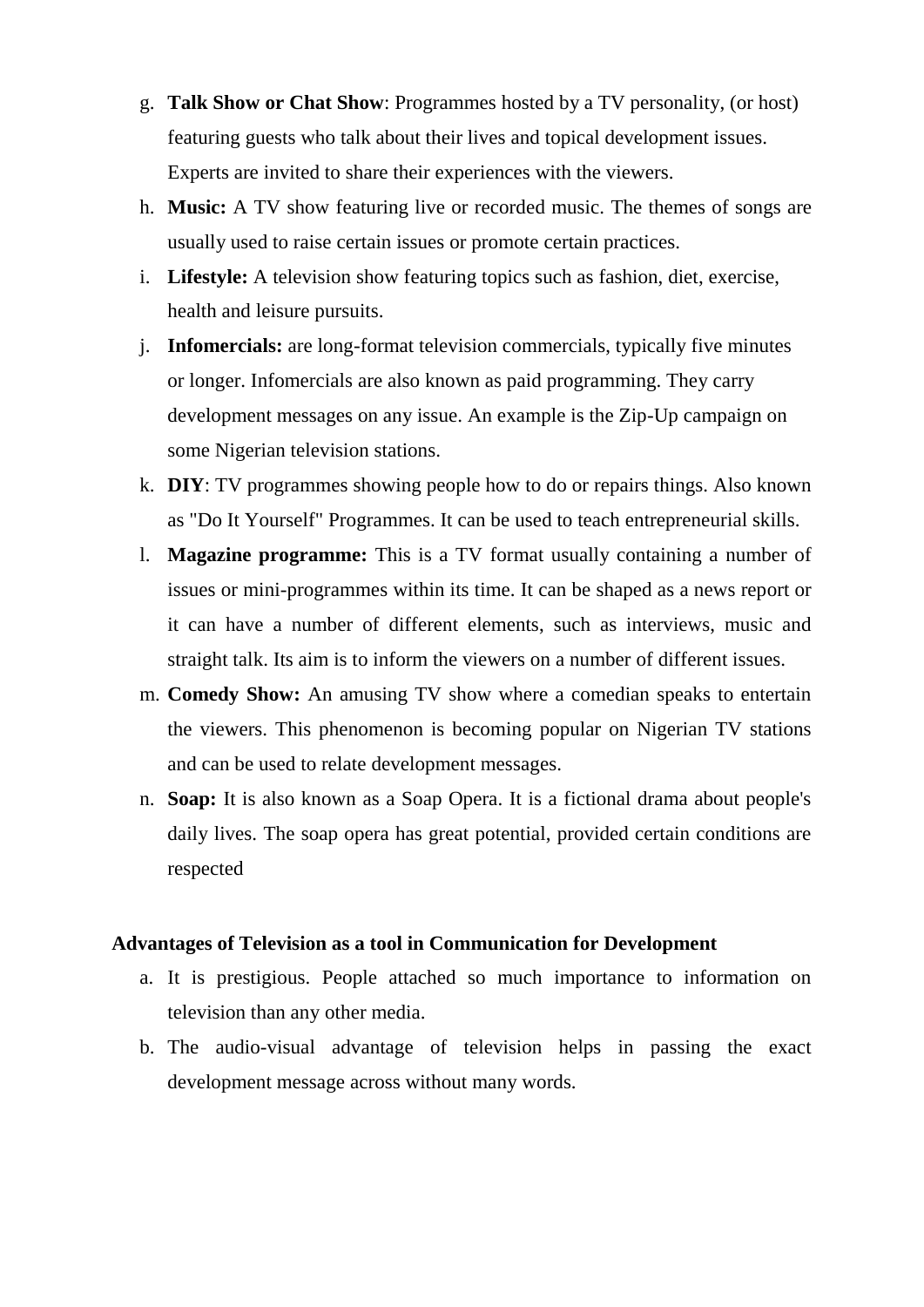c. Television possesses a high level persuasive influence. Since much importance is attached to television messages, people are easily convinced with such and thereby adopt the development campaigns on television.

## **Disadvantages of Television as tool in Communication for Development**

- a. It has limited reach. It is not always available in all rural areas
- b. It is most often monopolised by powerful interests group such as the elite because of its prestige.
- c. It is expensive to run in terms of its production/ reception.

## **3.2 Video for Development**

Video is the use of semi-professional or professional videotaping for specific purposes made for narrow audiences, with specific characteristics and interests. It can be produced and shown either in a raw form or in an edited fashion (meaning working on the video material that has been shot, cut it and put it together into an effective format). Sometimes video programmes can also be used and broadcast on television. You should keep in mind that video production could be a complex and expensive task. The main danger with video is that it can often be regarded as the most important aspect of a communication strategy, running into the danger highlighted by Mc Luhan, when he stated that the medium is the message (Mefalopulos & Kamlongera, 2004). Viewers, especially in rural areas, can become very excited with video, but will they be equally excited and alert to the content video is supposed to communicate?

# **3.2.1 The Essence of Using Video**

Video is a unidirectional medium of communication for development since there is no room for feedback. Viewers can only consume the message of the video without any opportunity to express their view about the messages.

## **3.2.2 Main Uses of Video for Development**

Video in development can be used effectively for various purposes such as:

• Documentation: implies a series of tasks that can be accomplished effectively only by somebody with a good deal of experience in video. Documenting a process or an activity requires accurate planning.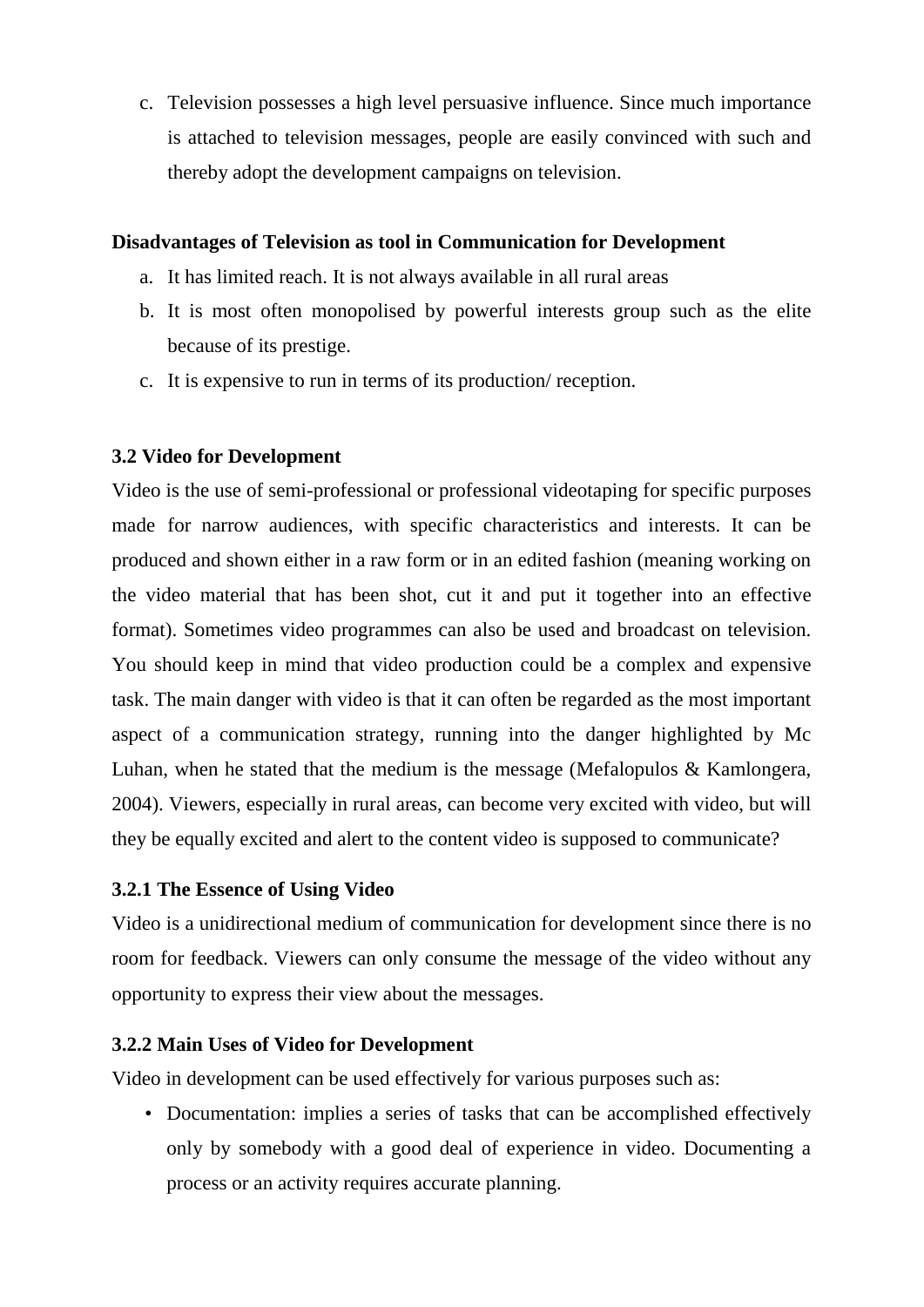- Monitoring: It helps in focusing on the issues that require development by emphasising on such issues.
- Encouraging participation: video can be used in a less demanding, but equally constructive way, by shifting the production process from the experts to the community to enhance participation.
- Generating discussion: it encourages discussion on crucial issues that facilitate development.
- facilitating the learning process
- Video can act as a filter to express people's opinions, thus making them more impersonal and less sensitive to personal criticism.
- Video can therefore be effectively used for advocacy in order to allow the community's voice to be heard. It has a very powerful effect that can be easily and rapidly multiplied by showing it to a number of people or organisations.

## **3.2.3 Strengths and Limitations of Video**

While video can be a very appealing medium with much strength, it also has a few limitations and constraints. Among the major advantages of using video is the high interest it generates and the fact that electronic images can be played back and forth and be discussed immediately (if the necessary equipment is provided). Among the most frequently quoted disadvantages are; the relatively high costs and the technical know-how required to properly operate, maintain the equipment and produce good quality products.

The main advantages of using video are:

- a. It is a prestigious and persuasive medium. The simple fact of using it often is sufficient to draw people's attention;
- b. It can be highly persuasive, as it usually enjoys high credibility;
- c. It is a very effective mass medium and as such, it can reach a great number of people at the same time;
- d. It can be of immediate use. Pictures and sounds are recorded simultaneously and can be played back on the spot if a monitor or a VCR is available;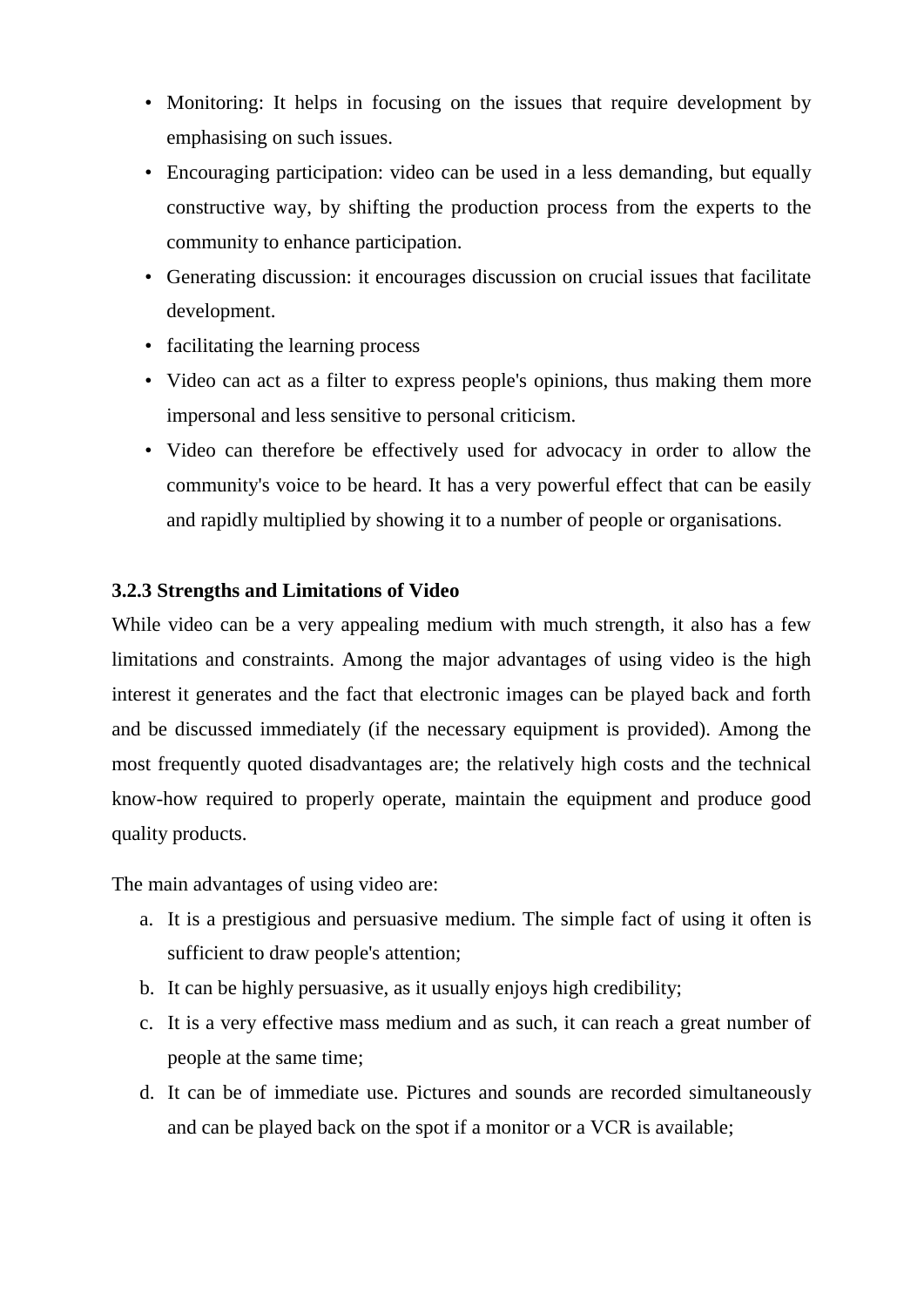- e. Once the equipment is purchased and well maintained it has minimal running costs;
- f. It can provide immediate feedback and arguments for educational or raising awareness discussions;
- g. When post-production is required, video allows a very effective content manipulation to reinforce the intended message or theme and make it more appealing;
- h. Modern video technology has made the operation of video technology a simple task, within everyone's reach; and
- i. It is an effective medium for documenting and monitoring community activities. It can also be used effectively in presentation of the community viewpoints to policy makers and decision makers.

On the other hand, video has the following disadvantages:

- a. It has high initial expenses;
- b. Video equipment is quite delicate, must be stored in an appropriate place and handled with care. It usually requires proper maintenance in order to function properly over a period of time;
- c. As powerful as it is as a medium, it can also be rather self-absorbing, diverting people's attention from the intended content on to the video itself;
- d. When used at community level, it tends to be monopolised by powerful interests because of its prestige;
- e. It loses its mass media connotations in rural areas where TV penetration is low and quite often even when electricity may be lacking;
- f. When used for informational purposes, it requires complex preparation in terms of content (what should be presented); and format (how it should be presented and shot). Hence it also requires specific know-how seldom available in rural communities;
- g. When used for informational purposes, video can be a very expensive instrument, since on top of the time and costs required for the preparations; you need time and costs for post-production activities (Mefalopulos and Kamlongera, 2004, Andrien, 1994).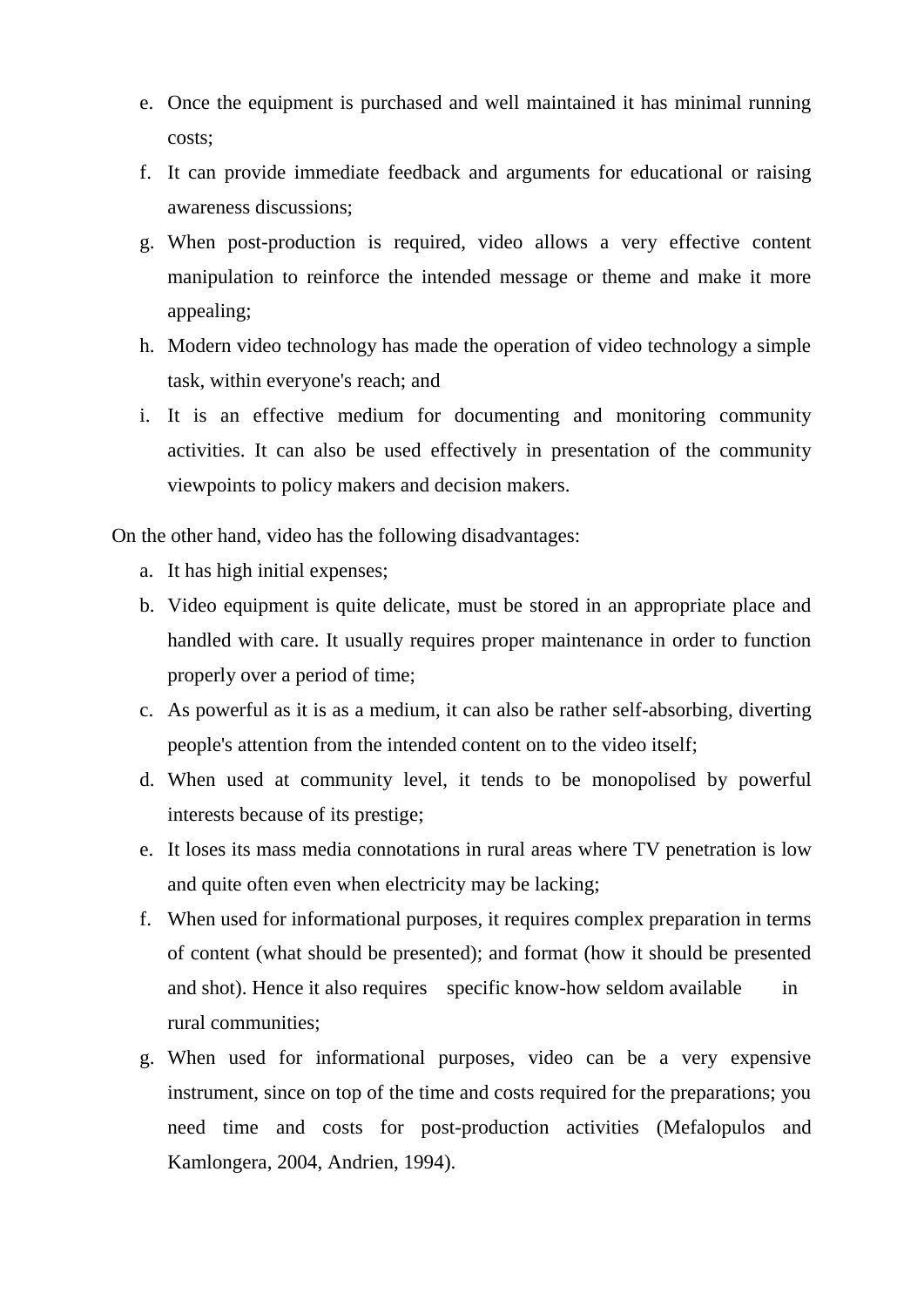## **4.0 CONCLUSION**

Broadcast media are important media in communication development. They are so important because they can reach heterogeneous mass audience with the same development messages at the same time. Although, some people do not categorise video as a broadcast mass medium, it has similar characteristics with radio and television and its persuasive influence on the people is even more encouraging.

## **5.0 SUMMARY**

In this unit so far, you have learnt:

- about the universality nature of radio as a tool for spreading information on development.
- about other characteristics and importance of radio roles in communication for development.
- About television programmes that are commonly used to facilitate development.
- That video is a one-way mass communication function and can as well be used in a more participatory and interpersonal manner.
- that Video in development can be used for documentation, monitoring, encouraging participation, generating discussion and facilitating the learning process.
- Slide-sets /filmstrips can be used for mobilizing trainees and they enable each person to go through the process of behaviour change.

## **SELF-ASSESSMENT EXERCISE**

Examine a documentary programme you have listen to on radio concerning road accidents in your community and comment on the potency of such programme in addressing the developmental focus of the programme.

# **6.0 TUTOR-MARKED ASSIGNMENT**

1. In what ways does the television programmes contribute development communication?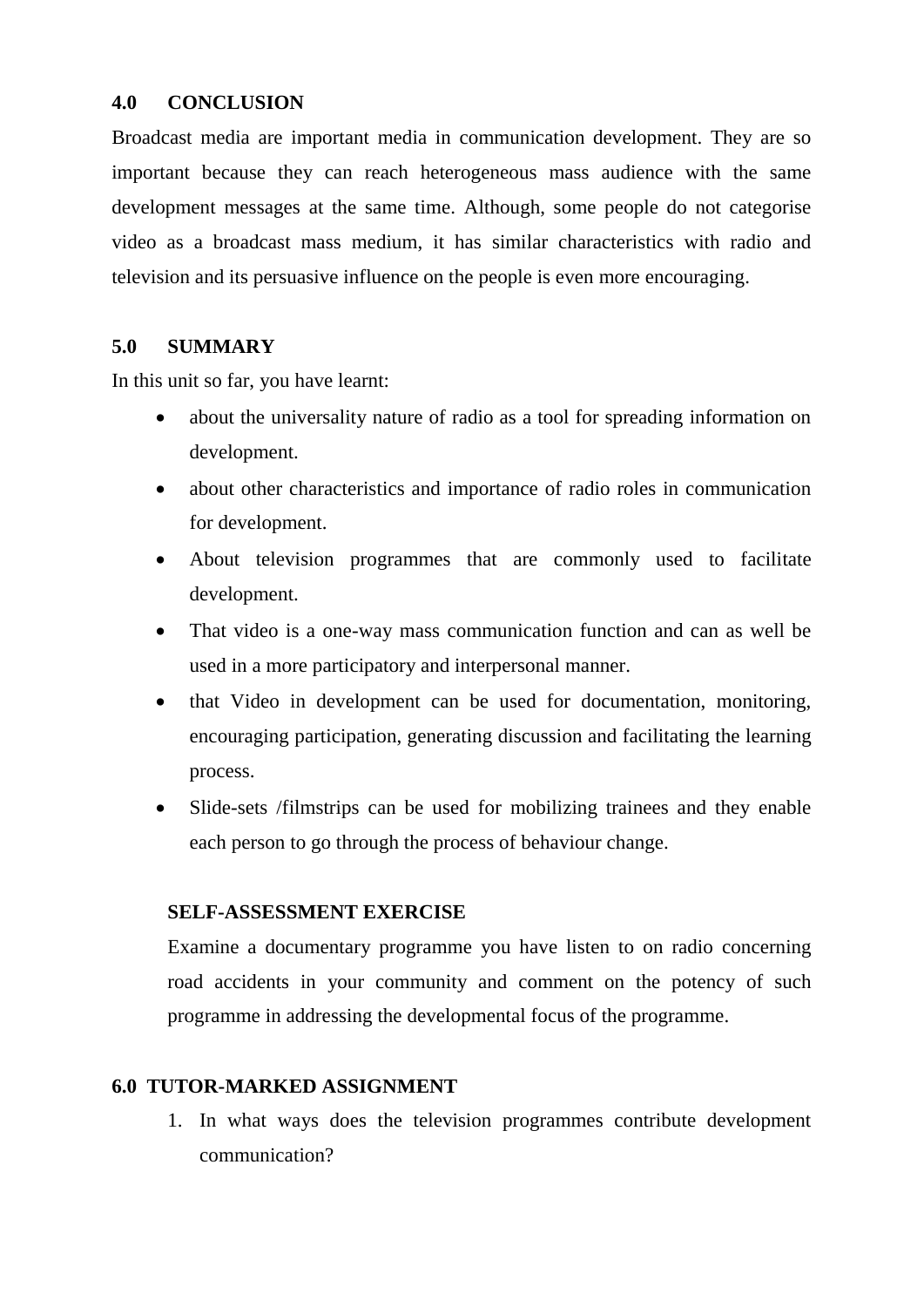- 2. Discuss the main uses of video for development communication.
- 3. What advantages does radio have over television and video as a communication tool for development?

#### **7.0 REFERENCES/FURTHER READING**

- Andrien, M. (1994). Social Communication in Nutrition: A Methodology for Intervention. Rome: FAO.
- Ansah, P. (1991). Broadcasting and National Development. Module on Development Communication 2. Nairobi: African Council for Communication Education.pp33-44.
- FAO (1998). Knowledge and Information for Food Security in Africa: From Traditional Media to Internet. Rome: FAO.
- Mefalopulos, P & Kamlongera, C. (2004). Participatory Communication Strategy Design. Rome: FAO. Retrieved December 23, 2010 from <http://www.fao.org/docrep/008/y5794e/y5794e00.htm>
- Oyero O. (2012). Development Communication and Broadcasting (MAC341). Course Material of the National Open University of Nigeria, Lagos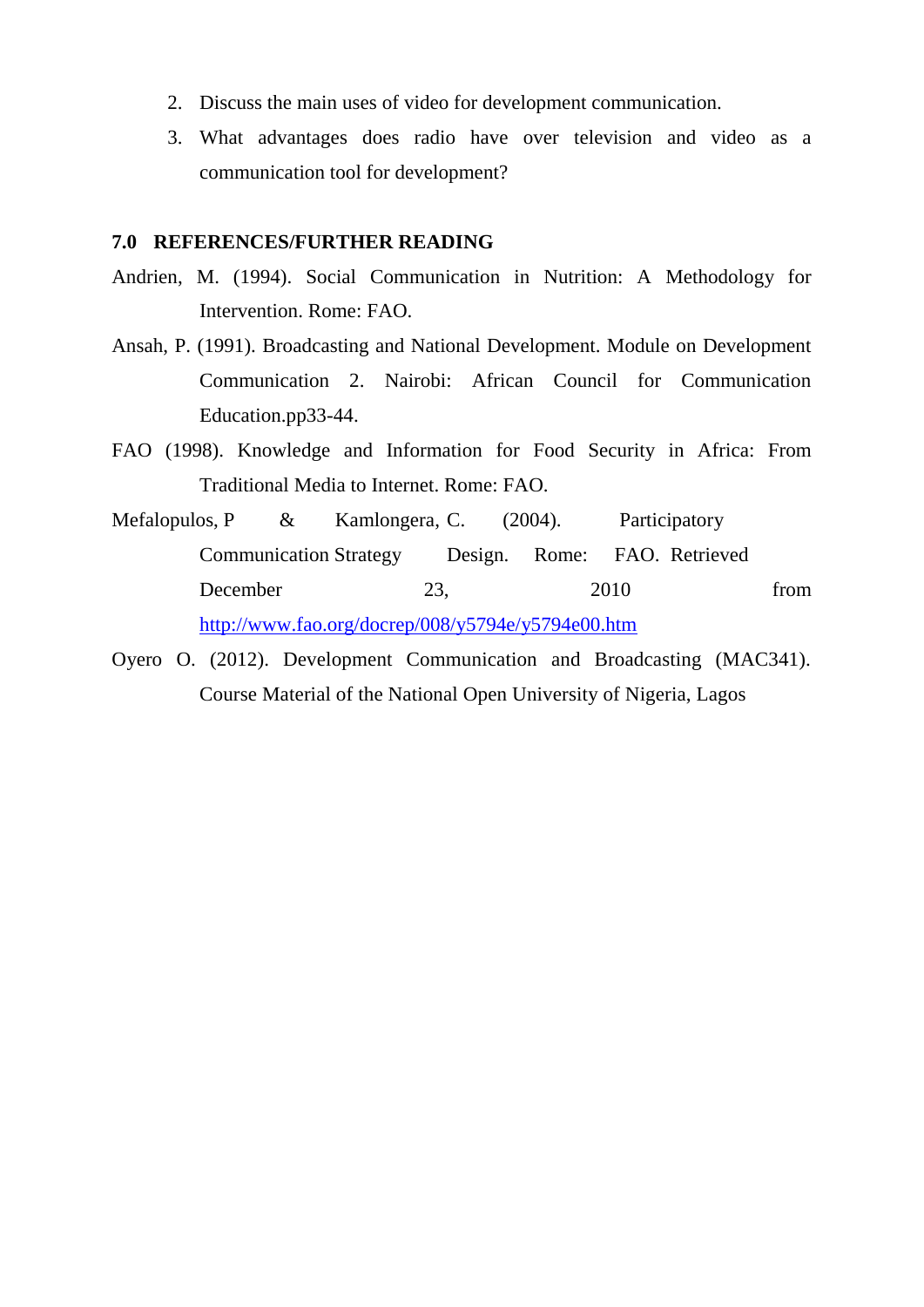# **UNIT 4 THE USE OF NEW MEDIA TECHNOLOGIES FOR DEVELOPMENT COMMUNICATION**

#### **CONTENTS**

- 1.0 Introduction
- 2.0 Objectives
- 3.0 Main Content
	- 3.1 Understanding the New Media Technologies
	- 3.2 Potentials of New Media Technologies for Development
	- 3.3 Criticisms against New Media Technologies
- 4.0 Conclusion
- 5.0 Summary
- 6.0 Tutor-Marked Assignment
- 7.0 References/Further Reading

#### **1.0 INTRODUCTION**

New media technology is the application of digital (computer) technology to mass communication. They are thus synonymous with information and communication technologies (Wilson III, 1998). They include the use of satellite communication, global system of mobile communication (GSM), the Internet and its facilities in form of e-mail and the World Wide Web, as well as computer and the various components such as compact disc, flash drive. We shall look at the potentials of these facilities for development and the criticism against them.

#### **2.0 OBJECTIVES**

At the end of this unit, you should be able to:

- identify the various components that make up the new media
- enumerate the potentials of new media technologies for development
- describe the criticism against the new media for development in Africa.

#### 3.0 **MAIN CONTENT**

#### 3.1 **Understanding the New Media Technologies**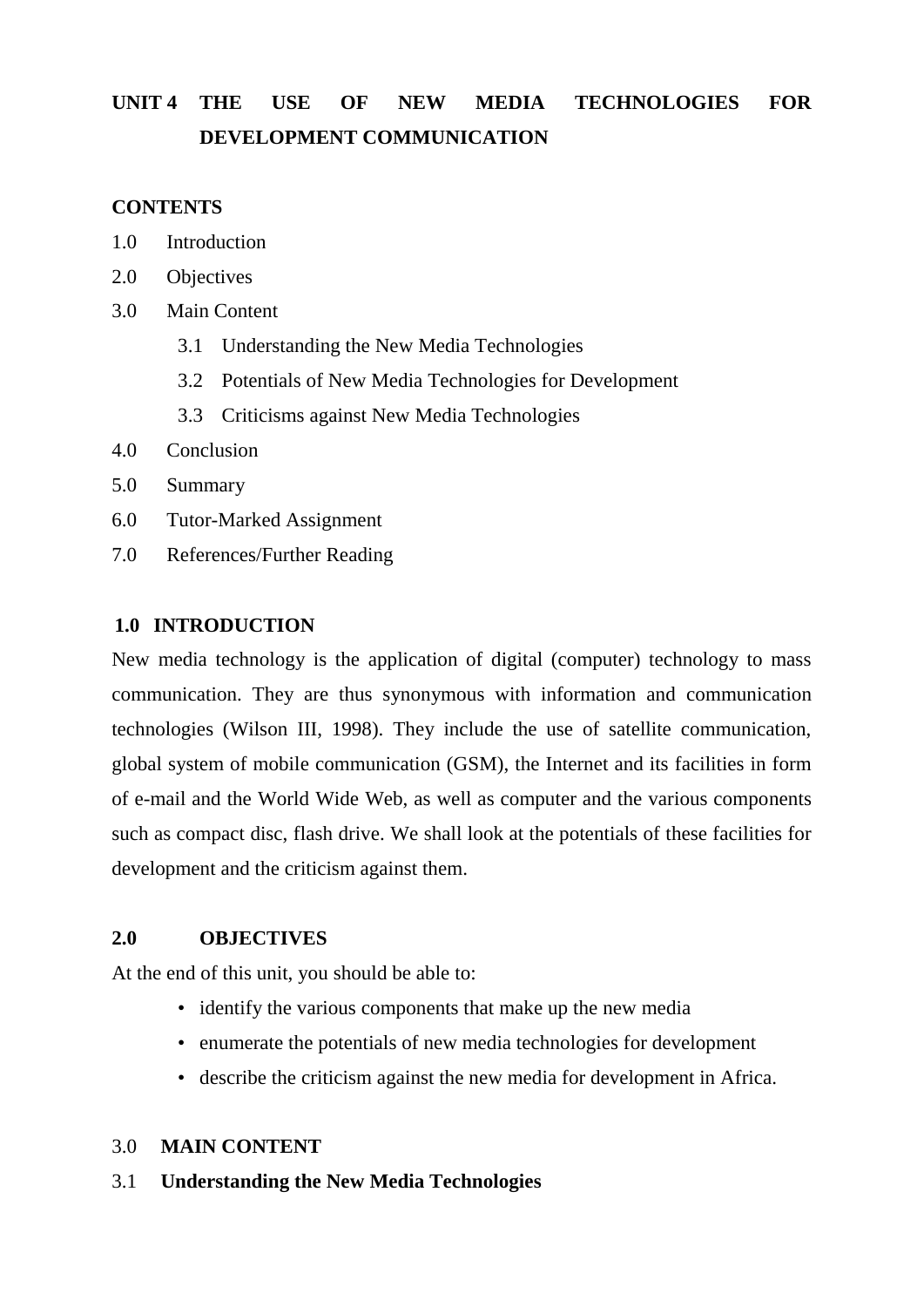The current changes are the third major transformation in mass media technologies in modern times (Hoggatt, 1999) after printing publication and broadcasting. This third mass media transformation involves digital production and distribution of media messages. The new transformation has brought about transactional and transitional roles of the communication actors whereby the level of interactivity defines the roles.

#### **3.2 Roles of the New Media in Development**

The enormous benefits derived from them have and will continue to bring them to the fore in nearly every facet of life"s activities. The experiences of the developed and fast developing countries demonstrate clearly that information and communication technologies (ICTs) can be exploited to improve various aspects of human life. Some of these areas identified by Tiamiyu (2003) are:

- a. Poverty alleviation through creation of a more skilled work force and building capacity through the use of ICTs in literary improvement, in mass information dissemination, in long distance education, and within formal educational systems.
- b. Stimulation of local economies, small/medium enterprises (SMEs) and employment opportunities through value added ICTs.
- c. Improvement of quality of health care through the use of ICT-based diagnostic and health status monitoring instruments in hospitals and health centres.
- d. Provision of educational opportunities, particularly long distance education for people who would otherwise have been excluded by limited opportunities.
- e. Improvement in agricultural productivity and commerce by using ICTs to better predict and report weather conditions, to process agricultural research data, to disseminate agricultural productivity and marketing information to rural communities, and to enable direct communication between farming communities and produce markets or stage centres.
- f. Provision of unlimited access to academic resources, online books, journals, research findings, CDs, e-books and participation in econferencing or video-conferencing, joining Usenet groups etc.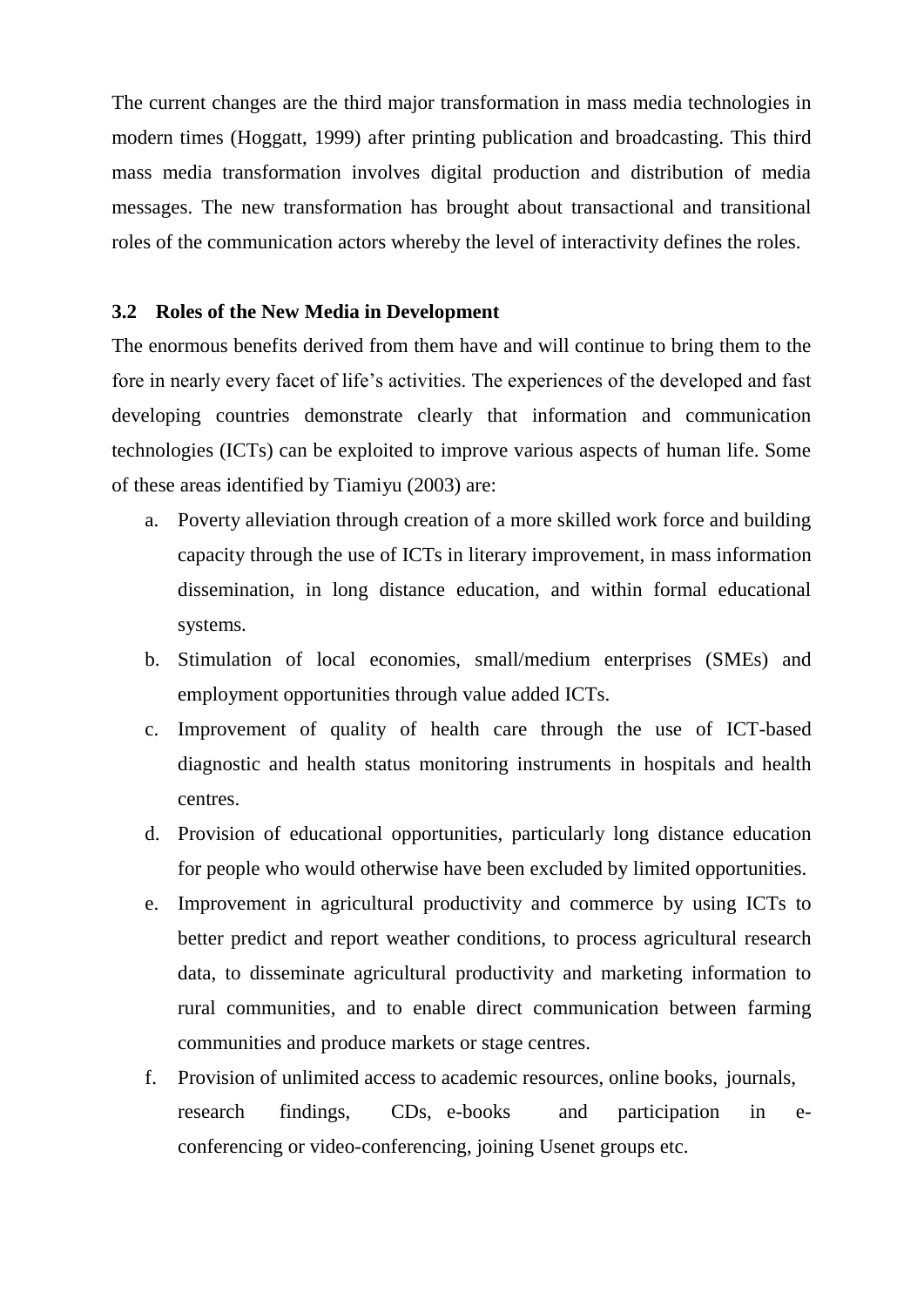- g. Access to significant individuals from across the globe for research collaboration, thus leading to production of knowledge globally and spread of knowledge on an interpersonal scale.
- h. Creation of more dynamic family relations by breaking the barrier of distance and time, thus meeting the people"s social and psychological needs. The use of social networks like Facebook, My Space, and Twitter etc. has been very successful in connecting people and improving social relations.
- i. Improving public administrations by making easier economic planning through faster intra- and inter agency communication and coordination.
- j. Enhancing participatory governance: (the idea of public sphere) by deploying ICTs to provide information channels (e.g. websites, radio or TV, phone in programmes) for governments, legislative houses, opinion leaders, and by using ICTs to facilitate timely access by citizens to government information, etc.
- k. Enhancing anti-corruption efforts by providing access to information on government earnings and expenditure, thus making government accountable for the nation's expenses.

# **3.3 Criticisms against New Media Technologies as Tools in Communication for Development**

- a. Capital intensive
- b. It expand information and communication imbalance between the capitalist and the subjects
- c. Displacement of the indigenous culture
- d. Information overload: having access to too much information than necessary such that it generates confusion.
- e. Loss of information credibility (widespread of fake news and rumours)

## **4.0 CONCLUSION**

New media technology and information portals reached through telecommunication networks provide a modern way for people to access, on demand, a wide array of information including establishing direct contact with distant expert sources and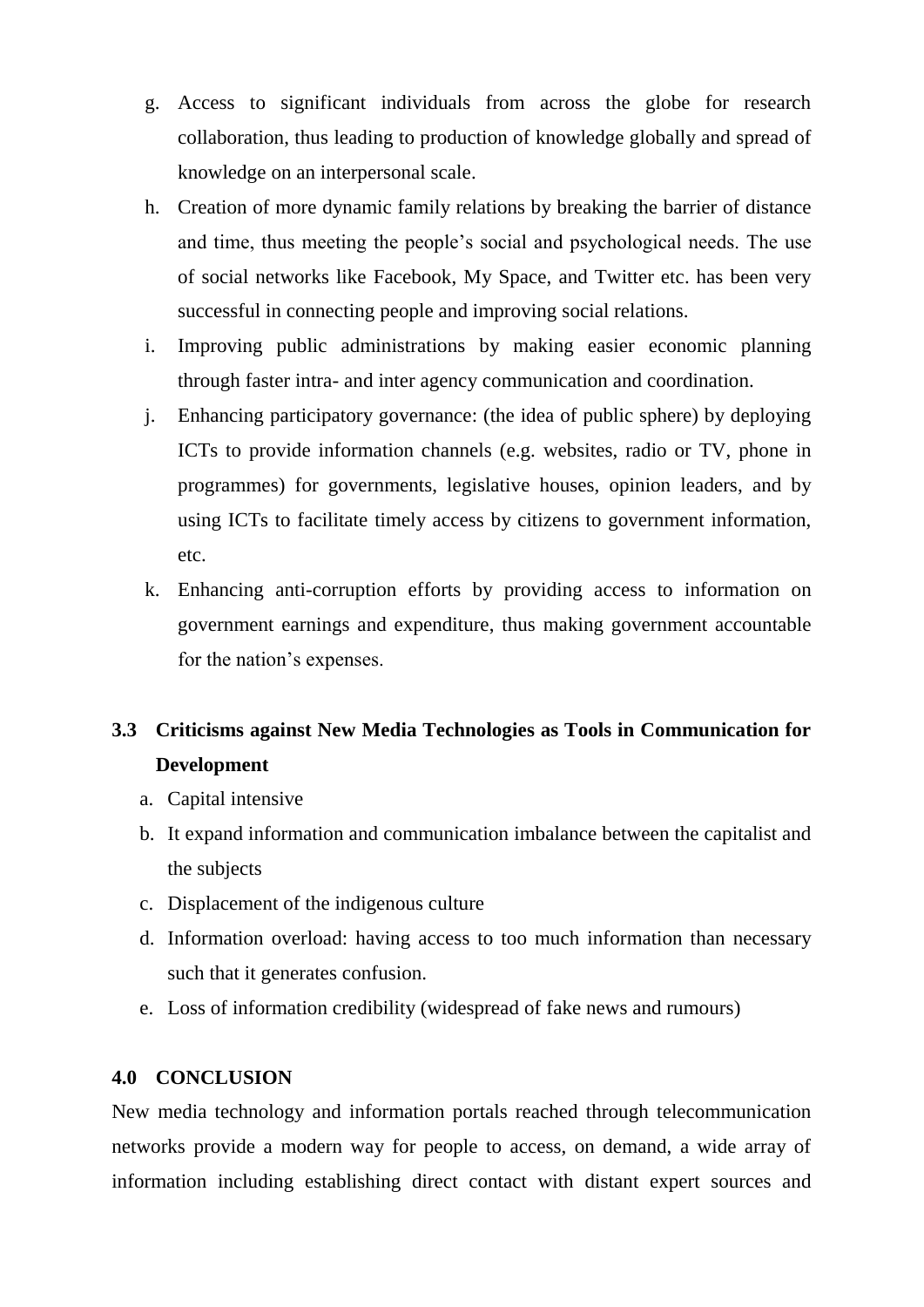government officials. They will deliver the expected benefits with proper utilisation and management for development purposes.

#### **5.0 SUMMARY**

In this unit so far, you have learnt that:

- Major new media that are used in communication for development
- The new media are great avenues not only to communicate development but also to persuade and ginger to action the stakeholders and actors in the development efforts.
- The criticism on the new media as tools for communicating development.

#### **SELF-ASSESSMENT EXERCISE**

Assess the contributions of new media to effective communication of development in Nigeria compared to the developed countries.

## **6.0 TUTOR-MARKED ASSIGNMENT**

- 1. In what ways do the new media contribute to dissemination and sharing of development information?
- 2. In what ways can the new media hinder development in Africa and what solutions will you suggest to resolving them?

#### **7.0 REFERENCES/FURTHER READING**

- Dizard, W. (1997). Old Media, New Media: Mass Communications in the Information Age. New York: Longman.
- FAO (1998). Knowledge and Information for Food Security in Africa: from Traditional Media to the Internet. Rome: FAO.
- Hoggatt, L. (1999). A Design for a Mass Communication Graduate Seminar. A Project Presented to the Faculty of the School of Journalism and Mass Communications, San Jose State University. Retrieved January12th, 2008, from http://ww2.sjsu.edu/depts
- Oyero O. (2012). Development Communication and Broadcasting (MAC341). Course Material of the National Open University of Nigeria, Lagos